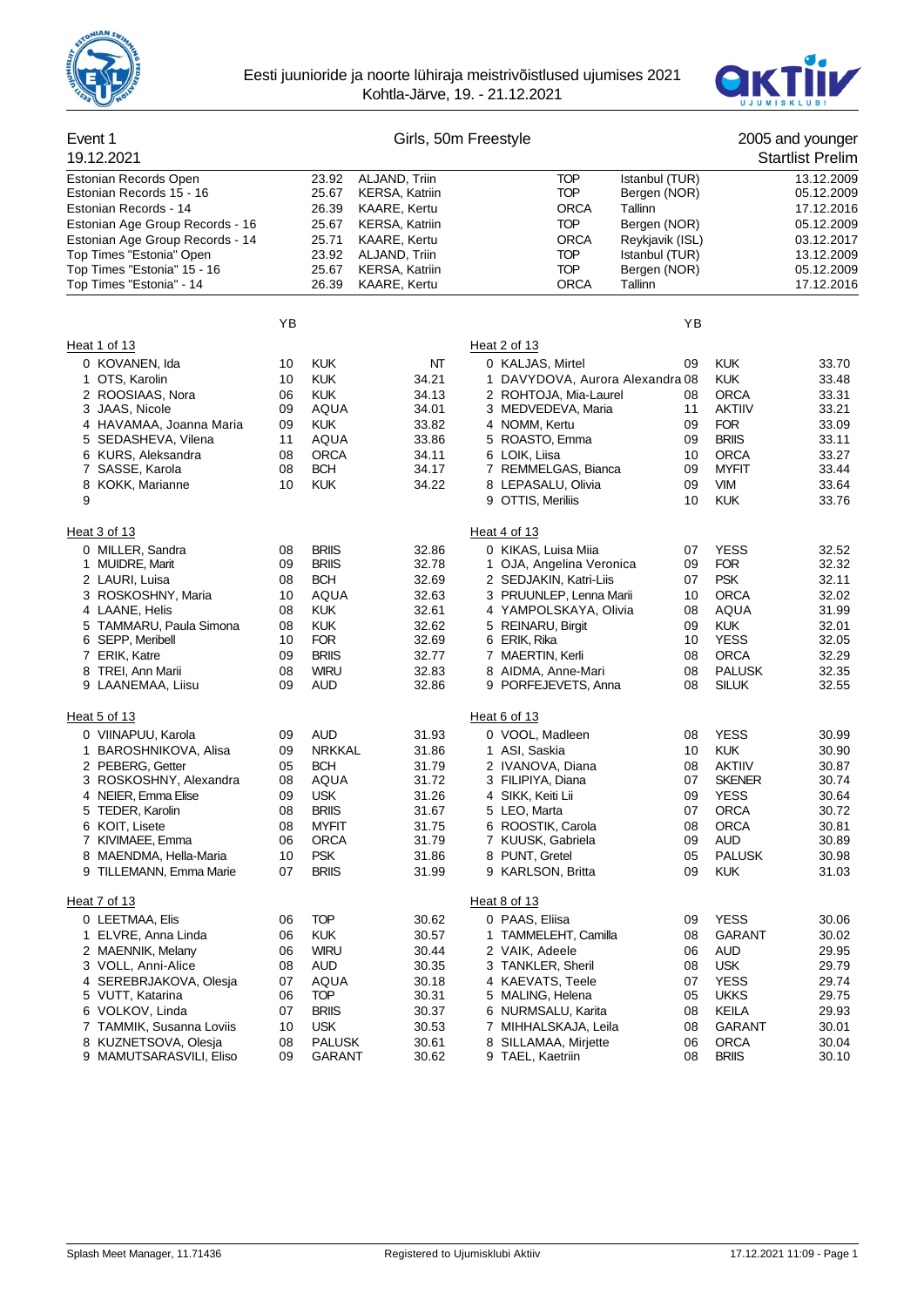



# Event 1, Girls, 50m Freestyle, Prelim

|   | Heat 9 of 13                      |    |               |       | Heat 10 of 13             |    |               |       |
|---|-----------------------------------|----|---------------|-------|---------------------------|----|---------------|-------|
|   | 0 LEEDE, Eliise Adeele            | 07 | <b>GARANT</b> | 29.72 | 0 HVOROSTINOV, Anna       | 08 | <b>KUK</b>    | 29.19 |
|   | 1 SOLOVJOVA, Katarina Viktoria 05 |    | <b>BCH</b>    | 29.70 | 1 KARJA, Karolin          | 09 | <b>KEILA</b>  | 29.16 |
|   | 2 PAJU, Karola                    | 08 | <b>VIM</b>    | 29.59 | 2 RANDMAA, Marleene       | 06 | <b>USK</b>    | 29.08 |
|   | 3 PLOVITS, Natali                 | 07 | <b>AUD</b>    | 29.54 | 3 ELMI, Liise-Lotte       | 05 | <b>KEILA</b>  | 28.90 |
|   | 4 KUEPPER, Marika                 | 08 | <b>ARGO</b>   | 29.22 | 4 KESA, Miia              | 05 | <b>ORCA</b>   | 28.81 |
|   | 5 SUEDA, Johanna                  | 07 | <b>WIRU</b>   | 29.42 | 5 LIIAS, Laura            | 07 | <b>BRIIS</b>  | 28.89 |
|   | 6 AKKERMANN, Marleen              | 06 | <b>KUK</b>    | 29.57 | 6 ETVERK, Etriin          | 07 | <b>WIRU</b>   | 29.01 |
|   | 7 ZAHOVAIKO, Anette               | 06 | <b>BRIIS</b>  | 29.60 | 7 PALAGINA, Alina         | 07 | ARGO          | 29.11 |
|   | 8 KIKAS, Greete                   | 07 | <b>TOP</b>    | 29.70 | 8 MARDI, Martina          | 05 | <b>MYFIT</b>  | 29.16 |
|   | 9 MYADELETS, Milena               | 08 | <b>ARGO</b>   | 29.72 | 9 LUHT, Nora Lee          | 08 | <b>YESS</b>   | 29.20 |
|   | Heat 11 of 13                     |    |               |       | Heat 12 of 13             |    |               |       |
|   | 0 KROTOVA, Darja                  | 08 | <b>ARGO</b>   | 28.60 | 0 MILSINA, Arina          | 06 | <b>GARANT</b> | 28.59 |
|   | 1 MARRAN, Mari Ann                | 05 | <b>ORCA</b>   | 28.50 | 1 BAZANOVA, Ksenia        | 09 | <b>YESS</b>   | 28.48 |
|   | 2 ZDANOVA, Angelina               | 07 | <b>AKTIIV</b> | 28.21 | 2 MOTSNIK, Kirke          | 07 | <b>TOP</b>    | 28.04 |
|   | 3 MALVA, Marii                    | 07 | <b>USK</b>    | 27.31 | 3 LIU YEUNG, Ute Viktoria | 07 | <b>JOHVI</b>  | 27.28 |
|   | 4 AABRAMS, Evalotta Victoria      | 05 | <b>BRIIS</b>  | 27.03 | 4 MADAR, Kirke            | 07 | <b>KEILA</b>  | 26.66 |
|   | 5 SALU, Egle                      | 07 | <b>WIRU</b>   | 27.24 | 5 DOMAN, Maia             | 06 | <b>MYFIT</b>  | 27.13 |
| 6 | JUERISOO, Miriam                  | 08 | <b>TOP</b>    | 27.71 | 6 BOLTON, Katherine       | 08 | <b>KUK</b>    | 27.68 |
|   | SOKK, Laura                       | 05 | <b>YESS</b>   | 28.34 | 7 LINK, Maarja Katherine  | 06 | KEILA         | 28.28 |
| 8 | MILLER, Nora                      | 06 | <b>BRIIS</b>  | 28.53 | 8 TAENNA, Sandra          | 05 | <b>USK</b>    | 28.50 |
|   | 9 HAAVISTE, Maribel               | 06 | <b>YESS</b>   | 28.81 | 9 SOROKIN, Inessa         | 08 | <b>ORCA</b>   | 28.66 |
|   | Heat 13 of 13                     |    |               |       |                           |    |               |       |
|   | 0 ISRAEL, Romi                    | 07 | <b>UKKS</b>   | 28.55 |                           |    |               |       |
|   | 1 LOVI, Elli                      | 08 | <b>AUD</b>    | 28.44 |                           |    |               |       |
|   | 2 LUIK, Jette Riin                | 08 | <b>YESS</b>   | 27.86 |                           |    |               |       |
|   | 3 RANDVAELI, Maari                | 09 | <b>AUD</b>    | 27.25 |                           |    |               |       |
|   | 4 KOTSAR, Karolin Victoria        | 05 | <b>AUD</b>    | 26.27 |                           |    |               |       |
| 5 | TAMMIK, Laura                     | 05 | <b>PSK</b>    | 27.10 |                           |    |               |       |
|   | 6 GUDOVSKAJA, Anita               | 05 | <b>AUD</b>    | 27.53 |                           |    |               |       |
|   | 7 KOOKMAA, Reelika                | 05 | <b>GARANT</b> | 28.27 |                           |    |               |       |
| 8 | TSISTJAKOVA, Veronika             | 08 | <b>AKTIIV</b> | 28.50 |                           |    |               |       |
|   | 9 PAJO, Erika                     | 06 | <b>BRIIS</b>  | 28.63 |                           |    |               |       |
|   |                                   |    |               |       |                           |    |               |       |

| Event 2                         |       | Boys, 50m Freestyle     |               |                | 2004 and younger        |
|---------------------------------|-------|-------------------------|---------------|----------------|-------------------------|
| 19.12.2021                      |       |                         |               |                | <b>Startlist Prelim</b> |
| Estonian Records Open           | 21.39 | ZAITSEV, Daniel         | <b>GARANT</b> | Glasgow (GBR)  | 06.12.2019              |
| Estonian Records 17 - 18        | 22.08 | TRIBUNTSOV, Ralf        | <b>AUD</b>    | Chartres (FRA) | 22.11.2012              |
| Estonian Records 15 - 16        | 22.81 | ZIRK. Kregor            | <b>USK</b>    | Tallinn        | 19.12.2015              |
| Estonian Records - 14           | 23.58 | ZIRK, Kregor            | <b>USK</b>    | Tallinn        | 09.11.2013              |
| Top Times "Estonia" Open        | 21.39 | ZAITSEV, Daniel         | <b>GARANT</b> | Glasgow (GBR)  | 06.12.2019              |
| Top Times "Estonia" 17 - 18     | 22.08 | <b>TRIBUNTSOV, Ralf</b> | <b>AUD</b>    | Chartres (FRA) | 22.11.2012              |
| Top Times "Estonia" 15 - 16     | 22.81 | ZIRK. Kregor            | <b>USK</b>    | Tallinn        | 19.12.2015              |
| Top Times "Estonia" - 14        | 23.58 | ZIRK, Kregor            | <b>USK</b>    | Tallinn        | 09.11.2013              |
| Estonian Age Group Records - 18 | 22.08 | <b>TRIBUNTSOV, Ralf</b> | <b>AUD</b>    | Chartres (FRA) | 22.11.2012              |
| Estonian Age Group Records - 16 | 22.81 | ZIRK, Kregor            | <b>USK</b>    | Tallinn        | 19.12.2015              |
| Estonian Age Group Records - 14 | 23.58 | ZIRK, Kregor            | <b>USK</b>    | Tallinn        | 09.11.2013              |

|                          | YB |               |       |                          | YB |               |       |
|--------------------------|----|---------------|-------|--------------------------|----|---------------|-------|
| Heat 1 of 13             |    |               |       | Heat 2 of 13             |    |               |       |
| 0 EVSTIFEEV, Makar       | 09 | <b>AKTIIV</b> | 30.21 | 0 RAGIMOV, Ruslan        | 06 | <b>MAARDU</b> | 29.74 |
| 1 HANSALU, Tristan Scott | 09 | <b>AUD</b>    | 30.07 | <b>BELSTEIN, Platon</b>  | 09 | AQUA          | 29.69 |
| 2 SILLER, Marten         | 08 | <b>FOR</b>    | 30.02 | 2 LAHT. Gregor           | 09 | <b>YESS</b>   | 29.56 |
| 3 SUHAROV, Rudolf        | 09 | <b>KUK</b>    | 29.88 | 3 PAPSON, William        | 09 | AQUA          | 29.46 |
| 4 TAMMELEHT, Simon       | 06 | <b>PSK</b>    | 29.78 | 4 UUENI, Teodor          | 08 | <b>KUK</b>    | 29.41 |
| 5 EPOLD, Kirill          | 09 | AQUA          | 29.87 | 5 JOGILA, Marten-Mattias | 08 | <b>AUD</b>    | 29.44 |
| 6 PRIKS, Robin           | 10 | <b>USK</b>    | 29.93 | 6 ZIGADLO, Jegor         | 08 | <b>AKTIIV</b> | 29.52 |
| 7 MISTSENKO, Artiom      | 08 | <b>PALUSK</b> | 30.04 | 7 SEMIRJAKIN, Nikita     | 08 | <b>MAARDU</b> | 29.65 |
| 8 MAGDALENOKS, Artur     | 07 | <b>ARGO</b>   | 30.10 | 8 LESSING, Gerd Johan    | 09 | <b>USK</b>    | 29.73 |
| 9 JUHANDI, Stever        | 09 | <b>KUK</b>    | 30.24 | 9 HAUG. Hendrik Markus   | 09 | <b>KUK</b>    | 29.78 |
|                          |    |               |       |                          |    |               |       |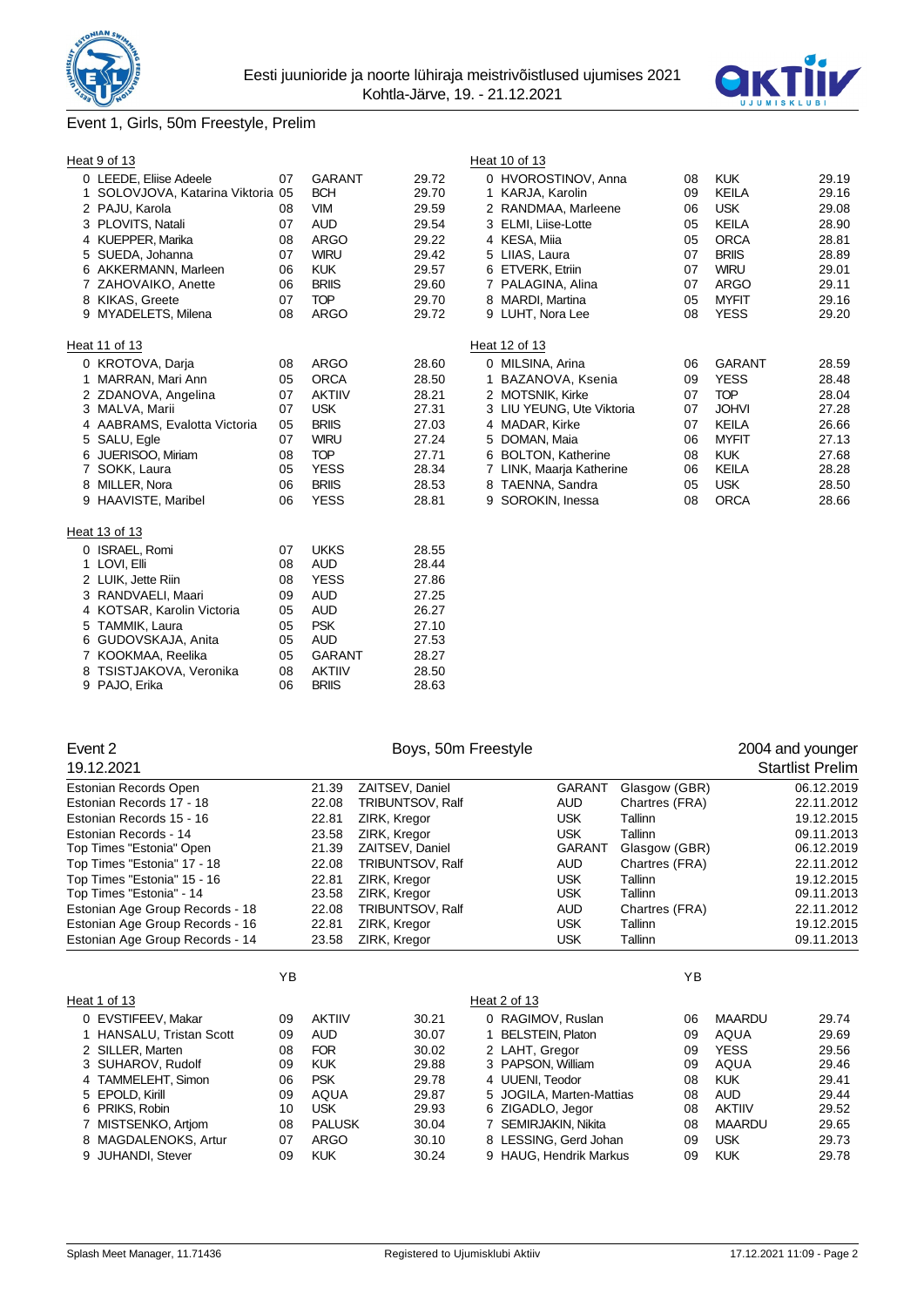

# Event 2, Boys, 50m Freestyle, Prelim



|   | Heat 3 of 13              |    |               |       | Heat 4 of 13                  |    |               |       |
|---|---------------------------|----|---------------|-------|-------------------------------|----|---------------|-------|
|   | 0 ALLIKA, Mattias         | 08 | <b>USK</b>    | 29.36 | 0 KALMU, Villem               | 05 | <b>BRIIS</b>  | 28.80 |
|   | 1 HANG, Hendrik           | 08 | <b>WIRU</b>   | 29.30 | STIKANOV, Daniil<br>1         | 08 | AQUA          | 28.78 |
|   | 2 HANSEN, Robin           | 07 | <b>YESS</b>   | 29.23 | 2 KUHAREV, Oleg               | 07 | <b>MAARDU</b> | 28.63 |
|   | 3 AARELO, Ralf-lan        | 06 | <b>KUK</b>    | 29.19 | 3 YAJIMA, Daichi              | 05 | <b>VIM</b>    | 28.46 |
|   | 4 BALAJEV, Kirill         | 07 | <b>AQUA</b>   | 28.94 | 4 HAIBA, Marc Trevor          | 06 | <b>WIRU</b>   | 28.28 |
|   | 5 BOSTAN, Dominik         | 07 | <b>AKTIIV</b> | 29.08 | 5 SIRK, Kris                  | 07 | <b>YESS</b>   | 28.36 |
|   | 6 ZGURO, Arseni           | 09 | <b>NRKKAL</b> | 29.19 | 6 NAIRISMAEGI, Sigmar         | 08 | <b>FOR</b>    | 28.62 |
|   | 7 ISOK, Henri             | 06 | KEILA         | 29.24 | 7 LAEAENESAAR, Aaron          | 07 | <b>AUD</b>    | 28.66 |
|   | 8 HRJASTSJOV, Ilja        | 09 | <b>ARGO</b>   | 29.36 | 8 MARRAN, Maert Lukas         | 08 | <b>BRIIS</b>  | 28.78 |
|   | 9 SHALOV, Mihhail         | 09 | <b>ARGO</b>   | 29.40 | 9 KALVET, Ragnar              | 09 | <b>KUK</b>    | 28.85 |
|   | Heat 5 of 13              |    |               |       | Heat 6 of 13                  |    |               |       |
|   | 0 FATEJEV, Roman          | 08 | <b>ARGO</b>   | 28.25 | 0 ANDRESSON, Frode            | 08 | <b>TOP</b>    | 27.66 |
|   | 1 KLEMMER, Kaspar         | 07 | KEILA         | 28.15 | 1 SUKK, Oliver                | 07 | <b>KUK</b>    | 27.50 |
|   | 2 POTSEPP, Martin         | 09 | <b>TOP</b>    | 28.01 | 2 TOODU, Rasmus               | 06 | <b>PSK</b>    | 27.48 |
|   | 3 MALITSKI, Erik          | 08 | <b>ARGO</b>   | 27.93 | 3 ROMANOV, Artjom             | 06 | <b>NRKKAL</b> | 27.45 |
|   | 4 PUHTEJEV, Pavel         | 08 | <b>JOHVI</b>  | 27.73 | 4 PEICH, Maksim               | 04 | <b>AQUA</b>   | 27.32 |
|   | 5 VAELK, Rasmus           | 07 | <b>ORCA</b>   | 27.74 | 5 TAETTE, Markus              | 08 | <b>USK</b>    | 27.45 |
|   | 6 ROONI, Karl-Erik        | 06 | <b>BRIIS</b>  | 27.96 | 6 LAURI, Silver               | 07 | <b>YESS</b>   | 27.46 |
|   | 7 VANARI, Kaur            | 05 | <b>FOR</b>    | 28.14 | 7 SELJUGIN, Nikita            | 06 | <b>SKENER</b> | 27.50 |
|   | 8 LOGINOV, Arseni         | 07 | <b>YESS</b>   | 28.18 | 8 ALE, Martin                 | 09 | <b>WIRU</b>   | 27.61 |
|   | 9 SINKARJOV, Nikita       | 06 | KEILA         | 28.26 | 9 NOMM, Martin                | 07 | <b>ORCA</b>   | 27.67 |
|   |                           |    |               |       |                               |    |               |       |
|   | Heat 7 of 13              |    |               |       | Heat 8 of 13                  |    |               |       |
|   | 0 ALLA, Jan Alex          | 06 | AUD           | 27.08 | 0 MUIDRE, Mairo               | 05 | <b>BRIIS</b>  | 26.66 |
|   | 1 ILVES, Gregor           | 07 | <b>BRIIS</b>  | 27.00 | 1 KAEAER, Mathias             | 05 | <b>ORCA</b>   | 26.52 |
|   | 2 LITONIN, Maksim         | 06 | <b>GARANT</b> | 26.91 | 2 LINDMA, Jakob Matthias      | 05 | <b>ORCA</b>   | 26.47 |
|   | 3 KOPJEV, Ernest          | 08 | <b>TOP</b>    | 26.89 | 3 SAMMEL, Robert              | 06 | <b>WIRU</b>   | 26.36 |
|   | 4 VOSOKOVSKI, Rene        | 05 | <b>FOR</b>    | 26.82 | 4 EFROS, Roman                | 06 | <b>AQUA</b>   | 26.31 |
|   | 5 OTS, Artur              | 07 | <b>MYFIT</b>  | 26.84 | 5 BOISEN, Rasmus              | 05 | <b>USK</b>    | 26.32 |
|   | 6 TARASSOV, Matvei        | 08 | ARGO          | 26.89 | 6 TOMS, Sander                | 05 | <b>KUK</b>    | 26.40 |
|   | 7 BOYKOV, Mark            | 07 | <b>ARGO</b>   | 26.97 | 7 HEINMAA, Arti               | 06 | KEILA         | 26.48 |
|   | 8 MALVA, Oskar            | 06 | <b>PSK</b>    | 27.06 | 8 MIHHATSJOV, Mihhail         | 05 | <b>MAARDU</b> | 26.55 |
|   | 9 TIIDUS, Jueri Robin     | 07 | <b>ORCA</b>   | 27.19 | 9 VOSOKOVSKI, Timo            | 08 | <b>FOR</b>    | 26.78 |
|   | Heat 9 of 13              |    |               |       | Heat 10 of 13                 |    |               |       |
|   | 0 MAENNA, Oskar           | 07 | <b>USK</b>    | 26.20 | 0 PRANS, Sten-Artti           | 05 | <b>YESS</b>   | 25.53 |
|   | 1 PASHENKOV, Anton        | 06 | <b>YESS</b>   | 26.02 | $\mathbf{1}$<br>SISOV, Danila | 05 | <b>GARANT</b> | 25.50 |
|   | 2 STERLIKOV, Deniss       | 05 | <b>JOHVI</b>  | 25.96 | 2 KADAK, Sander               | 06 | <b>ORCA</b>   | 25.48 |
|   | 3 KIRSIMAA, Mikk          | 05 | KEILA         | 25.90 | 3 AROLD, Kaspar               | 05 | <b>USK</b>    | 25.40 |
|   | 4 SOOVIK, Carl Robert     | 04 | <b>PSK</b>    | 25.73 | 4 EINBERG, Endrik             | 04 | <b>BRIIS</b>  | 25.35 |
|   | 5 VIRUNURM, Cristo        | 04 | <b>WIRU</b>   | 25.75 | 5 KAZAREVSKI, Nikita          | 06 | <b>USK</b>    | 25.37 |
| 6 | ROONI, Ron                | 07 | <b>BRIIS</b>  | 25.94 | 6 MIHNUKEVICS, Daniel         | 06 | <b>SKENER</b> | 25.42 |
|   | 7 GRITSOK, Aleks          | 05 | GARANT        | 26.01 | 7 PENT, Mihkel                | 05 | <b>USK</b>    | 25.49 |
|   | 8 NOVIKOV, Kirill         | 06 | <b>NRKKAL</b> | 26.16 | 8 RANNIK, Kristo              | 06 | <b>USK</b>    | 25.51 |
|   | 9 VAINO, Georg            | 07 | <b>GARANT</b> | 26.26 | 9 REIMAND, Hannes Villem      | 05 | <b>USK</b>    | 25.68 |
|   |                           |    |               |       |                               |    |               |       |
|   | Heat 11 of 13             |    |               |       | Heat 12 of 13                 |    |               |       |
|   | 0 SOOSAAR, Andreas        | 06 | <b>USK</b>    | 25.28 | 0 LIIV, Armin                 | 04 | <b>KUK</b>    | 25.26 |
|   | 1 RUHNO, Roger            | 06 | <b>BRIIS</b>  | 25.06 | 1 LILL, Robin                 | 05 | <b>TOP</b>    | 24.98 |
|   | 2 SAHPAZOV, Artiom        | 04 | <b>AUD</b>    | 24.70 | 2 MEIER, Martin               | 04 | <b>VIM</b>    | 24.63 |
|   | 3 ALIMOV, Ilja            | 06 | <b>GARANT</b> | 24.08 | 3 IVANOV, Nikita              | 05 | ARGO          | 24.02 |
|   | 4 BORISSOV, Pavel         | 05 | <b>JOHVI</b>  | 23.01 | 4 KUULPAK, Hans-Mikk          | 04 | <b>TOP</b>    | 22.99 |
|   | 5 LUMI, Lennart Joosep    | 04 | <b>MYFIT</b>  | 23.87 | 5 GOLDBERG, Georgi            | 04 | <b>TOP</b>    | 23.68 |
|   | 6 MAENNIK, Hans Herman    | 05 | <b>BRIIS</b>  | 24.36 | 6 LASIMER, Artur              | 04 | <b>SKENER</b> | 24.21 |
|   | 7 SOORM, Aleksandr        | 05 | <b>USK</b>    | 24.86 | 7 ULMAS, Artur                | 04 | <b>KUK</b>    | 24.75 |
|   | 8 TEDER, Karl Christopher | 04 | <b>BRIIS</b>  | 25.19 | 8 FILIPPOV, Georg             | 04 | <b>KUK</b>    | 25.10 |
|   | 9 VAINIKK, Raido          | 05 | <b>PSK</b>    | 25.33 | 9 HOKKANEN, Aleks             | 04 | <b>KUK</b>    | 25.33 |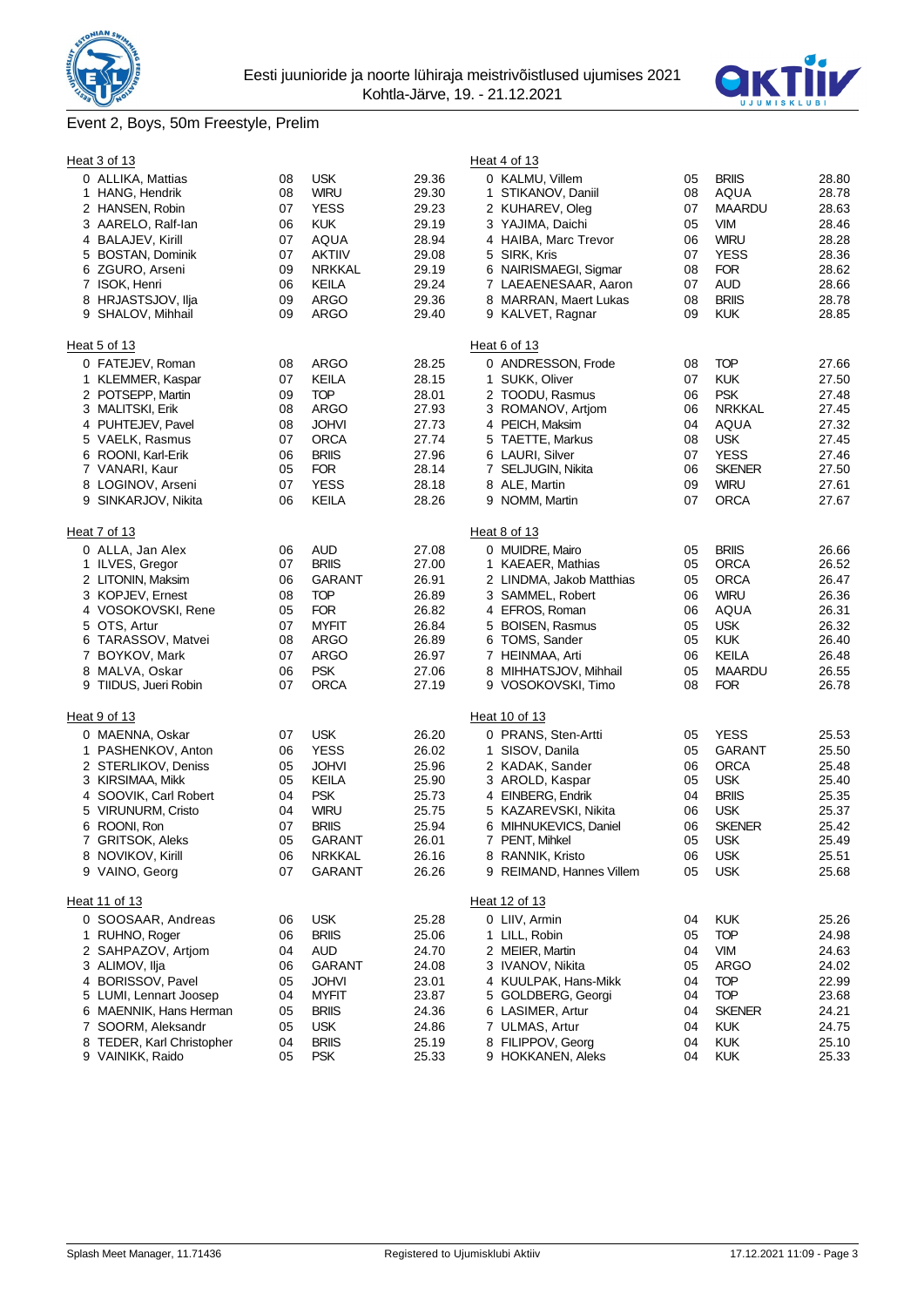



# Event 2, Boys, 50m Freestyle, Prelim

#### **Heat 13 of 13**

| 0 METSA, Aap Valter      | 05 | <b>USK</b>    | 25.25 |
|--------------------------|----|---------------|-------|
| 1 TOMING, Jakob          | 07 | <b>WIRU</b>   | 24.89 |
| 2 KESKUELA, Siim         | 07 | USK           | 24.59 |
| 3 TIEDE, Kai Robert      | 04 | KEILA         | 23.88 |
| 4 DROZDOV, Daniil        | 04 | <b>GARANT</b> | 22.99 |
| 5 VOOL, Mattias          | 05 | <b>YESS</b>   | 23.67 |
| 6 ORAV, Patrick          | 04 | <b>KUK</b>    | 24.14 |
| 7 PRITS, Ralf Erik       | 04 | <b>MYFIT</b>  | 24.73 |
| 8 VILLEMS, Glen Marcus   | 04 | <b>ORCA</b>   | 25.07 |
| 9 TENNOKESE, Karl Markus | 05 | <b>BRIIS</b>  | 25.33 |

| Event 3                         |    |               | Girls, 200m Backstroke |   |                            |               |    |               | 2005 and younger        |
|---------------------------------|----|---------------|------------------------|---|----------------------------|---------------|----|---------------|-------------------------|
| 19.12.2021                      |    |               |                        |   |                            |               |    |               | <b>Startlist Prelim</b> |
| Estonian Records Open           |    | 2:09.59       | GOLD, Aleksa           |   | <b>ORCA</b>                | Toronto (CAN) |    |               | 12.01.2019              |
| Estonian Records 15 - 16        |    | 2:11.75       | VALDMAA, Laura-Liis    |   | <b>TUK</b>                 | Tallinn       |    |               | 15.11.2019              |
| Estonian Records - 14           |    | 2:13.65       | VALDMAA, Laura-Liis    |   | <b>TUK</b>                 | Tallinn       |    |               | 20.12.2018              |
| Top Times "Estonia" Open        |    | 2:09.59       | GOLD, Aleksa           |   | <b>ORCA</b>                | Toronto (CAN) |    |               | 12.01.2019              |
| Top Times "Estonia" 15 - 16     |    | 2:11.75       | VALDMAA, Laura-Liis    |   | <b>TUK</b>                 | Tallinn       |    |               | 15.11.2019              |
| Top Times "Estonia" - 14        |    | 2:13.65       | VALDMAA, Laura-Liis    |   | <b>TUK</b>                 | Tallinn       |    |               | 20.12.2018              |
| Estonian Age Group Records - 16 |    | 2:11.75       | VALDMAA, Laura-Liis    |   | <b>TUK</b>                 | Tallinn       |    |               | 15.11.2019              |
| Estonian Age Group Records - 14 |    | 2:13.65       | VALDMAA, Laura-Liis    |   | <b>TUK</b>                 | Tallinn       |    |               | 20.12.2018              |
|                                 | YB |               |                        |   |                            |               | YB |               |                         |
| Heat 1 of 3                     |    |               |                        |   | Heat 2 of 3                |               |    |               |                         |
| 0 VALGE, Victoria               | 09 | <b>KUK</b>    | 2:58.03                |   | 0 KARLSON, Britta          |               | 09 | <b>KUK</b>    | 2:56.64                 |
| 1 SEPP, Johanna                 | 07 | <b>TOP</b>    | 2:50.05                |   | 1 VASHSELKO, Sandra        |               | 07 | <b>NRKKAL</b> | 2:48.47                 |
| 2 RAIDMAEE, Margaret            | 07 | <b>YESS</b>   | 2:32.83                |   | 2 JOENURM, Johanna Gertrud |               | 06 | <b>KUK</b>    | 2:31.69                 |
| 3 VAERK, Freia                  | 06 | <b>AUD</b>    | 2:27.46                |   | 3 IRBE, Birgit             |               | 06 | <b>KUK</b>    | 2:24.88                 |
| 4 GURJANOVA, Violanta           | 06 | <b>JOHVI</b>  | 2:22.61                |   | 4 ULP, Loreen              |               | 06 | <b>TOP</b>    | 2:21.42                 |
| SOVTSA, Polina<br>5             | 08 | <b>TOP</b>    | 2:23.92                |   | 5 KANN, Kertu              |               | 06 | <b>BRIIS</b>  | 2:23.42                 |
| ISRAEL, Romi<br>6               | 07 | <b>UKKS</b>   | 2:31.11                |   | 6 MIKKER, Juuli-Marie      |               | 07 | <b>YESS</b>   | 2:29.96                 |
| 7 IVANOVA, Diana                | 08 | <b>AKTIIV</b> | 2:42.29                |   | 7 LAANE, Helis             |               | 08 | <b>KUK</b>    | 2:39.21                 |
| 8 VAISMA, Emili                 | 08 | <b>PSK</b>    | 2:55.17                |   | 8 ZOLOTOVA, Viktoria       |               | 07 | <b>AKTIIV</b> | 2:53.34                 |
| 9                               |    |               |                        | 9 |                            |               |    |               |                         |
| Heat 3 of 3                     |    |               |                        |   |                            |               |    |               |                         |
| 0 KAARE, Sarah Maria            | 09 | <b>KUK</b>    | 2:55.66                |   |                            |               |    |               |                         |
| 1 KIVIMAEE, Emma                | 06 | <b>ORCA</b>   | 2:43.93                |   |                            |               |    |               |                         |
| 2 TSAERO, Grete                 | 06 | <b>USK</b>    | 2:31.51                |   |                            |               |    |               |                         |
| 3 LIU YEUNG, Ute Viktoria       | 07 | <b>JOHVI</b>  | 2:24.07                |   |                            |               |    |               |                         |
| 4 TIMOFEJEVA, Polina            | 05 | <b>VIM</b>    | 2:20.96                |   |                            |               |    |               |                         |
| 5 RAHAMAEGI, Karolin            | 05 | <b>KUK</b>    | 2:23.07                |   |                            |               |    |               |                         |
| 6 KRIVORUKOVA, Amalia           | 07 | <b>AKTIIV</b> | 2:29.33                |   |                            |               |    |               |                         |
| 7 ROOP, Adele                   | 09 | <b>USK</b>    | 2:34.25                |   |                            |               |    |               |                         |
| 8 SUEDA, Johanna                | 07 | <b>WIRU</b>   | 2:52.87                |   |                            |               |    |               |                         |
| 9 REINARU, Birgit               | 09 | <b>KUK</b>    | NT                     |   |                            |               |    |               |                         |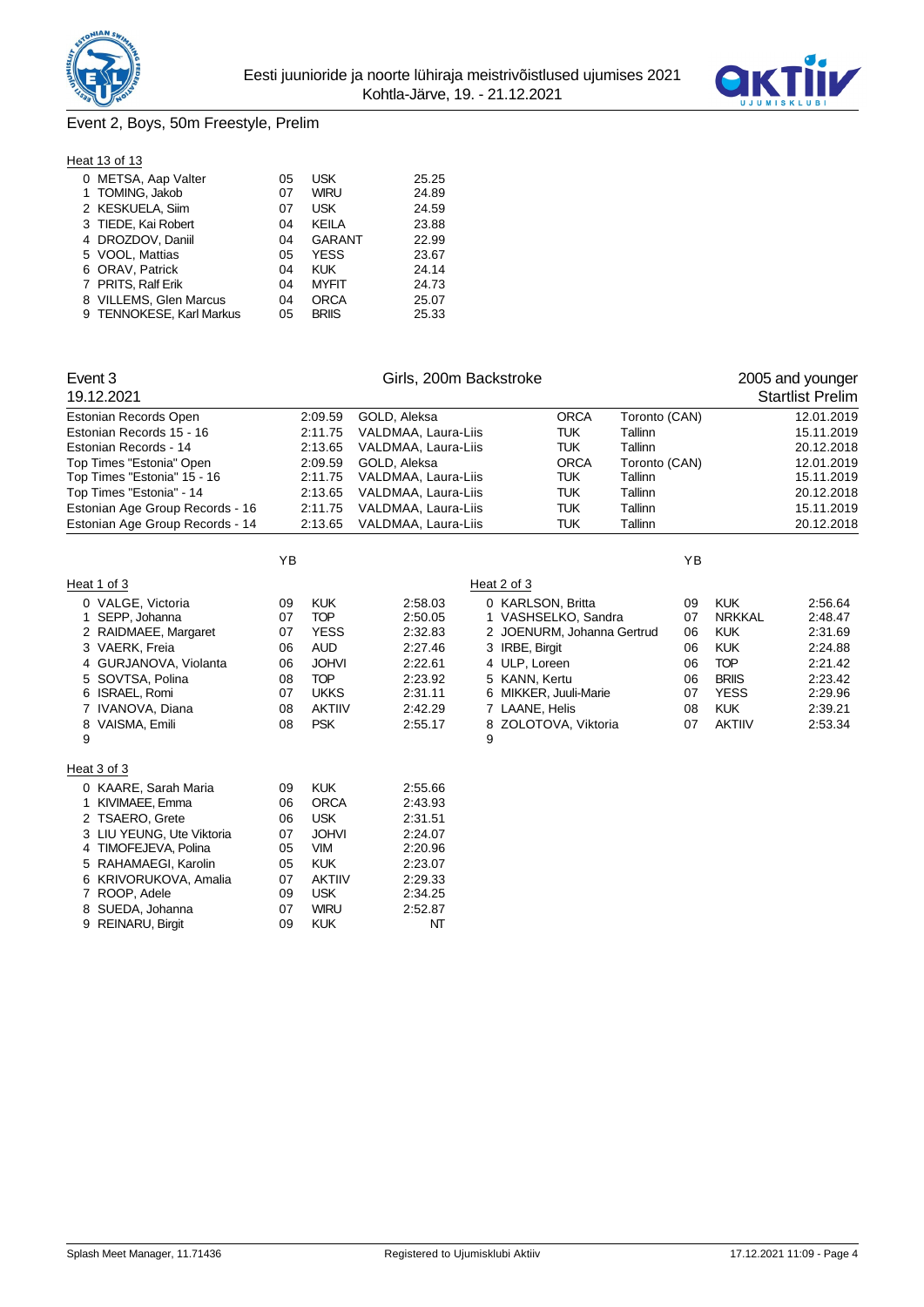



| Event 4<br>19.12.2021                                                                                                                                                                                                                                                                                                                 |                                              |                                                                                                                       | Boys, 200m Backstroke                                                                                                                                                        |                                                                                                                                                      |                                                                                                                          |                                                                                                                                                 |                                                                                                                                                     | 2004 and younger<br><b>Startlist Prelim</b>                                                                                                            |
|---------------------------------------------------------------------------------------------------------------------------------------------------------------------------------------------------------------------------------------------------------------------------------------------------------------------------------------|----------------------------------------------|-----------------------------------------------------------------------------------------------------------------------|------------------------------------------------------------------------------------------------------------------------------------------------------------------------------|------------------------------------------------------------------------------------------------------------------------------------------------------|--------------------------------------------------------------------------------------------------------------------------|-------------------------------------------------------------------------------------------------------------------------------------------------|-----------------------------------------------------------------------------------------------------------------------------------------------------|--------------------------------------------------------------------------------------------------------------------------------------------------------|
| Estonian Records Open<br>Estonian Records 17 - 18<br>Estonian Records 15 - 16<br>Estonian Records - 14<br>Top Times "Estonia" Open<br>Top Times "Estonia" 17 - 18<br>Top Times "Estonia" 15 - 16<br>Top Times "Estonia" - 14<br>Estonian Age Group Records - 18<br>Estonian Age Group Records - 16<br>Estonian Age Group Records - 14 |                                              | 1:51.59<br>1:54.20<br>1:59.04<br>2:05.94<br>1:51.59<br>1:54.20<br>1:59.04<br>2:05.94<br>1:54.20<br>1:59.04<br>2:05.94 | LELLE, Armin Evert<br>ZIRK, Kregor<br>SMOK, Alan<br>SMOK, Alan<br>LELLE, Armin Evert<br>ZIRK, Kregor<br>SMOK, Alan<br>SMOK, Alan<br>ZIRK, Kregor<br>SMOK, Alan<br>SMOK, Alan |                                                                                                                                                      | <b>VIM</b><br><b>USK</b><br>GARANT<br>GARANT<br><b>VIM</b><br><b>USK</b><br>GARANT<br>GARANT<br>USK.<br>GARANT<br>GARANT | Kazan (RUS)<br>Kolding (DEN)<br>Tallinn<br>Tallinn<br>Kazan (RUS)<br>Kolding (DEN)<br>Tallinn<br>Tallinn<br>Kolding (DEN)<br>Tallinn<br>Tallinn |                                                                                                                                                     | 07.11.2021<br>11.12.2016<br>12.11.2021<br>20.12.2019<br>07.11.2021<br>11.12.2016<br>12.11.2021<br>20.12.2019<br>11.12.2016<br>12.11.2021<br>20.12.2019 |
|                                                                                                                                                                                                                                                                                                                                       | ΥB                                           |                                                                                                                       |                                                                                                                                                                              |                                                                                                                                                      |                                                                                                                          | YB                                                                                                                                              |                                                                                                                                                     |                                                                                                                                                        |
| Heat 1 of 3                                                                                                                                                                                                                                                                                                                           |                                              |                                                                                                                       |                                                                                                                                                                              | Heat 2 of 3                                                                                                                                          |                                                                                                                          |                                                                                                                                                 |                                                                                                                                                     |                                                                                                                                                        |
| 0<br><b>HAUG, Hendrik Markus</b><br>1<br>2 HEINMAA, Arti<br>3 KREHOV, Ivan<br>4 MAENNIK, Hans Herman<br>5 JOGIS, Kennert<br>6 OTT, Karl-Eric<br>7 ZIGADLO, Jegor<br>8<br>9                                                                                                                                                            | 09<br>06<br>07<br>05<br>06<br>08<br>08       | <b>KUK</b><br>KEILA<br><b>KUK</b><br><b>BRIIS</b><br><b>BRIIS</b><br><b>USK</b><br><b>AKTIIV</b>                      | 2:33.58<br>2:25.02<br>2:17.30<br>2:03.88<br>2:12.28<br>2:22.03<br>2:31.95                                                                                                    | 0<br>3 KULJUS, Lars<br>4 TAMMIK, Remi<br>5 ANJA, Erik<br>7 PILLER, Oliver<br>8<br>9                                                                  | ROMANOV, Artjom<br>2 LAKSBERG, Rauno<br>6 LOIKO, Lukas Baltazar                                                          | 06<br>06<br>05<br>05<br>04<br>06<br>06                                                                                                          | <b>NRKKAL</b><br><b>BCH</b><br><b>TOP</b><br><b>PSK</b><br><b>USK</b><br><b>SKENER</b><br><b>MYFIT</b>                                              | 2:33.52<br>2:24.44<br>2:16.56<br>2:03.18<br>2:08.84<br>2:21.10<br>2:28.03                                                                              |
| Heat 3 of 3                                                                                                                                                                                                                                                                                                                           |                                              |                                                                                                                       |                                                                                                                                                                              |                                                                                                                                                      |                                                                                                                          |                                                                                                                                                 |                                                                                                                                                     |                                                                                                                                                        |
| $\mathbf 0$<br>VOSOKOVSKI, Rene<br>1.<br>2 KESKUELA, Siim<br>3 EINBERG, Endrik<br>4 SMOK, Alan<br>5 TSOPP, Tristan<br>6 FATEJEV, Fjodor<br>7 SALK, Joonas<br>8 NOVITSKI, Hans-Kristjan<br>9                                                                                                                                           | 05<br>07<br>04<br>05<br>04<br>05<br>07<br>08 | <b>FOR</b><br><b>USK</b><br><b>BRIIS</b><br>GARANT<br><b>KUK</b><br><b>KUK</b><br><b>BRIIS</b><br><b>VIM</b>          | 2:32.90<br>2:24.00<br>2:13.25<br>1:59.04<br>2:05.89<br>2:19.77<br>2:25.27<br>2:34.91                                                                                         |                                                                                                                                                      |                                                                                                                          |                                                                                                                                                 |                                                                                                                                                     |                                                                                                                                                        |
| Event 5<br>19.12.2021                                                                                                                                                                                                                                                                                                                 |                                              |                                                                                                                       | Girls, 100m Breaststroke                                                                                                                                                     |                                                                                                                                                      |                                                                                                                          |                                                                                                                                                 |                                                                                                                                                     | 2005 and younger<br><b>Startlist Prelim</b>                                                                                                            |
| Estonian Records Open<br>Estonian Records 15 - 16<br>Estonian Records - 14<br>Top Times "Estonia" Open<br>Top Times "Estonia" 15 - 16<br>Top Times "Estonia" - 14<br>Estonian Age Group Records - 16<br>Estonian Age Group Records - 14                                                                                               |                                              | 1:04.25<br>1:04.25<br>1:05.62<br>1:04.25<br>1:04.25<br>1:05.62<br>1:04.25<br>1:04.25                                  | JEFIMOVA, Eneli<br>JEFIMOVA, Eneli<br>JEFIMOVA, Eneli<br>JEFIMOVA, Eneli<br>JEFIMOVA, Eneli<br>JEFIMOVA, Eneli<br>JEFIMOVA, Eneli<br>JEFIMOVA, Eneli                         |                                                                                                                                                      | <b>KUK</b><br><b>KUK</b><br><b>KUK</b><br><b>KUK</b><br><b>KUK</b><br><b>KUK</b><br><b>KUK</b><br><b>KUK</b>             | Kazan (RUS)<br>Kazan (RUS)<br>Tallinn<br>Kazan (RUS)<br>Kazan (RUS)<br>Tallinn<br>Kazan (RUS)<br>Kazan (RUS)                                    |                                                                                                                                                     | 03.11.2021<br>03.11.2021<br>21.12.2020<br>03.11.2021<br>03.11.2021<br>21.12.2020<br>03.11.2021<br>03.11.2021                                           |
|                                                                                                                                                                                                                                                                                                                                       | YB                                           |                                                                                                                       |                                                                                                                                                                              |                                                                                                                                                      |                                                                                                                          | YB                                                                                                                                              |                                                                                                                                                     |                                                                                                                                                        |
| Heat 1 of 5<br>0<br>1<br>2 KALJAS, Mirtel<br>3 KASTERINA, Ekaterina<br>4 ERIK, Katre<br>5 KRAAS, Jasmiin<br>6 ROSKOSHNY, Maria<br>7 LEO, Marta<br>8<br>9                                                                                                                                                                              | 09<br>07<br>09<br>09<br>10<br>07             | <b>KUK</b><br><b>SKENER</b><br><b>BRIIS</b><br><b>YESS</b><br>AQUA<br><b>ORCA</b>                                     | 1:30.77<br>1:30.39<br>1:29.71<br>1:30.37<br>1:30.47<br>1:32.18                                                                                                               | Heat 2 of 5<br>0 SEPP, Liisbet<br>2 SMIRNOVA, Maria<br>3 REIDOLF, Kirke<br>5 KOIT, Lisete<br>6 MAENNIK, Melany<br>8 LAURI, Luisa<br>9 MAERTIN, Kerli | 1 KONDRATIEVA, Ruslana<br>4 MAMUTSARASVILI, Eliso<br>7 TAMMARU, Paula Simona                                             | 06<br>08<br>08<br>07<br>09<br>08<br>06<br>08<br>08<br>08                                                                                        | <b>PSK</b><br><b>SILUK</b><br><b>VIM</b><br><b>BRIIS</b><br><b>GARANT</b><br><b>MYFIT</b><br><b>WIRU</b><br><b>KUK</b><br><b>BCH</b><br><b>ORCA</b> | 1:29.52<br>1:28.65<br>1:28.14<br>1:27.54<br>1:26.33<br>1:27.03<br>1:27.94<br>1:28.16<br>1:29.13<br>1:29.70                                             |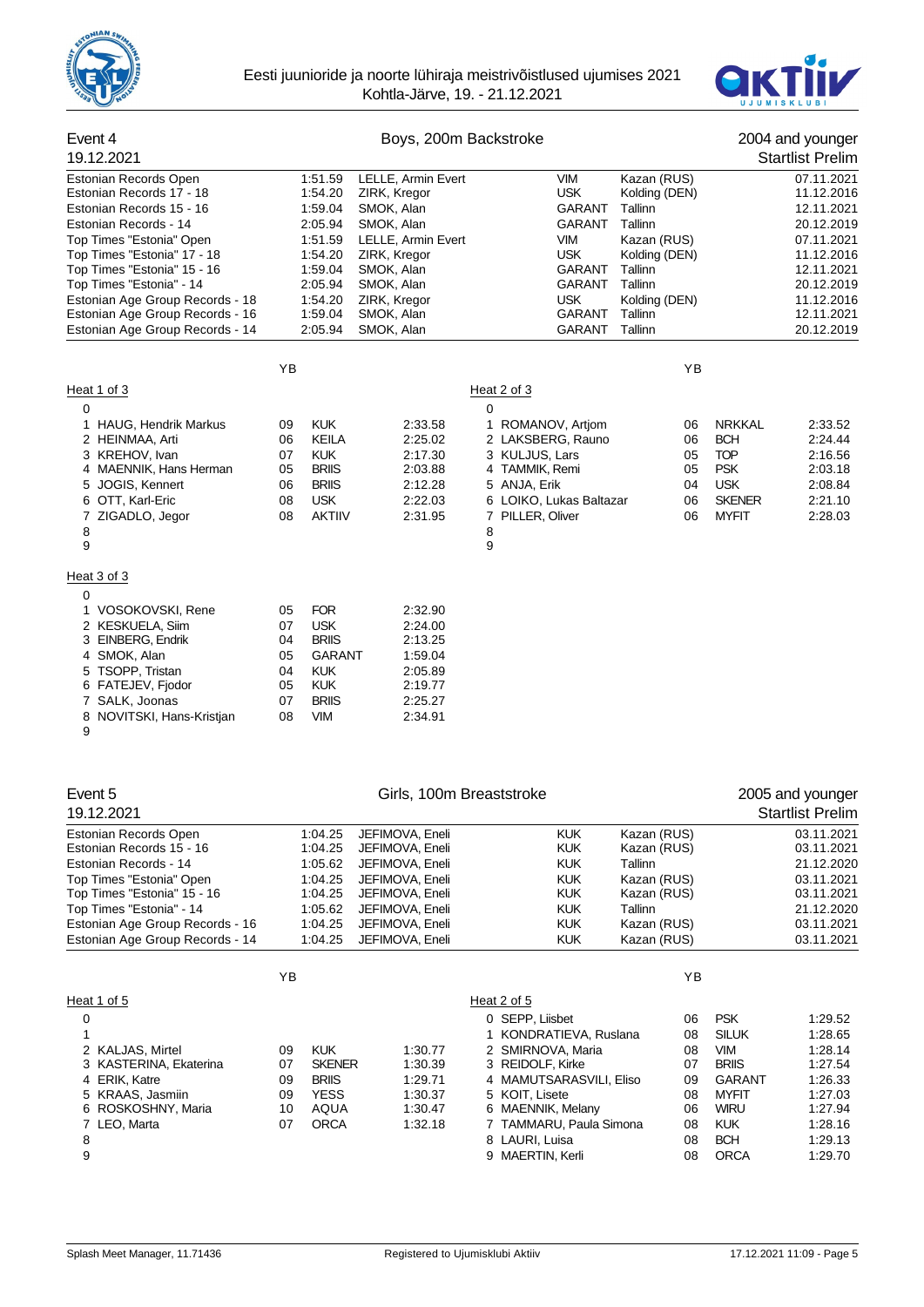



# Event 5, Girls, 100m Breaststroke, Prelim

# Heat 3 of 5 Heat 4 of 5

|   | 0 ASI, Saskia            | 10 | <b>KUK</b>   | 1:24.76 |
|---|--------------------------|----|--------------|---------|
| 1 | KUUSK, Gabriela          | 09 | <b>AUD</b>   | 1:23.13 |
| 2 | KRYLOVA, Jana            | 07 | <b>SILUK</b> | 1:20.66 |
| 3 | MOTSNIK, Hanna-Marleen   | 06 | <b>TOP</b>   | 1:17.31 |
| 4 | <b>MERIMAA, Mirtel</b>   | 08 | <b>WIRU</b>  | 1:12.92 |
| 5 | BAZANOVA, Ksenia         | 09 | <b>YESS</b>  | 1:16.19 |
| 6 | PLOVITS, Natali          | 07 | <b>AUD</b>   | 1:17.63 |
|   | 7 LILLO, Anee            | 06 | <b>TOP</b>   | 1:22.44 |
|   | 8 KIKAS, Greete          | 07 | <b>TOP</b>   | 1:23.77 |
| 9 | VOLL, Anni-Alice         | 08 | <b>AUD</b>   | 1:26.13 |
|   |                          |    |              |         |
|   | Heat 5 of 5              |    |              |         |
| 0 | <b>MADDISON, Helena</b>  | 09 | <b>USK</b>   | 1:24.17 |
| 1 | PRIIVITS, Merilin        | 06 | AUD          | 1:23.02 |
|   | 2 LUTS, Janeli           | 06 | <b>KEILA</b> | 1:17.68 |
| 3 | KIKAS, Luisa Miia        | 07 | YESS         | 1:16.52 |
| 4 | VORONTSOVA, Jekaterina   | 05 | GARANT       | 1:09.93 |
| 5 | ZAIDENTSAL, Alessandra   | 08 | <b>JOHVI</b> | 1:15.40 |
| 6 | HAAVISTE, Maribel        | 06 | YESS         | 1:17.41 |
| 7 | MATSKEVITS, Sofia        | 07 | GARANT       | 1:22.01 |
| 8 | <b>BOLTON, Katherine</b> | 08 | <b>KUK</b>   | 1.23.33 |
| 9 | <b>TRUUVELT, Tuuli</b>   | 09 | <b>FOR</b>   | 1:24.78 |

| al ou o                  |    |              |         | Heal 4 OLD                |    |               |         |
|--------------------------|----|--------------|---------|---------------------------|----|---------------|---------|
| 0 ASI, Saskia            | 10 | <b>KUK</b>   | 1:24.76 | 0 BAROSHNIKOVA, Alisa     | 09 | <b>NRKKAL</b> | 1:24.55 |
| 1 KUUSK, Gabriela        | 09 | <b>AUD</b>   | 1:23.13 | 1 TAMM, Krisete-Elisabeth | 08 | VIM           | 1.23.05 |
| 2 KRYLOVA. Jana          | 07 | <b>SILUK</b> | 1:20.66 | 2 GUDOVSKAJA, Anita       | 05 | <b>AUD</b>    | 1:18.56 |
| 3 MOTSNIK, Hanna-Marleen | 06 | <b>TOP</b>   | 1:17.31 | 3 ANSON, Emilia           | 08 | GARANT        | 1:16.76 |
| 4 MERIMAA, Mirtel        | 08 | <b>WIRU</b>  | 1:12.92 | 4 SALU, Egle              | 07 | <b>WIRU</b>   | 1:10.73 |
| 5 BAZANOVA, Ksenia       | 09 | <b>YESS</b>  | 1:16.19 | 5 VILLEMS, Mariette       | 05 | <b>USK</b>    | 1:16.13 |
| 6 PLOVITS, Natali        | 07 | <b>AUD</b>   | 1:17.63 | 6 PALAGINA, Alina         | 07 | ARGO          | 1:17.55 |
| 7 LILLO, Anee            | 06 | <b>TOP</b>   | 1:22.44 | 7 LEETMAA, Elis           | 06 | <b>TOP</b>    | 1:22.31 |
| 8 KIKAS, Greete          | 07 | <b>TOP</b>   | 1:23.77 | 8 KOPPEN, Johanna         | 08 | <b>KUK</b>    | 1:23.72 |
| 9 VOLL. Anni-Alice       | 08 | AUD          | 1:26.13 | 9 SIKK. Keiti Lii         | 09 | YESS          | 1.25.30 |

| Event 6<br>19.12.2021                                                                                                                                                                                                                                                                                                                 |                                                    |                                                                                                                                 | Boys, 100m Breaststroke                                                                                                                                                                           |                                                                                                                                                                                                           |                                                                                                                                                             |                                                                                                                                                        | 2004 and younger<br><b>Startlist Prelim</b>                                                                                                            |
|---------------------------------------------------------------------------------------------------------------------------------------------------------------------------------------------------------------------------------------------------------------------------------------------------------------------------------------|----------------------------------------------------|---------------------------------------------------------------------------------------------------------------------------------|---------------------------------------------------------------------------------------------------------------------------------------------------------------------------------------------------|-----------------------------------------------------------------------------------------------------------------------------------------------------------------------------------------------------------|-------------------------------------------------------------------------------------------------------------------------------------------------------------|--------------------------------------------------------------------------------------------------------------------------------------------------------|--------------------------------------------------------------------------------------------------------------------------------------------------------|
| Estonian Records Open<br>Estonian Records 17 - 18<br>Estonian Records 15 - 16<br>Estonian Records - 14<br>Top Times "Estonia" Open<br>Top Times "Estonia" 17 - 18<br>Top Times "Estonia" 15 - 16<br>Top Times "Estonia" - 14<br>Estonian Age Group Records - 18<br>Estonian Age Group Records - 16<br>Estonian Age Group Records - 14 |                                                    | 57.51<br>59.32<br>1:01.94<br>1:06.40<br>57.51<br>59.32<br>1:01.94<br>1:06.40<br>59.32<br>1:01.91<br>1:04.87                     | ALJAND, Martti<br>ALLIKVEE, Martin<br>SOVTSA, Mark<br>FORSEL, Marcus<br>ALJAND, Martti<br>ALLIKVEE, Martin<br>SOVTSA, Mark<br>FORSEL, Marcus<br>ALLIKVEE, Martin<br>SOVTSA, Mark<br>GRITSÖK, Alan | <b>TOP</b><br><b>GARANT</b><br><b>TOP</b><br><b>KEILA</b><br><b>TOP</b><br><b>GARANT</b><br><b>TOP</b><br><b>KEILA</b><br><b>GARANT</b><br><b>TOP</b><br><b>GARANT</b>                                    | Szczecin (POL)<br>Herning (DEN)<br>Tallinn<br>Tallinn<br>Szczecin (POL)<br>Herning (DEN)<br>Tallinn<br>Tallinn<br>Herning (DEN)<br>Anyksciai (LTU)<br>Keila |                                                                                                                                                        | 09.12.2011<br>12.12.2013<br>21.12.2017<br>21.12.2017<br>09.12.2011<br>12.12.2013<br>21.12.2017<br>21.12.2017<br>12.12.2013<br>05.05.2018<br>02.06.2018 |
|                                                                                                                                                                                                                                                                                                                                       | YB                                                 |                                                                                                                                 |                                                                                                                                                                                                   |                                                                                                                                                                                                           | YB                                                                                                                                                          |                                                                                                                                                        |                                                                                                                                                        |
| Heat 1 of 5                                                                                                                                                                                                                                                                                                                           |                                                    |                                                                                                                                 |                                                                                                                                                                                                   | Heat 2 of 5                                                                                                                                                                                               |                                                                                                                                                             |                                                                                                                                                        |                                                                                                                                                        |
| 0 LAEAENESAAR, Aaron<br>1 SUHAROV, Rudolf<br>2 VAELK, Rasmus<br>3 VANARI, Kaur<br>4 KOLOSSOV, Matfei<br>5 OFLJAN, Daniel<br>6 NOVIKOV, Kirill<br>7 JOGILA, Marten-Mattias<br>8 HANSALU, Tristan Scott<br>9                                                                                                                            | 07<br>09<br>07<br>05<br>07<br>07<br>06<br>08<br>09 | <b>AUD</b><br><b>KUK</b><br><b>ORCA</b><br><b>FOR</b><br><b>PSK</b><br><b>ARGO</b><br><b>NRKKAL</b><br><b>AUD</b><br><b>AUD</b> | 1:22.69<br>1:22.67<br>1:21.43<br>1:20.77<br>1:20.22<br>1:20.67<br>1:20.83<br>1:21.47<br>1:22.68                                                                                                   | 0 MALITSKI, Erik<br>1 RAENDLA, Ralf<br>2 SAMMEL, Robert<br>3 MALOSEV, Jegor<br>4 TIIDUS, Jueri Robin<br>5 VIRUNURM, Cristo<br>6 JERMAKOV, Ivan<br>7 TAETTE, Markus<br>8 ILVES, Gregor<br>9 SILLER, Marten | 08<br>08<br>06<br>04<br>07<br>04<br>07<br>08<br>07<br>08                                                                                                    | <b>ARGO</b><br><b>BRIIS</b><br><b>WIRU</b><br><b>SKENER</b><br><b>ORCA</b><br><b>WIRU</b><br><b>AKTIIV</b><br><b>USK</b><br><b>BRIIS</b><br><b>FOR</b> | 1:18.22<br>1:16.43<br>1:15.89<br>1:13.52<br>1:12.63<br>1:12.73<br>1:13.55<br>1:16.36<br>1:17.34<br>1:18.57                                             |
| Heat 3 of 5                                                                                                                                                                                                                                                                                                                           |                                                    |                                                                                                                                 |                                                                                                                                                                                                   | Heat 4 of 5                                                                                                                                                                                               |                                                                                                                                                             |                                                                                                                                                        |                                                                                                                                                        |
| 0 VILSON, Karl<br>JAERV, Alver<br>2 SOOVIK, Carl Robert<br>3 LINDMA, Jakob Matthias<br>4 TEDER, Karl Christopher<br>5 LUMI, Lennart Joosep<br>6 PAJULA, Airon                                                                                                                                                                         | 08<br>05<br>04<br>05<br>04<br>04<br>07             | <b>KEILA</b><br><b>BCH</b><br><b>PSK</b><br><b>ORCA</b><br><b>BRIIS</b><br><b>MYFIT</b><br><b>KUK</b>                           | 1:12.13<br>1:10.11<br>1:08.00<br>1:06.25<br>1:03.61<br>1:04.46<br>1:07.51                                                                                                                         | 0 ROONI, Karl-Erik<br>1 SOOSAAR, Andreas<br>2 STERLIKOV, Deniss<br>3 TULTS, Carlos<br>4 VILLEMS, Glen Marcus<br>5 KUULPAK, Hans-Mikk<br>6 ALTEBERG, Artiom                                                | 06<br>06<br>05<br>04<br>04<br>04<br>06                                                                                                                      | <b>BRIIS</b><br><b>USK</b><br><b>JOHVI</b><br><b>KUK</b><br><b>ORCA</b><br><b>TOP</b><br><b>USK</b>                                                    | 1:11.50<br>1:09.99<br>1:07.78<br>1:05.77<br>1:03.28<br>1:04.32<br>1:07.16                                                                              |
| 7 NIKITIN, Bogdan<br>8 KOZHENKOV, Edgar-Robin<br>9 KAZAREVSKI, Nikita                                                                                                                                                                                                                                                                 | 05<br>07<br>06                                     | <b>SKENER</b><br><b>GARANT</b><br><b>USK</b>                                                                                    | 1:09.40<br>1:10.51<br>1:12.54                                                                                                                                                                     | 7 SKOLNOI, Artur<br>8 MILLER, Jarko<br>9 JARJOMENKO, Aleksander                                                                                                                                           | 05<br>06<br>06                                                                                                                                              | <b>KUK</b><br><b>BRIIS</b><br><b>GARANT</b>                                                                                                            | 1:09.36<br>1:10.42<br>1:12.35                                                                                                                          |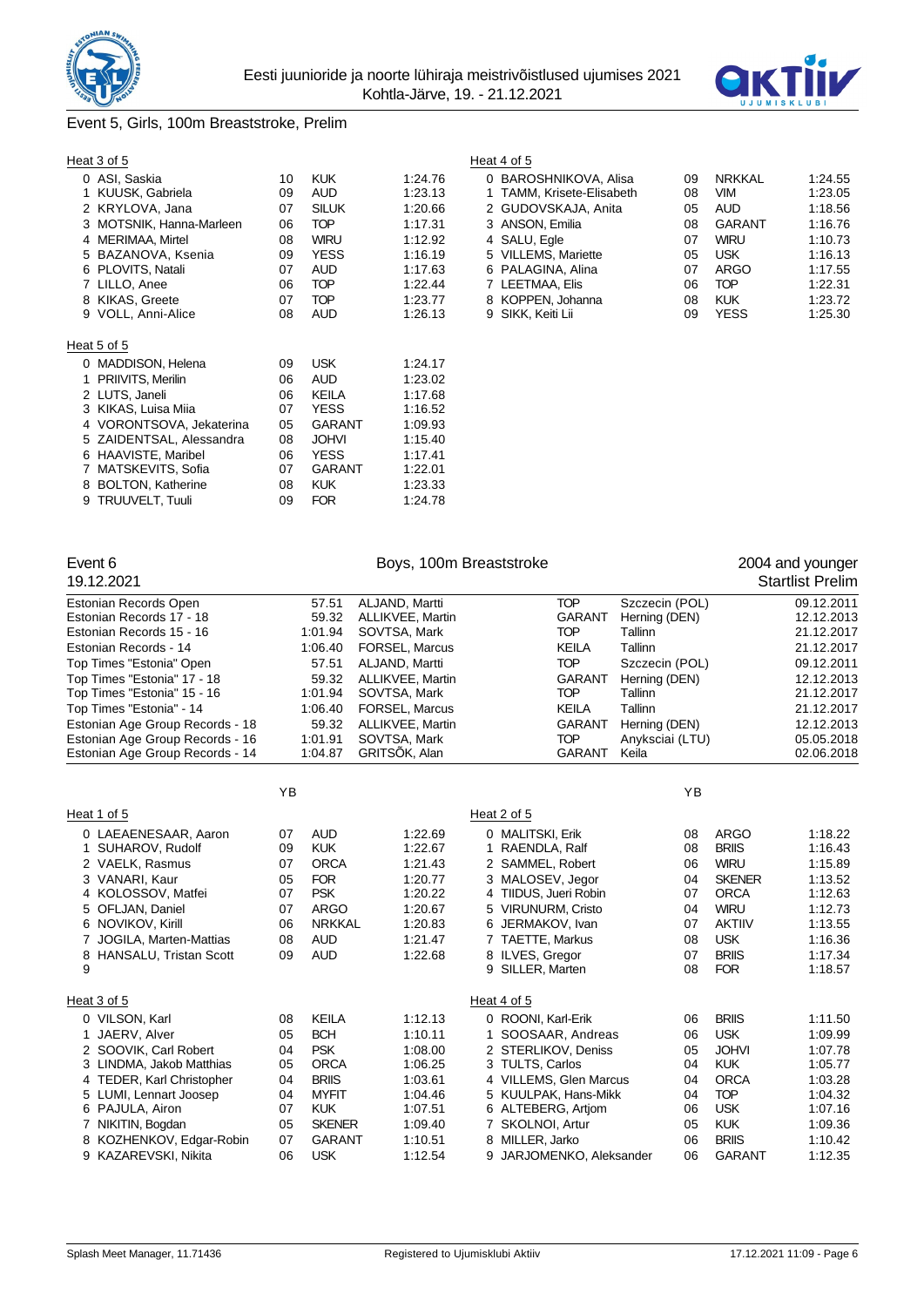



# Event 6, Boys, 100m Breaststroke, Prelim

|--|

| 0 SAULEP, Silver           | 06 | <b>PSK</b>    | 1:11.04 |
|----------------------------|----|---------------|---------|
| 1 TENNOKESE, Karl Markus   | 05 | <b>BRIIS</b>  | 1:09.97 |
| 2 MOSKALENKO, Denis        | 05 | <b>PSK</b>    | 1:07.52 |
| 3 NOPPONEN, Jorven         | 05 | <b>VIM</b>    | 1:04.51 |
| 4 ROOSE, Ralf              | 04 | <b>YESS</b>   | 1:01.22 |
| 5 ANTONIAK, Lars Sebastian | 05 | <b>KUK</b>    | 1:04.26 |
| 6 KOPPEN, Joonas           | 06 | <b>KUK</b>    | 1:06.35 |
| 7 KAALIK, Artiom           | 04 | <b>SKENER</b> | 1:08.12 |
| 8 PAERTEL, Martin          | 08 | <b>GARANT</b> | 1:10.35 |
| 9 REIVART, Kristjan        | 06 | <b>YESS</b>   | 1:12.25 |
|                            |    |               |         |

| Event 7                           |    |               |               | Girls, 100m Butterfly |                    |                        |                 |    |               | 2005 and younger        |
|-----------------------------------|----|---------------|---------------|-----------------------|--------------------|------------------------|-----------------|----|---------------|-------------------------|
| 19.12.2021                        |    |               |               |                       |                    |                        |                 |    |               | <b>Startlist Prelim</b> |
| Estonian Records Open             |    | 58.13         | ALJAND, Triin |                       |                    | <b>TOP</b>             | Rijeka (CRO)    |    |               | 13.12.2008              |
| Estonian Records 15 - 16          |    | 59.98         |               | MARKVARDT, Margaret   |                    | <b>TOP</b>             | Anyksciai (LTU) |    |               | 06.05.2016              |
| Estonian Records - 14             |    | 1:02.09       |               | VALDMAA, Laura-Liis   |                    | <b>TUK</b>             | Tartu           |    |               | 03.11.2018              |
| Top Times "Estonia" Open          |    | 58.13         | ALJAND, Triin |                       |                    | <b>TOP</b>             | Rijeka (CRO)    |    |               | 13.12.2008              |
| Top Times "Estonia" 15 - 16       |    | 59.98         |               | MARKVARDT, Margaret   |                    | <b>TOP</b>             | Anyksciai (LTU) |    |               | 06.05.2016              |
| Top Times "Estonia" - 14          |    | 1:02.09       |               | VALDMAA, Laura-Liis   |                    | <b>TUK</b>             | Tartu           |    |               | 03.11.2018              |
| Estonian Age Group Records - 16   |    | 59.98         |               | MARKVARDT, Margaret   |                    | <b>TOP</b>             | Anyksciai (LTU) |    |               | 06.05.2016              |
| Estonian Age Group Records - 14   |    | 1:02.09       |               | VALDMAA, Laura-Liis   |                    | <b>TUK</b>             | Tartu           |    |               | 03.11.2018              |
|                                   | YB |               |               |                       |                    |                        |                 | YB |               |                         |
| Heat 1 of 4                       |    |               |               |                       | Heat 2 of 4        |                        |                 |    |               |                         |
| 0                                 |    |               |               |                       | 0 SIBUL, Krete     |                        |                 | 09 | <b>YESS</b>   | 1:17.59                 |
| 1                                 |    |               |               |                       | 1 NAGEL, Mirtel    |                        |                 | 07 | <b>KUK</b>    | 1:14.25                 |
| $\overline{2}$                    |    |               |               |                       |                    | 2 SEREBRJAKOVA, Olesja |                 | 07 | <b>AQUA</b>   | 1:12.81                 |
| 3 NEIER, Emma Elise               | 09 | <b>USK</b>    |               | 1:20.59               | 3 LOVI, Elli       |                        |                 | 08 | <b>AUD</b>    | 1:08.61                 |
| <b>TSERNUSHEVICH, Milena</b><br>4 | 07 | <b>NRKKAL</b> |               | 1:20.43               |                    | 4 JUERISOO, Miriam     |                 | 08 | <b>TOP</b>    | 1:05.42                 |
| KUEPPER, Marika<br>5              | 08 | <b>ARGO</b>   |               | 1:20.49               |                    | 5 RANDVAELI, Maari     |                 | 09 | <b>AUD</b>    | 1:06.69                 |
| 6                                 |    |               |               |                       |                    | 6 ZAHOVAIKO, Anette    |                 | 06 | <b>BRIIS</b>  | 1:10.98                 |
| $\overline{7}$                    |    |               |               |                       | 7 KAEVATS, Teele   |                        |                 | 07 | <b>YESS</b>   | 1:13.31                 |
| 8                                 |    |               |               |                       | 8 PAAS, Eliisa     |                        |                 | 09 | <b>YESS</b>   | 1:16.68                 |
| 9                                 |    |               |               |                       |                    | 9 KOOKMAA, Reelika     |                 | 05 | <b>GARANT</b> | 1:20.35                 |
| Heat 3 of 4                       |    |               |               |                       | Heat 4 of 4        |                        |                 |    |               |                         |
| 0 MALING, Helena                  | 05 | <b>UKKS</b>   |               | 1:17.39               | 0 KOPPEL, Kertu    |                        |                 | 09 | <b>KUK</b>    | 1:17.22                 |
| 1 LIIAS, Laura                    | 07 | <b>BRIIS</b>  |               | 1:14.06               | 1 MARDI, Martina   |                        |                 | 05 | <b>MYFIT</b>  | 1:13.48                 |
| 2 SOLOVJOVA, Katarina Viktoria 05 |    | <b>BCH</b>    |               | 1:11.98               | 2 LUIK, Jette Riin |                        |                 | 08 | <b>YESS</b>   | 1:11.55                 |
| 3 ROMANJUK, Darja                 | 06 | <b>GARANT</b> |               | 1:08.05               | 3 VOLKOVA, Zlata   |                        |                 | 09 | <b>GARANT</b> | 1:07.49                 |
| 4 MADAR, Kirke                    | 07 | <b>KEILA</b>  |               | 1:03.68               |                    | 4 TIMOFEJEVA, Polina   |                 | 05 | <b>VIM</b>    | 1:02.90                 |
| 5 HALJASTE, Heleriin              | 07 | <b>USK</b>    |               | 1:06.66               | 5 KANN, Kertu      |                        |                 | 06 | <b>BRIIS</b>  | 1:05.73                 |
| 6 VUTT, Katarina                  | 06 | <b>TOP</b>    |               | 1:10.48               | 6 KARJA, Karolin   |                        |                 | 09 | <b>KEILA</b>  | 1:09.82                 |
| 7 HVOROSTINOV, Anna               | 08 | <b>KUK</b>    |               | 1:13.30               | 7 KUETT, Camilla   |                        |                 | 07 | <b>KUK</b>    | 1:13.03                 |
| 8 ROSKOSHNY, Alexandra            | 08 | <b>AQUA</b>   |               | 1:16.13               | 8 TEDER, Karolin   |                        |                 | 08 | <b>BRIIS</b>  | 1:15.50                 |
| 9 YAMPOLSKAYA, Olivia             | 08 | <b>AQUA</b>   |               | 1:19.20               |                    | 9 SEDJAKIN, Katri-Liis |                 | 07 | <b>PSK</b>    | 1:18.38                 |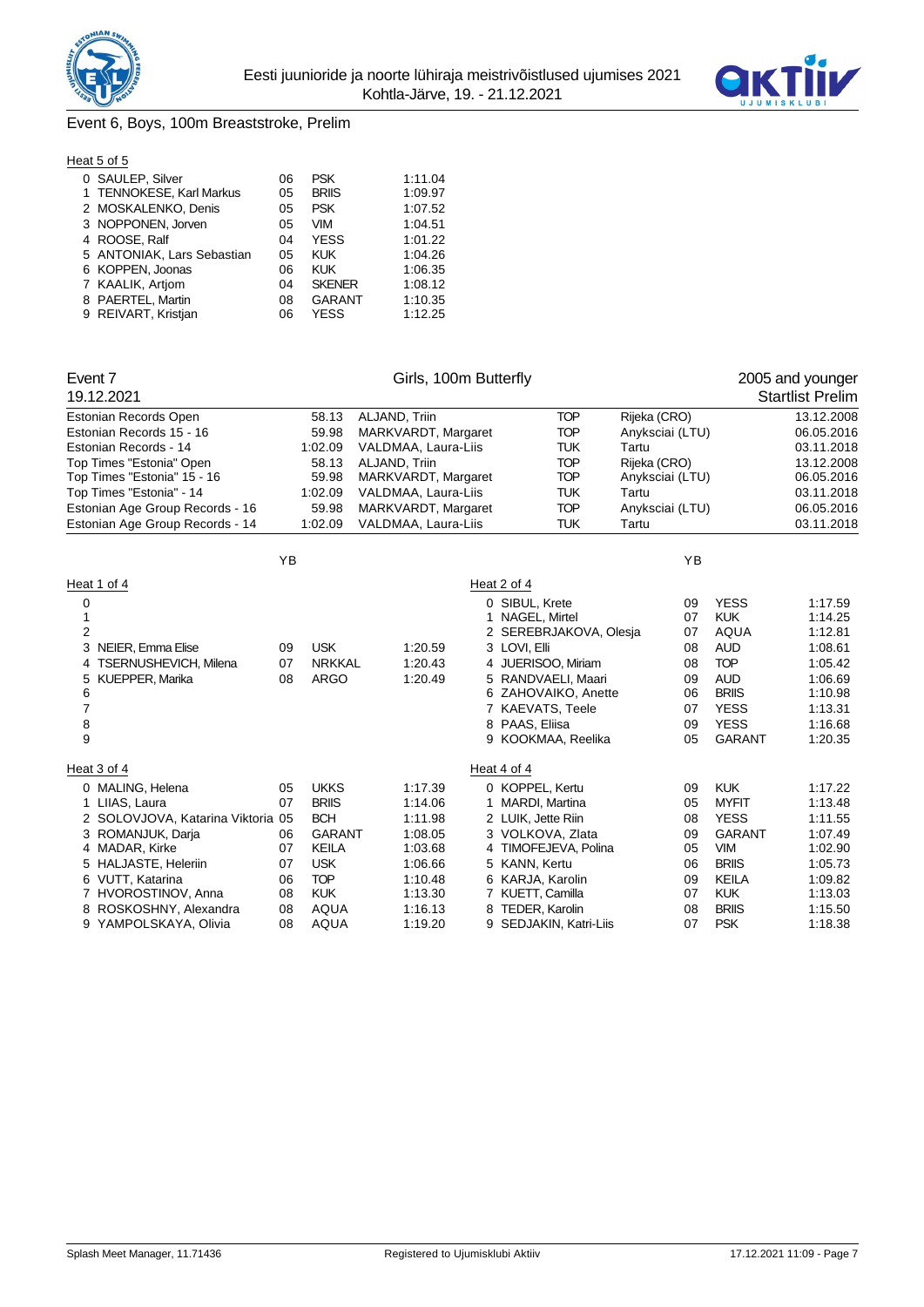



| Event 8<br>19.12.2021                                                                                                                                                                                                                                           |                                                          |                                                                                                                                    | Boys, 100m Butterfly                                                                                                                                             |                                                                                                                                                                                                  |                                                                                                                                              |                                                                                                                                                  | 2004 and younger<br><b>Startlist Prelim</b>                                                                                |
|-----------------------------------------------------------------------------------------------------------------------------------------------------------------------------------------------------------------------------------------------------------------|----------------------------------------------------------|------------------------------------------------------------------------------------------------------------------------------------|------------------------------------------------------------------------------------------------------------------------------------------------------------------|--------------------------------------------------------------------------------------------------------------------------------------------------------------------------------------------------|----------------------------------------------------------------------------------------------------------------------------------------------|--------------------------------------------------------------------------------------------------------------------------------------------------|----------------------------------------------------------------------------------------------------------------------------|
| Estonian Records Open<br>Estonian Records 17 - 18<br>Estonian Records 15 - 16<br>Estonian Records - 14<br>Top Times "Estonia" Open<br>Top Times "Estonia" 17 - 18<br>Top Times "Estonia" 15 - 16<br>Top Times "Estonia" - 14<br>Estonian Age Group Records - 18 |                                                          | 50.50<br>50.90<br>51.60<br>56.73<br>50.50<br>50.90<br>51.60<br>56.73<br>50.90                                                      | ZAITSEV, Daniel<br>ZIRK, Kregor<br>ZIRK, Kregor<br>FORSEL, Marcus<br>ZAITSEV, Daniel<br>ZIRK, Kregor<br>ZIRK, Kregor<br>FORSEL, Marcus<br>ZIRK, Kregor           | GARANT<br><b>USK</b><br><b>USK</b><br><b>KEILA</b><br><b>GARANT</b><br><b>USK</b><br><b>USK</b><br><b>KEILA</b><br><b>USK</b>                                                                    | Kazan (RUS)<br>Copenhagen (DEN)<br>Bergen (NOR)<br>Tallinn<br>Kazan (RUS)<br>Copenhagen (DEN)<br>Bergen (NOR)<br>Tallinn<br>Copenhagen (DEN) |                                                                                                                                                  | 02.11.2021<br>13.12.2017<br>12.12.2015<br>22.12.2017<br>02.11.2021<br>13.12.2017<br>12.12.2015<br>22.12.2017<br>13.12.2017 |
| Estonian Age Group Records - 16<br>Estonian Age Group Records - 14                                                                                                                                                                                              |                                                          | 51.60<br>56.60                                                                                                                     | ZIRK, Kregor<br>ZIRK, Kregor                                                                                                                                     | <b>USK</b><br><b>USK</b>                                                                                                                                                                         | Bergen (NOR)<br>Keila                                                                                                                        |                                                                                                                                                  | 12.12.2015<br>07.06.2014                                                                                                   |
|                                                                                                                                                                                                                                                                 | YB                                                       |                                                                                                                                    |                                                                                                                                                                  |                                                                                                                                                                                                  | YB                                                                                                                                           |                                                                                                                                                  |                                                                                                                            |
| Heat 1 of 4                                                                                                                                                                                                                                                     |                                                          |                                                                                                                                    |                                                                                                                                                                  | Heat 2 of 4                                                                                                                                                                                      |                                                                                                                                              |                                                                                                                                                  |                                                                                                                            |
| 0<br>1                                                                                                                                                                                                                                                          |                                                          |                                                                                                                                    |                                                                                                                                                                  | 0 KOPJEV, Ernest<br>1 PUKK, Arti                                                                                                                                                                 | 08<br>06                                                                                                                                     | <b>TOP</b><br><b>KUK</b>                                                                                                                         | 1:06.17<br>1:03.04                                                                                                         |
| 2 SIRK, Kris<br>3 KAEAER, Mathias<br>4 BOYKOV, Mark                                                                                                                                                                                                             | 07<br>05<br>07                                           | <b>YESS</b><br><b>ORCA</b><br>ARGO                                                                                                 | 1:11.13<br>1:09.83<br>1:09.44                                                                                                                                    | 2 PENT, Mihkel<br>3 SERGEJEV, Nikita<br>4 IVANOV, Nikita                                                                                                                                         | 05<br>05<br>05                                                                                                                               | <b>USK</b><br><b>SKENER</b><br><b>ARGO</b>                                                                                                       | 1:01.25<br>59.30<br>55.54                                                                                                  |
| 5 REIMAND, Hannes Villem<br>6 PERTMAN, Rauno<br>7                                                                                                                                                                                                               | 05<br>08                                                 | <b>USK</b><br><b>SKENER</b>                                                                                                        | 1:09.46<br>1:10.79                                                                                                                                               | 5 KULJUS, Lars<br>6 NOMM, Mirko<br>7 VAINO, Georg                                                                                                                                                | 05<br>04<br>07                                                                                                                               | <b>TOP</b><br><b>VIM</b><br><b>GARANT</b>                                                                                                        | 57.33<br>1:00.99<br>1:02.69                                                                                                |
| 8<br>9                                                                                                                                                                                                                                                          |                                                          |                                                                                                                                    |                                                                                                                                                                  | 8 KREHOV, Ivan<br>9 TARASSOV, Matvei                                                                                                                                                             | 07<br>08                                                                                                                                     | <b>KUK</b><br><b>ARGO</b>                                                                                                                        | 1:03.59<br>1:09.17                                                                                                         |
| Heat 3 of 4                                                                                                                                                                                                                                                     |                                                          |                                                                                                                                    |                                                                                                                                                                  | Heat 4 of 4                                                                                                                                                                                      |                                                                                                                                              |                                                                                                                                                  |                                                                                                                            |
| 0 LITONIN, Maksim<br>1 BERG, Ron<br>2 METSA, Aap Valter<br>3 KUZNETSOV, Maksim<br>4 DROZDOV, Daniil<br>5 GRITSOK, Aleks<br>6 TIEDE, Kai Robert<br>7 PRANS, Sten-Artti<br>8 VOOL, Mattias<br>9 ASEEV, Ustin                                                      | 06<br>06<br>05<br>04<br>04<br>05<br>04<br>05<br>05<br>07 | GARANT<br><b>GARANT</b><br><b>USK</b><br>GARANT<br>GARANT<br><b>GARANT</b><br>KEILA<br><b>YESS</b><br><b>YESS</b><br><b>SKENER</b> | 1:05.10<br>1:02.99<br>1:01.21<br>58.97<br>55.48<br>56.62<br>59.69<br>1:01.79<br>1:03.52<br>1:06.84                                                               | 0 RUHNO, Roger<br>1 MUIDRE, Mairo<br>2 LIIV, Armin<br>3 SHUVALOV, Danil<br>4 TOBLER, Artur<br>5 ORAV, Patrick<br>6 AKSJONOV, Artjom<br>7 SILLASTE, Dmitri<br>8 DENISSOV, Aleksei<br>9 ROONI, Ron | 06<br>05<br>04<br>06<br>04<br>04<br>07<br>07<br>08<br>07                                                                                     | <b>BRIIS</b><br><b>BRIIS</b><br><b>KUK</b><br>GARANT<br><b>TOP</b><br><b>KUK</b><br><b>SKENER</b><br><b>PSK</b><br><b>GARANT</b><br><b>BRIIS</b> | 1:03.76<br>1:02.87<br>1:01.20<br>58.70<br>54.18<br>56.37<br>59.30<br>1:01.57<br>1:03.06<br>1:06.62                         |
| Event 9<br>19.12.2021                                                                                                                                                                                                                                           |                                                          |                                                                                                                                    | Girls, 200m Medley                                                                                                                                               |                                                                                                                                                                                                  |                                                                                                                                              |                                                                                                                                                  | 2005 and younger<br><b>Startlist Prelim</b>                                                                                |
| Estonian Records Open<br>Estonian Records 15 - 16<br>Estonian Records - 14<br>Top Times "Estonia" Open<br>Top Times "Estonia" 15 - 16<br>Top Times "Estonia" - 14<br>Estonian Age Group Records - 16<br>Estonian Age Group Records - 14                         |                                                          | 2:12.19<br>2:15.21<br>2:18.43<br>2:12.19<br>2:15.21<br>2:18.43<br>2:15.21<br>2:17.39                                               | ROMANJUK, Maria<br>MARKVARDT, Margaret<br>JEFIMOVA, Eneli<br>ROMANJUK, Maria<br>MARKVARDT, Margaret<br>JEFIMOVA, Eneli<br>MARKVARDT, Margaret<br>JEFIMOVA, Eneli | <b>GARANT</b><br><b>TOP</b><br><b>KUK</b><br><b>GARANT</b><br><b>TOP</b><br><b>KUK</b><br><b>TOP</b><br><b>KUK</b>                                                                               | Tallinn<br>Kolding (DEN)<br>Tallinn<br>Tallinn<br>Kolding (DEN)<br>Tallinn<br>Kolding (DEN)<br>Tallinn                                       |                                                                                                                                                  | 13.07.2021<br>09.12.2016<br>21.12.2020<br>13.07.2021<br>09.12.2016<br>21.12.2020<br>09.12.2016<br>12.11.2021               |

|                         | YB |              |         |                           | YB |               |         |
|-------------------------|----|--------------|---------|---------------------------|----|---------------|---------|
| Heat 1 of 3             |    |              |         | Heat 2 of 3               |    |               |         |
| 0 SOROKIN, Inessa       | 08 | <b>ORCA</b>  | 2:55.46 | 0 TAMMIK, Susanna Loviis  | 10 | <b>USK</b>    | 2:51.38 |
| 1 TILLEMANN, Emma Marie | 07 | <b>BRIIS</b> | 2:47.08 | 1 MALING, Helena          | 05 | <b>UKKS</b>   | 2:46.01 |
| 2 TIHHONOVA, Nikol      | 06 | <b>SILUK</b> | 2:40.04 | 2 IRBE, Birgit            | 06 | <b>KUK</b>    | 2:38.84 |
| 3 SOVTSA, Polina        | 08 | TOP          | 2:33.13 | 3 TSISTJAKOVA, Veronika   | 08 | <b>AKTIIV</b> | 2:32.70 |
| 4 GURJANOVA, Violanta   | 06 | <b>JOHVI</b> | 2:25.02 | 4 LIU YEUNG, Ute Viktoria | 07 | <b>JOHVI</b>  | 2:22.09 |
| 5 RAUDSEPP. Britt       | 07 | <b>AUD</b>   | 2:29.35 | 5 MERIMAA, Mirtel         | 08 | <b>WIRU</b>   | 2:28.57 |
| 6 SIIMAR, Mirtel-Madlen | 07 | <b>TOP</b>   | 2:37.21 | 6 KUETT, Camilla          | 07 | <b>KUK</b>    | 2:36.02 |
| 7 LILLO, Anee           | 06 | TOP          | 2:42.30 | 7 TANKLER, Sheril         | 08 | <b>USK</b>    | 2:41.74 |
| 8 KOPPEN, Johanna       | 08 | <b>KUK</b>   | 2:48.32 | 8 KOPPEL, Kertu           | 09 | <b>KUK</b>    | 2:48.28 |
| 9 ROASTO, Emma          | 09 | <b>BRIIS</b> | 2:59.89 | 9 MAENDMA, Hella-Maria    | 10 | <b>PSK</b>    | 2:58.84 |
|                         |    |              |         |                           |    |               |         |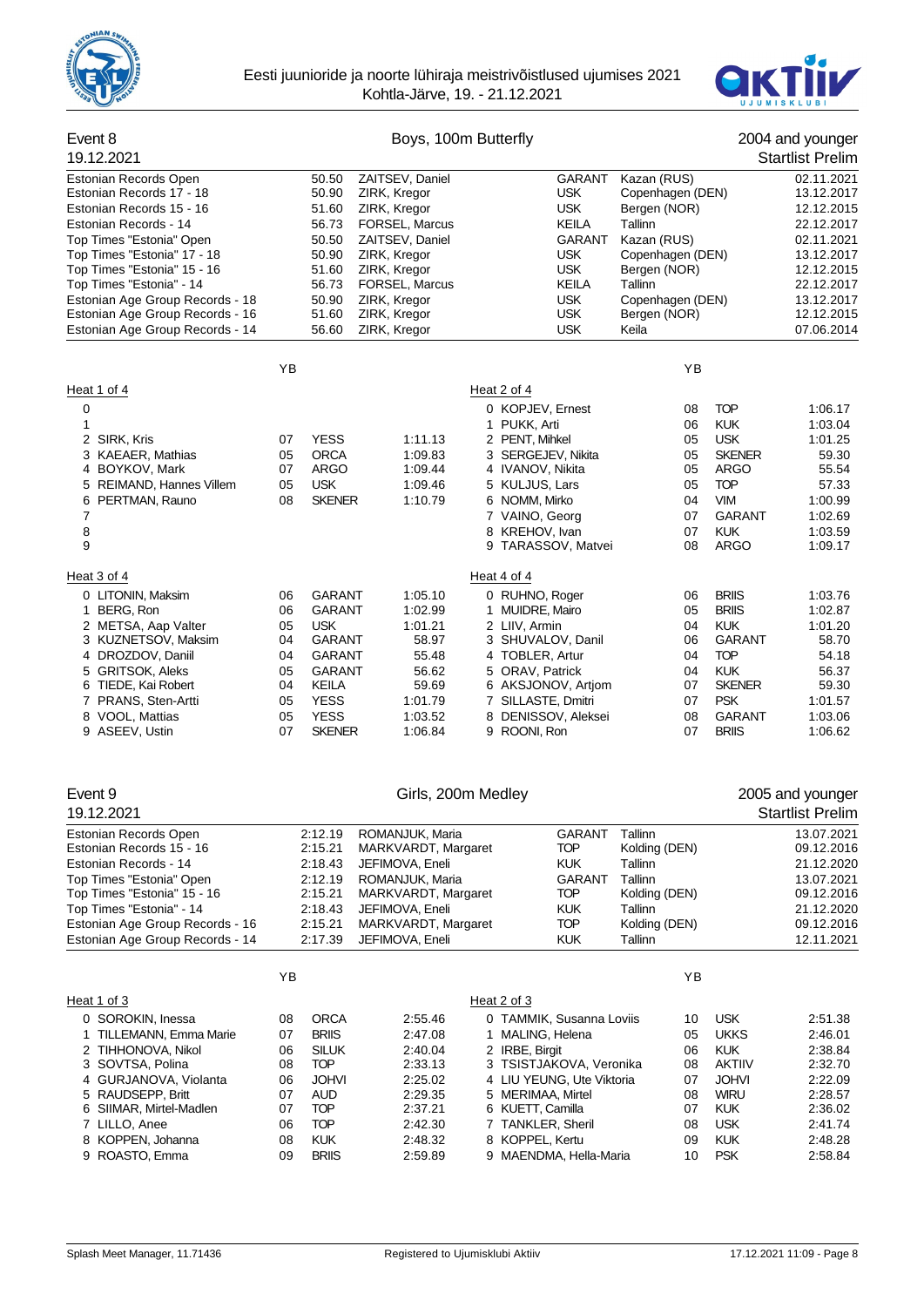



# Event 9, Girls, 200m Medley, Prelim

| Heat 3 of 3                |    |               |         |
|----------------------------|----|---------------|---------|
| 0 TSERNUSHEVICH, Milena    | 07 | <b>NRKKAL</b> | 2:50.72 |
| 1 SEPP, Liisbet            | 06 | <b>PSK</b>    | 2:45.49 |
| 2 MARRAN, Mari Ann         | 05 | <b>ORCA</b>   | 2:37.70 |
| 3 ZAIDENTSAL, Alessandra   | 08 | <b>JOHVI</b>  | 2:30.93 |
| 4 KOTSAR, Karolin Victoria | 05 | AUD           | 2:16.99 |
| 5 GUDOVSKAJA, Anita        | 05 | <b>AUD</b>    | 2:25.60 |
| 6 ISRAEL, Romi             | 07 | <b>UKKS</b>   | 2:35.87 |
| 7 KRIVORUKOVA, Amalia      | 07 | <b>AKTIIV</b> | 2:41.19 |
| 8 MADDISON, Helena         | 09 | <b>USK</b>    | 2:47.67 |
| 9 ERIK, Rika               | 10 | YESS          | 2:57.93 |

| Event 10                        | Boys, 200m Medley |               |                    |  |   |                        |                  |    |               | 2004 and younger        |
|---------------------------------|-------------------|---------------|--------------------|--|---|------------------------|------------------|----|---------------|-------------------------|
| 19.12.2021                      |                   |               |                    |  |   |                        |                  |    |               | <b>Startlist Prelim</b> |
| Estonian Records Open           |                   | 1:55.64       | LIIVAMÄGI, Martin  |  |   | <b>KUK</b>             | Tallinn          |    |               | 17.12.2016              |
| Estonian Records 17 - 18        |                   | 1:58.70       | LIIVAMÄGI, Martin  |  |   | <b>KUK</b>             | Helsinki (FIN)   |    |               | 07.12.2006              |
| Estonian Records 15 - 16        |                   | 2:02.36       | ZIRK, Kregor       |  |   | <b>USK</b>             | Tallinn          |    |               | 19.12.2015              |
| Estonian Records - 14           |                   | 2:10.52       | KÄGO, Trevor       |  |   | <b>AUD</b>             | Tallinn          |    |               | 21.12.2020              |
| Top Times "Estonia" Open        |                   | 1:55.64       | LIIVAMÄGI, Martin  |  |   | <b>KUK</b>             | Tallinn          |    |               | 17.12.2016              |
| Top Times "Estonia" 17 - 18     |                   | 1:58.70       | LIIVAMÄGI, Martin  |  |   | <b>KUK</b>             | Helsinki (FIN)   |    |               | 07.12.2006              |
| Top Times "Estonia" 15 - 16     |                   | 2:02.36       | ZIRK, Kregor       |  |   | <b>USK</b>             | Tallinn          |    |               | 19.12.2015              |
| Top Times "Estonia" - 14        |                   | 2:10.52       | KÄGO, Trevor       |  |   | <b>AUD</b>             | Tallinn          |    |               | 21.12.2020              |
| Estonian Age Group Records - 18 |                   | 2:00.81       | LELLE, Armin Evert |  |   | <b>VIM</b>             | Copenhagen (DEN) |    |               | 15.12.2017              |
| Estonian Age Group Records - 16 |                   | 2:02.36       | ZIRK, Kregor       |  |   | <b>USK</b>             | Tallinn          |    |               | 19.12.2015              |
| Estonian Age Group Records - 14 |                   | 2:10.52       | KÄGO, Trevor       |  |   | <b>AUD</b>             | Tallinn          |    |               | 21.12.2020              |
|                                 | YB                |               |                    |  |   |                        |                  | YB |               |                         |
| Heat 1 of 4                     |                   |               |                    |  |   | Heat 2 of 4            |                  |    |               |                         |
| 0                               |                   |               |                    |  |   | 0 LOGINOV, Arseni      |                  | 07 | <b>YESS</b>   | 2:29.69                 |
| POTSEPP, Martin                 | 09                | <b>TOP</b>    | 2:43.48            |  |   | 1 PAERTEL, Martin      |                  | 08 | <b>GARANT</b> | 2:21.48                 |
| 2 SUHAROV, Rudolf               | 09                | <b>KUK</b>    | 2:40.16            |  |   | 2 AKSJONOV, Artjom     |                  | 07 | <b>SKENER</b> | 2:18.67                 |
| 3 KOPJEV, Ernest                | 08                | <b>TOP</b>    | 2:38.46            |  |   | 3 ROOSE, Ralf          |                  | 04 | <b>YESS</b>   | 2:14.18                 |
| 4 SALK, Joonas                  | 07                | <b>BRIIS</b>  | 2:37.27            |  |   | 4 SMOK, Alan           |                  | 05 | <b>GARANT</b> | 2:09.00                 |
| 5 KALVET, Ragnar                | 09                | <b>KUK</b>    | 2:38.07            |  |   | 5 NOPPONEN, Jorven     |                  | 05 | <b>VIM</b>    | 2:10.16                 |
| 6 RAENDLA, Ralf                 | 08                | <b>BRIIS</b>  | 2:38.85            |  |   | 6 MIHNUKEVICS, Daniel  |                  | 06 | <b>SKENER</b> | 2:17.21                 |
| ANDRESSON, Frode<br>7           | 08                | <b>TOP</b>    | 2:40.55            |  |   | 7 BERG, Ron            |                  | 06 | <b>GARANT</b> | 2:20.53                 |
| 8                               |                   |               |                    |  |   | 8 FATEJEV, Fjodor      |                  | 05 | <b>KUK</b>    | 2:26.68                 |
| 9                               |                   |               |                    |  |   | 9 MARRAN, Maert Lukas  |                  | 08 | <b>BRIIS</b>  | 2:35.03                 |
| Heat 3 of 4                     |                   |               |                    |  |   | Heat 4 of 4            |                  |    |               |                         |
| 0 LAURI, Silver                 | 07                | <b>YESS</b>   | 2:29.10            |  |   | 0 OTT, Karl-Eric       |                  | 08 | <b>USK</b>    | 2:26.79                 |
| 1 SUKK, Oliver                  | 07                | <b>KUK</b>    | 2:20.81            |  |   | 1 TURILOV, Mark        |                  | 06 | <b>AKTIIV</b> | 2:20.67                 |
| 2 KUULPAK, Oliver               | 07                | <b>TOP</b>    | 2:18.49            |  |   | 2 VAINIKK, Raido       |                  | 05 | <b>PSK</b>    | 2:17.22                 |
| 3 LILL, Robin                   | 05                | <b>TOP</b>    | 2:13.76            |  |   | 3 TAMMIS, Tristan      |                  | 04 | <b>KUK</b>    | 2:10.19                 |
| 4 FILIPPOV, Georg               | 04                | <b>KUK</b>    | 2:08.57            |  |   | 4 TOBLER, Artur        |                  | 04 | <b>TOP</b>    | 2:02.48                 |
| 5 ANTONIAK, Lars Sebastian      | 05                | <b>KUK</b>    | 2:09.71            |  | 5 | <b>BORISSOV, Pavel</b> |                  | 05 | <b>JOHVI</b>  | 2:09.66                 |
| 6 ALIMOV, Ilja                  | 06                | <b>GARANT</b> | 2:15.65            |  |   | 6 ILTSISIN, Mark       |                  | 06 | <b>KUK</b>    | 2:14.32                 |
| 7 JOGIS, Kennert                | 06                | <b>BRIIS</b>  | 2:19.80            |  |   | 7 SAHPAZOV, Artjom     |                  | 04 | <b>AUD</b>    | 2:19.65                 |
| SILLASTE, Dmitri<br>8           | 07                | <b>PSK</b>    | 2:25.60            |  |   | 8 ALTEBERG, Artjom     |                  | 06 | <b>USK</b>    | 2:21.85                 |
| 9<br>JERMAKOV, Ivan             | 07                | <b>AKTIIV</b> | 2:33.01            |  |   | 9 KANEVSKI, Dmitri     |                  | 07 | <b>SKENER</b> | 2:29.74                 |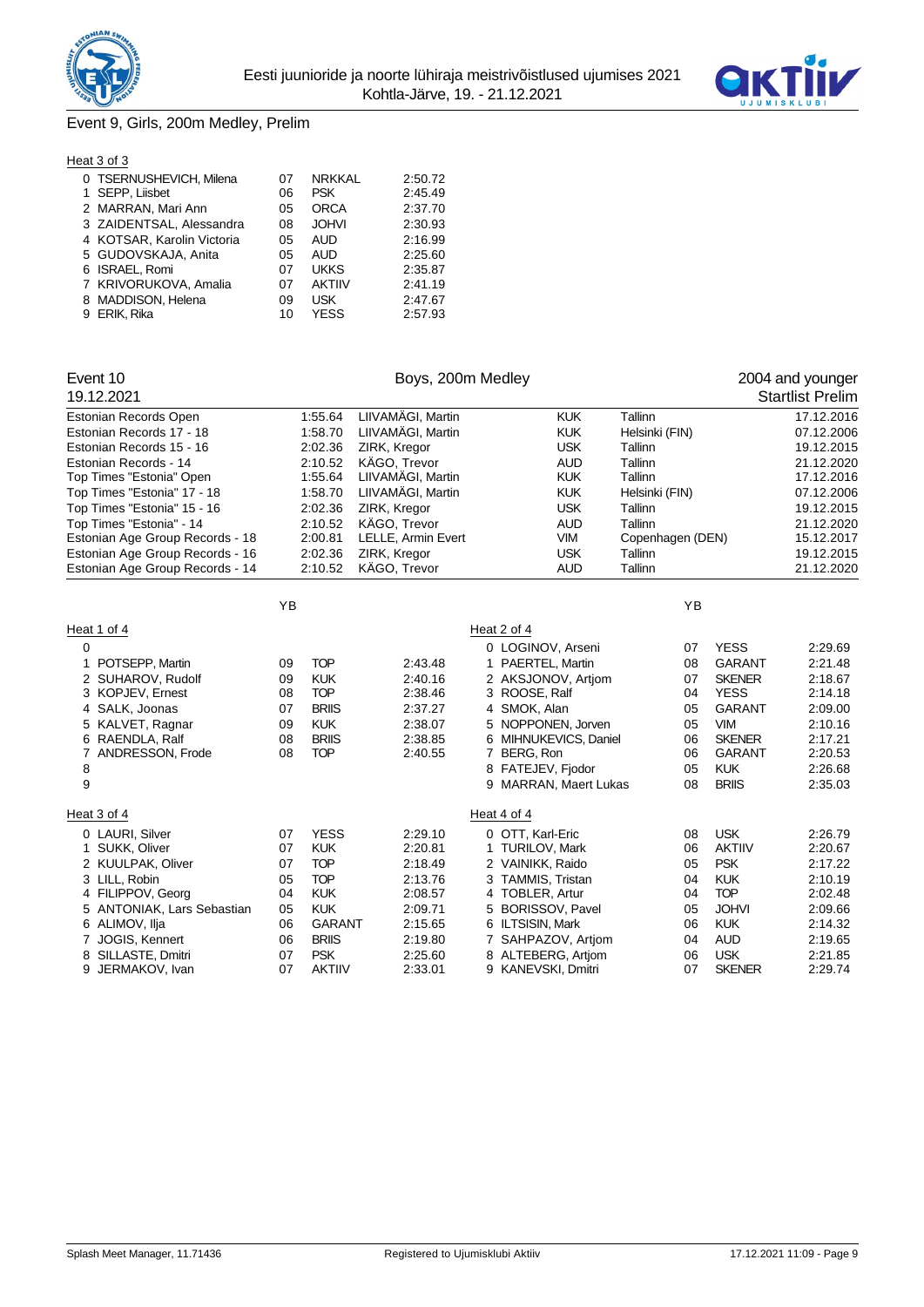



## Event 11 Girls, 4 x 50m Medley 2005 and younger 19.12.2021 Startlist Estonian Records 1:54.09 Spordiklubi Garant GARANT Tallinn 12.11.2021 Top Times "Estonia" Estonian Age Group Records 1:55.69 Kalevi Ujumiskool KUK Tallinn 02.11.2019 Heat 1 of 3 Heat 2 of 3  $\overline{0}$ 1 1 ARGO Ujumisklubi 3 ARGO NT Viimsi Veeklubi/Bruno Ujumiskool 3 3 Keila Swimclub 2 KEILA NT 3 Kalevi Ujumiskool 3 KUK 2:08.00 4 Audentese Spordiklubi 3 AUD 1 MT 4 TOPi Ujumisklubi 3 TOP 2:07.00<br>1 AKTIIV 1 TOP 1 2:08.00 5 Ujumisklubi Aktiiv 3 AKTIIV NT 5 TOPi Ujumisklubi 2 TOP 2:08.00 6 Spordiklubi Fortuna 3 FOR NT 6 Ujumisklubi Briis 3 BRIIS 2:10.00 7 7 Wiru Swim 3 WIRU NT 8 8 Paernu Spordikool 2 PSK PSK NT 9 9 Heat 3 of 3  $\Omega$ 1 Yess 3 YESS 2:04.77 2 Spordiklubi Garant 3 GARANT 2:04.00 3 Ujumisklubi Briis 2 BRIIS 2:03.00 4 Spordiklubi Garant 2 GARANT 2:01.50 5 Kalevi Ujumiskool 2 KUK 2:02.00 6 Ujumise Spordiklubi 2 USK 2:04.00 7 Audentese Spordiklubi 2 AUD 2:04.00 8 Ujumise Spordiklubi 3 9 Event 12 **Exercise 2004** and younger **Boys, 4 x 50m Medley 2004** and younger 19.12.2021 Startlist Estonian Records 1:36.57 Spordiklubi Garant GARANT Tallinn 20.12.2015 Top Times "Estonia" 1:36.57 Spordiklubi Garant GARANT Tallinn 20.12.2015 Estonian Age Group Records - 18 1:40.92 Ujumise Spordiklubi VSK Tallinn USK Tallinn 22.12.12.12.12.12.12.12.12<br>Estonian Age Group Records - 16 1:45.64 Spordiklubi Garant CARANT Tallinn Estonian Age Group Records - 16 1:45.64 Spordiklubi Garant GARANT Tallinn 20.12.2019 Heat 1 of 3 Heat 2 of 3  $\overline{0}$ 1 1 Paernu Spordikool 21 PSK NT<br>2 Minu Suim 3 NT 1 And 1 Paernu Spordikool 21 PSK NT

|    | Wiru Swim 3                        | WIRU          | NΤ      | 2 Ujumisklubi Briis 3 | <b>BRIIS</b>  | 1:59.00 |
|----|------------------------------------|---------------|---------|-----------------------|---------------|---------|
| 3. | NRK Kalev 3                        | <b>NRKKAL</b> | NΤ      | 3 Narva SK/Energia 2  | <b>SKENER</b> | 1:55.19 |
|    | 4 Paernu Spordikool 3              | <b>PSK</b>    | NΤ      | 4 Kalevi Ujumiskool 3 | <b>KUK</b>    | 1:54.00 |
| 5. | Viimsi Veeklubi/Bruno Ujumiskool 2 | <b>VIM</b>    | NΤ      | 5 Yess 3              | <b>YESS</b>   | 1:55.00 |
| 6  | Keila Swimclub 3                   | KEILA         | NΤ      | 6 Narva SK/Energia 3  | <b>SKENER</b> | 1:58.00 |
|    |                                    |               |         | 7 TOPi Ujumisklubi 3  | <b>TOP</b>    | 2:06.00 |
| 8  |                                    |               |         | 8 ARGO Ujumisklubi 3  | ARGO          | NΤ      |
| 9  |                                    |               |         | 9                     |               |         |
|    |                                    |               |         |                       |               |         |
|    | Heat 3 of 3                        |               |         |                       |               |         |
| 0  |                                    |               |         |                       |               |         |
|    | Spordiklubi Garant 3               | <b>GARANT</b> | 1:51.00 |                       |               |         |
|    | 2 Ujumise Spordiklubi 3            | <b>USK</b>    | 1:50.00 |                       |               |         |
|    | 3 Paernu Spordikool 22             | <b>PSK</b>    | 1:49.00 |                       |               |         |
|    | 4 TOPi Ujumisklubi 2               | <b>TOP</b>    | 1:43.00 |                       |               |         |
|    | 5 Spordiklubi Garant 2             | <b>GARANT</b> | 1:45.00 |                       |               |         |
|    | 6 Ujumise Spordiklubi 2            | <b>USK</b>    | 1:49.00 |                       |               |         |
|    | Kalevi Ujumiskool 2                | KUK.          | 1:50.00 |                       |               |         |
| 8. | Ujumisklubi Briis 2                | <b>BRIIS</b>  | 1:53.00 |                       |               |         |
| 9  |                                    |               |         |                       |               |         |
|    |                                    |               |         |                       |               |         |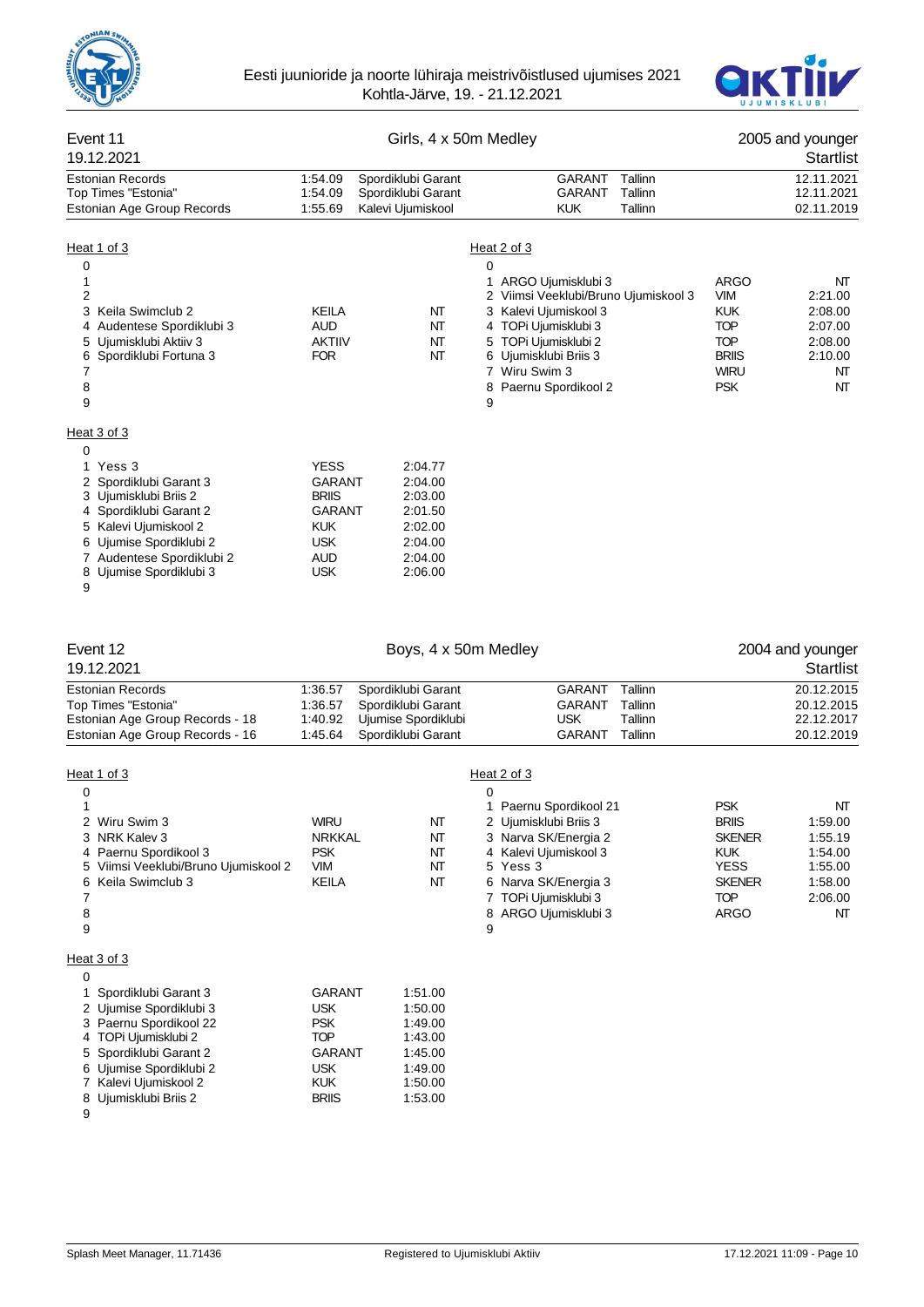



| Event 13<br>19.12.2021                                                                                                                                                                                                                                                                                                                |                                                          |                                                                                                                       |                                                                                                                                                                              | Girls, 400m Freestyle                                                                                                                                                                                                      |                                                                                                                                                        |                                                                                                                                 |                                                          |                                                                                                                                                        | 2005 and younger<br><b>Startlist</b>                                                                                                                   |
|---------------------------------------------------------------------------------------------------------------------------------------------------------------------------------------------------------------------------------------------------------------------------------------------------------------------------------------|----------------------------------------------------------|-----------------------------------------------------------------------------------------------------------------------|------------------------------------------------------------------------------------------------------------------------------------------------------------------------------|----------------------------------------------------------------------------------------------------------------------------------------------------------------------------------------------------------------------------|--------------------------------------------------------------------------------------------------------------------------------------------------------|---------------------------------------------------------------------------------------------------------------------------------|----------------------------------------------------------|--------------------------------------------------------------------------------------------------------------------------------------------------------|--------------------------------------------------------------------------------------------------------------------------------------------------------|
| Estonian Records Open<br>Estonian Records 15 - 16<br>Estonian Records - 14<br>Top Times "Estonia" Open<br>Top Times "Estonia" 15 - 16<br>Top Times "Estonia" - 14<br>Estonian Age Group Records - 16<br>Estonian Age Group Records - 14                                                                                               |                                                          | 4:14.40<br>4:17.50<br>4:24.10<br>4:14.40<br>4:17.50<br>4:24.10<br>4:17.50<br>4:22.09                                  | LIIV-KULLA, Aivi<br>PETROVA, Jelena<br>PETROVA, Jelena<br>LIIV-KULLA, Aivi<br>PETROVA, Jelena<br>PETROVA, Jelena<br>PETROVA, Jelena<br>PETROVA, Jelena                       |                                                                                                                                                                                                                            | <b>EST</b><br>GARANT<br>GARANT<br>EST<br>GARANT<br>GARANT<br>GARANT<br>GARANT                                                                          | Bonn (GER)<br>Keila<br>Oslo (NOR)<br>Bonn (GER)<br>Keila<br>Oslo (NOR)<br>Keila<br>Moscow (RUS)                                 |                                                          |                                                                                                                                                        | 11.02.1984<br>23.11.2005<br>01.12.2003<br>11.02.1984<br>23.11.2005<br>01.12.2003<br>23.11.2005<br>22.01.2004                                           |
|                                                                                                                                                                                                                                                                                                                                       | ΥB                                                       |                                                                                                                       |                                                                                                                                                                              |                                                                                                                                                                                                                            |                                                                                                                                                        |                                                                                                                                 | ΥB                                                       |                                                                                                                                                        |                                                                                                                                                        |
| Heat 1 of 5<br>0<br>1<br>2<br>3<br>OTS, Karolin<br>4 KUZNETSOVA, Olesja<br>ROHTOJA, Mia-Laurel<br>5<br>6<br>7<br>8<br>9                                                                                                                                                                                                               | 10<br>08<br>08                                           | <b>KUK</b><br><b>PALUSK</b><br><b>ORCA</b>                                                                            | 5:46.14<br>5:42.25<br>5:45.90                                                                                                                                                | Heat 2 of 5<br>0 PORFEJEVETS, Anna<br>1 FILIPIYA, Diana<br>2 VASHSELKO, Sandra<br>3 VALGE, Victoria<br>4 ELVRE, Anna Linda<br>5 MUIDRE, Marit<br>6 KRAAS, Jasmiin<br>7 KESA, Miia<br>8 TRUUVELT, Tuuli<br>9 MILLER, Sandra |                                                                                                                                                        |                                                                                                                                 | 08<br>07<br>07<br>09<br>06<br>09<br>09<br>05<br>09<br>08 | <b>SILUK</b><br><b>SKENER</b><br><b>NRKKAL</b><br><b>KUK</b><br><b>KUK</b><br><b>BRIIS</b><br><b>YESS</b><br><b>ORCA</b><br><b>FOR</b><br><b>BRIIS</b> | 5:32.90<br>5:29.15<br>5:24.08<br>5:18.44<br>5:09.59<br>5:16.46<br>5:20.70<br>5:26.11<br>5:30.49<br>5:34.95                                             |
| Heat 3 of 5<br>0 TAEL, Kaetriin<br>1 MYADELETS, Milena<br>2 KROTOVA, Darja<br>3 PRIIVITS, Merilin<br>4 PAJU, Karola<br>5 LEEDE, Eliise Adeele<br>6 ZDANOVA, Angelina<br>7 VOOL, Madleen<br>8 SIBUL, Krete                                                                                                                             | 08<br>08<br>08<br>06<br>08<br>07<br>07<br>08<br>09<br>08 | <b>BRIIS</b><br>ARGO<br>ARGO<br>AUD<br><b>VIM</b><br>GARANT<br><b>AKTIIV</b><br><b>YESS</b><br><b>YESS</b><br>GARANT  | 5:02.93<br>5:00.78<br>4:57.98<br>4:57.26<br>4:54.13<br>4:56.17<br>4:57.71<br>4:58.39<br>5:01.18<br>5:08.98                                                                   | Heat 4 of 5<br>0 ETVERK, Etriin<br>1 BAZANOVA, Ksenia<br>2 HALJASTE, Heleriin<br>3 LOVI, Elli<br>4 SIIMAR, Mirtel-Madlen<br>5 PAJO, Erika<br>6 MOTSNIK, Kirke<br>7 TAENNA, Sandra<br>8 RAIDMAEE, Margaret                  |                                                                                                                                                        |                                                                                                                                 | 07<br>09<br>07<br>08<br>07<br>06<br>07<br>05<br>07<br>09 | <b>WIRU</b><br><b>YESS</b><br><b>USK</b><br><b>AUD</b><br><b>TOP</b><br><b>BRIIS</b><br><b>TOP</b><br><b>USK</b><br><b>YESS</b><br><b>USK</b>          | 4:53.83<br>4:46.57<br>4:44.64<br>4:43.48<br>4:40.01<br>4:42.82<br>4:44.52<br>4:46.32<br>4:51.44<br>4:53.95                                             |
| 9 MAKAROVA, Daria                                                                                                                                                                                                                                                                                                                     |                                                          |                                                                                                                       |                                                                                                                                                                              | 9 ROOP, Adele<br>Heat 5 scheduled in session 2                                                                                                                                                                             |                                                                                                                                                        |                                                                                                                                 |                                                          |                                                                                                                                                        |                                                                                                                                                        |
| Event 14<br>19.12.2021                                                                                                                                                                                                                                                                                                                |                                                          |                                                                                                                       |                                                                                                                                                                              | Boys, 400m Freestyle                                                                                                                                                                                                       |                                                                                                                                                        |                                                                                                                                 |                                                          |                                                                                                                                                        | 2004 and younger<br><b>Startlist</b>                                                                                                                   |
| Estonian Records Open<br>Estonian Records 17 - 18<br>Estonian Records 15 - 16<br>Estonian Records - 14<br>Top Times "Estonia" Open<br>Top Times "Estonia" 17 - 18<br>Top Times "Estonia" 15 - 16<br>Top Times "Estonia" - 14<br>Estonian Age Group Records - 18<br>Estonian Age Group Records - 16<br>Estonian Age Group Records - 14 |                                                          | 3:42.12<br>3:47.51<br>3:48.34<br>4:05.95<br>3:42.12<br>3:47.51<br>3:48.34<br>4:05.95<br>3:47.51<br>3:48.34<br>4:00.75 | ZIRK, Kregor<br>ZIRK, Kregor<br>ZIRK, Kregor<br>ZIRK, Kregor<br>ZIRK, Kregor<br>ZIRK, Kregor<br>ZIRK, Kregor<br>ZIRK, Kregor<br>ZIRK, Kregor<br>ZIRK, Kregor<br>ZIRK, Kregor |                                                                                                                                                                                                                            | <b>USK</b><br><b>USK</b><br><b>USK</b><br><b>USK</b><br><b>USK</b><br><b>USK</b><br><b>USK</b><br><b>USK</b><br><b>USK</b><br><b>USK</b><br><b>USK</b> | Las Vegas (USA)<br>Tallinn<br>Tallinn<br>Keila<br>Las Vegas (USA)<br>Tallinn<br>Tallinn<br>Keila<br>Tallinn<br>Tallinn<br>Keila |                                                          |                                                                                                                                                        | 21.12.2019<br>18.12.2016<br>20.12.2015<br>01.06.2013<br>21.12.2019<br>18.12.2016<br>20.12.2015<br>01.06.2013<br>18.12.2016<br>20.12.2015<br>07.06.2014 |
|                                                                                                                                                                                                                                                                                                                                       | ΥB                                                       |                                                                                                                       |                                                                                                                                                                              |                                                                                                                                                                                                                            |                                                                                                                                                        |                                                                                                                                 | ΥB                                                       |                                                                                                                                                        |                                                                                                                                                        |
| Heat 1 of 5<br>0<br>1<br>2 ISOK, Henri<br>3 ALLEKORS, Erik<br>4 VANARI, Kaur<br>5 ALLIKA, Mattias                                                                                                                                                                                                                                     | 06<br>07<br>05<br>08                                     | <b>KEILA</b><br><b>KUK</b><br><b>FOR</b><br><b>USK</b>                                                                | 5:10.39<br>5:08.67<br>5:06.32<br>5:08.19                                                                                                                                     | Heat 2 of 5<br>0 METS, Rodion<br>1 SINKARJOV, Nikita<br>2 EVSTIFEEV, Makar<br>3 REIVART, Kristjan<br>4 KOPJEV, Ernest<br>5 NAIRISMAEGI, Sigmar                                                                             |                                                                                                                                                        |                                                                                                                                 | 08<br>06<br>09<br>06<br>08<br>08                         | <b>ARGO</b><br>KEILA<br><b>AKTIIV</b><br><b>YESS</b><br><b>TOP</b><br><b>FOR</b>                                                                       | 5:05.30<br>5:02.03<br>4:57.94<br>4:53.37<br>4:52.79<br>4:52.86                                                                                         |

 PRIKS, Robin 10 USK 5:09.53 6 HANSEN, Robin 07 YESS 4:53.93 7 MAGDALENOKS, Artur 07 ARGO 5:01.56 8 KOKKEL, Egor 07 JOHVI 5:02.38 9 LESSING, Gerd Johan 09 USK 5:05.65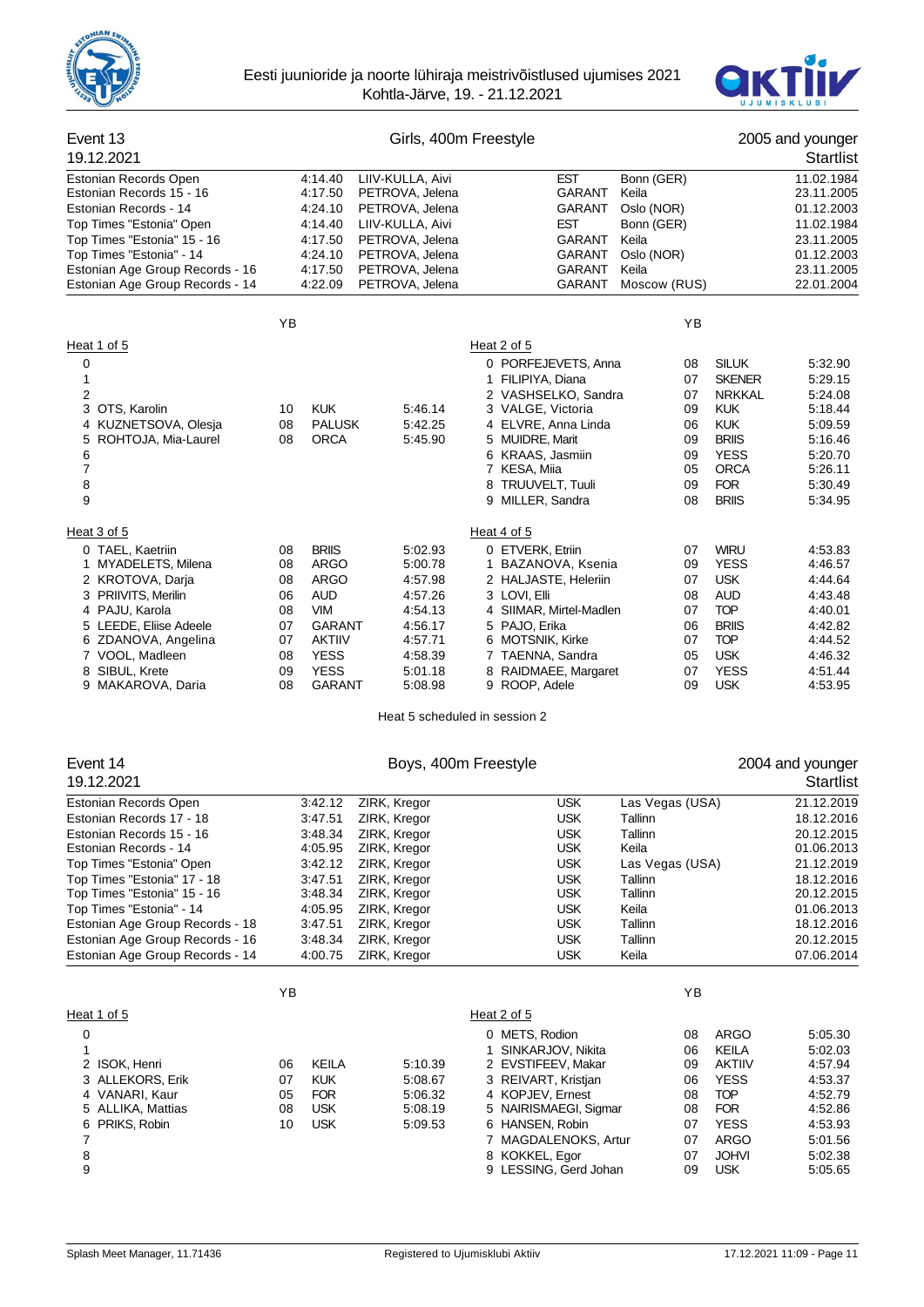



# Event 14, Boys, 400m Freestyle

| Heat 3 of 5        |    |               |         | Heat 4 of 5         |    |               |         |
|--------------------|----|---------------|---------|---------------------|----|---------------|---------|
| 0 ROMANOV, Artjom  | 06 | <b>NRKKAL</b> | 4:48.19 | 0 DENISSOV, Aleksei | 08 | GARANT        | 4:26.50 |
| 1 NOMM, Martin     | 07 | <b>ORCA</b>   | 4:42.23 | 1 PETRIKOV, Andrei  | 06 | <b>SKENER</b> | 4:22.99 |
| 2 BOYKOV, Mark     | 07 | <b>ARGO</b>   | 4:36.19 | 2 VILSON, Karl      | 08 | KEILA         | 4:21.91 |
| 3 PASHENKOV, Anton | 06 | <b>YESS</b>   | 4:30.68 | 3 KULJUS, Lars      | 05 | <b>TOP</b>    | 4:16.92 |
| 4 LOGINOV, Arseni  | 07 | <b>YESS</b>   | 4:28.60 | 4 SOORM, Aleksandr  | 05 | <b>USK</b>    | 4:14.71 |
| 5 PUKK, Arti       | 06 | <b>KUK</b>    | 4:30.39 | 5 RANNIK, Kristo    | 06 | <b>USK</b>    | 4:16.34 |
| 6 VOSOKOVSKI, Timo | 08 | <b>FOR</b>    | 4:32.09 | 6 RASVA, Gregor     | 05 | <b>KUK</b>    | 4:17.42 |
| 7 ANDRESSON, Franz | 06 | TOP           | 4:38.77 | 7 VASSILJEV, Jegor  | 05 | <b>SKENER</b> | 4:22.24 |
| 8 MALVA, Oskar     | 06 | <b>PSK</b>    | 4:45.50 | 8 HOKKANEN, Aleks   | 04 | <b>KUK</b>    | 4:23.38 |
| 9 SIRK, Kris       | 07 | YESS          | 4:50.69 | 9 KUULPAK, Oliver   | 07 | TOP           | 4:27.94 |
|                    |    |               |         |                     |    |               |         |

Heat 5 scheduled in session 2

| Event 1<br>19.12.2021                                              |                | Girls, 50m Freestyle           |                    |                                 | 2005 and younger<br><b>Startlist Finals</b> |
|--------------------------------------------------------------------|----------------|--------------------------------|--------------------|---------------------------------|---------------------------------------------|
| Estonian Records Open                                              | 23.92          | ALJAND, Triin                  | TOP                | Istanbul (TUR)                  | 13.12.2009                                  |
| Estonian Records 15 - 16                                           | 25.67          | KERSA, Katriin                 | TOP                | Bergen (NOR)                    | 05.12.2009                                  |
| Estonian Records - 14                                              | 26.39          | KAARE, Kertu                   | <b>ORCA</b>        | Tallinn                         | 17.12.2016                                  |
| Top Times "Estonia" Open                                           | 23.92          | ALJAND, Triin                  | TOP                | Istanbul (TUR)                  | 13.12.2009                                  |
| Top Times "Estonia" 15 - 16                                        | 25.67          | KERSA, Katriin                 | TOP                | Bergen (NOR)                    | 05.12.2009                                  |
| Top Times "Estonia" - 14                                           | 26.39          | KAARE, Kertu                   | <b>ORCA</b>        | Tallinn                         | 17.12.2016                                  |
| Estonian Age Group Records - 16<br>Estonian Age Group Records - 14 | 25.67<br>25.71 | KERSA, Katriin<br>KAARE, Kertu | TOP<br><b>ORCA</b> | Bergen (NOR)<br>Reykjavik (ISL) | 05.12.2009<br>03.12.2017                    |

YB

Final B, 2007 and younger

Final A, 2007 and younger

Final B, YOB 2005 - 2006

Final A, YOB 2005 - 2006

| Event 2<br>19.12.2021           |       | Boys, 50m Freestyle     |               |                | 2004 and younger<br><b>Startlist Finals</b> |
|---------------------------------|-------|-------------------------|---------------|----------------|---------------------------------------------|
| Estonian Records Open           | 21.39 | <b>ZAITSEV. Daniel</b>  | <b>GARANT</b> | Glasgow (GBR)  | 06.12.2019                                  |
| Estonian Records 17 - 18        | 22.08 | TRIBUNTSOV, Ralf        | AUD           | Chartres (FRA) | 22.11.2012                                  |
| Estonian Records 15 - 16        | 22.81 | ZIRK, Kregor            | <b>USK</b>    | Tallinn        | 19.12.2015                                  |
| Estonian Records - 14           | 23.58 | ZIRK, Kregor            | <b>USK</b>    | Tallinn        | 09.11.2013                                  |
| Top Times "Estonia" Open        | 21.39 | ZAITSEV, Daniel         | <b>GARANT</b> | Glasgow (GBR)  | 06.12.2019                                  |
| Top Times "Estonia" 17 - 18     | 22.08 | <b>TRIBUNTSOV, Ralf</b> | <b>AUD</b>    | Chartres (FRA) | 22.11.2012                                  |
| Top Times "Estonia" 15 - 16     | 22.81 | ZIRK, Kregor            | <b>USK</b>    | Tallinn        | 19.12.2015                                  |
| Top Times "Estonia" - 14        | 23.58 | ZIRK, Kregor            | <b>USK</b>    | Tallinn        | 09.11.2013                                  |
| Estonian Age Group Records - 18 | 22.08 | TRIBUNTSOV, Ralf        | <b>AUD</b>    | Chartres (FRA) | 22.11.2012                                  |
| Estonian Age Group Records - 16 | 22.81 | ZIRK, Kregor            | <b>USK</b>    | Tallinn        | 19.12.2015                                  |
| Estonian Age Group Records - 14 | 23.58 | ZIRK, Kregor            | <b>USK</b>    | Tallinn        | 09.11.2013                                  |

YB

Final B, 2006 and younger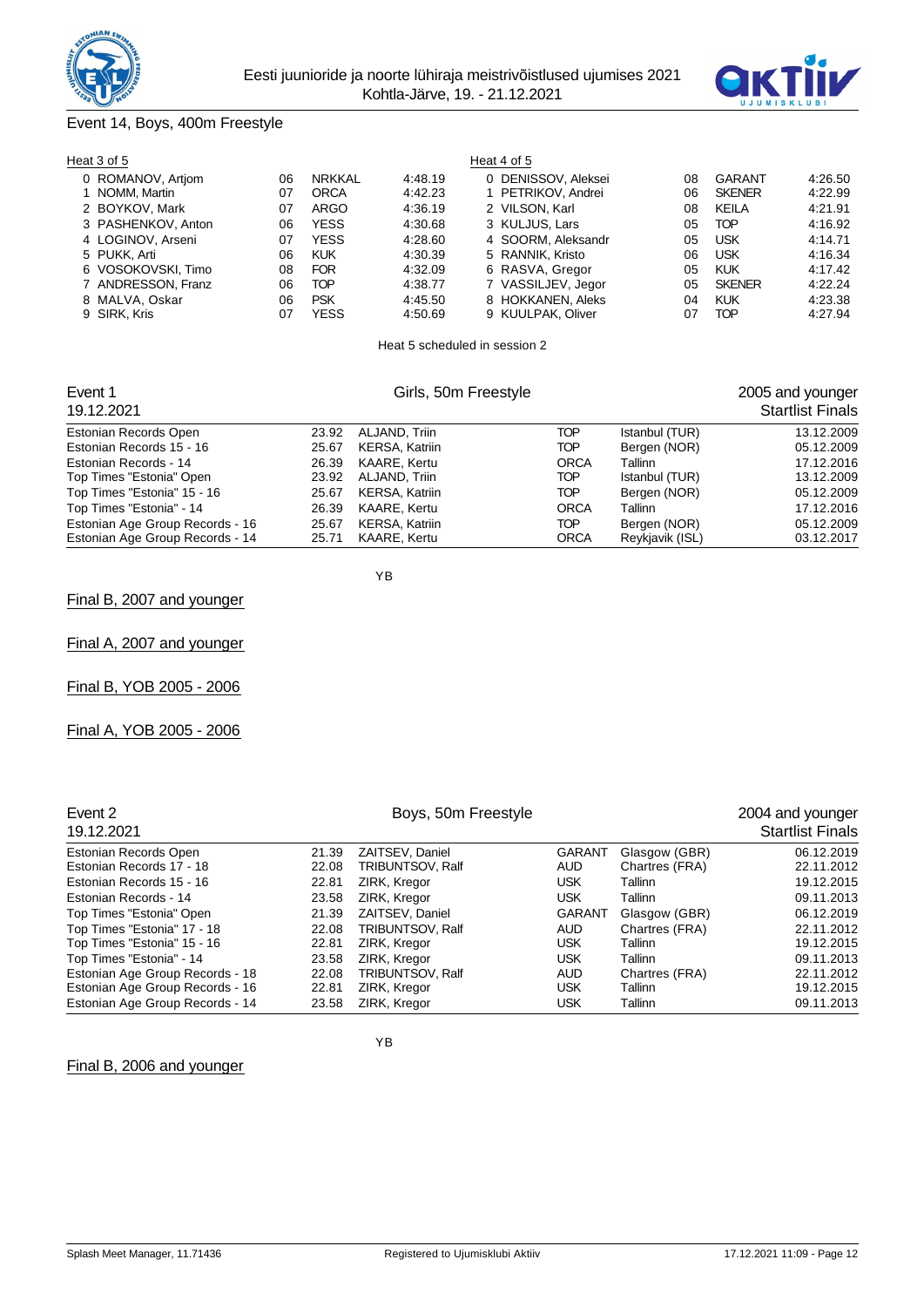



Event 2, Boys, 50m Freestyle, Final

# Final A, 2006 and younger

Final B, YOB 2004 - 2005

Final A, YOB 2004 - 2005

| Event 3<br>19.12.2021           |         | Girls, 200m Backstroke |             |               | 2005 and younger<br><b>Startlist Finals</b> |
|---------------------------------|---------|------------------------|-------------|---------------|---------------------------------------------|
| Estonian Records Open           | 2:09.59 | GOLD, Aleksa           | <b>ORCA</b> | Toronto (CAN) | 12.01.2019                                  |
| Estonian Records 15 - 16        | 2:11.75 | VALDMAA, Laura-Liis    | TUK         | Tallinn       | 15.11.2019                                  |
| Estonian Records - 14           | 2:13.65 | VALDMAA, Laura-Liis    | TUK         | Tallinn       | 20.12.2018                                  |
| Top Times "Estonia" Open        | 2:09.59 | GOLD, Aleksa           | <b>ORCA</b> | Toronto (CAN) | 12.01.2019                                  |
| Top Times "Estonia" 15 - 16     | 2:11.75 | VALDMAA, Laura-Liis    | TUK         | Tallinn       | 15.11.2019                                  |
| Top Times "Estonia" - 14        | 2:13.65 | VALDMAA, Laura-Liis    | TUK         | Tallinn       | 20.12.2018                                  |
| Estonian Age Group Records - 16 | 2:11.75 | VALDMAA, Laura-Liis    | TUK         | Tallinn       | 15.11.2019                                  |
| Estonian Age Group Records - 14 | 2:13.65 | VALDMAA, Laura-Liis    | TUK         | Tallinn       | 20.12.2018                                  |

Final, 2007 and younger

# Final, YOB 2005 - 2006

| Event 4<br>19.12.2021                                   |                    | 2004 and younger<br><b>Startlist Finals</b> |                   |                              |                          |
|---------------------------------------------------------|--------------------|---------------------------------------------|-------------------|------------------------------|--------------------------|
| Estonian Records Open                                   | 1:51.59            | LELLE, Armin Evert                          | <b>VIM</b>        | Kazan (RUS)                  | 07.11.2021               |
| Estonian Records 17 - 18                                | 1:54.20            | ZIRK, Kregor                                | <b>USK</b>        | Kolding (DEN)                | 11.12.2016               |
| Estonian Records 15 - 16                                | 1:59.04            | SMOK, Alan                                  | <b>GARANT</b>     | Tallinn                      | 12.11.2021               |
| Estonian Records - 14                                   | 2:05.94            | SMOK. Alan                                  | GARANT            | Tallinn                      | 20.12.2019               |
| Top Times "Estonia" Open<br>Top Times "Estonia" 17 - 18 | 1:51.59<br>1:54.20 | LELLE, Armin Evert<br>ZIRK, Kregor          | VIM<br><b>USK</b> | Kazan (RUS)<br>Kolding (DEN) | 07.11.2021<br>11.12.2016 |
| Top Times "Estonia" 15 - 16                             | 1:59.04            | SMOK. Alan                                  | <b>GARANT</b>     | Tallinn                      | 12.11.2021               |
| Top Times "Estonia" - 14                                | 2:05.94            | SMOK, Alan                                  | <b>GARANT</b>     | Tallinn                      | 20.12.2019               |
| Estonian Age Group Records - 18                         | 1:54.20            | ZIRK, Kregor                                | <b>USK</b>        | Kolding (DEN)                | 11.12.2016               |
| Estonian Age Group Records - 16                         | 1:59.04            | SMOK, Alan                                  | <b>GARANT</b>     | Tallinn                      | 12.11.2021               |
| Estonian Age Group Records - 14                         | 2:05.94            | SMOK. Alan                                  | <b>GARANT</b>     | Tallinn                      | 20.12.2019               |

Final, 2006 and younger

YB

YB

Final, YOB 2004 - 2005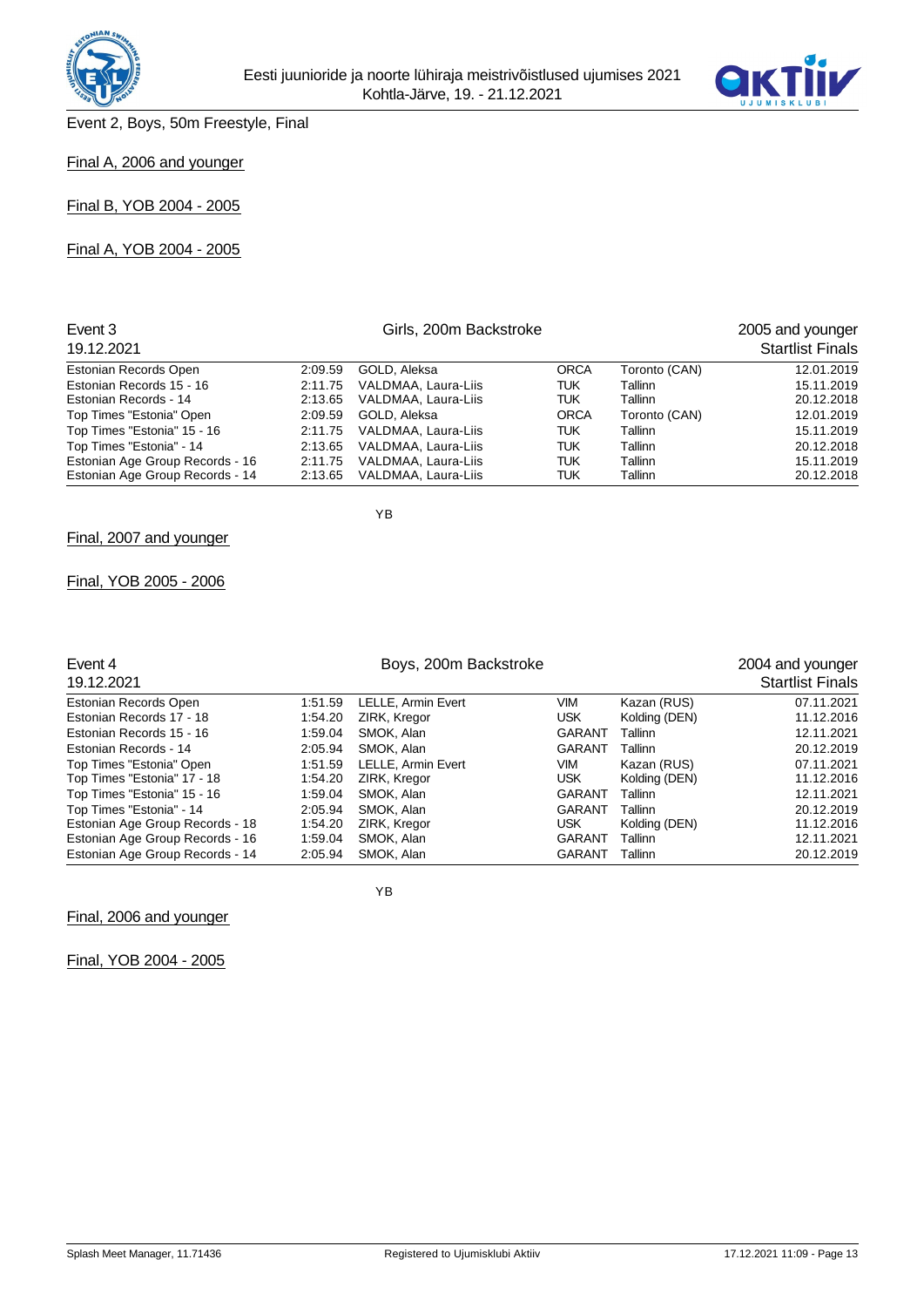



# Event 5 Girls, 100m Breaststroke 2005 and younger 19, 100m Breaststroke 2005 and younger 2005 and younger 2005 and younger 2005 and younger 2005 and younger 2005 and younger 2005 and younger 2005 and younger 2005 and young

# 2005 and younger<br>Startlist Finals

| 19. IZ.ZUZ I                    |         |                         |            |             | cialulol Filidio |
|---------------------------------|---------|-------------------------|------------|-------------|------------------|
| Estonian Records Open           | 1:04.25 | JEFIMOVA, Eneli         | <b>KUK</b> | Kazan (RUS) | 03.11.2021       |
| Estonian Records 15 - 16        |         | 1:04.25 JEFIMOVA, Eneli | <b>KUK</b> | Kazan (RUS) | 03.11.2021       |
| Estonian Records - 14           |         | 1:05.62 JEFIMOVA, Eneli | <b>KUK</b> | Tallinn     | 21.12.2020       |
| Top Times "Estonia" Open        |         | 1:04.25 JEFIMOVA, Eneli | <b>KUK</b> | Kazan (RUS) | 03.11.2021       |
| Top Times "Estonia" 15 - 16     |         | 1:04.25 JEFIMOVA, Eneli | <b>KUK</b> | Kazan (RUS) | 03.11.2021       |
| Top Times "Estonia" - 14        |         | 1:05.62 JEFIMOVA, Eneli | <b>KUK</b> | Tallinn     | 21.12.2020       |
| Estonian Age Group Records - 16 |         | 1:04.25 JEFIMOVA, Eneli | <b>KUK</b> | Kazan (RUS) | 03.11.2021       |
| Estonian Age Group Records - 14 |         | 1:04.25 JEFIMOVA, Eneli | <b>KUK</b> | Kazan (RUS) | 03.11.2021       |

YB

## Final B, 2007 and younger

## Final A, 2007 and younger

Final B, YOB 2005 - 2006

Final A, YOB 2005 - 2006

| Event 6<br>19.12.2021           |         | 2004 and younger<br><b>Startlist Finals</b> |               |                 |            |
|---------------------------------|---------|---------------------------------------------|---------------|-----------------|------------|
|                                 |         |                                             |               |                 |            |
| Estonian Records Open           | 57.51   | ALJAND, Martti                              | <b>TOP</b>    | Szczecin (POL)  | 09.12.2011 |
| Estonian Records 17 - 18        | 59.32   | ALLIKVEE, Martin                            | <b>GARANT</b> | Herning (DEN)   | 12.12.2013 |
| Estonian Records 15 - 16        | 1:01.94 | SOVTSA, Mark                                | <b>TOP</b>    | Tallinn         | 21.12.2017 |
| Estonian Records - 14           | 1:06.40 | <b>FORSEL, Marcus</b>                       | KEILA         | Tallinn         | 21.12.2017 |
| Top Times "Estonia" Open        | 57.51   | ALJAND, Martti                              | TOP           | Szczecin (POL)  | 09.12.2011 |
| Top Times "Estonia" 17 - 18     | 59.32   | ALLIKVEE, Martin                            | <b>GARANT</b> | Herning (DEN)   | 12.12.2013 |
| Top Times "Estonia" 15 - 16     | 1:01.94 | SOVTSA, Mark                                | <b>TOP</b>    | Tallinn         | 21.12.2017 |
| Top Times "Estonia" - 14        | 1:06.40 | <b>FORSEL, Marcus</b>                       | KEILA         | Tallinn         | 21.12.2017 |
| Estonian Age Group Records - 18 | 59.32   | ALLIKVEE, Martin                            | <b>GARANT</b> | Herning (DEN)   | 12.12.2013 |
| Estonian Age Group Records - 16 | 1:01.91 | SOVTSA, Mark                                | <b>TOP</b>    | Anyksciai (LTU) | 05.05.2018 |
| Estonian Age Group Records - 14 | 1:04.87 | <b>GRITSOK, Alan</b>                        | GARANT        | Keila           | 02.06.2018 |

YB

## Final B, 2006 and younger

Final A, 2006 and younger

Final B, YOB 2004 - 2005

Final A, YOB 2004 - 2005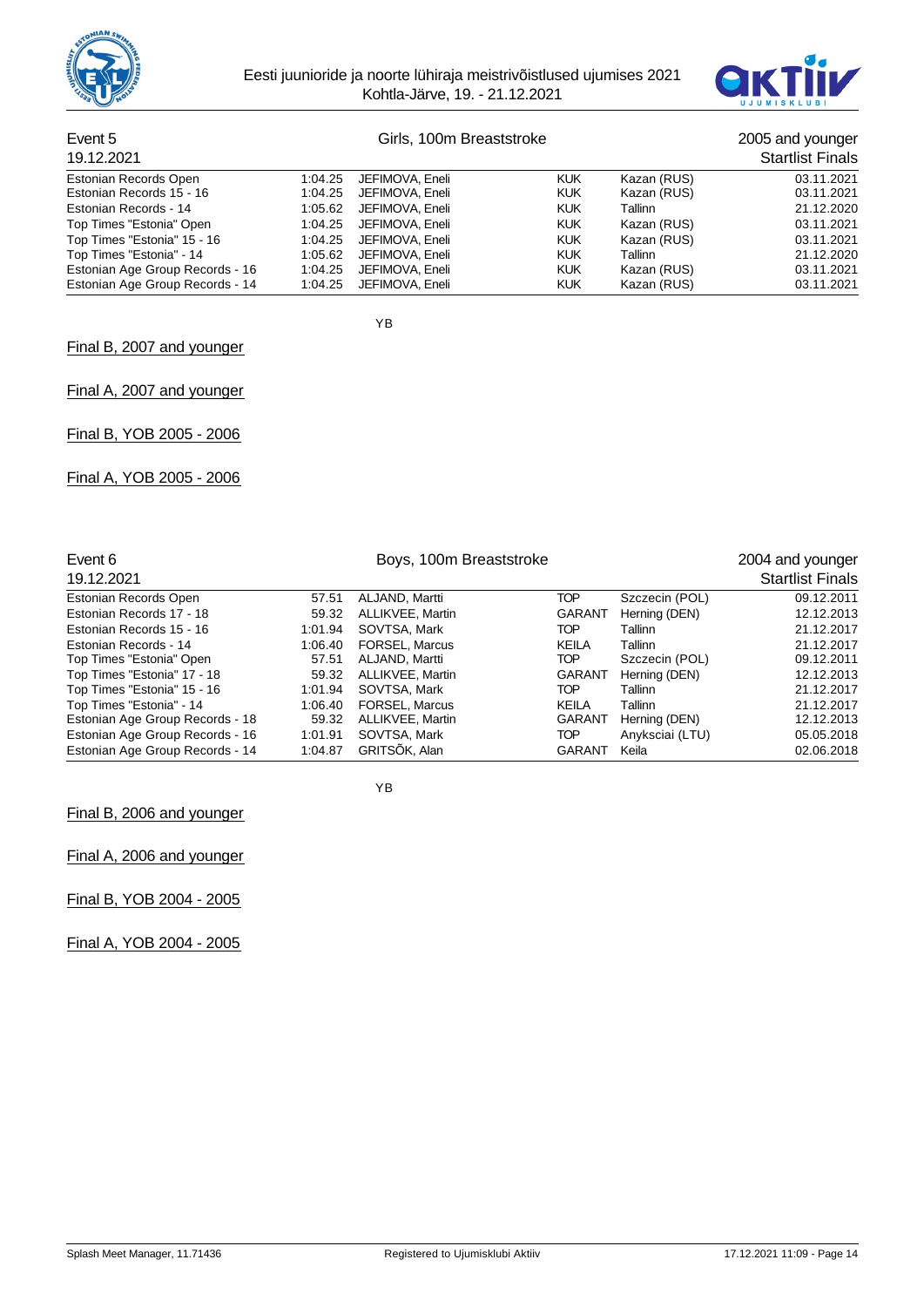



## Event 7 Girls, 100m Butterfly **Event 7** 2005 and younger

| 19.12.2021                      |                             | <b>Startlist Finals</b> |                 |            |
|---------------------------------|-----------------------------|-------------------------|-----------------|------------|
| Estonian Records Open           | 58.13 ALJAND, Triin         | TOP                     | Rijeka (CRO)    | 13.12.2008 |
| Estonian Records 15 - 16        | 59.98 MARKVARDT, Margaret   | TOP                     | Anyksciai (LTU) | 06.05.2016 |
| Estonian Records - 14           | 1:02.09 VALDMAA, Laura-Liis | TUK                     | Tartu           | 03.11.2018 |
| Top Times "Estonia" Open        | 58.13 ALJAND, Triin         | TOP                     | Rijeka (CRO)    | 13.12.2008 |
| Top Times "Estonia" 15 - 16     | 59.98 MARKVARDT, Margaret   | TOP                     | Anyksciai (LTU) | 06.05.2016 |
| Top Times "Estonia" - 14        | 1:02.09 VALDMAA, Laura-Liis | TUK                     | Tartu           | 03.11.2018 |
| Estonian Age Group Records - 16 | 59.98 MARKVARDT, Margaret   | TOP                     | Anyksciai (LTU) | 06.05.2016 |
| Estonian Age Group Records - 14 | 1:02.09 VALDMAA, Laura-Liis | TUK                     | Tartu           | 03.11.2018 |

YB

## Final B, 2007 and younger

## Final A, 2007 and younger

Final B, YOB 2005 - 2006

Final A, YOB 2005 - 2006

| Event 8                         |       | 2004 and younger      |               |                  |                         |
|---------------------------------|-------|-----------------------|---------------|------------------|-------------------------|
| 19.12.2021                      |       |                       |               |                  | <b>Startlist Finals</b> |
| Estonian Records Open           | 50.50 | ZAITSEV, Daniel       | <b>GARANT</b> | Kazan (RUS)      | 02.11.2021              |
| Estonian Records 17 - 18        | 50.90 | ZIRK, Kregor          | <b>USK</b>    | Copenhagen (DEN) | 13.12.2017              |
| Estonian Records 15 - 16        | 51.60 | ZIRK, Kregor          | <b>USK</b>    | Bergen (NOR)     | 12.12.2015              |
| Estonian Records - 14           | 56.73 | <b>FORSEL, Marcus</b> | KEILA         | Tallinn          | 22.12.2017              |
| Top Times "Estonia" Open        | 50.50 | ZAITSEV, Daniel       | <b>GARANT</b> | Kazan (RUS)      | 02.11.2021              |
| Top Times "Estonia" 17 - 18     | 50.90 | ZIRK, Kregor          | <b>USK</b>    | Copenhagen (DEN) | 13.12.2017              |
| Top Times "Estonia" 15 - 16     | 51.60 | ZIRK, Kregor          | <b>USK</b>    | Bergen (NOR)     | 12.12.2015              |
| Top Times "Estonia" - 14        | 56.73 | <b>FORSEL, Marcus</b> | KEILA         | Tallinn          | 22.12.2017              |
| Estonian Age Group Records - 18 | 50.90 | ZIRK, Kregor          | <b>USK</b>    | Copenhagen (DEN) | 13.12.2017              |
| Estonian Age Group Records - 16 | 51.60 | ZIRK, Kregor          | <b>USK</b>    | Bergen (NOR)     | 12.12.2015              |
| Estonian Age Group Records - 14 | 56.60 | ZIRK, Kregor          | <b>USK</b>    | Keila            | 07.06.2014              |

YB

Final B, 2006 and younger

Final A, 2006 and younger

Final B, YOB 2004 - 2005

Final A, YOB 2004 - 2005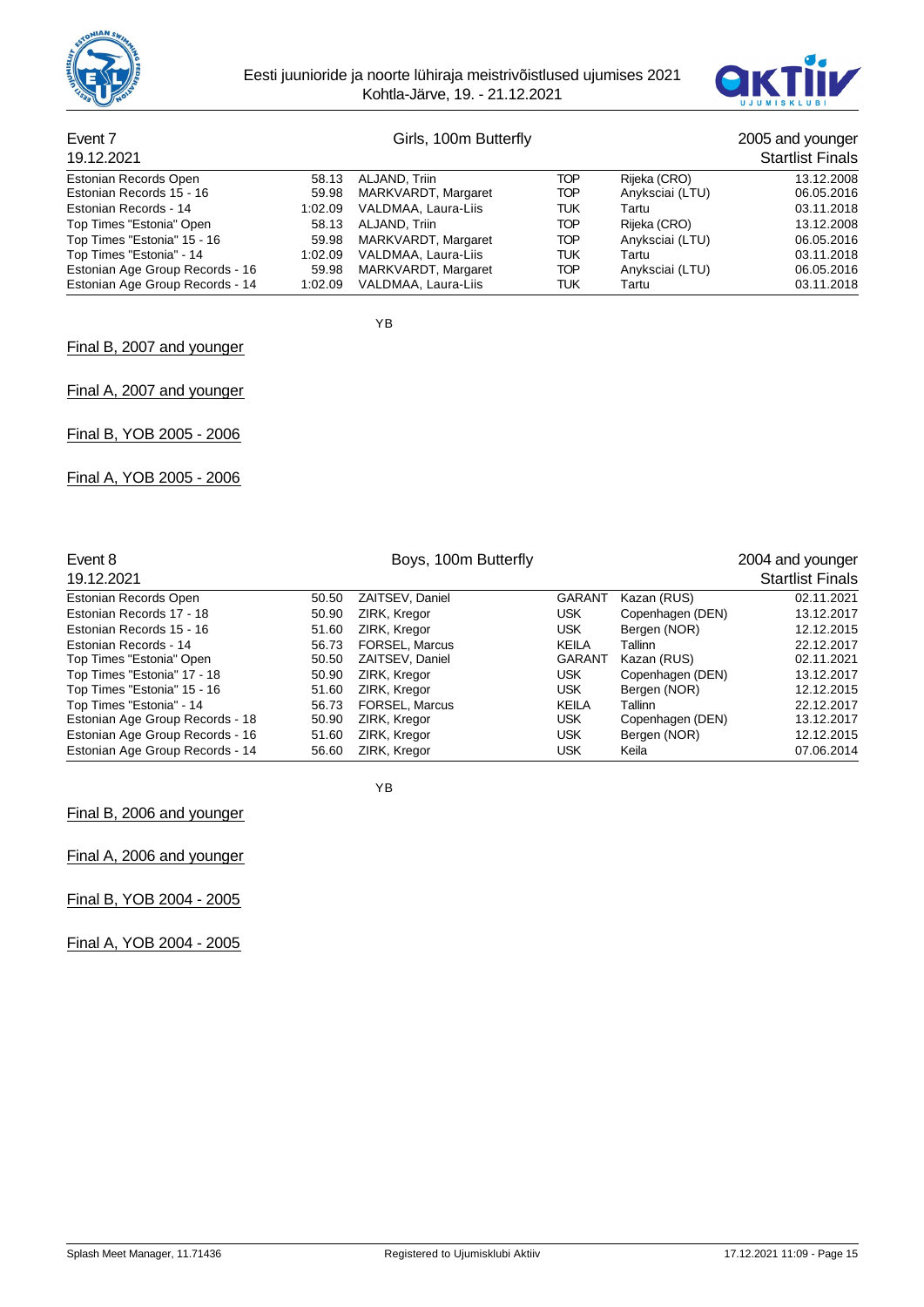



# Event 13 Girls, 400m Freestyle 2005 and younger

| 19.12.2021                      |         |                          |               |              |            |  |
|---------------------------------|---------|--------------------------|---------------|--------------|------------|--|
| Estonian Records Open           | 4:14.40 | LIIV-KULLA, Aivi         | <b>EST</b>    | Bonn (GER)   | 11.02.1984 |  |
| Estonian Records 15 - 16        |         | 4:17.50 PETROVA, Jelena  | <b>GARANT</b> | Keila        | 23.11.2005 |  |
| Estonian Records - 14           |         | 4:24.10 PETROVA, Jelena  | GARANT        | Oslo (NOR)   | 01.12.2003 |  |
| Top Times "Estonia" Open        |         | 4:14.40 LIIV-KULLA, Aivi | <b>EST</b>    | Bonn (GER)   | 11.02.1984 |  |
| Top Times "Estonia" 15 - 16     |         | 4:17.50 PETROVA, Jelena  | GARANT        | Keila        | 23.11.2005 |  |
| Top Times "Estonia" - 14        |         | 4:24.10 PETROVA, Jelena  | <b>GARANT</b> | Oslo (NOR)   | 01.12.2003 |  |
| Estonian Age Group Records - 16 |         | 4:17.50 PETROVA, Jelena  | GARANT        | Keila        | 23.11.2005 |  |
| Estonian Age Group Records - 14 |         | 4:22.09 PETROVA, Jelena  | GARANT        | Moscow (RUS) | 22.01.2004 |  |

YB

# Heat 5 of 5

| 1 LINK, Maarja Katherine     | 06 | Keila Swimclub        | 4:37.75 |
|------------------------------|----|-----------------------|---------|
| 2 SOKK, Laura                | 05 | Yess                  | 4:36.48 |
| 3 TAMMIK, Laura              | 05 | Paernu Spordikool     | 4:30.22 |
| 4 KOTSAR, Karolin Victoria   | 05 | Audentese Spordiklubi | 4:24.27 |
| 5 RAUDSEPP, Britt            | 07 | Audentese Spordiklubi | 4:25.46 |
| 6 AABRAMS, Evalotta Victoria | 05 | Ujumisklubi Briis     | 4:33.96 |
| 7 MIKKER, Juuli-Marie        | 07 | Yess                  | 4:37.55 |
| 8 TSAERO, Grete              | 06 | Ujumise Spordiklubi   | 4:39.49 |

|  | 8 TSAERO, Grete |  |
|--|-----------------|--|
|--|-----------------|--|

| Event 14<br>19.12.2021          |         | 2004 and younger<br><b>Startlist</b> |            |                 |            |
|---------------------------------|---------|--------------------------------------|------------|-----------------|------------|
| Estonian Records Open           | 3:42.12 | ZIRK, Kregor                         | <b>USK</b> | Las Vegas (USA) | 21.12.2019 |
| Estonian Records 17 - 18        | 3:47.51 | ZIRK, Kregor                         | <b>USK</b> | Tallinn         | 18.12.2016 |
| Estonian Records 15 - 16        | 3.48.34 | ZIRK, Kregor                         | <b>USK</b> | Tallinn         | 20.12.2015 |
| Estonian Records - 14           | 4:05.95 | ZIRK, Kregor                         | <b>USK</b> | Keila           | 01.06.2013 |
| Top Times "Estonia" Open        | 3:42.12 | ZIRK, Kregor                         | <b>USK</b> | Las Vegas (USA) | 21.12.2019 |
| Top Times "Estonia" 17 - 18     | 3:47.51 | ZIRK. Kregor                         | <b>USK</b> | Tallinn         | 18.12.2016 |
| Top Times "Estonia" 15 - 16     | 3.48.34 | ZIRK, Kregor                         | <b>USK</b> | Tallinn         | 20.12.2015 |
| Top Times "Estonia" - 14        | 4:05.95 | ZIRK, Kregor                         | <b>USK</b> | Keila           | 01.06.2013 |
| Estonian Age Group Records - 18 | 3:47.51 | ZIRK, Kregor                         | <b>USK</b> | Tallinn         | 18.12.2016 |
| Estonian Age Group Records - 16 | 3.48.34 | ZIRK, Kregor                         | <b>USK</b> | Tallinn         | 20.12.2015 |
| Estonian Age Group Records - 14 | 4:00.75 | ZIRK, Kregor                         | <b>USK</b> | Keila           | 07.06.2014 |

# Heat 5 of 5

| 04 | Kalevi |
|----|--------|
| ົ  | 111    |

YB

| 1 ULMAS, Artur     | 04 | Kalevi Ujumiskool   | 4:13.46 |
|--------------------|----|---------------------|---------|
| 2 ANJA, Erik       | 04 | Ujumise Spordiklubi | 4:11.38 |
| 3 TAMMIS, Tristan  | 04 | Kalevi Ujumiskool   | 4:09.17 |
| 4 FILIPPOV, Georg  | 04 | Kalevi Ujumiskool   | 3:51.81 |
| 5 ILTSISIN, Mark   | 06 | Kalevi Ujumiskool   | 4:07.72 |
| 6 TAMMIK, Remi     | 05 | Paernu Spordikool   | 4:09.75 |
| 7 GOLDBERG, Georgi | 04 | TOPi Ujumisklubi    | 4:12.57 |
| 8 KOPPEN, Joonas   | 06 | Kalevi Ujumiskool   | 4:14.32 |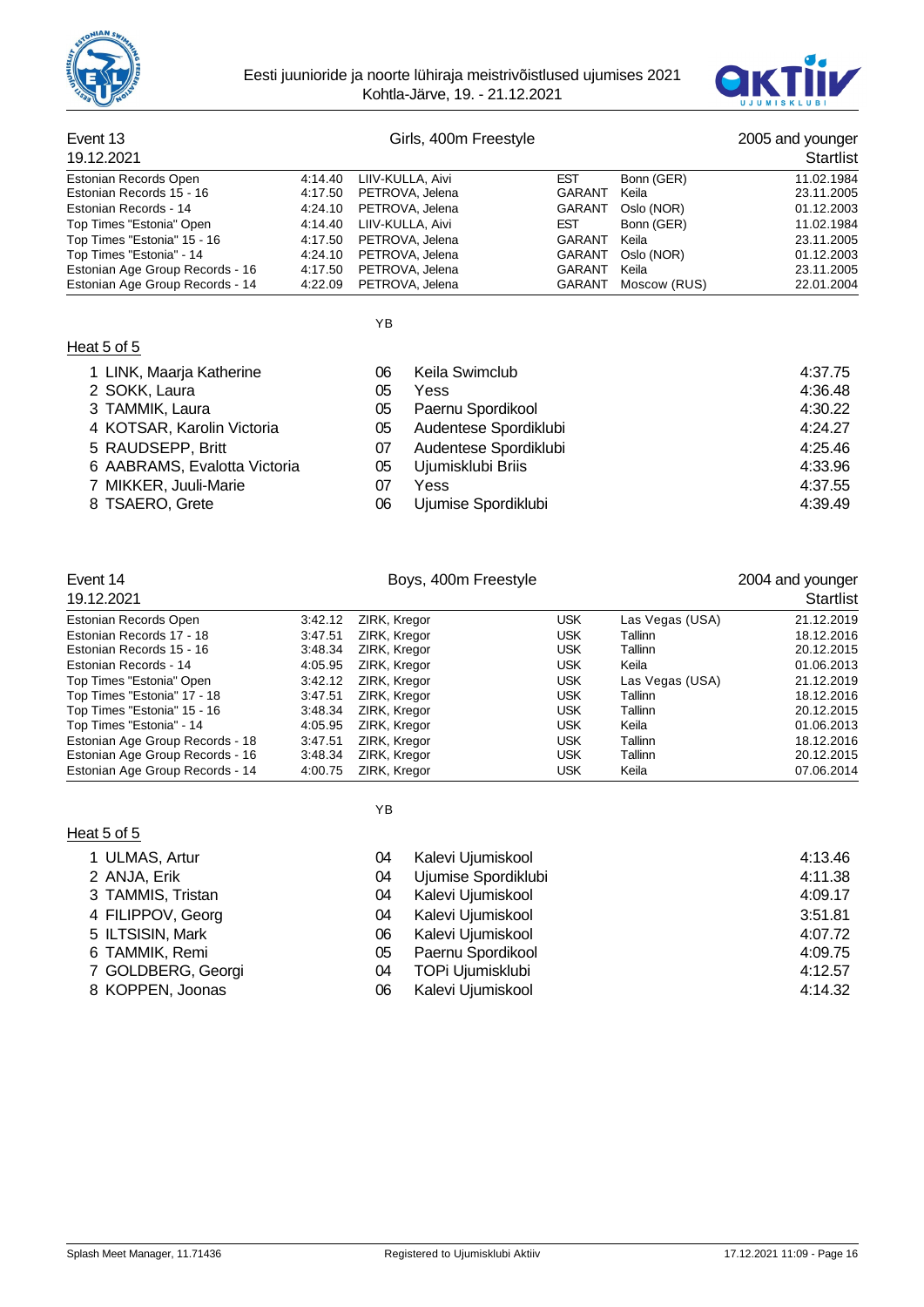



#### Event 9 Girls, 200m Medley 2005 and younger 19.12.2021 Startlist Finals Estonian Records Open 2:12.19 ROMANJUK, Maria GARANT Tallinn 13.07.2021<br>Estonian Records 15 - 16 2:15.21 MARKVARDT, Margaret TOP Kolding (DEN) 09.12.2016 Estonian Records 15 - 16 Estonian Records - 14 2:18.43 JEFIMOVA, Eneli KUK Tallinn 21.12.2020 Top Times "Estonia" Open Top Times "Estonia" 15 - 16 2:15.21 MARKVARDT, Margaret TOP Kolding (DEN) 09.12.2016 Top Times "Estonia" - 14 2:18.43 JEFIMOVA, Eneli KUK Tallinn (Callinn 21.12.2020)<br>Estonian Age Group Records - 16 2:15.21 MARKVARDT, Margaret TOP Kolding (DEN) (20.12.2016 Estonian Age Group Records - 16 2:15.21 MARKVARDT, Margaret TOP Kolding (DEN) 09.12.2016 Estonian Age Group Records - 14

YB

YB

#### Final, 2007 and younger

#### Final, YOB 2005 - 2006

| Event 10                        |         | 2004 and younger          |            |                  |                         |
|---------------------------------|---------|---------------------------|------------|------------------|-------------------------|
| 19.12.2021                      |         |                           |            |                  | <b>Startlist Finals</b> |
| Estonian Records Open           | 1:55.64 | LIIVAMÄGI, Martin         | <b>KUK</b> | Tallinn          | 17.12.2016              |
| Estonian Records 17 - 18        | 1:58.70 | LIIVAMÄGI, Martin         | <b>KUK</b> | Helsinki (FIN)   | 07.12.2006              |
| Estonian Records 15 - 16        | 2:02.36 | ZIRK, Kregor              | <b>USK</b> | Tallinn          | 19.12.2015              |
| Estonian Records - 14           | 2:10.52 | KÄGO, Trevor              | <b>AUD</b> | Tallinn          | 21.12.2020              |
| Top Times "Estonia" Open        | 1:55.64 | LIIVAMÄGI, Martin         | <b>KUK</b> | Tallinn          | 17.12.2016              |
| Top Times "Estonia" 17 - 18     | 1:58.70 | LIIVAMÄGI. Martin         | <b>KUK</b> | Helsinki (FIN)   | 07.12.2006              |
| Top Times "Estonia" 15 - 16     | 2:02.36 | ZIRK, Kregor              | USK        | Tallinn          | 19.12.2015              |
| Top Times "Estonia" - 14        | 2:10.52 | KÄGO, Trevor              | <b>AUD</b> | Tallinn          | 21.12.2020              |
| Estonian Age Group Records - 18 | 2:00.81 | <b>LELLE, Armin Evert</b> | VIM        | Copenhagen (DEN) | 15.12.2017              |
| Estonian Age Group Records - 16 | 2:02.36 | ZIRK, Kregor              | <b>USK</b> | Tallinn          | 19.12.2015              |
| Estonian Age Group Records - 14 | 2:10.52 | KÄGO, Trevor              | <b>AUD</b> | Tallinn          | 21.12.2020              |

Final, 2006 and younger

## Final, YOB 2004 - 2005

| Event 15<br>19.12.2021          |              | Mixed, 4 x 50m Freestyle |                         | 2004 and younger<br><b>Startlist</b> |            |
|---------------------------------|--------------|--------------------------|-------------------------|--------------------------------------|------------|
| Estonian Age Group Records - 18 | 1:39.46      | Kalevi Ujumiskool        | <b>KUK</b><br>Tallinn   |                                      | 21.11.2020 |
| Estonian Age Group Records - 16 | 1:39.46      | Kalevi Ujumiskool        | <b>KUK</b><br>Tallinn   |                                      | 21.11.2020 |
| Heat 1 of 3                     |              |                          | Heat 2 of 3             |                                      |            |
|                                 |              |                          | 1 Kalevi Ujumiskool 3   | <b>KUK</b>                           | 1:56.00    |
| 2 ARGO Ujumisklubi 3            | ARGO         | NT                       | 2 Orca Swim Club 3      | <b>ORCA</b>                          | 1:51.00    |
| 3 Keila Swimclub 3              | <b>KEILA</b> | NΤ                       | 3 TOPi Ujumisklubi 3    | <b>TOP</b>                           | 1:50.00    |
| 4 Spordiklubi Fortuna 3         | <b>FOR</b>   | NΤ                       | 4 Wiru Swim 3           | <b>WIRU</b>                          | 1:47.16    |
| 5 Paernu Spordikool 2           | <b>PSK</b>   | NΤ                       | 5 Spordiklubi Garant 32 | <b>GARANT</b>                        | 1:48.00    |
| 6 Audentese Spordiklubi 3       | <b>AUD</b>   | NΤ                       | 6 Kalevi Ujumiskool 2   | <b>KUK</b>                           | 1:51.00    |
| 7 Paernu Spordikool 3           | <b>PSK</b>   | NΤ                       | 7 Ujumisklubi Briis 3   | <b>BRIIS</b>                         | 1:56.00    |
| 8                               |              |                          | 8 Keila Swimclub 2      | <b>KEILA</b>                         | NT         |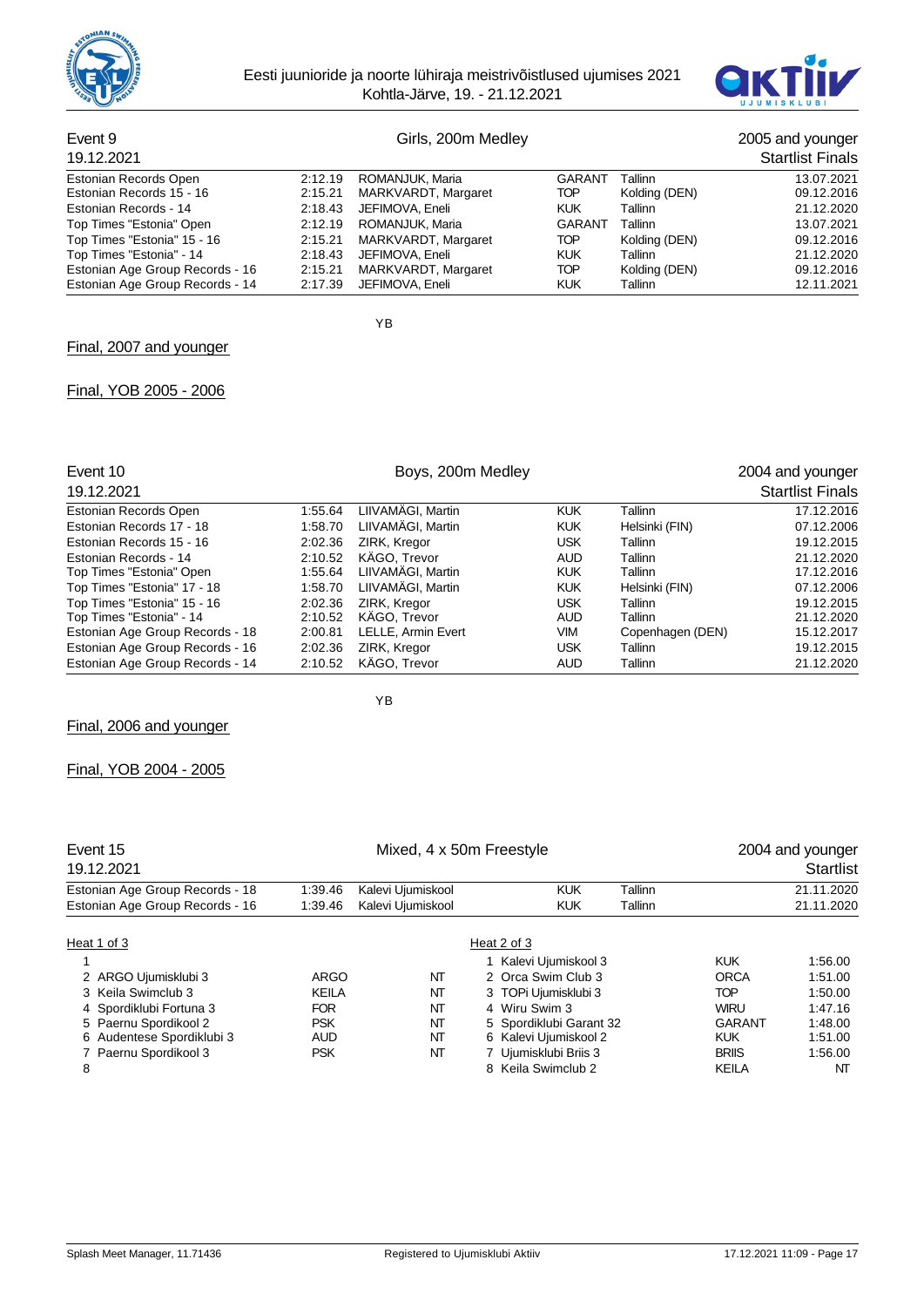



# Event 15, Mixed, 4 x 50m Freestyle

| Heat 3 of 3 |
|-------------|
|-------------|

| 1 Spordiklubi Garant 31 | <b>GARANT</b> | 1:44.50 |
|-------------------------|---------------|---------|
| 2 Ujumise Spordiklubi 2 | <b>USK</b>    | 1:44.00 |
| 3 Yess 3                | <b>YESS</b>   | 1:43.96 |
| 4 Spordiklubi Garant 2  | <b>GARANT</b> | 1:41.50 |
| 5 Yess 2                | <b>YESS</b>   | 1:42.86 |
| 6 Ujumise Spordiklubi 3 | <b>USK</b>    | 1:44.00 |
| 7 TOPi Ujumisklubi 2    | <b>TOP</b>    | 1:44.50 |
| 8 Ujumisklubi Briis 2   | <b>BRIIS</b>  | 1:45.00 |
|                         |               |         |

| Event 16                                      |          |                          |                     | Girls, 100m Freestyle              |                  |                            | 2005 and younger        |
|-----------------------------------------------|----------|--------------------------|---------------------|------------------------------------|------------------|----------------------------|-------------------------|
| 20.12.2021                                    |          |                          |                     |                                    |                  |                            | <b>Startlist Prelim</b> |
| Estonian Records Open                         |          | 54.68                    | ALJAND, Triin       | <b>TOP</b>                         | Kalevi Veekeskus |                            | 21.12.2012              |
| Estonian Records 15 - 16                      |          | 55.94                    | ALNEK, Kertu Ly     | <b>USK</b>                         | Bergen (NOR)     |                            | 12.12.2015              |
| Estonian Records - 14                         |          | 57.88                    | LIPARD, Moonika     | <b>EST</b>                         | Vaasa (FIN)      |                            | 14.12.2012              |
| Estonian Age Group Records - 16               |          | 55.94<br>ALNEK, Kertu Ly |                     | <b>USK</b>                         | Bergen (NOR)     |                            | 12.12.2015              |
| Estonian Age Group Records - 14               |          | 56.77                    | <b>KAARE, Kertu</b> | <b>ORCA</b>                        | Reykjavik (ISL)  |                            | 02.12.2017              |
| Top Times "Estonia" Open                      |          | 54.68                    | ALJAND, Triin       | <b>TOP</b>                         | Kalevi Veekeskus |                            | 21.12.2012              |
| Top Times "Estonia" 15 - 16                   |          | 55.94                    | ALNEK, Kertu Ly     | <b>USK</b>                         | Bergen (NOR)     |                            | 12.12.2015              |
| Top Times "Estonia" - 14                      |          | 57.88                    | LIPARD, Moonika     | <b>EST</b>                         | Vaasa (FIN)      |                            | 14.12.2012              |
|                                               | YB       |                          |                     |                                    | YB               |                            |                         |
| Heat 1 of 12                                  |          |                          |                     | Heat 2 of 12                       |                  |                            |                         |
| 0                                             |          |                          |                     | 0 JAAS, Nicole                     | 09               | AQUA                       | 1:14.51                 |
| 1                                             |          |                          |                     | 1 ROASTO, Emma                     | 09               | <b>BRIIS</b>               | 1:14.24                 |
| 2                                             |          |                          |                     | 2 ROHTOJA, Mia-Laurel              | 08               | <b>ORCA</b>                | 1:13.97                 |
| 3 KOVANEN, Ida                                | 10       | <b>KUK</b>               | NΤ                  | 3 LAANEMAA, Liisu                  | 09               | <b>AUD</b>                 | 1:13.64                 |
| 4 OTS, Karolin                                | 10       | <b>KUK</b>               | 1:14.58             | 4 KIIKER, Anna                     | 10               | <b>YESS</b>                | 1:13.45                 |
| 5 LOIK, Liisa                                 | 10       | <b>ORCA</b>              | 1:14.73             | DAVYDOVA, Aurora Alexandra 08<br>5 |                  | <b>KUK</b>                 | 1:13.53                 |
| 6                                             |          |                          |                     | 6 ZOLOTOVA, Viktoria               | 07               | <b>AKTIIV</b>              | 1:13.97                 |
| $\overline{7}$                                |          |                          |                     | 7 KAARE, Sarah Maria               | 09               | <b>KUK</b>                 | 1:14.21                 |
| 8<br>9                                        |          |                          |                     | 8 OJA, Angelina Veronica<br>9      | 09               | <b>FOR</b>                 | 1:14.26                 |
| Heat 3 of 12                                  |          |                          |                     | Heat 4 of 12                       |                  |                            |                         |
|                                               |          |                          |                     |                                    |                  |                            |                         |
| 0 SEPP, Meribell                              | 10       | <b>FOR</b><br><b>KUK</b> | 1:13.35             | 0 VALGE, Victoria                  | 09               | <b>KUK</b><br><b>MYFIT</b> | 1:11.82                 |
| 1 TAMMARU, Paula Simona<br>2 AIDMA, Anne-Mari | 08<br>08 | <b>PALUSK</b>            | 1:12.86<br>1:12.60  | 1 KOIT, Lisete<br>2 MUIDRE, Marit  | 08<br>09         | <b>BRIIS</b>               | 1:11.39<br>1:11.30      |
| 3 MAERTIN, Kerli                              | 08       | <b>ORCA</b>              | 1:12.26             | 3 BAROSHNIKOVA, Alisa              | 09               | <b>NRKKAL</b>              | 1:11.20                 |
| 4 ROSKOSHNY, Maria                            | 10       | <b>AQUA</b>              | 1:12.14             | 4 SEDJAKIN, Katri-Liis             | 07               | <b>PSK</b>                 | 1:10.76                 |
| 5 TREI, Ann Marii                             | 08       | <b>WIRU</b>              | 1:12.24             | 5 TILLEMANN, Emma Marie            | 07               | <b>BRIIS</b>               | 1:11.06                 |
| 6 PORFEJEVETS, Anna                           | 08       | <b>SILUK</b>             | 1:12.49             | 6 PRUUNLEP, Lenna Marii            | 10               | <b>ORCA</b>                | 1:11.26                 |
| 7 KRAAS, Jasmiin                              | 09       | <b>YESS</b>              | 1:12.65             | 7 KARLSON, Britta                  | 09               | <b>KUK</b>                 | 1:11.31                 |
| 8 KURS, Aleksandra                            | 08       | <b>ORCA</b>              | 1:13.14             | 8 YAMPOLSKAYA, Olivia              | 08               | <b>AQUA</b>                | 1:11.42                 |
| 9 KALJAS, Mirtel                              | 09       | <b>KUK</b>               | 1:13.36             | 9 PEBERG, Getter                   | 05               | <b>BCH</b>                 | 1:12.11                 |
| Heat 5 of 12                                  |          |                          |                     | Heat 6 of 12                       |                  |                            |                         |
| 0 MAENDMA, Hella-Maria                        | 10       | <b>PSK</b>               | 1:10.54             | 0 ASI, Saskia                      | 10               | <b>KUK</b>                 | 1:08.65                 |
| 1 REINARU, Birgit                             | 09       | <b>KUK</b>               | 1:09.64             | 1 VUTT, Katarina                   | 06               | <b>TOP</b>                 | 1:08.07                 |
| 2 VASHSELKO, Sandra                           | 07       | <b>NRKKAL</b>            | 1:09.42             | 2 NEIER, Emma Elise                | 09               | <b>USK</b>                 | 1:07.66                 |
| 3 ROOSTIK, Carola                             | 08       | <b>ORCA</b>              | 1:09.16             | 3 KOPPEL, Kertu                    | 09               | <b>KUK</b>                 | 1:07.51                 |
| 4 MYADELETS, Milena                           | 08       | <b>ARGO</b>              | 1:08.80             | 4 VOLKOV, Linda                    | 07               | <b>BRIIS</b>               | 1:07.46                 |
| 5 AKKERMANN, Marleen                          | 06       | <b>KUK</b>               | 1:08.98             | 5 KIVIMAEE, Emma                   | 06               | <b>ORCA</b>                | 1:07.48                 |
| 6 VOOL, Madleen                               | 08       | <b>YESS</b>              | 1:09.36             | 6 SMIRNOVA, Maria                  | 08               | <b>VIM</b>                 | 1:07.61                 |
| 7 FILIPIYA, Diana                             | 07       | <b>SKENER</b>            | 1:09.59             | 7 LEO, Marta                       | 07               | <b>ORCA</b>                | 1:07.94                 |
| VIINAPUU, Karola<br>8                         | 09       | AUD                      | 1:10.27             | 8 ALEKSEITSIK, Diana               | 09               | GARANT                     | 1:08.27                 |
| 9 MILLER, Sandra                              | 08       | <b>BRIIS</b>             | 1:10.63             | 9 KUZNETSOVA, Olesja               | 08               | <b>PALUSK</b>              | 1:08.68                 |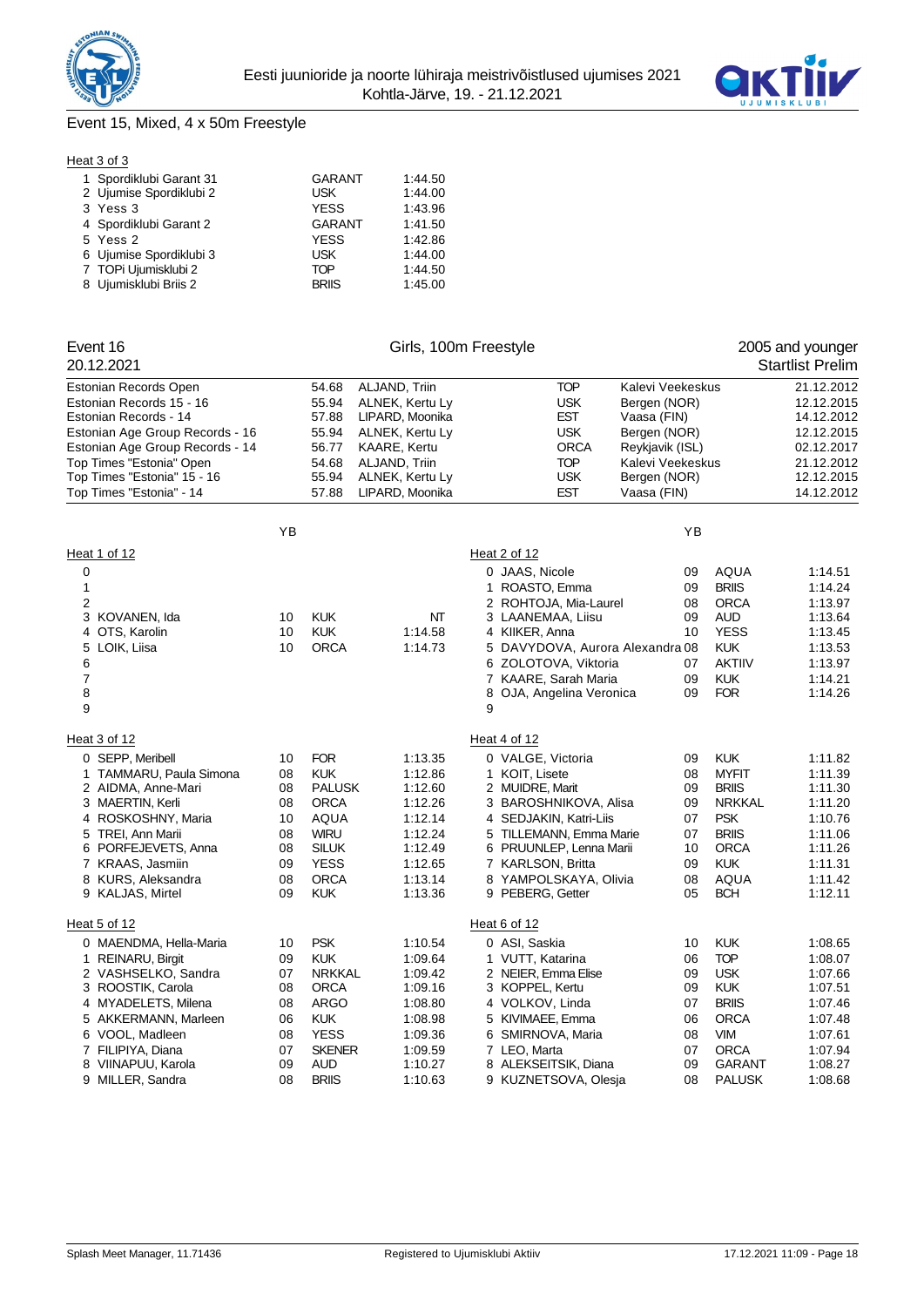

## Event 16, Girls, 100m Freestyle, Prelim

| Heat 7 of 12                     |                          |          |                             |                    |   | Heat 8 of 12                                  |          |                             |                    |
|----------------------------------|--------------------------|----------|-----------------------------|--------------------|---|-----------------------------------------------|----------|-----------------------------|--------------------|
| 0 PUNT, Gretel<br>1 VAIK, Adeele |                          | 05<br>06 | <b>PALUSK</b><br><b>AUD</b> | 1:07.17<br>1:07.01 |   | 0 MAMUTSARASVILI, Eliso<br>1 VOLL, Anni-Alice | 09<br>08 | <b>GARANT</b><br><b>AUD</b> | 1:06.17<br>1:06.07 |
| 2 SIBUL, Krete                   |                          | 09       | <b>YESS</b>                 | 1:06.80            |   | 2 PALAGINA, Alina                             | 07       | <b>ARGO</b>                 | 1:05.76            |
|                                  | 3 IVANOVA, Diana         | 08       | <b>AKTIIV</b>               | 1:06.42            |   | 3 ELVRE, Anna Linda                           | 06       | <b>KUK</b>                  | 1:05.57            |
|                                  | 4 KUEPPER, Marika        | 08       | <b>ARGO</b>                 | 1:06.29            |   | 4 SEPP, Johanna                               | 07       | <b>TOP</b>                  | 1:05.50            |
|                                  | 5 KUUSK, Gabriela        | 09       | <b>AUD</b>                  | 1:06.41            |   | 5 MALING, Helena                              | 05       | <b>UKKS</b>                 | 1:05.51            |
|                                  | 6 LEETMAA, Elis          | 06       | <b>TOP</b>                  | 1:06.66            |   | 6 LEEDE, Eliise Adeele                        | 07       | <b>GARANT</b>               | 1:05.63            |
|                                  | TSERNUSHEVICH, Milena    | 07       | <b>NRKKAL</b>               | 1:06.91            |   | 7 SIKK, Keiti Lii                             | 09       | <b>YESS</b>                 | 1:05.97            |
| 8                                | TAMMELEHT, Camilla       | 08       | <b>GARANT</b>               | 1:07.13            |   | 8 SEREBRJAKOVA, Olesja                        | 07       | <b>AQUA</b>                 | 1:06.15            |
|                                  | 9 MAKAROVA, Daria        | 08       | <b>GARANT</b>               | 1:07.22            |   | 9 MIHHALSKAJA, Leila                          | 08       | <b>GARANT</b>               | 1:06.20            |
| Heat 9 of 12                     |                          |          |                             |                    |   | Heat 10 of 12                                 |          |                             |                    |
| 0 NAGEL, Mirtel                  |                          | 07       | <b>KUK</b>                  | 1:05.31            |   | 0 KARJA, Karolin                              | 09       | <b>KEILA</b>                | 1:03.12            |
|                                  | 1 NURMSALU, Karita       | 08       | <b>KEILA</b>                | 1:05.26            |   | 1 ISRAEL, Romi                                | 07       | <b>UKKS</b>                 | 1:02.29            |
|                                  | 2 LUHT, Nora Lee         | 08       | <b>YESS</b>                 | 1:04.51            |   | 2 LUIK, Jette Riin                            | 08       | <b>YESS</b>                 | 1:01.35            |
|                                  | 3 KROTOVA, Darja         | 08       | <b>ARGO</b>                 | 1:04.02            |   | 3 SALU, Egle                                  | 07       | <b>WIRU</b>                 | 1:00.03            |
|                                  | 4 TANKLER, Sheril        | 08       | <b>USK</b>                  | 1:03.78            |   | 4 AABRAMS, Evalotta Victoria                  | 05       | <b>BRIIS</b>                | 58.78              |
| 5 MILLER, Nora                   |                          | 06       | <b>BRIIS</b>                | 1:03.83            |   | 5 TAMMIK, Laura                               | 05       | <b>PSK</b>                  | 59.20              |
| 6                                | KIKAS, Greete            | 07       | <b>TOP</b>                  | 1:04.44            |   | 6 MOTSNIK, Kirke                              | 07       | <b>TOP</b>                  | 1:00.61            |
| 7 PAJU, Karola                   |                          | 08       | <b>VIM</b>                  | 1:04.98            |   | 7 VAERK, Freia                                | 06       | <b>AUD</b>                  | 1:01.73            |
| ERIK, Rika<br>8                  |                          | 10       | <b>YESS</b>                 | 1:05.30            |   | 8 SOROKIN, Inessa                             | 08       | <b>ORCA</b>                 | 1:02.71            |
| 9                                | ETVERK, Etriin           | 07       | <b>WIRU</b>                 | 1:05.39            |   | 9 RAIDMAEE, Margaret                          | 07       | <b>YESS</b>                 | 1:03.70            |
| Heat 11 of 12                    |                          |          |                             |                    |   | Heat 12 of 12                                 |          |                             |                    |
|                                  | 0 MARRAN, Mari Ann       | 05       | <b>ORCA</b>                 | 1:02.93            |   | 0 ZDANOVA, Angelina                           | 07       | <b>AKTIIV</b>               | 1:02.83            |
|                                  | 1 LINK, Maarja Katherine | 06       | <b>KEILA</b>                | 1:02.19            |   | 1 ELMI, Liise-Lotte                           | 05       | <b>KEILA</b>                | 1:01.91            |
| 2 DOMAN, Maia                    |                          | 06       | <b>MYFIT</b>                | 1:00.81            |   | 2 PAJO, Erika                                 | 06       | <b>BRIIS</b>                | 1:00.72            |
| 3 SOKK, Laura                    |                          | 05       | <b>YESS</b>                 | 59.73              |   | 3 GUDOVSKAJA, Anita                           | 05       | <b>AUD</b>                  | 59.55              |
|                                  | 4 MADAR, Kirke           | 07       | <b>KEILA</b>                | 58.27              |   | 4 KOTSAR, Karolin Victoria                    | 05       | <b>AUD</b>                  | 57.05              |
|                                  | 5 VORONTSOVA, Jekaterina | 05       | <b>GARANT</b>               | 59.20              |   | 5 LIU YEUNG, Ute Viktoria                     | 07       | <b>JOHVI</b>                | 58.99              |
|                                  | 6 RANDVAELI, Maari       | 09       | <b>AUD</b>                  | 1:00.12            |   | 6 JUERISOO, Miriam                            | 08       | <b>TOP</b>                  | 1:00.04            |
| 7 LOVI, Elli                     |                          | 08       | <b>AUD</b>                  | 1:01.61            |   | 7 HALJASTE, Heleriin                          | 07       | <b>USK</b>                  | 1:01.38            |
| 8                                | KOOKMAA, Reelika         | 05       | <b>GARANT</b>               | 1:02.49            | 8 | SIIMAR, Mirtel-Madlen                         | 07       | <b>TOP</b>                  | 1:02.42            |
| 9                                | MILSINA, Arina           | 06       | <b>GARANT</b>               | 1:03.54            |   | 9 KESA, Miia                                  | 05       | <b>ORCA</b>                 | 1:03.43            |

# Event 17 **Event 17** Boys, 100m Freestyle **17** 2004 and younger

| 20.12.2021                      |       |                 |               |                 | <b>Startlist Prelim</b> |
|---------------------------------|-------|-----------------|---------------|-----------------|-------------------------|
| Top Times "Estonia" Open        | 47.47 | ZAITSEV, Daniel | <b>GARANT</b> | Tallinn         | 22.12.2020              |
| Top Times "Estonia" 17 - 18     | 47.57 | ZIRK, Kregor    | USK           | Kolding (DEN)   | 09.12.2016              |
| Top Times "Estonia" 15 - 16     | 49.07 | ZIRK, Kregor    | <b>USK</b>    | Bergen (NOR)    | 11.12.2015              |
| Top Times "Estonia" - 14        | 52.55 | IVANOV, Nikita  | <b>ARGO</b>   | Tallinn         | 16.11.2019              |
| Estonian Age Group Records - 18 | 47.57 | ZIRK, Kregor    | <b>USK</b>    | Kolding (DEN)   | 09.12.2016              |
| Estonian Age Group Records - 16 | 49.07 | ZIRK, Kregor    | <b>USK</b>    | Bergen (NOR)    | 11.12.2015              |
| Estonian Age Group Records - 14 | 52.15 | ZIRK, Kregor    | <b>USK</b>    | Anyksciai (LTU) | 09.05.2014              |
| Estonian Records Open           | 47.47 | ZAITSEV, Daniel | <b>GARANT</b> | Tallinn         | 22.12.2020              |
| Estonian Records 17 - 18        | 47.57 | ZIRK, Kregor    | <b>USK</b>    | Kolding (DEN)   | 09.12.2016              |
| Estonian Records 15 - 16        | 49.07 | ZIRK, Kregor    | <b>USK</b>    | Bergen (NOR)    | 11.12.2015              |
| Estonian Records - 14           | 52.55 | IVANOV, Nikita  | <b>ARGO</b>   | Tallinn         | 16.11.2019              |

|                   | ΥB |               |         |                     | ΥB |               |         |
|-------------------|----|---------------|---------|---------------------|----|---------------|---------|
| Heat 1 of 12      |    |               |         | Heat 2 of 12        |    |               |         |
| 0                 |    |               |         | 0 MISTSENKO, Artiom | 08 | <b>PALUSK</b> | 1:06.93 |
|                   |    |               |         | MAGDALENOKS, Artur  | 07 | ARGO          | 1:06.40 |
| 2                 |    |               |         | 2 HANG, Hendrik     | 08 | <b>WIRU</b>   | 1:06.17 |
| 3 JUHANDI, Stever | 09 | <b>KUK</b>    | NT      | 3 SUHAROV, Rudolf   | 09 | <b>KUK</b>    | 1:06.00 |
| 4 NOVIKOV, Kirill | 06 | <b>NRKKAL</b> | 1:07.03 | 4 PRIKS, Robin      | 10 | <b>USK</b>    | 1:05.73 |
| 5 KULPIN, Gordei  | 07 | <b>NRKKAL</b> | 1:07.05 | 5 RAENDLA, Ralf     | 08 | <b>BRIIS</b>  | 1:05.86 |
| 6                 |    |               |         | 6 FATEJEV, Roman    | 08 | ARGO          | 1:06.04 |
|                   |    |               |         | 7 ISOK. Henri       | 06 | <b>KEILA</b>  | 1:06.22 |
| 8                 |    |               |         | 8 KOLOSSOV, Matfei  | 07 | <b>PSK</b>    | 1:06.73 |
| 9                 |    |               |         | 9                   |    |               |         |
|                   |    |               |         |                     |    |               |         |

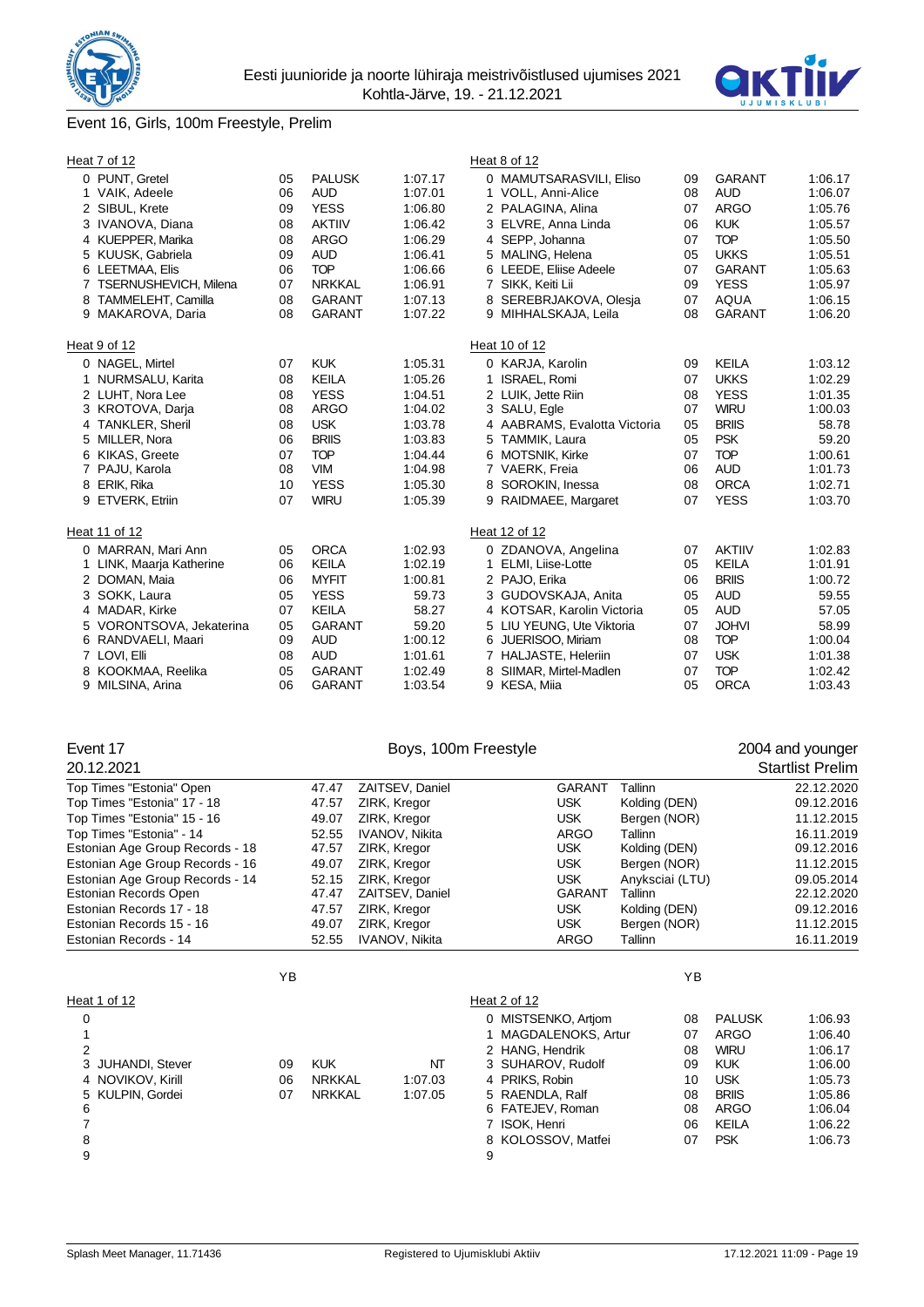

# Event 17, Boys, 100m Freestyle, Prelim



| Heat 3 of 12                               |          |                             |                    | Heat 4 of 12                                  |          |                             |                    |
|--------------------------------------------|----------|-----------------------------|--------------------|-----------------------------------------------|----------|-----------------------------|--------------------|
| 0 ANDRESSON, Frode<br>1 HAIBA, Marc Trevor | 08<br>06 | TOP<br><b>WIRU</b>          | 1:05.31<br>1:04.89 | 0 ALLIKA, Mattias<br>1 UUENI, Teodor          | 08<br>08 | <b>USK</b><br><b>KUK</b>    | 1:04.02<br>1:03.79 |
| 2 LOMONOSSOV, Ivan                         | 07       | <b>SKENER</b>               | 1:04.77            | 2 LAHT, Gregor                                | 09       | <b>YESS</b>                 | 1:03.22            |
| 3 NAIRISMAEGI, Sigmar                      | 08       | <b>FOR</b>                  | 1:04.29            | 3 MARRAN, Maert Lukas                         | 08       | <b>BRIIS</b>                | 1:02.98            |
| 4 POTSEPP, Martin                          | 09       | <b>TOP</b>                  | 1:04.23            | 4 KALVET, Ragnar                              | 09       | <b>KUK</b>                  | 1:02.78            |
| 5 STIKANOV, Daniil                         | 08       | AQUA                        | 1:04.25            | 5 AARELO, Ralf-lan                            | 06       | <b>KUK</b>                  | 1:02.81            |
| 6 HANSEN, Robin                            | 07       | <b>YESS</b>                 | 1:04.75            | 6 BOSTAN, Dominik                             | 07       | <b>AKTIIV</b>               | 1:03.11            |
| 7 LESSING, Gerd Johan                      | 09<br>09 | <b>USK</b><br><b>AKTIIV</b> | 1:04.82            | 7 LAEAENESAAR, Aaron                          | 07<br>08 | <b>AUD</b><br><b>AKTIIV</b> | 1:03.35<br>1:03.82 |
| 8 EVSTIFEEV, Makar<br>9 ZGURO, Arseni      | 09       | <b>NRKKAL</b>               | 1:05.22<br>1:05.32 | 8 ZIGADLO, Jegor<br>9 TAMMELEHT, Simon        | 06       | <b>PSK</b>                  | 1:04.08            |
| Heat 5 of 12                               |          |                             |                    | Heat 6 of 12                                  |          |                             |                    |
| 0 VANARI, Kaur                             | 05       | <b>FOR</b>                  | 1:02.65            | 0 LAURI, Silver                               | 07       | <b>YESS</b>                 | 1:01.64            |
| 1 YAJIMA, Daichi                           | 05       | <b>VIM</b>                  | 1:02.60            | 1 LOGINOV, Arseni                             | 07       | <b>YESS</b>                 | 1:01.01            |
| 2 SIRK, Kris                               | 07       | <b>YESS</b>                 | 1:02.37            | 2 ALE, Martin                                 | 09       | <b>WIRU</b>                 | 1:00.66            |
| 3 KLEMMER, Kaspar                          | 07       | KEILA                       | 1:02.23            | 3 SINKARJOV, Nikita                           | 06       | KEILA                       | 1:00.44            |
| 4 ALLA, Jan Alex                           | 06       | <b>AUD</b>                  | 1:02.00            | 4 LITONIN, Maksim                             | 06       | <b>GARANT</b>               | 59.79              |
| 5 VAELK, Rasmus                            | 07       | <b>ORCA</b>                 | 1:02.21            | 5 OTS, Artur                                  | 07       | <b>MYFIT</b>                | 1:00.04            |
| 6 MALITSKI, Erik                           | 08       | ARGO                        | 1:02.34            | 6 TIIDUS, Jueri Robin                         | 07       | <b>ORCA</b>                 | 1:00.54            |
| 7 KOPJEV, Ernest                           | 08       | TOP                         | 1:02.56            | 7 SELJUGIN, Nikita                            | 06       | <b>SKENER</b>               | 1:00.92            |
| 8 VOSOKOVSKI, Rene                         | 05       | <b>FOR</b>                  | 1:02.62            | 8 ILVES, Gregor                               | 07       | <b>BRIIS</b>                | 1:01.58            |
| 9 HRJASTSJOV, Ilja                         | 09       | <b>ARGO</b>                 | 1:02.71            | 9 ANDRESSON, Franz                            | 06       | <b>TOP</b>                  | 1:01.75            |
| Heat 7 of 12                               |          |                             |                    | Heat 8 of 12                                  |          |                             |                    |
| 0 PUHTEJEV, Pavel                          | 08       | <b>JOHVI</b>                | 59.42              | 0 TOMS, Sander                                | 05       | <b>KUK</b>                  | 57.92              |
| 1 TARASSOV, Matvei                         | 08       | <b>ARGO</b>                 | 59.26              | 1 VAINO, Georg                                | 07       | <b>GARANT</b>               | 57.53              |
| 2 MUIDRE, Mairo                            | 05       | <b>BRIIS</b>                | 58.95              | 2 MAENNA, Oskar                               | 07       | <b>USK</b>                  | 57.22              |
| 3 VOSOKOVSKI, Timo                         | 08       | <b>FOR</b>                  | 58.62              | 3 KADAK, Sander                               | 06       | <b>ORCA</b>                 | 57.17              |
| 4 VIRUNURM, Cristo                         | 04       | <b>WIRU</b>                 | 58.29              | 4 BOISEN, Rasmus                              | 05       | <b>USK</b>                  | 56.91              |
| 5 TURILOV, Mark                            | 06       | <b>AKTIIV</b>               | 58.34              | 5 KIRSIMAA, Mikk                              | 05       | <b>KEILA</b>                | 56.94              |
| 6 PILLER, Oliver                           | 06       | <b>MYFIT</b>                | 58.73              | 6 KUULPAK, Oliver                             | 07       | <b>TOP</b>                  | 57.21              |
| 7 ROMANOV, Artiom                          | 06       | <b>NRKKAL</b>               | 58.96              | 7 SISOV, Danila                               | 05       | <b>GARANT</b>               | 57.40              |
| 8 ROONI, Ron<br>9 MALVA, Oskar             | 07<br>06 | <b>BRIIS</b><br><b>PSK</b>  | 59.33<br>59.77     | 8 HEINMAA, Arti<br>9 BOYKOV, Mark             | 06<br>07 | KEILA<br><b>ARGO</b>        | 57.82<br>58.02     |
|                                            |          |                             |                    |                                               |          |                             |                    |
| Heat 9 of 12                               |          |                             |                    | Heat 10 of 12                                 |          |                             |                    |
| 0 REIVART, Kristjan                        | 06       | <b>YESS</b>                 | 56.79              | 0 SERGEJEV, Nikita                            | 05       | <b>SKENER</b>               | 55.18              |
| 1 RANNIK, Kristo                           | 06       | <b>USK</b>                  | 56.65              | 1 METSA, Aap Valter                           | 05       | <b>USK</b><br><b>ORCA</b>   | 54.48              |
| 2 OTT, Karl-Eric                           | 08<br>06 | <b>USK</b><br><b>YESS</b>   | 56.60<br>56.24     | 2 VILLEMS, Glen Marcus<br>3 TIEDE, Kai Robert | 04<br>04 | <b>KEILA</b>                | 53.40<br>52.52     |
| 3 PASHENKOV, Anton<br>4 PRANS, Sten-Artti  | 05       | <b>YESS</b>                 | 55.60              | 4 KUULPAK, Hans-Mikk                          | 04       | <b>TOP</b>                  | 50.78              |
| 5 TENNOKESE, Karl Markus                   | 05       | <b>BRIIS</b>                | 55.80              | 5 VOOL, Mattias                               | 05       | <b>YESS</b>                 | 52.13              |
| 6 LIIV, Armin                              | 04       | <b>KUK</b>                  | 56.50              | 6 TAMMIS, Tristan                             | 04       | <b>KUK</b>                  | 52.95              |
| 7 KAZAREVSKI, Nikita                       | 06       | <b>USK</b>                  | 56.64              | 7 STERLIKOV, Deniss                           | 05       | <b>JOHVI</b>                | 54.33              |
| 8 SHUVALOV, Danil                          | 06       | GARANT                      | 56.68              | 8 PENT, Mihkel                                | 05       | <b>USK</b>                  | 54.87              |
| 9 VILSON, Karl                             | 08       | <b>KEILA</b>                | 56.89              | 9 RUHNO, Roger                                | 06       | <b>BRIIS</b>                | 55.39              |
| Heat 11 of 12                              |          |                             |                    | Heat 12 of 12                                 |          |                             |                    |
| 0 TOMING, Jakob                            | 07       | <b>WIRU</b>                 | 54.89              | 0 MIHNUKEVICS, Daniel                         | 06       | <b>SKENER</b>               | 54.88              |
| 1 KESKUELA, Siim                           | 07       | <b>USK</b>                  | 54.48              | 1 ULMAS, Artur                                | 04       | <b>KUK</b>                  | 54.46              |
| 2 SOORM, Aleksandr                         | 05       | <b>USK</b>                  | 53.33              | 2 ORAV, Patrick                               | 04       | <b>KUK</b>                  | 52.95              |
| 3 ALIMOV, Ilja                             | 06       | <b>GARANT</b>               | 52.40              | 3 GOLDBERG, Georgi                            | 04       | <b>TOP</b>                  | 52.24              |
| 4 FILIPPOV, Georg                          | 04       | <b>KUK</b>                  | 50.75              | 4 DROZDOV, Daniil                             | 04       | <b>GARANT</b>               | 50.71              |
| 5 IVANOV, Nikita                           | 05       | <b>ARGO</b>                 | 51.29              | 5 BORISSOV, Pavel                             | 05       | <b>JOHVI</b>                | 51.24              |
| 6 TAMMIK, Remi                             | 05       | <b>PSK</b>                  | 52.71              | 6 MAENNIK, Hans Herman                        | 05       | <b>BRIIS</b>                | 52.56              |
| 7 JOGIS, Kennert                           | 06       | <b>BRIIS</b>                | 54.29              | 7 ANJA, Erik                                  | 04       | <b>USK</b>                  | 53.80              |
| 8 MEIER, Martin                            | 04       | VIM                         | 54.82              | 8 SAHPAZOV, Artjom                            | 04       | AUD                         | 54.74              |
| 9 HOKKANEN, Aleks                          | 04       | <b>KUK</b>                  | 55.31              | 9 LILL, Robin                                 | 05       | <b>TOP</b>                  | 55.28              |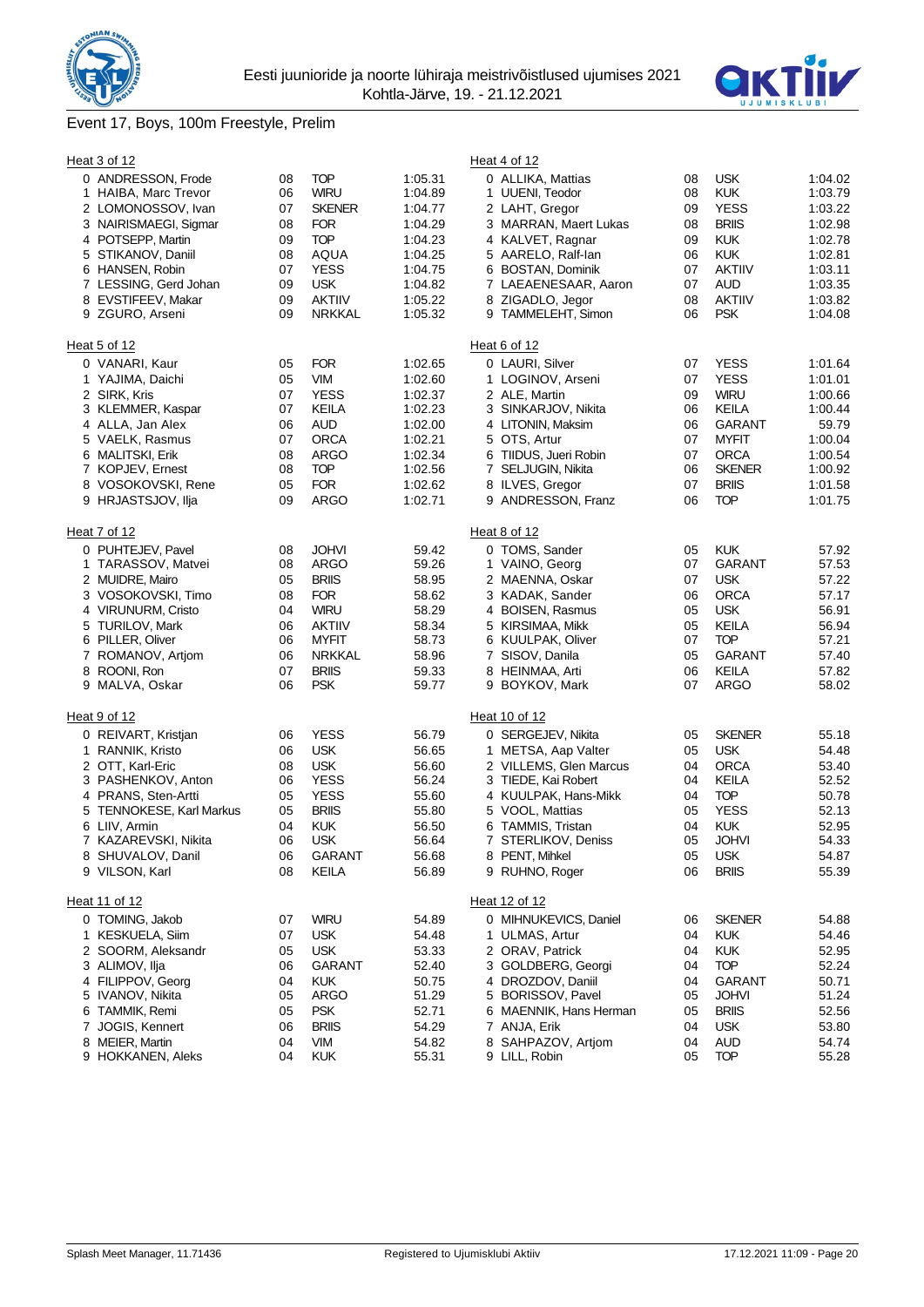



| Event 18<br>20.12.2021                                                     |    |                         | Girls, 50m Backstroke                                       |                                      |                                          |                                        |                           | 2005 and younger<br><b>Startlist Prelim</b> |
|----------------------------------------------------------------------------|----|-------------------------|-------------------------------------------------------------|--------------------------------------|------------------------------------------|----------------------------------------|---------------------------|---------------------------------------------|
| Estonian Records Open<br>Estonian Records 15 - 16<br>Estonian Records - 14 |    | 28.20<br>28.81<br>29.15 | ALJAND, Triin<br>BOITSUK, Mariangela<br>VALDMAA, Laura-Liis |                                      | <b>KEILA</b><br><b>KUK</b><br><b>TUK</b> | Trieste (ITA)<br>Tallinn<br>Oulu (FIN) |                           | 10.12.2005<br>22.12.2020<br>08.12.2018      |
| Top Times "Estonia" Open                                                   |    | 28.20                   | ALJAND, Triin                                               |                                      | <b>KEILA</b>                             | Trieste (ITA)                          |                           | 10.12.2005                                  |
| Top Times "Estonia" 15 - 16                                                |    | 28.81                   | <b>BOITSUK, Mariangela</b>                                  |                                      | <b>KUK</b>                               | Tallinn                                |                           | 22.12.2020                                  |
| Top Times "Estonia" - 14                                                   |    | 29.15                   | VALDMAA, Laura-Liis                                         |                                      | <b>TUK</b>                               | Oulu (FIN)                             |                           | 08.12.2018                                  |
| Estonian Age Group Records - 16<br>Estonian Age Group Records - 14         |    | 28.63<br>29.15          | SEPP, Sigrid<br>VALDMAA, Laura-Liis                         |                                      | <b>TOP</b><br><b>TUK</b>                 | Anyksciai (LTU)<br>Oulu (FIN)          |                           | 07.05.2015<br>08.12.2018                    |
|                                                                            |    |                         |                                                             |                                      |                                          |                                        |                           |                                             |
|                                                                            | YB |                         |                                                             |                                      |                                          | YB                                     |                           |                                             |
| Heat 1 of 6                                                                |    |                         |                                                             | Heat 2 of 6                          |                                          |                                        |                           |                                             |
| $\mathbf 0$                                                                |    |                         |                                                             |                                      | 0 KAARE, Sarah Maria                     | 09                                     | <b>KUK</b>                | 38.23                                       |
| 1                                                                          |    |                         |                                                             | 1 TREI, Ann Marii                    |                                          | 08                                     | <b>WIRU</b>               | 38.09                                       |
| 2                                                                          |    |                         |                                                             |                                      | 2 TRUUVELT, Tuuli                        | 09                                     | <b>FOR</b>                | 37.56                                       |
| 3<br>NOMM, Kertu                                                           | 09 | <b>FOR</b>              | NΤ                                                          | 3 MILLER, Sandra                     |                                          | 08                                     | <b>BRIIS</b>              | 37.41                                       |
| ROASTO, Emma<br>4                                                          | 09 | <b>BRIIS</b>            | 38.31                                                       |                                      | 4 SILLAMAA, Mirjette                     | 06                                     | <b>ORCA</b>               | 37.23                                       |
| KOVANEN, Ida<br>5                                                          | 10 | <b>KUK</b>              | NT                                                          | 5 KIIKER, Anna                       |                                          | 10                                     | <b>YESS</b>               | 37.25                                       |
| 6<br>7                                                                     |    |                         |                                                             | 6 SEPP, Meribell<br>7 LUHT, Nora Lee |                                          | 10<br>08                               | <b>FOR</b><br><b>YESS</b> | 37.44<br>37.66                              |
| 8                                                                          |    |                         |                                                             |                                      | 8 ROOSIAAS, Nora                         | 06                                     | <b>KUK</b>                | 38.11                                       |
| 9                                                                          |    |                         |                                                             | 9                                    |                                          |                                        |                           |                                             |
| Heat 3 of 6                                                                |    |                         |                                                             | Heat 4 of 6                          |                                          |                                        |                           |                                             |
| 0 PRUUNLEP, Lenna Marii                                                    | 10 | <b>ORCA</b>             | 37.19                                                       | 0 TAEL, Kaetriin                     |                                          | 08                                     | <b>BRIIS</b>              | 34.89                                       |
| 1 VASHSELKO, Sandra                                                        | 07 | <b>NRKKAL</b>           | 36.72                                                       | 1 TEDER, Karolin                     |                                          | 08                                     | <b>BRIIS</b>              | 33.84                                       |
| 2 TAMMARU, Paula Simona                                                    | 08 | <b>KUK</b>              | 36.02                                                       | 2 ISRAEL, Romi                       |                                          | 07                                     | <b>UKKS</b>               | 32.58                                       |
| 3 VOLL, Anni-Alice                                                         | 08 | <b>AUD</b>              | 35.85                                                       |                                      | 3 KRIVORUKOVA, Amalia                    | 07                                     | <b>AKTIIV</b>             | 32.01                                       |
| 4 KUZNETSOVA, Olesja                                                       | 08 | <b>PALUSK</b>           | 35.50                                                       | 4 MERIMAA, Mirtel                    |                                          | 08                                     | <b>WIRU</b>               | 30.43                                       |
| 5 LEO, Marta                                                               | 07 | <b>ORCA</b>             | 35.75                                                       |                                      | 5 RAHAMAEGI, Karolin                     | 05                                     | <b>KUK</b>                | 31.45                                       |
| 6 IVANOVA, Diana                                                           | 08 | <b>AKTIIV</b>           | 35.97                                                       | 6 VAERK, Freia                       |                                          | 06                                     | AUD                       | 32.18                                       |
| 7 SOROKIN, Inessa                                                          | 08 | <b>ORCA</b>             | 36.62                                                       | 7 KESA, Miia                         |                                          | 05                                     | <b>ORCA</b>               | 33.44                                       |
| 8 ERIK, Katre                                                              | 09 | <b>BRIIS</b>            | 36.85                                                       | 8 PUNT, Gretel                       |                                          | 05                                     | <b>PALUSK</b>             | 34.60                                       |
| OJA, Angelina Veronica<br>9                                                | 09 | <b>FOR</b>              | 37.21                                                       |                                      | 9 MAENDMA, Hella-Maria                   | 10                                     | <b>PSK</b>                | 34.99                                       |
| Heat 5 of 6                                                                |    |                         |                                                             | Heat 6 of 6                          |                                          |                                        |                           |                                             |
| 0 REINARU, Birgit                                                          | 09 | <b>KUK</b>              | 34.85                                                       | 0 LAANE, Helis                       |                                          | 08                                     | <b>KUK</b>                | 34.73                                       |
| 1 PAAS, Eliisa                                                             | 09 | <b>YESS</b>             | 33.75                                                       |                                      | 1 MIKKER, Juuli-Marie                    | 07                                     | <b>YESS</b>               | 33.50                                       |
| 2 JOENURM, Johanna Gertrud                                                 | 06 | <b>KUK</b>              | 32.45                                                       | 2 ROOP, Adele                        |                                          | 09                                     | <b>USK</b>                | 32.34                                       |
| 3 IRBE, Birgit                                                             | 06 | <b>KUK</b>              | 31.85                                                       |                                      | 3 TAENNA, Sandra                         | 05                                     | <b>USK</b>                | 31.82                                       |
| 4 KANN, Kertu                                                              | 06 | <b>BRIIS</b>            | 30.12                                                       |                                      | 4 TIMOFEJEVA, Polina                     | 05                                     | <b>VIM</b>                | 29.43                                       |
| SOVTSA, Polina<br>5                                                        | 08 | <b>TOP</b>              | 31.30                                                       | 5 ULP, Loreen                        |                                          | 06                                     | <b>TOP</b>                | 30.79                                       |
| RANDMAA, Marleene<br>6                                                     | 06 | <b>USK</b>              | 32.04                                                       | 6 MILSINA, Arina                     |                                          | 06                                     | <b>GARANT</b>             | 32.03                                       |
| 7 MIHHALSKAJA, Leila                                                       | 08 | <b>GARANT</b>           | 32.72                                                       | 7 VAISMA, Emili                      |                                          | 08                                     | <b>PSK</b>                | 32.68                                       |
| SUEDA, Johanna<br>8                                                        | 07 | <b>WIRU</b>             | 34.50                                                       |                                      | 8 TAMMIK, Susanna Loviis                 | 10                                     | <b>USK</b>                | 34.17                                       |
| ROSKOSHNY, Maria<br>9                                                      | 10 | AQUA                    | 34.95                                                       | 9 VOLKOV, Linda                      |                                          | 07                                     | <b>BRIIS</b>              | 34.90                                       |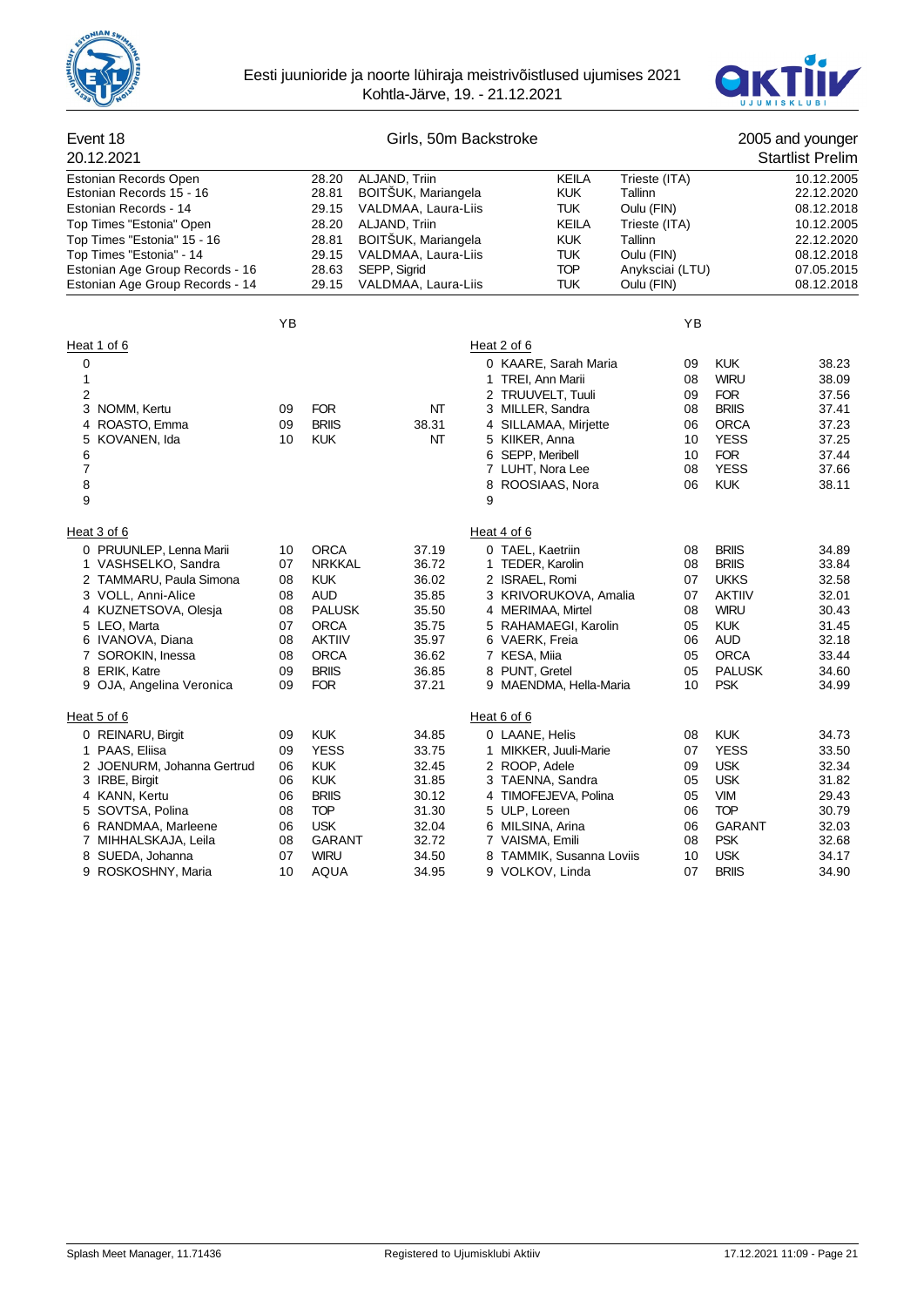



| Event 19                                                           | Boys, 50m Backstroke |                |                            |                                       |                          |                           | 2004 and younger         |
|--------------------------------------------------------------------|----------------------|----------------|----------------------------|---------------------------------------|--------------------------|---------------------------|--------------------------|
| 20.12.2021                                                         |                      |                |                            |                                       |                          |                           | <b>Startlist Prelim</b>  |
| Estonian Records Open                                              |                      | 23.59          | <b>TRIBUNTSOV, Ralf</b>    | <b>AUD</b>                            | Netanya (ISR)            |                           | 06.12.2015               |
| Estonian Records 17 - 18                                           |                      | 24.30          | ZIRK, Kregor               | <b>USK</b>                            | Kolding (DEN)            |                           | 10.12.2016               |
| Estonian Records 15 - 16                                           |                      | 25.48          | SMOK, Alan                 | GARANT                                | Tallinn                  |                           | 12.11.2021               |
| Estonian Records - 14                                              |                      | 26.79          | SMOK, Alan                 | <b>GARANT</b>                         | Tallinn                  |                           | 21.12.2019               |
| Top Times "Estonia" Open                                           |                      | 23.59          | TRIBUNTSOV, Ralf           | <b>AUD</b>                            | Netanya (ISR)            |                           | 06.12.2015               |
| Top Times "Estonia" 17 - 18                                        |                      | 24.30          | ZIRK, Kregor               | <b>USK</b>                            | Kolding (DEN)            |                           | 10.12.2016               |
| Top Times "Estonia" 15 - 16                                        |                      | 25.48          | SMOK, Alan                 | GARANT                                | Tallinn                  |                           | 12.11.2021               |
| Top Times "Estonia" - 14                                           |                      | 26.79          | SMOK, Alan                 | <b>GARANT</b>                         | Tallinn                  |                           | 21.12.2019               |
| Estonian Age Group Records - 18<br>Estonian Age Group Records - 16 |                      | 24.30<br>25.48 | ZIRK, Kregor<br>SMOK, Alan | <b>USK</b><br>GARANT                  | Kolding (DEN)<br>Tallinn |                           | 10.12.2016<br>12.11.2021 |
| Estonian Age Group Records - 14                                    |                      | 26.79          | SMOK, Alan                 | <b>GARANT</b>                         | Tallinn                  |                           | 21.12.2019               |
|                                                                    |                      |                |                            |                                       |                          |                           |                          |
|                                                                    | YB                   |                |                            |                                       | YB                       |                           |                          |
| Heat 1 of 5                                                        |                      |                |                            | Heat 2 of 5                           |                          |                           |                          |
| 0                                                                  |                      |                |                            | 0 ALE, Martin                         | 09                       | <b>WIRU</b>               | 32.88                    |
| 1                                                                  |                      |                |                            | 1 POTSEPP, Martin                     | 09                       | <b>TOP</b>                | 32.73                    |
| $\overline{2}$                                                     |                      |                |                            | 2 NOVITSKI, Hans-Kristjan             | 08                       | <b>VIM</b>                | 32.19                    |
| 3 KALVET, Ragnar                                                   | 09                   | <b>KUK</b>     | NΤ                         | 3 ANDRESSON, Franz                    | 06                       | <b>TOP</b>                | 32.05                    |
| 4 STIKANOV, Daniil                                                 | 08                   | AQUA           | 33.17                      | 4 SALK, Joonas                        | 07                       | <b>BRIIS</b>              | 31.94                    |
| HAUG, Hendrik Markus<br>5                                          | 09                   | <b>KUK</b>     | NΤ                         | 5 KALMU, Villem                       | 05                       | <b>BRIIS</b>              | 31.99                    |
| 6                                                                  |                      |                |                            | 6 KANEVSKI, Dmitri                    | 07                       | <b>SKENER</b>             | 32.09                    |
| 7                                                                  |                      |                |                            | 7 ALLIKA, Mattias                     | 08                       | <b>USK</b>                | 32.20                    |
| 8<br>9                                                             |                      |                |                            | 8 ALLEKORS, Erik<br>9 SHALOV, Mihhail | 07<br>09                 | <b>KUK</b><br><b>ARGO</b> | 32.74<br>33.00           |
| Heat 3 of 5                                                        |                      |                |                            | Heat 4 of 5                           |                          |                           |                          |
| 0 FATEJEV, Fjodor                                                  | 05                   | <b>KUK</b>     | 30.74                      | 0 HEINMAA, Arti                       | 06                       | <b>KEILA</b>              | 30.71                    |
| 1 TOMS, Sander                                                     | 05                   | <b>KUK</b>     | 29.85                      | 1 SAMMEL, Robert                      | 06                       | <b>WIRU</b>               | 29.84                    |
| 2 KREHOV, Ivan                                                     | 07                   | <b>KUK</b>     | 29.06                      | 2 VAINIKK, Raido                      | 05                       | <b>PSK</b>                | 28.86                    |
| 3 EINBERG, Endrik                                                  | 04                   | <b>BRIIS</b>   | 27.74                      | 3 PRITS, Ralf Erik                    | 04                       | <b>MYFIT</b>              | 27.62                    |
| 4 BORISSOV, Pavel                                                  | 05                   | <b>JOHVI</b>   | 26.12                      | 4 KULJUS, Lars                        | 05                       | <b>TOP</b>                | 25.99                    |
| 5 TAMMIK, Remi                                                     | 05                   | <b>PSK</b>     | 27.17                      | 5 MAENNIK, Hans Herman                | 05                       | <b>BRIIS</b>              | 26.44                    |
| 6 SILLASTE, Dmitri                                                 | 07                   | <b>PSK</b>     | 28.24                      | 6 TOMING, Jakob                       | 07                       | <b>WIRU</b>               | 28.10                    |
| 7 LAKSBERG, Rauno                                                  | 06                   | <b>BCH</b>     | 29.49                      | 7 SAHPAZOV, Artjom                    | 04                       | <b>AUD</b>                | 29.49                    |
| 8 KAEAER, Mathias                                                  | 05                   | <b>ORCA</b>    | 30.30                      | 8 KADAK, Sander                       | 06                       | <b>ORCA</b>               | 30.09                    |
| 9 VOSOKOVSKI, Rene                                                 | 05                   | <b>FOR</b>     | 31.56                      | 9 ROMANOV, Artiom                     | 06                       | <b>NRKKAL</b>             | 31.46                    |
| Heat 5 of 5                                                        |                      |                |                            |                                       |                          |                           |                          |
| 0 REIMAND, Hannes Villem                                           | 05                   | <b>USK</b>     | 30.40                      |                                       |                          |                           |                          |
| 1 TOODU, Rasmus                                                    | 06                   | <b>PSK</b>     | 29.76                      |                                       |                          |                           |                          |
| 2 AROLD, Kaspar                                                    | 05                   | <b>USK</b>     | 28.25                      |                                       |                          |                           |                          |
| 3 LUMI, Lennart Joosep                                             | 04                   | <b>MYFIT</b>   | 27.43                      |                                       |                          |                           |                          |
| 4 SMOK, Alan                                                       | 05                   | <b>GARANT</b>  | 25.48                      |                                       |                          |                           |                          |
| 5 TSOPP, Tristan                                                   | 04                   | <b>KUK</b>     | 26.26                      |                                       |                          |                           |                          |
| 6 SOOSAAR, Andreas                                                 | 06                   | <b>USK</b>     | 27.90                      |                                       |                          |                           |                          |
| 7 OTT, Karl-Eric                                                   | 08                   | <b>USK</b>     | 29.08                      |                                       |                          |                           |                          |
| 8 LOIKO, Lukas Baltazar                                            | 06                   | <b>SKENER</b>  | 29.90                      |                                       |                          |                           |                          |
| 9 NOMM, Martin                                                     | 07                   | <b>ORCA</b>    | 30.84                      |                                       |                          |                           |                          |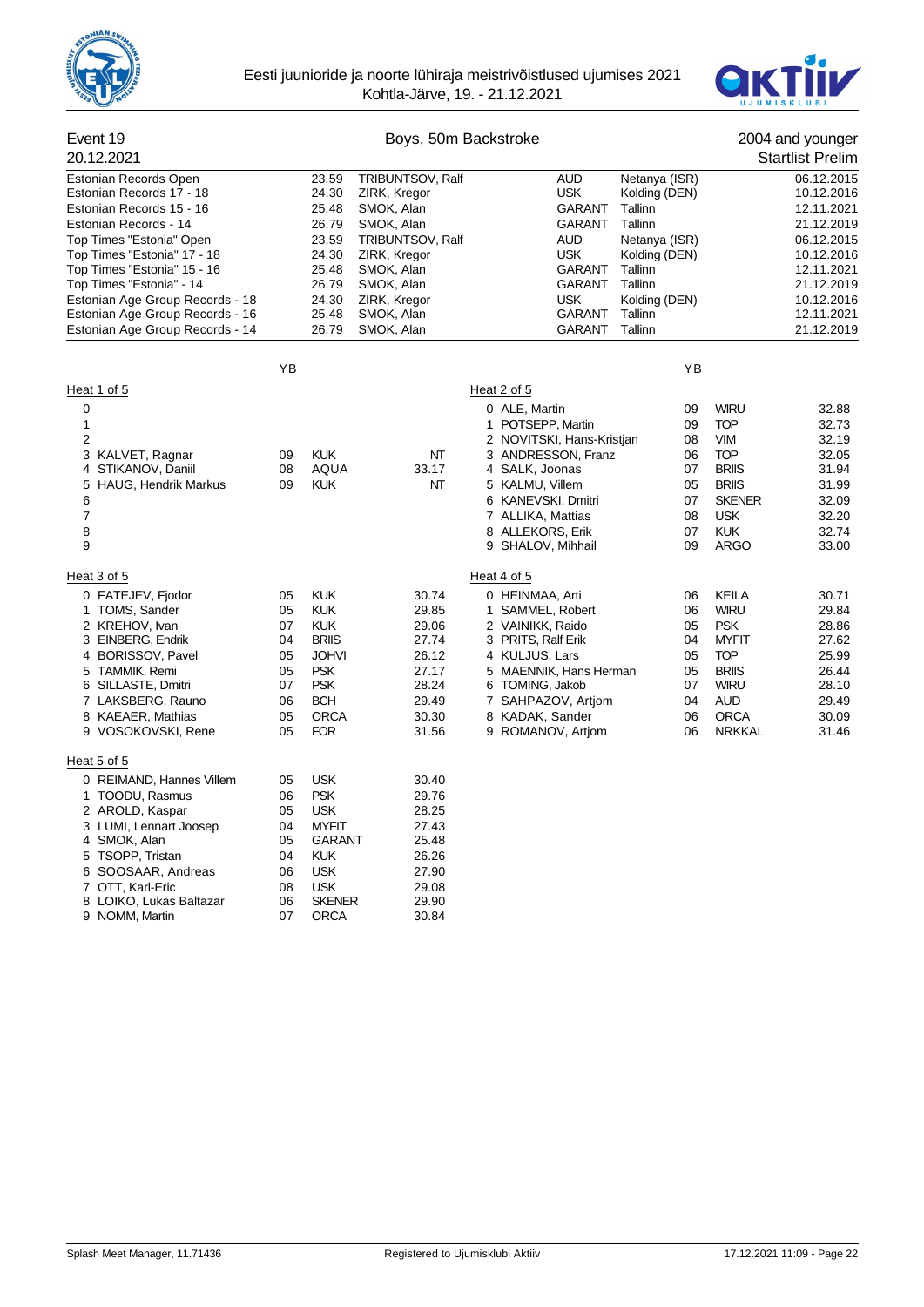



| Event 20                        |    |               |                 | Girls, 200m Breaststroke  |              |               | 2005 and younger        |
|---------------------------------|----|---------------|-----------------|---------------------------|--------------|---------------|-------------------------|
| 20.12.2021                      |    |               |                 |                           |              |               | <b>Startlist Prelim</b> |
| Estonian Records Open           |    | 2:22.20       | JEFIMOVA, Eneli | <b>KUK</b>                | Berlin (GER) |               | 01.10.2021              |
| Estonian Records 15 - 16        |    | 2:22.20       | JEFIMOVA, Eneli | <b>KUK</b>                | Berlin (GER) |               | 01.10.2021              |
| Estonian Records - 14           |    | 2:24.19       | JEFIMOVA, Eneli | <b>KUK</b>                | Tallinn      |               | 07.11.2020              |
| Top Times "Estonia" Open        |    | 2:22.20       | JEFIMOVA, Eneli | <b>KUK</b>                | Berlin (GER) |               | 01.10.2021              |
| Top Times "Estonia" 15 - 16     |    | 2:22.20       | JEFIMOVA, Eneli | <b>KUK</b>                | Berlin (GER) |               | 01.10.2021              |
| Top Times "Estonia" - 14        |    | 2:24.19       | JEFIMOVA, Eneli | <b>KUK</b>                | Tallinn      |               | 07.11.2020              |
| Estonian Age Group Records - 16 |    | 2:22.20       | JEFIMOVA, Eneli | <b>KUK</b>                | Berlin (GER) |               | 01.10.2021              |
| Estonian Age Group Records - 14 |    | 2:22.20       | JEFIMOVA, Eneli | <b>KUK</b>                | Berlin (GER) |               | 01.10.2021              |
|                                 | YB |               |                 |                           | YB           |               |                         |
| Heat 1 of 4                     |    |               |                 | Heat 2 of 4               |              |               |                         |
| $\mathbf 0$                     |    |               |                 | 0 BAROSHNIKOVA, Alisa     | 09           | <b>NRKKAL</b> | 3:05.84                 |
| 1 KOPPEN, Johanna               | 08 | <b>KUK</b>    | NT              | 1 MATSKEVITS, Sofia       | 07           | <b>GARANT</b> | 2:59.10                 |
| 2 KRAAS, Jasmiin                | 09 | <b>YESS</b>   | 3:14.61         | 2 ZAHOVAIKO, Anette       | 06           | <b>BRIIS</b>  | 2:55.41                 |
| 3 LAURI, Luisa                  | 08 | <b>BCH</b>    | 3:11.83         | 3 KUETT, Camilla          | 07           | <b>KUK</b>    | 2:47.40                 |
| 4 TSERNUSHEVICH, Milena         | 07 | <b>NRKKAL</b> | 3:10.50         | 4 SALU, Egle              | 07           | <b>WIRU</b>   | 2:40.57                 |
| 5 MALING, Helena                | 05 | <b>UKKS</b>   | 3:11.30         | 5 GURJANOVA, Violanta     | 06           | <b>JOHVI</b>  | 2:43.43                 |
| 6 KASTERINA, Ekaterina          | 07 | <b>SKENER</b> | 3:12.45         | 6 GUDOVSKAJA, Anita       | 05           | <b>AUD</b>    | 2:48.61                 |
| 7 KONDRATIEVA, Ruslana          | 08 | <b>SILUK</b>  | 3:16.96         | 7 TAMM, Krisete-Elisabeth | 08           | <b>VIM</b>    | 2:58.26                 |
| 8                               |    |               |                 | 8 LILLO, Anee             | 06           | <b>TOP</b>    | 3:01.96                 |
| 9                               |    |               |                 | 9 MADDISON, Helena        | 09           | <b>USK</b>    | 3:08.92                 |
| Heat 3 of 4                     |    |               |                 | Heat 4 of 4               |              |               |                         |
| 0 ROOP, Adele                   | 09 | <b>USK</b>    | 3:05.59         | 0 SEPP, Liisbet           | 06           | <b>PSK</b>    | 3:02.97                 |
| 1 KRYLOVA, Jana                 | 07 | <b>SILUK</b>  | 2:58.64         | 1 TRUUVELT, Tuuli         | 09           | <b>FOR</b>    | 2:58.40                 |
| 2 MOTSNIK, Hanna-Marleen        | 06 | <b>TOP</b>    | 2:51.08         | 2 KIKAS, Luisa Miia       | 07           | <b>YESS</b>   | 2:48.89                 |
| 3 PLOVITS, Natali               | 07 | <b>AUD</b>    | 2:47.17         | 3 ANSON, Emilia           | 08           | <b>GARANT</b> | 2:46.45                 |
| 4 MERIMAA, Mirtel               | 08 | <b>WIRU</b>   | 2:37.98         | 4 VORONTSOVA, Jekaterina  | 05           | <b>GARANT</b> | 2:35.40                 |
| 5 BAZANOVA, Ksenia              | 09 | <b>YESS</b>   | 2:43.13         | 5 ZAIDENTSAL, Alessandra  | 08           | <b>JOHVI</b>  | 2:42.41                 |
| 6 VILLEMS, Mariette             | 05 | <b>USK</b>    | 2:47.94         | 6 LUTS, Janeli            | 06           | <b>KEILA</b>  | 2:47.56                 |
| 7 FELDMAN, Ellen                | 07 | <b>GARANT</b> | 2:56.78         | 7 TSAERO, Grete           | 06           | <b>USK</b>    | 2:55.81                 |
| 8 PRIIVITS, Merilin             | 06 | <b>AUD</b>    | 3:00.65         | 8 TSISTJAKOVA, Veronika   | 08           | <b>AKTIIV</b> | 2:59.93                 |
| 9 REIDOLF, Kirke                | 07 | <b>BRIIS</b>  | 3:08.74         | 9 ASI, Saskia             | 10           | <b>KUK</b>    | 3:06.56                 |
|                                 |    |               |                 |                           |              |               |                         |
| Event 21                        |    |               |                 | Boys, 200m Breaststroke   |              |               | 2004 and younger        |
| 20 12 2021                      |    |               |                 |                           |              |               | Startliet Pralim        |

| 20.12.2021                      |         |                   |               |               | <b>Startlist Prelim</b> |
|---------------------------------|---------|-------------------|---------------|---------------|-------------------------|
| Estonian Records Open           | 2:04.78 | ALLIKVEE, Martin  | <b>GARANT</b> | Glasgow (GBR) | 05.12.2019              |
| Estonian Records 17 - 18        | 2:11.32 | ALLIKVEE, Martin  | <b>GARANT</b> | Tallinn       | 19.12.2013              |
| Estonian Records 15 - 16        | 2:16.26 | PISARENKO, Nikita | <b>KUK</b>    | Tallinn       | 21.12.2018              |
| Estonian Records - 14           | 2:23.56 | NOPPONEN, Jorven  | VIM           | Tallinn       | 16.11.2019              |
| Top Times "Estonia" Open        | 2:04.78 | ALLIKVEE, Martin  | <b>GARANT</b> | Glasgow (GBR) | 05.12.2019              |
| Top Times "Estonia" 17 - 18     | 2:11.32 | ALLIKVEE, Martin  | <b>GARANT</b> | Tallinn       | 19.12.2013              |
| Top Times "Estonia" 15 - 16     | 2:16.26 | PISARENKO, Nikita | <b>KUK</b>    | Tallinn       | 21.12.2018              |
| Top Times "Estonia" - 14        | 2.23.56 | NOPPONEN, Jorven  | VIM           | Tallinn       | 16.11.2019              |
| Estonian Age Group Records - 18 | 2:11.32 | ALLIKVEE, Martin  | <b>GARANT</b> | Tallinn       | 19.12.2013              |
| Estonian Age Group Records - 16 | 2:16.26 | PISARENKO, Nikita | <b>KUK</b>    | Tallinn       | 21.12.2018              |
| Estonian Age Group Records - 14 | 2:23.56 | NOPPONEN, Jorven  | VIM           | Tallinn       | 16.11.2019              |
|                                 |         |                   |               |               |                         |

|                            | ΥB |               |         |                     | YB |               |         |
|----------------------------|----|---------------|---------|---------------------|----|---------------|---------|
| Heat 1 of 3                |    |               |         | Heat 2 of 3         |    |               |         |
| 0 BERG, Ron                | 06 | GARANT        | 2:45.04 | 0 SOOSAAR, Andreas  | 06 | <b>USK</b>    | 2:41.41 |
| 1 PAERTEL, Martin          | 08 | <b>GARANT</b> | 2:37.69 | 1 SKOLNOI, Artur    | 05 | <b>KUK</b>    | 2:35.68 |
| 2 KOZHENKOV, Edgar-Robin   | 07 | <b>GARANT</b> | 2:34.14 | 2 MILLER, Jarko     | 06 | <b>BRIIS</b>  | 2:33.88 |
| 3 LINDMA, Jakob Matthias   | 05 | <b>ORCA</b>   | 2:31.29 | 3 MOSKALENKO, Denis | 05 | <b>PSK</b>    | 2:28.68 |
| 4 ANTONIAK, Lars Sebastian | 05 | <b>KUK</b>    | 2:20.87 | 4 NOPPONEN, Jorven  | 05 | <b>VIM</b>    | 2:16.79 |
| 5 PAJULA, Airon            | 07 | <b>KUK</b>    | 2:27.62 | 5 KOPPEN, Joonas    | 06 | <b>KUK</b>    | 2:26.71 |
| 6 ALTEBERG, Artiom         | 06 | <b>USK</b>    | 2:32.91 | 6 KAALIK, Artiom    | 04 | <b>SKENER</b> | 2:32.85 |
| 7 JARJOMENKO, Aleksander   | 06 | <b>GARANT</b> | 2:35.14 | 7 JAERV, Alver      | 05 | <b>BCH</b>    | 2:34.83 |
| 8 JERMAKOV, Ivan           | 07 | <b>AKTIIV</b> | 2:40.16 | 8 MALOSEV, Jegor    | 04 | <b>SKENER</b> | 2:38.88 |
| 9 KULPIN, Gordei           | 07 | <b>NRKKAL</b> | 2:58.13 | 9 TAETTE, Markus    | 08 | <b>USK</b>    | 2:54.20 |
|                            |    |               |         |                     |    |               |         |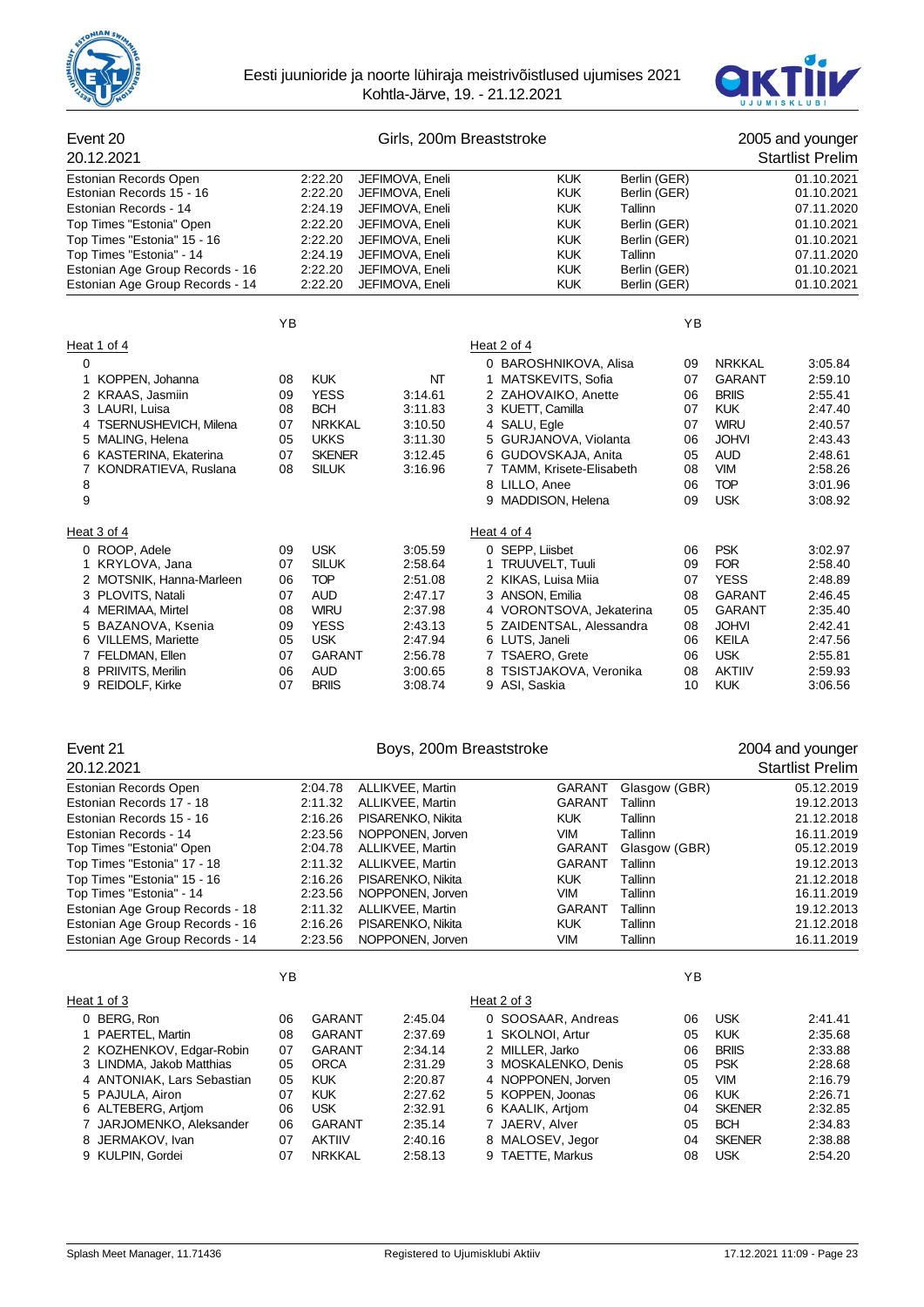



# Event 21, Boys, 200m Breaststroke, Prelim

#### Heat 3 of 3

| 06                                                                                                                                                                                                                     | <b>BRIIS</b>  | 2:40.54 |
|------------------------------------------------------------------------------------------------------------------------------------------------------------------------------------------------------------------------|---------------|---------|
| 06                                                                                                                                                                                                                     | <b>PSK</b>    | 2:35.30 |
| 05                                                                                                                                                                                                                     | <b>BRIIS</b>  | 2:33.33 |
| 04                                                                                                                                                                                                                     | <b>BRIIS</b>  | 2:28.02 |
| 04                                                                                                                                                                                                                     | <b>YESS</b>   | 2:14.71 |
| 04                                                                                                                                                                                                                     | <b>KUK</b>    | 2:23.72 |
| 04                                                                                                                                                                                                                     | <b>PSK</b>    | 2:31.38 |
| 05                                                                                                                                                                                                                     | <b>SKENER</b> | 2:34.29 |
| 08                                                                                                                                                                                                                     | KEILA         | 2:38.23 |
| 08                                                                                                                                                                                                                     | <b>BRIIS</b>  | 2:46.03 |
| 0 ROONI, Karl-Erik<br>1 SAULEP, Silver<br>2 TENNOKESE, Karl Markus<br>3 TEDER, Karl Christopher<br>4 ROOSE, Ralf<br>5 TULTS, Carlos<br>6 SOOVIK, Carl Robert<br>7 NIKITIN, Bogdan<br>8 VILSON, Karl<br>9 RAENDLA, Ralf |               |         |

| Event 22<br>20.12.2021          |    |              | Girls, 200m Butterfly   |   |                         |                 |               | 2005 and younger<br><b>Startlist Prelim</b> |
|---------------------------------|----|--------------|-------------------------|---|-------------------------|-----------------|---------------|---------------------------------------------|
| Estonian Records Open           |    | 2:14.73      | PAK, Gerda              |   | KEILA                   | Riccione (ITA)  |               | 02.12.2017                                  |
| Estonian Records 15 - 16        |    | 2:19.70      | MARKVARDT, Margaret     |   | <b>TOP</b>              | Kolding (DEN)   |               | 11.12.2016                                  |
| Estonian Records - 14           |    | 2:23.00      | MARKVARDT, Margaret     |   | <b>TOP</b>              | Tallinn         |               | 18.12.2014                                  |
| Top Times "Estonia" Open        |    | 2:14.73      | PAK, Gerda              |   | <b>KEILA</b>            | Riccione (ITA)  |               | 02.12.2017                                  |
| Top Times "Estonia" 15 - 16     |    | 2:19.70      | MARKVARDT, Margaret     |   | <b>TOP</b>              | Kolding (DEN)   |               | 11.12.2016                                  |
| Top Times "Estonia" - 14        |    | 2:23.00      | MARKVARDT, Margaret     |   | <b>TOP</b>              | Tallinn         |               | 18.12.2014                                  |
| Estonian Age Group Records - 16 |    | 2:18.04      | STEINMILLER, Anastassia |   | <b>GARANT</b>           | Stockholm (SWE) |               | 18.01.2006                                  |
| Estonian Age Group Records - 14 |    | 2:23.00      | MARKVARDT, Margaret     |   | <b>TOP</b>              | Tallinn         |               | 18.12.2014                                  |
|                                 | YB |              |                         |   |                         | YB              |               |                                             |
| Heat 1 of 2                     |    |              |                         |   | Heat 2 of 2             |                 |               |                                             |
| 0                               |    |              |                         | 0 |                         |                 |               |                                             |
| ROSKOSHNY, Alexandra            | 08 | <b>AQUA</b>  | 2:58.09                 |   | <b>KAEVATS, Teele</b>   | 07              | <b>YESS</b>   | 2:53.14                                     |
| TIHHONOVA, Nikol                | 06 | <b>SILUK</b> | 2:47.40                 |   | 2 SIIMAR, Mirtel-Madlen | 07              | <b>TOP</b>    | 2:44.73                                     |
| 3 LIU YEUNG, Ute Viktoria       | 07 | <b>JOHVI</b> | 2:35.82                 |   | 3 KANN, Kertu           | 06              | <b>BRIIS</b>  | 2:33.67                                     |
| 4 GURJANOVA, Violanta           | 06 | <b>JOHVI</b> | 2:31.18                 |   | 4 TIMOFEJEVA, Polina    | 05              | <b>VIM</b>    | 2:22.83                                     |
| TAENNA, Sandra<br>5             | 05 | <b>USK</b>   | 2:33.49                 | 5 | JUERISOO, Miriam        | 08              | <b>TOP</b>    | 2:33.10                                     |
| RANDVAELI, Maari                | 09 | <b>AUD</b>   | 2:40.63                 |   | 6 ROMANJUK, Darja       | 06              | <b>GARANT</b> | 2:36.14                                     |
| LIIAS, Laura                    | 07 | <b>BRIIS</b> | 2:52.12                 |   | 7 VOLKOVA, Zlata        | 09              | <b>GARANT</b> | 2:49.05                                     |
| 8                               |    |              |                         | 8 | HALJASTE, Heleriin      | 07              | <b>USK</b>    | NT                                          |
| 9                               |    |              |                         | 9 |                         |                 |               |                                             |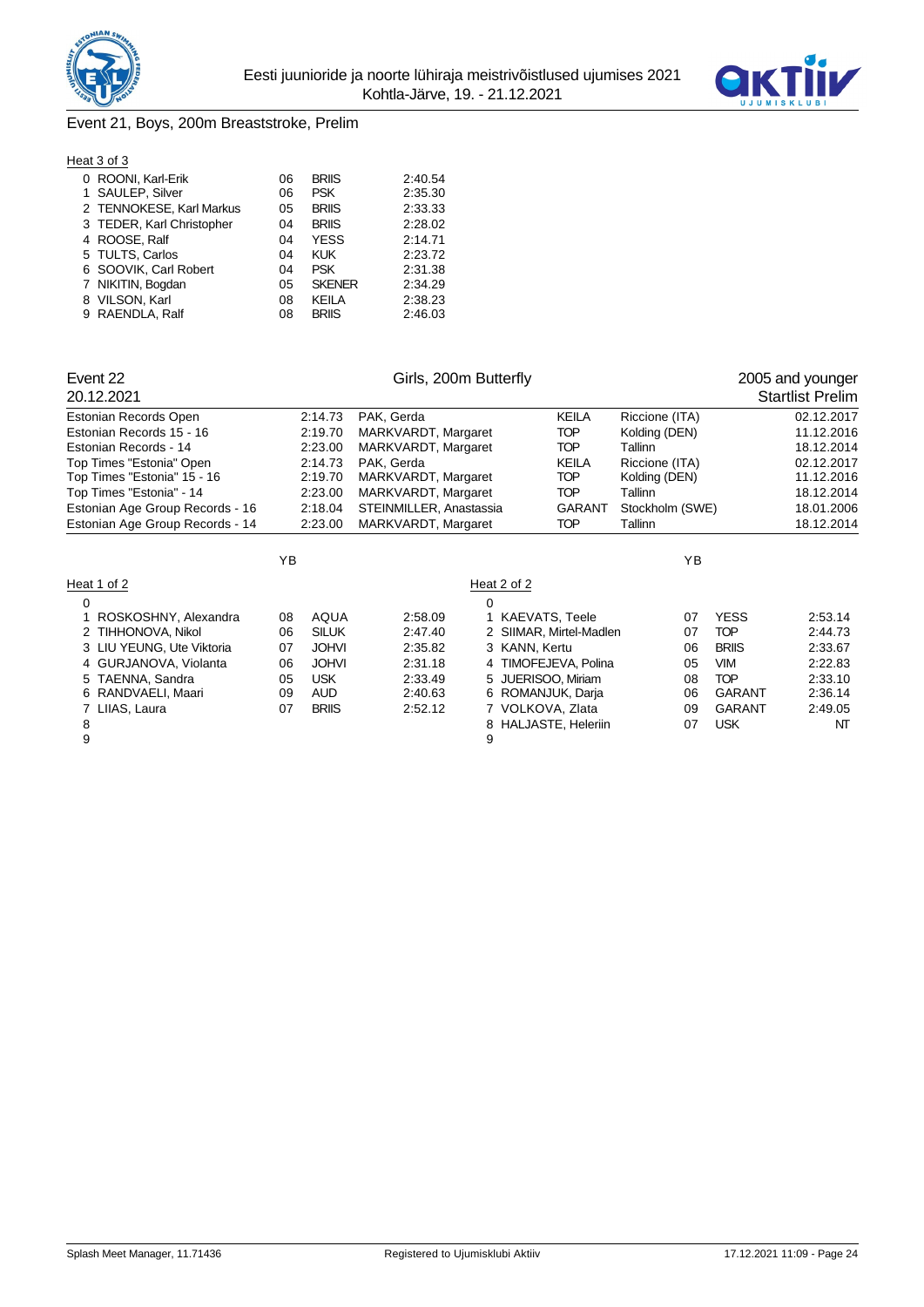



| Event 23<br>20.12.2021<br>Estonian Records Open<br>1:52.25<br>Estonian Records 17 - 18<br>1:53.58<br>Estonian Records 15 - 16<br>1:58.24<br>Estonian Records - 14<br>2:09.48<br>Top Times "Estonia" Open<br>1:52.25<br>Top Times "Estonia" 17 - 18<br>1:53.58<br>Top Times "Estonia" 15 - 16<br>1:58.24<br>Top Times "Estonia" - 14<br>2:09.48<br>1:53.58<br>Estonian Age Group Records - 18<br>Estonian Age Group Records - 16<br>1:58.24<br>Estonian Age Group Records - 14<br>2:09.48 |                                                                                                                                                                                     | ZIRK, Kregor<br>ZIRK, Kregor<br>ZIRK, Kregor<br>ZIRK, Kregor<br>ZIRK, Kregor<br>ZIRK, Kregor<br>ZIRK, Kregor<br>ZIRK, Kregor<br>ZIRK, Kregor<br>ZIRK, Kregor<br>ZIRK, Kregor | Boys, 200m Butterfly<br><b>USK</b><br><b>USK</b><br><b>USK</b><br><b>USK</b><br><b>USK</b><br><b>USK</b><br><b>USK</b><br><b>USK</b><br><b>USK</b><br><b>USK</b><br><b>USK</b>                                                       | Budapest (HUN)<br>Copenhagen (DEN)<br>Bergen (NOR)<br><b>Tallinn</b><br>Budapest (HUN)<br>Copenhagen (DEN)<br>Bergen (NOR)<br>Tallinn<br>Copenhagen (DEN)<br>Bergen (NOR)<br>Tallinn |                                                                                                                                                     | 2004 and younger<br><b>Startlist Prelim</b><br>22.11.2020<br>17.12.2017<br>13.12.2015<br>20.12.2013<br>22.11.2020<br>17.12.2017<br>13.12.2015<br>20.12.2013<br>17.12.2017<br>13.12.2015<br>20.12.2013 |
|------------------------------------------------------------------------------------------------------------------------------------------------------------------------------------------------------------------------------------------------------------------------------------------------------------------------------------------------------------------------------------------------------------------------------------------------------------------------------------------|-------------------------------------------------------------------------------------------------------------------------------------------------------------------------------------|------------------------------------------------------------------------------------------------------------------------------------------------------------------------------|--------------------------------------------------------------------------------------------------------------------------------------------------------------------------------------------------------------------------------------|--------------------------------------------------------------------------------------------------------------------------------------------------------------------------------------|-----------------------------------------------------------------------------------------------------------------------------------------------------|-------------------------------------------------------------------------------------------------------------------------------------------------------------------------------------------------------|
| Heat 1 of 2                                                                                                                                                                                                                                                                                                                                                                                                                                                                              | YB                                                                                                                                                                                  |                                                                                                                                                                              | Heat 2 of 2                                                                                                                                                                                                                          | YB                                                                                                                                                                                   |                                                                                                                                                     |                                                                                                                                                                                                       |
| 0<br>1 KESKUELA, Siim<br>2 PUKK, Arti<br>3 TAMMIS, Tristan<br>4 GRITSOK, Aleks<br>5 SHUVALOV, Danil<br>6 DENISSOV, Aleksei<br>7 ASEEV, Ustin<br>8<br>9                                                                                                                                                                                                                                                                                                                                   | <b>USK</b><br>07<br><b>KUK</b><br>06<br><b>KUK</b><br>04<br><b>GARANT</b><br>05<br><b>GARANT</b><br>06<br><b>GARANT</b><br>08<br>07<br><b>SKENER</b>                                | NΤ<br>2:24.22<br>2:14.77<br>2:10.21<br>2:10.38<br>2:19.97<br>2:31.97                                                                                                         | 0<br>1 KANEVSKI, Dmitri<br>2 LIIV, Armin<br>3 KUZNETSOV, Maksim<br>4 TOBLER, Artur<br>5 AKSJONOV, Artjom<br>6 KREHOV, Ivan<br>7 METSA, Aap Valter<br>8<br>9                                                                          | 07<br>04<br>04<br>04<br>07<br>07<br>05                                                                                                                                               | <b>SKENER</b><br><b>KUK</b><br><b>GARANT</b><br><b>TOP</b><br><b>SKENER</b><br><b>KUK</b><br><b>USK</b>                                             | 2:40.51<br>2:23.11<br>2:11.36<br>2:05.29<br>2:10.24<br>2:18.69<br>2:25.52                                                                                                                             |
| Event 24                                                                                                                                                                                                                                                                                                                                                                                                                                                                                 |                                                                                                                                                                                     |                                                                                                                                                                              | Girls, 100m Medley                                                                                                                                                                                                                   |                                                                                                                                                                                      |                                                                                                                                                     | 2005 and younger                                                                                                                                                                                      |
| 20.12.2021                                                                                                                                                                                                                                                                                                                                                                                                                                                                               |                                                                                                                                                                                     |                                                                                                                                                                              |                                                                                                                                                                                                                                      |                                                                                                                                                                                      |                                                                                                                                                     | <b>Startlist Prelim</b>                                                                                                                                                                               |
| Estonian Records Open<br>Estonian Records 15 - 16<br>Estonian Records - 14<br>Top Times "Estonia" Open<br>Top Times "Estonia" 15 - 16<br>Top Times "Estonia" - 14<br>Estonian Age Group Records - 16<br>Estonian Age Group Records - 14                                                                                                                                                                                                                                                  | 59.33<br>1:02.44<br>1:03.78<br>59.33<br>1:02.44<br>1:03.78<br>1:02.44<br>1:03.78                                                                                                    | TREPP, Jane<br>TREPP, Jane<br>JEFIMOVA, Eneli<br>TREPP, Jane<br>TREPP, Jane<br>JEFIMOVA, Eneli<br>TREPP, Jane<br>JEFIMOVA, Eneli                                             | <b>KUK</b><br><b>KUK</b><br><b>KUK</b><br><b>KUK</b><br><b>KUK</b><br><b>KUK</b><br><b>KUK</b><br><b>KUK</b>                                                                                                                         | Istanbul (TUR)<br>Dublin (IRL)<br>Tallinn<br>Istanbul (TUR)<br>Dublin (IRL)<br>Tallinn<br>Dublin (IRL)<br>Tallinn                                                                    |                                                                                                                                                     | 11.12.2009<br>12.12.2003<br>07.11.2020<br>11.12.2009<br>12.12.2003<br>07.11.2020<br>12.12.2003<br>07.11.2020                                                                                          |
|                                                                                                                                                                                                                                                                                                                                                                                                                                                                                          | YB                                                                                                                                                                                  |                                                                                                                                                                              |                                                                                                                                                                                                                                      | YB                                                                                                                                                                                   |                                                                                                                                                     |                                                                                                                                                                                                       |
| Heat 1 of 7<br>0 AIDMA, Anne-Mari<br>1 VIINAPUU, Karola<br>2 KRIVORUKOVA, Amalia<br>3 ANDERSON, Leeni<br>4 ERIK, Katre<br>5 VOOL, Madleen<br>6 SEDJAKIN, Katri-Liis<br>7 KALJAS, Mirtel<br>SIBUL, Krete<br>8<br>9                                                                                                                                                                                                                                                                        | <b>PALUSK</b><br>08<br>09<br><b>AUD</b><br>07<br>AKTIIV<br><b>KUK</b><br>06<br><b>BRIIS</b><br>09<br><b>YESS</b><br>08<br><b>PSK</b><br>07<br><b>KUK</b><br>09<br><b>YESS</b><br>09 | 1:24.33<br>1:23.41<br>1:21.83<br>1:21.56<br>1:21.12<br>1:21.24<br>1:21.69<br>1:23.08<br>1:24.07                                                                              | Heat 2 of 7<br>0 TAMMARU, Paula Simona<br>1<br>MAERTIN, Kerli<br>2 KUEPPER, Marika<br>3 ASI, Saskia<br>4 ROOSTIK, Carola<br>5 PAAS, Eliisa<br>6 SILLAMAA, Mirjette<br>7 ZDANOVA, Angelina<br>8 NURMSALU, Karita<br>9 SIKK, Keiti Lii | 08<br>08<br>08<br>10<br>08<br>09<br>06<br>07<br>08<br>09                                                                                                                             | <b>KUK</b><br><b>ORCA</b><br><b>ARGO</b><br><b>KUK</b><br><b>ORCA</b><br><b>YESS</b><br><b>ORCA</b><br><b>AKTIIV</b><br><b>KEILA</b><br><b>YESS</b> | 1:20.80<br>1:20.69<br>1:20.05<br>1:19.97<br>1:19.71<br>1:19.87<br>1:19.98<br>1:20.27<br>1:20.79<br>1:21.10                                                                                            |

Heat 3 of 7 Heat 4 of 7

0 KOPPEL, Kertu 09 KUK 1:19.57 0 MADDISON, Helena 09 USK 1:17.45

2 MYADELETS, Milena 08 ARGO 1:18.34 2 SEREBRJAKOVA, Olesja 07 AQUA 1:16.64 3 TAMM, Krisete-Elisabeth<br>VIM 1:18.06 4 LEETMAA, Elis 1 116.18 A SMIRNOVA, Maria 108 VIM 1:18.06 4 LEETMAA, Elis 16 06 TOP 1:16.18<br>1:18.12 5 MALING, Helena 165 UKKS 1:16.21 16.21

 KARLSON, Britta 09 KUK 1:18.24 6 ERIK, Rika 10 YESS 1:16.45 TILLEMANN, Emma Marie 07 BRIIS 1:18.68 7 KOPPEN, Johanna 08 KUK 1:16.97 MAENNIK, Melany 06 WIRU 1:19.28 8 TAMMIK, Susanna Loviis 10 USK 1:17.41 MUIDRE, Marit 09 BRIIS 1:19.61 9 LAANE, Helis 08 KUK 1:17.91

09 FOR 1:19.18 1 KUUSK, Gabriela 109 AUD 1:17.31

5 SEPP, Liisbet 06 PSK 1:18.12 5 MALING, Helena 05 UKKS 1:16.21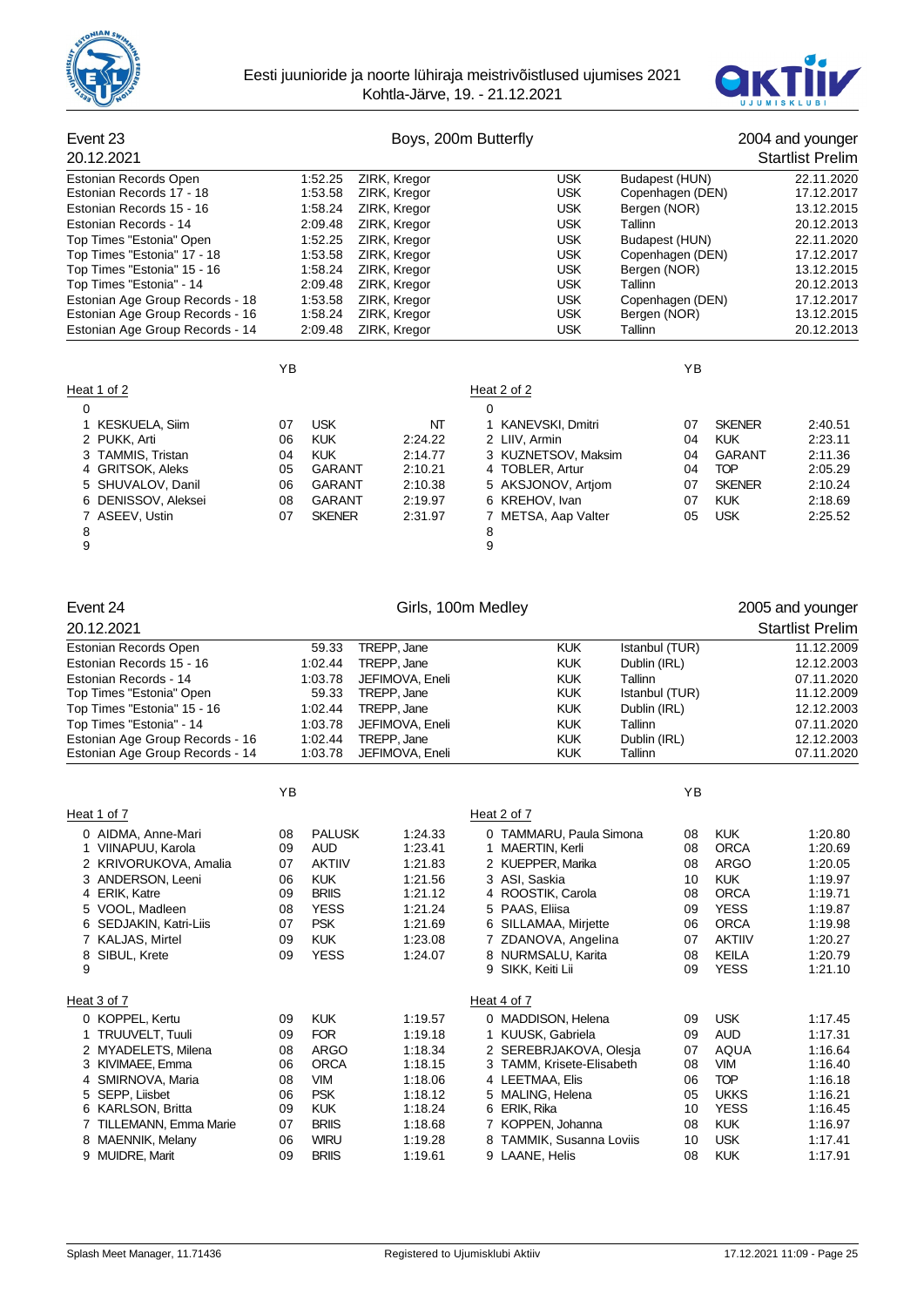



# Event 24, Girls, 100m Medley, Prelim

# Heat 5 of 7 Heat 6 of 7

| 0 TAEL, Kaetriin           | 08 | <b>BRIIS</b> | 1:14.49 | 0 SUEDA, Johanna                  | 07 | <b>WIRU</b>   | 1:14.39 |
|----------------------------|----|--------------|---------|-----------------------------------|----|---------------|---------|
| 1 IRBE, Birgit             | 06 | <b>KUK</b>   | 1:13.27 | 1 SEPP, Johanna                   | 07 | <b>TOP</b>    | 1:13.24 |
| 2 PAJU, Karola             | 08 | <b>VIM</b>   | 1:12.73 | 2 MILLER, Nora                    | 06 | <b>BRIIS</b>  | 1:12.58 |
| 3 KARJA, Karolin           | 09 | KEILA        | 1:10.83 | 3 VILLEMS, Mariette               | 05 | <b>USK</b>    | 1:10.25 |
| 4 MADAR, Kirke             | 07 | KEILA        | 1:06.45 | 4 LIU YEUNG, Ute Viktoria         | 07 | <b>JOHVI</b>  | 1:05.79 |
| 5 MERIMAA, Mirtel          | 08 | <b>WIRU</b>  | 1:07.38 | 5 GUDOVSKAJA, Anita               | 05 | <b>AUD</b>    | 1:07.09 |
| 6 RAUDSEPP, Britt          | 07 | <b>AUD</b>   | 1:11.87 | 6 HAAVISTE, Maribel               | 06 | <b>YESS</b>   | 1:11.57 |
| 7 HVOROSTINOV, Anna        | 08 | <b>KUK</b>   | 1:12.85 | 7 TSISTJAKOVA, Veronika           | 08 | <b>AKTIIV</b> | 1:12.78 |
| 8 KIKAS, Greete            | 07 | <b>TOP</b>   | 1:13.80 | 8 RAIDMAEE, Margaret              | 07 | <b>YESS</b>   | 1:13.55 |
| 9 VAISMA, Emili            | 08 | <b>PSK</b>   | 1:16.13 | 9 SOLOVJOVA, Katarina Viktoria 05 |    | <b>BCH</b>    | 1:14.87 |
|                            |    |              |         |                                   |    |               |         |
| eat 7 of 7                 |    |              |         |                                   |    |               |         |
| 0 TEDER, Karolin           | 08 | <b>BRIIS</b> | 1:14.19 |                                   |    |               |         |
| 1 JOENURM, Johanna Gertrud | 06 | <b>KUK</b>   | 1:12.90 |                                   |    |               |         |
| 2 MOTSNIK, Kirke           | 07 | <b>TOP</b>   | 1:11.94 |                                   |    |               |         |
| 3 SOVTSA, Polina           | 08 | <b>TOP</b>   | 1:09.29 |                                   |    |               |         |
| 4 KOTSAR, Karolin Victoria | 05 | <b>AUD</b>   | 1:04.24 |                                   |    |               |         |
| 5 TAMMIK, Laura            | 05 | <b>PSK</b>   | 1:06.84 |                                   |    |               |         |
| 6 MARRAN, Mari Ann         | 05 | <b>ORCA</b>  | 1:11.56 |                                   |    |               |         |
| 7 ISRAEL, Romi             | 07 | <b>UKKS</b>  | 1:12.77 |                                   |    |               |         |
| 8 MARDI, Martina           | 05 | <b>MYFIT</b> | 1:13.44 |                                   |    |               |         |
| 9 KROTOVA, Darja           | 08 | <b>ARGO</b>  | 1:14.49 |                                   |    |               |         |
|                            |    |              |         |                                   |    |               |         |

| u. v. .             |    |              |         | .                                 |    |               |         |
|---------------------|----|--------------|---------|-----------------------------------|----|---------------|---------|
| 0 TAEL, Kaetriin    | 08 | <b>BRIIS</b> | 1:14.49 | 0 SUEDA, Johanna                  | 07 | <b>WIRU</b>   | 1:14.39 |
| 1 IRBE, Birgit      | 06 | <b>KUK</b>   | 1:13.27 | 1 SEPP, Johanna                   | 07 | TOP           | 1:13.24 |
| 2 PAJU, Karola      | 08 | VIM          | 1:12.73 | 2 MILLER, Nora                    | 06 | <b>BRIIS</b>  | 1:12.58 |
| 3 KARJA, Karolin    | 09 | KEILA        | 1:10.83 | 3 VILLEMS, Mariette               | 05 | <b>USK</b>    | 1:10.25 |
| 4 MADAR, Kirke      | 07 | <b>KEILA</b> | 1:06.45 | 4 LIU YEUNG, Ute Viktoria         | 07 | <b>JOHVI</b>  | 1:05.79 |
| 5 MERIMAA, Mirtel   | 08 | <b>WIRU</b>  | 1:07.38 | 5 GUDOVSKAJA, Anita               | 05 | <b>AUD</b>    | 1:07.09 |
| 6 RAUDSEPP, Britt   | 07 | <b>AUD</b>   | 1:11.87 | 6 HAAVISTE, Maribel               | 06 | <b>YESS</b>   | 1:11.57 |
| 7 HVOROSTINOV, Anna | 08 | <b>KUK</b>   | 1:12.85 | 7 TSISTJAKOVA, Veronika           | 08 | <b>AKTIIV</b> | 1:12.78 |
| 8 KIKAS, Greete     | 07 | TOP          | 1:13.80 | 8 RAIDMAEE, Margaret              | 07 | <b>YESS</b>   | 1:13.55 |
| 9 VAISMA. Emili     | 08 | <b>PSK</b>   | 1:16.13 | 9 SOLOVJOVA, Katarina Viktoria 05 |    | <b>BCH</b>    | 1:14.87 |

## $H$

| 20.12.2021                      |           |              |                  |                          |                |               | <b>Startlist Prelim</b> |
|---------------------------------|-----------|--------------|------------------|--------------------------|----------------|---------------|-------------------------|
| Estonian Records Open           |           | 52.92        | ALJAND, Martti   | <b>TOP</b>               | Chartres (FRA) |               | 25.11.2012              |
| Estonian Records 17 - 18        |           | 54.53        | ALJAND, Martti   | <b>EST</b>               | Trieste (ITA)  |               | 11.12.2005              |
| Estonian Records 15 - 16        |           | 56.31        | DROZDOV, Daniil  | <b>GARANT</b>            | Tallinn        |               | 22.12.2020              |
| Estonian Records - 14           |           | 59.40        | FORSEL, Marcus   | <b>KEILA</b>             | Tallinn        |               | 23.12.2017              |
| Top Times "Estonia" Open        |           | 52.92        | ALJAND, Martti   | <b>TOP</b>               | Chartres (FRA) |               | 25.11.2012              |
| Top Times "Estonia" 17 - 18     |           | 54.53        | ALJAND, Martti   | <b>EST</b>               | Trieste (ITA)  |               | 11.12.2005              |
| Top Times "Estonia" 15 - 16     |           | 56.31        | DROZDOV, Daniil  | <b>GARANT</b>            | Tallinn        |               | 22.12.2020              |
| Top Times "Estonia" - 14        |           | 59.40        | FORSEL, Marcus   | <b>KEILA</b>             | Tallinn        |               | 23.12.2017              |
| Estonian Age Group Records - 18 |           | 54.87        | TRIBUNTSOV, Ralf | <b>AUD</b>               | Bergen (NOR)   |               | 20.04.2013              |
| Estonian Age Group Records - 16 |           | 56.31        | DROZDOV, Daniil  | <b>GARANT</b>            | Tallinn        |               | 22.12.2020              |
| Estonian Age Group Records - 14 |           | 59.40        | FORSEL, Marcus   | <b>KEILA</b>             | Tallinn        |               | 23.12.2017              |
|                                 | <b>YB</b> |              |                  |                          | YB             |               |                         |
| Heat 1 of 7                     |           |              |                  | Heat 2 of 7              |                |               |                         |
| 0 TARASSOV, Matvei              | 08        | <b>ARGO</b>  | 1:14.92          | 0 AARELO, Ralf-lan       | 06             | <b>KUK</b>    | 1:13.22                 |
| 1 ALLIKA, Mattias               | 08        | <b>USK</b>   | 1:14.61          | 1 KLEMMER, Kaspar        | 07             | <b>KEILA</b>  | 1:12.88                 |
| 2 SIRK, Kris                    | 07        | <b>YESS</b>  | 1:14.27          | 2 VANARI, Kaur           | 05             | <b>FOR</b>    | 1:12.49                 |
| 3 HAUG, Hendrik Markus          | 09        | <b>KUK</b>   | 1:13.52          | 3 ILVES, Gregor          | 07             | <b>BRIIS</b>  | 1:12.16                 |
| 4 VAELK, Rasmus                 | 07        | <b>ORCA</b>  | 1:13.29          | 4 KUULPAK, Oliver        | 07             | <b>TOP</b>    | 1:11.70                 |
| 5 TIIDUS, Jueri Robin           | 07        | <b>ORCA</b>  | 1:13.39          | 5 MARRAN, Maert Lukas    | 08             | <b>BRIIS</b>  | 1:11.86                 |
| 6 JOGILA, Marten-Mattias        | 08        | <b>AUD</b>   | 1:13.70          | 6 MALVA, Oskar           | 06             | <b>PSK</b>    | 1:12.41                 |
| 7 PRIKS, Robin                  | 10        | <b>USK</b>   | 1:14.40          | 7 KALVET, Ragnar         | 09             | <b>KUK</b>    | 1:12.53                 |
| 8 UUENI, Teodor                 | 08        | <b>KUK</b>   | 1:14.80          | 8 SUHAROV, Rudolf        | 09             | <b>KUK</b>    | 1:12.93                 |
| 9 MALITSKI, Erik                | 08        | <b>ARGO</b>  | 1:15.03          | 9 LAEAENESAAR, Aaron     | 07             | <b>AUD</b>    | 1:13.29                 |
| Heat 3 of 7                     |           |              |                  | Heat 4 of 7              |                |               |                         |
| 0 HRJASTSJOV, Ilja              | 09        | <b>ARGO</b>  | 1:11.29          | 0 KAEAER, Mathias        | 05             | <b>ORCA</b>   | 1:07.30                 |
| 1 VOSOKOVSKI, Rene              | 05        | <b>FOR</b>   | 1:10.30          | SAULEP, Silver           | 06             | <b>PSK</b>    | 1:07.18                 |
| 2 OTS, Artur                    | 07        | <b>MYFIT</b> | 1:08.90          | 2 KAZAREVSKI, Nikita     | 06             | <b>USK</b>    | 1:06.22                 |
| 3 SALK, Joonas                  | 07        | <b>BRIIS</b> | 1:07.94          | 3 TIEDE, Kai Robert      | 04             | <b>KEILA</b>  | 1:05.60                 |
| 4 FATEJEV, Fjodor               | 05        | <b>KUK</b>   | 1:07.58          | 4 MIHNUKEVICS, Daniel    | 06             | <b>SKENER</b> | 1:05.42                 |
| 5 MUIDRE, Mairo                 | 05        | <b>BRIIS</b> | 1:07.87          | 5 TENNOKESE, Karl Markus | 05             | <b>BRIIS</b>  | 1:05.53                 |
| 6 TOODU, Rasmus                 | 06        | <b>PSK</b>   | 1:08.32          | 6 VIRUNURM, Cristo       | 04             | <b>WIRU</b>   | 1:06.21                 |
| 7 LAURI, Silver                 | 07        | <b>YESS</b>  | 1:09.12          | 7 SAMMEL, Robert         | 06             | <b>WIRU</b>   | 1:06.94                 |
| 8 NOVITSKI, Hans-Kristjan       | 08        | <b>VIM</b>   | 1:11.23          | 8 ROONI, Karl-Erik       | 06             | <b>BRIIS</b>  | 1:07.23                 |
| 9 LAKSBERG, Rauno               | 06        | <b>BCH</b>   | 1:11.69          | 9 ROONI, Ron             | 07             | <b>BRIIS</b>  | 1:07.39                 |
|                                 |           |              |                  |                          |                |               |                         |

Event 25 **Boys, 100m Medley Boys**, 100m Medley **1988**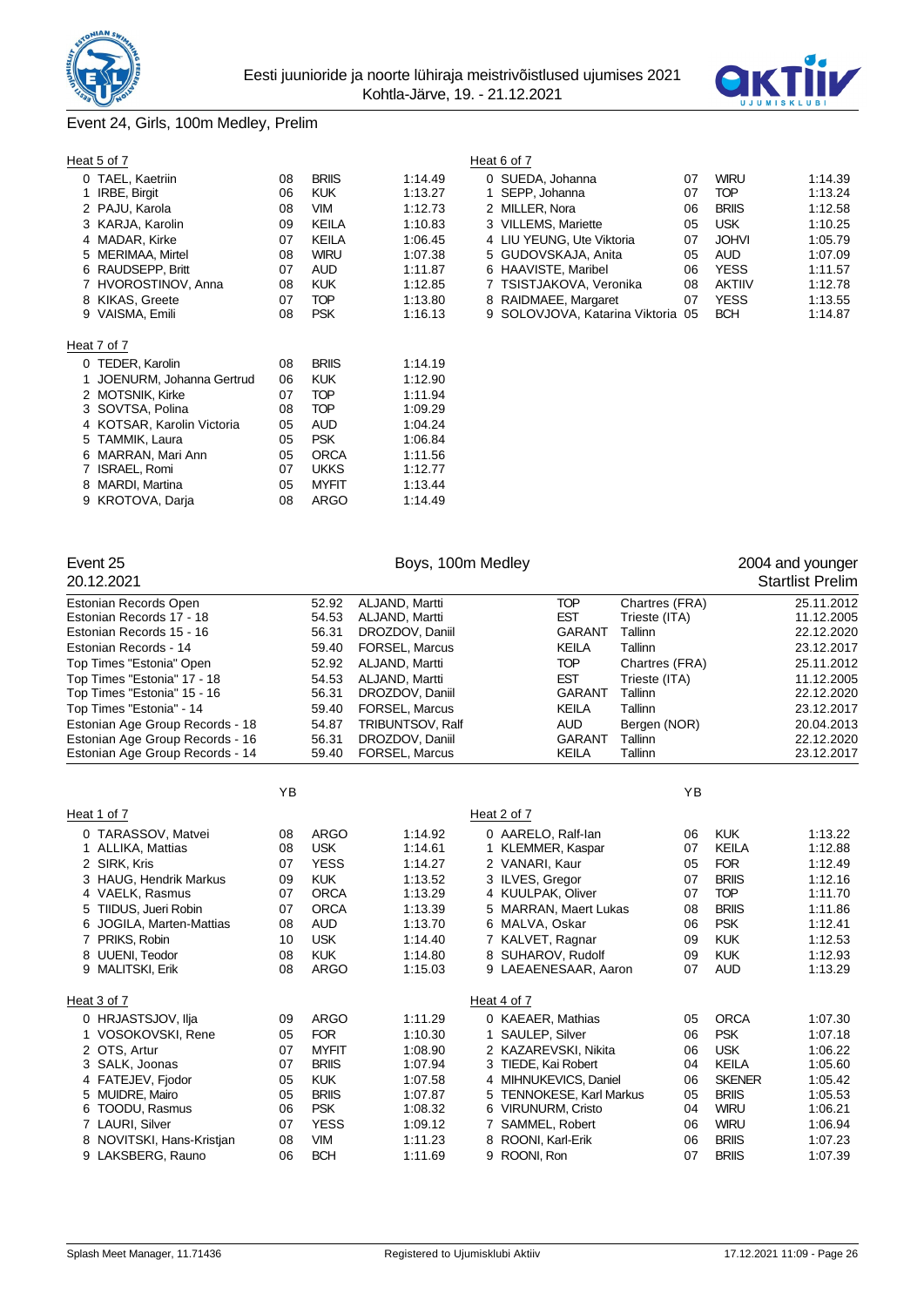



# Event 25, Boys, 100m Medley, Prelim

|   | Heat 5 of 7                |    |               |         | Heat 6 of 7       |
|---|----------------------------|----|---------------|---------|-------------------|
|   | 0 REIMAND, Hannes Villem   | 05 | <b>USK</b>    | 1:04.98 | 0 SOOF            |
|   | 1 PAERTEL, Martin          | 08 | <b>GARANT</b> | 1:03.84 | <b>TOMI</b><br>1. |
|   | 2 PENT, Mihkel             | 05 | <b>USK</b>    | 1:02.22 | 2 LILL,           |
|   | 3 ANJA, Erik               | 04 | <b>USK</b>    | 1:01.31 | 3 VILLE           |
|   | 4 LUMI, Lennart Joosep     | 04 | <b>MYFIT</b>  | 58.44   | <b>TOBL</b><br>4  |
|   | 5 ANTONIAK, Lars Sebastian | 05 | <b>KUK</b>    | 59.51   | <b>TSOP</b><br>5  |
|   | 6 ALIMOV, Ilja             | 06 | <b>GARANT</b> | 1:01.61 | <b>STER</b><br>6  |
|   | 7 SOOVIK, Carl Robert      | 04 | <b>PSK</b>    | 1:02.70 | SAHF<br>7         |
|   | 8 MILLER, Jarko            | 06 | <b>BRIIS</b>  | 1:04.31 | <b>RUHN</b><br>8  |
|   | 9 JAERV, Alver             | 05 | <b>BCH</b>    | 1:05.35 | 9 SUKK            |
|   |                            |    |               |         |                   |
|   | Heat 7 of 7                |    |               |         |                   |
|   | 0 SILLASTE, Dmitri         | 07 | <b>PSK</b>    | 1:04.47 |                   |
|   | 1 PRANS, Sten-Artti        | 05 | <b>YESS</b>   | 1:03.71 |                   |
|   | 2 MOSKALENKO, Denis        | 05 | <b>PSK</b>    | 1:01.93 |                   |
|   | 3 ILTSISIN, Mark           | 06 | <b>KUK</b>    | 1:00.04 |                   |
| 4 | DROZDOV, Daniil            | 04 | GARANT        | 56.30   |                   |
|   | 5 BORISSOV, Pavel          | 05 | <b>JOHVI</b>  | 58.75   |                   |
|   | 6 ALTEBERG, Artjom         | 06 | <b>USK</b>    | 1:01.54 |                   |
|   | 7 KULJUS, Lars             | 05 | <b>TOP</b>    | 1:02.26 |                   |
| 8 | GOLDBERG, Georgi           | 04 | <b>TOP</b>    | 1:04.04 |                   |
| 9 | AROLD, Kaspar              | 05 | <b>USK</b>    | 1:05.07 |                   |

| al ou <i>r</i>             |    |               |         | Heat 6 OL 7            |    |              |         |
|----------------------------|----|---------------|---------|------------------------|----|--------------|---------|
| 0 REIMAND, Hannes Villem   | 05 | <b>USK</b>    | 1:04.98 | 0 SOORM. Aleksandr     | 05 | <b>USK</b>   | 1:04.79 |
| 1 PAERTEL, Martin          | 08 | <b>GARANT</b> | 1:03.84 | 1 TOMING, Jakob        | 07 | <b>WIRU</b>  | 1:03.79 |
| 2 PENT, Mihkel             | 05 | <b>USK</b>    | 1:02.22 | 2 LILL. Robin          | 05 | <b>TOP</b>   | 1:02.20 |
| 3 ANJA. Erik               | 04 | <b>USK</b>    | 1:01.31 | 3 VILLEMS, Glen Marcus | 04 | <b>ORCA</b>  | 1:00.94 |
| 4 LUMI, Lennart Joosep     | 04 | <b>MYFIT</b>  | 58.44   | 4 TOBLER, Artur        | 04 | <b>TOP</b>   | 56.37   |
| 5 ANTONIAK, Lars Sebastian | 05 | <b>KUK</b>    | 59.51   | 5 TSOPP. Tristan       | 04 | KUK          | 59.39   |
| 6 ALIMOV, Ilja             | 06 | <b>GARANT</b> | 1:01.61 | 6 STERLIKOV, Deniss    | 05 | <b>JOHVI</b> | 1:01.56 |
| 7 SOOVIK, Carl Robert      | 04 | <b>PSK</b>    | 1:02.70 | 7 SAHPAZOV, Artiom     | 04 | <b>AUD</b>   | 1:02.59 |
| 8 MILLER, Jarko            | 06 | <b>BRIIS</b>  | 1:04.31 | 8 RUHNO, Roger         | 06 | <b>BRIIS</b> | 1:04.15 |
| 9 JAERV. Alver             | 05 | <b>BCH</b>    | 1:05.35 | 9 SUKK, Oliver         | 07 | <b>KUK</b>   | 1:05.13 |
|                            |    |               |         |                        |    |              |         |

| Girls, 4 x 100m Medley<br>Event 26<br>20.12.2021                                                            |                               |                                                 |                                                                                                                                                                                                                                            |                                    | 2005 and younger<br>Startlist                                                                                                                                           |
|-------------------------------------------------------------------------------------------------------------|-------------------------------|-------------------------------------------------|--------------------------------------------------------------------------------------------------------------------------------------------------------------------------------------------------------------------------------------------|------------------------------------|-------------------------------------------------------------------------------------------------------------------------------------------------------------------------|
| <b>Estonian Records</b><br>Top Times "Estonia"<br>Estonian Age Group Records                                | 4:07.94<br>4:07.94<br>4:15.79 | TOPi Ujumisklubi<br>TOPi Ujumisklubi<br>Estonia | <b>TOP</b><br>TOP<br><b>EST</b>                                                                                                                                                                                                            | Tallinn<br>Tallinn<br>Bergen (NOR) | 17.12.2016<br>17.12.2016<br>13.12.2015                                                                                                                                  |
| Heat 1 of 3<br>0<br>$\overline{2}$<br>3<br>Wiru Swim 3<br>4<br>Audentese Spordiklubi 3<br>5.<br>6<br>8<br>9 | <b>WIRU</b><br>AUD            | NT<br>NΤ                                        | Heat 2 of 3<br>0<br>1 Paernu Spordikool 3<br>2 Viimsi Veeklubi/Bruno Ujumiskool 3<br>3 Ujumisklubi Briis 3<br>4 TOPi Ujumisklubi 2<br>5 Ujumisklubi Briis 2<br>6 Kalevi Ujumiskool 3<br>7 ARGO Ujumisklubi 3<br>Keila Swimclub 2<br>8<br>9 | VIM                                | <b>PSK</b><br>NT<br>5:03.00<br><b>BRIIS</b><br>4:50.00<br><b>TOP</b><br>4:39.00<br>4:44.00<br><b>BRIIS</b><br><b>KUK</b><br>4:55.00<br><b>ARGO</b><br>NT<br>KEILA<br>NT |
| Heat 3 of 3<br>0<br>Ujumise Spordiklubi 3<br>2 Audentese Spordiklubi 2                                      | <b>USK</b><br>AUD             | 4:38.00<br>4:36.00                              |                                                                                                                                                                                                                                            |                                    |                                                                                                                                                                         |

| 2 Audentese Spordikiupi 2 | <b>AUD</b>    | 4.36.UU |
|---------------------------|---------------|---------|
| 3 Ujumise Spordiklubi 2   | <b>USK</b>    | 4:35.00 |
| 4 Spordiklubi Garant 2    | <b>GARANT</b> | 4:30.00 |
| 5 Kalevi Ujumiskool 2     | <b>KUK</b>    | 4:31.00 |
| 6 TOPi Ujumisklubi 3      | <b>TOP</b>    | 4:35.00 |
| 7 Yess 3                  | <b>YESS</b>   | 4:37.82 |
| 8 Spordiklubi Garant 3    | <b>GARANT</b> | 4:38.00 |
|                           |               |         |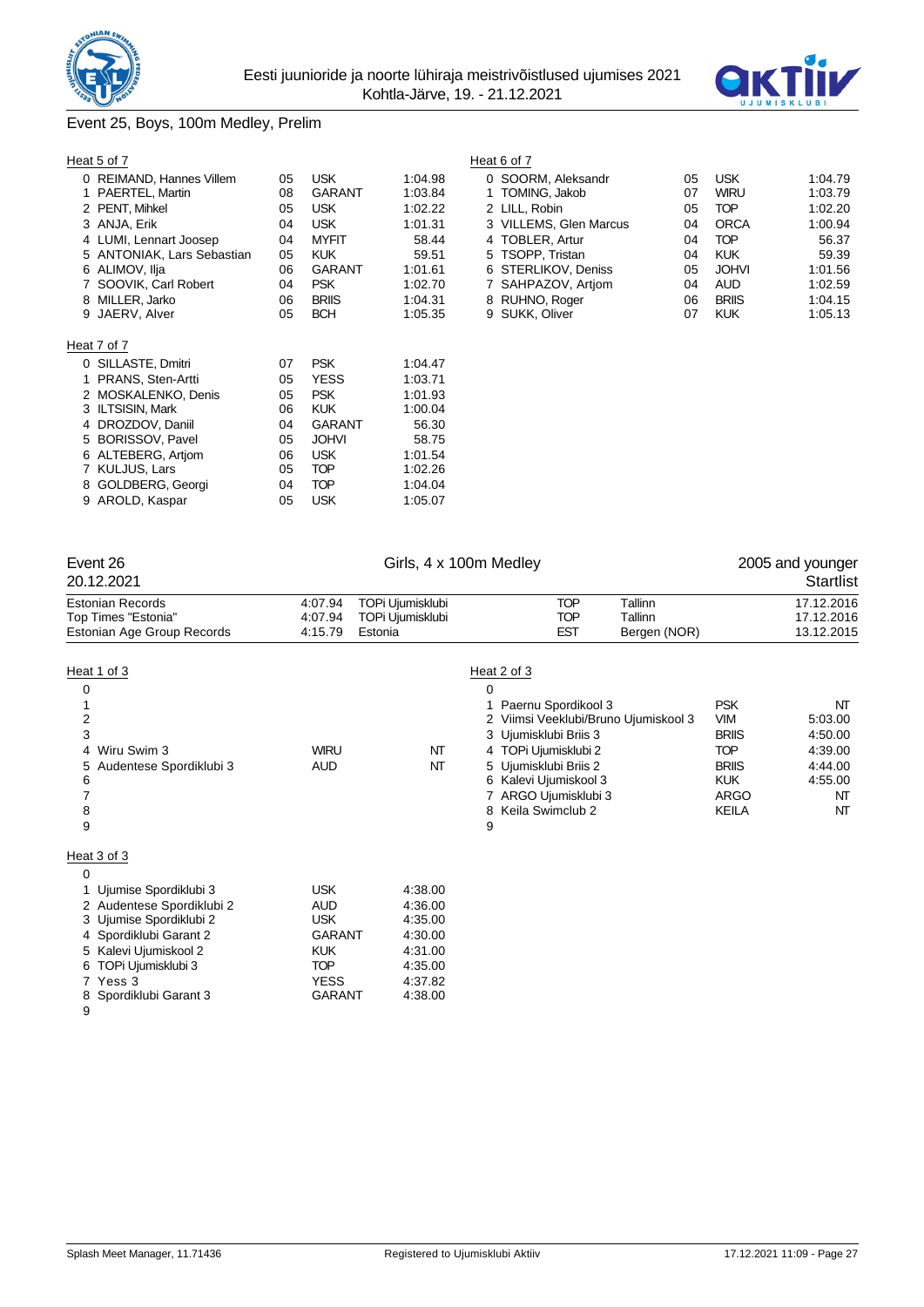



| Event 27<br>20.12.2021                                                                                                                                                                                                                                                                                                                |                                                                                                                                  | Boys, 4 x 100m Medley                                                                                                                                                                  |                                                                                                                                                                                                           |                                                                                                                                                     | 2004 and younger<br>Startlist                                                                                                                                                                                                                 |
|---------------------------------------------------------------------------------------------------------------------------------------------------------------------------------------------------------------------------------------------------------------------------------------------------------------------------------------|----------------------------------------------------------------------------------------------------------------------------------|----------------------------------------------------------------------------------------------------------------------------------------------------------------------------------------|-----------------------------------------------------------------------------------------------------------------------------------------------------------------------------------------------------------|-----------------------------------------------------------------------------------------------------------------------------------------------------|-----------------------------------------------------------------------------------------------------------------------------------------------------------------------------------------------------------------------------------------------|
| <b>Estonian Records</b><br>Top Times "Estonia"<br>Estonian Age Group Records - 18<br>Estonian Age Group Records - 16                                                                                                                                                                                                                  | 3:33.35<br>3:33.35<br>3:38.36<br>3:50.19                                                                                         | Spordiklubi Garant<br>Spordiklubi Garant<br>Estonia<br>Spordiklubi Garant                                                                                                              | GARANT<br>GARANT<br><b>EST</b><br><b>GARANT</b>                                                                                                                                                           | Tallinn<br>Tallinn<br>Kolding (DEN)<br>Tallinn                                                                                                      | 21.12.2019<br>21.12.2019<br>11.12.2016<br>21.12.2019                                                                                                                                                                                          |
| Heat 1 of 3<br>0<br>1<br>2<br>3<br>ARGO Ujumisklubi 3<br>Paernu Spordikool 3<br>Wiru Swim 3<br>5<br>6<br>7<br>8<br>9                                                                                                                                                                                                                  | ARGO<br><b>PSK</b><br><b>WIRU</b>                                                                                                | NT<br>NT<br>NT                                                                                                                                                                         | Heat 2 of 3<br>0<br>1<br>2 TOPi Ujumisklubi 3<br>3 Yess 3<br>4 Ujumisklubi Briis 3<br>5 Kalevi Ujumiskool 3<br>6 Narva SK/Energia 3<br>7 Keila Swimclub 3<br>8<br>9                                       |                                                                                                                                                     | <b>TOP</b><br>4:40.00<br><b>YESS</b><br>4:16.68<br><b>BRIIS</b><br>4:08.00<br><b>KUK</b><br>4:10.00<br><b>SKENER</b><br>4:18.00<br>KEILA<br>NΤ                                                                                                |
| Heat 3 of 3<br>0<br>Ujumise Spordiklubi 3<br>1<br>2 Paernu Spordikool 2<br>3 Spordiklubi Garant 2<br>TOPi Ujumisklubi 2<br>4<br>5 Kalevi Ujumiskool 2<br>6 Ujumisklubi Briis 2<br>7 Ujumise Spordiklubi 2<br>8 Spordiklubi Garant 3<br>9                                                                                              | <b>USK</b><br><b>PSK</b><br>GARANT<br><b>TOP</b><br>KUK<br><b>BRIIS</b><br><b>USK</b><br>GARANT                                  | 4:03.00<br>4:00.00<br>3:50.00<br>3:48.00<br>3:50.00<br>3:58.00<br>4:02.00<br>4:04.00                                                                                                   |                                                                                                                                                                                                           |                                                                                                                                                     |                                                                                                                                                                                                                                               |
| Event 28<br>20.12.2021                                                                                                                                                                                                                                                                                                                |                                                                                                                                  | Boys, 1500m Freestyle                                                                                                                                                                  |                                                                                                                                                                                                           |                                                                                                                                                     | 2004 and younger<br>Startlist                                                                                                                                                                                                                 |
| Estonian Records Open<br>Estonian Records 17 - 18<br>Estonian Records 15 - 16<br>Estonian Records - 14<br>Top Times "Estonia" Open<br>Top Times "Estonia" 17 - 18<br>Top Times "Estonia" 15 - 16<br>Top Times "Estonia" - 14<br>Estonian Age Group Records - 18<br>Estonian Age Group Records - 16<br>Estonian Age Group Records - 14 | 15:15.25<br>15:34.49<br>15:33.56<br>16:00.03<br>15:15.25<br>15:34.49<br>15:33.56<br>16:00.03<br>15:33.56<br>15:33.56<br>16:00.03 | NITSKI, Osvald<br>FILIPPOV, Georg<br>ZIRK, Kregor<br>ZIRK, Kregor<br>NITSKI, Osvald<br>FILIPPOV, Georg<br>ZIRK, Kregor<br>ZIRK, Kregor<br>ZIRK, Kregor<br>ZIRK, Kregor<br>ZIRK, Kregor | <b>AKTIIV</b><br><b>KUK</b><br><b>USK</b><br><b>USK</b><br><b>AKTIIV</b><br><b>KUK</b><br><b>USK</b><br>USK<br><b>USK</b><br><b>USK</b><br><b>USK</b>                                                     | Sherbrooke (CAN)<br>Tallinn<br>Sillamae<br>Tallinn<br>Sherbrooke (CAN)<br>Tallinn<br>Sillamae<br><b>l</b> allinn<br>Sillamae<br>Sillamae<br>Tallinn | 26.02.2017<br>13.11.2021<br>14.02.2015<br>21.12.2013<br>26.02.2017<br>13.11.2021<br>14.02.2015<br>21.12.2013<br>14.02.2015<br>14.02.2015<br>21.12.2013                                                                                        |
| Heat 1 of 3<br>0<br>1<br>2<br>3<br><b>JUHANDI, Stever</b><br>PILLER, Oliver<br>4<br>5 FURS, Aleksander<br>6<br>7<br>8<br>9                                                                                                                                                                                                            | YB<br><b>KUK</b><br>09<br>06<br>MYFIT<br><b>GARANT</b><br>08                                                                     | NΤ<br>20:29.50<br>20:30.08                                                                                                                                                             | Heat 2 of 3<br>0 TEETLOK, Jarek<br>1 NAIRISMAEGI, Sigmar<br>2 BOISEN, Rasmus<br>3 HOKKANEN, Aleks<br>4 PUKK, Arti<br>5 PASHENKOV, Anton<br>6 LOGINOV, Arseni<br>7 VOSOKOVSKI, Timo<br>8 KOKKEL, Egor<br>9 | ΥB<br>08<br>08<br>05<br>04<br>06<br>06<br>07<br>08<br>07                                                                                            | <b>AKTIIV</b><br>20:00.67<br><b>FOR</b><br>19:42.92<br><b>USK</b><br>18:29.65<br><b>KUK</b><br>17:55.90<br><b>KUK</b><br>17:33.65<br><b>YESS</b><br>17:40.20<br><b>YESS</b><br>18:11.99<br><b>FOR</b><br>18:34.91<br><b>JOHVI</b><br>19:51.36 |

Heat 3 scheduled in session 4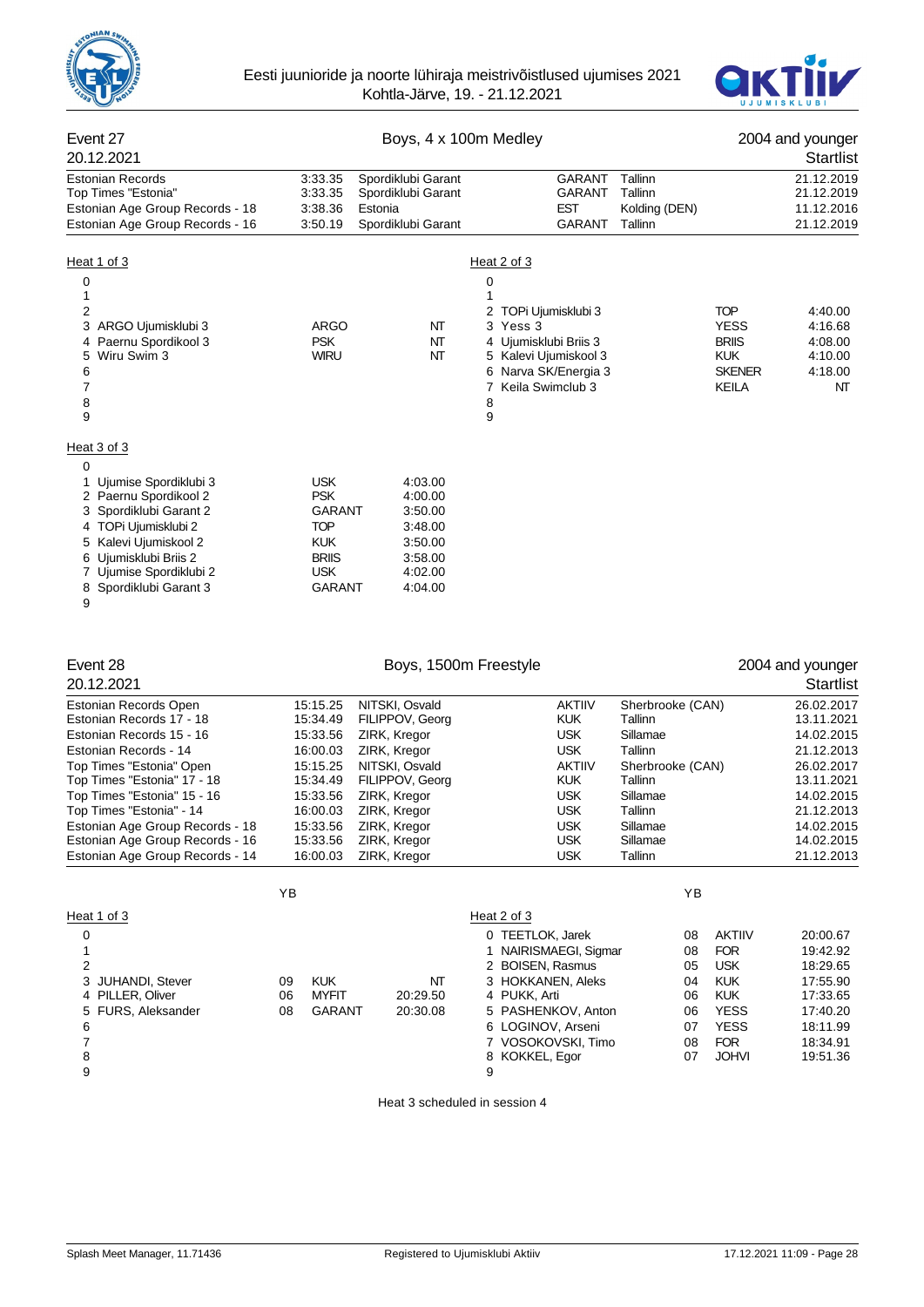



#### Event 16 Girls, 100m Freestyle 2005 and younger 20.12.2021 Startlist Finals Estonian Records Open 54.68 ALJAND, Triin TOP Kalevi Veekeskus 21.12.2012<br>Estonian Records 15 - 16 55.94 ALNEK, Kertu Ly USK Bergen (NOR) 12.12.2015 Estonian Records 15 - 16 Estonian Records - 14 57.88 LIPARD, Moonika EST Vaasa (FIN) 14.12.2012 Top Times "Estonia" Open Top Times "Estonia" 15 - 16 55.94 ALNEK, Kertu Ly 198K Bergen (NOR) 12.12.2015<br>
Top Times "Estonia" - 14 57.88 LIPARD, Moonika EST Vaasa (FIN) 14.12.2012<br>
Estonian Age Group Records - 16 55.94 ALNEK, Kertu Ly 198K Bergen ( Top Times "Estonia" - 14 12.2012<br>
Estonian Age Group Records - 16 55.94 ALNEK, Kertu Ly COSK Bergen (NOR) 12.12.2015 Estonian Age Group Records - 16 55.94 ALNEK, Kertu Ly CONNEY MERRET USK Bergen (NOR) 12.12.2015<br>Estonian Age Group Records - 14 56.77 KAARE. Kertu CORCA Revkiavik (ISL) 62.12.2017 Estonian Age Group Records - 14

YB

#### Final B, 2007 and younger

Final A, 2007 and younger

Final B, YOB 2005 - 2006

Final A, YOB 2005 - 2006

| Event 17                        |       | 2004 and younger      |               |                 |                         |
|---------------------------------|-------|-----------------------|---------------|-----------------|-------------------------|
| 20.12.2021                      |       |                       |               |                 | <b>Startlist Finals</b> |
| Estonian Records Open           | 47.47 | ZAITSEV, Daniel       | <b>GARANT</b> | Tallinn         | 22.12.2020              |
| Estonian Records 17 - 18        | 47.57 | ZIRK, Kregor          | <b>USK</b>    | Kolding (DEN)   | 09.12.2016              |
| Estonian Records 15 - 16        | 49.07 | ZIRK, Kregor          | <b>USK</b>    | Bergen (NOR)    | 11.12.2015              |
| Estonian Records - 14           | 52.55 | IVANOV, Nikita        | ARGO          | Tallinn         | 16.11.2019              |
| Top Times "Estonia" Open        | 47.47 | ZAITSEV, Daniel       | <b>GARANT</b> | Tallinn         | 22.12.2020              |
| Top Times "Estonia" 17 - 18     | 47.57 | ZIRK, Kregor          | <b>USK</b>    | Kolding (DEN)   | 09.12.2016              |
| Top Times "Estonia" 15 - 16     | 49.07 | ZIRK, Kregor          | <b>USK</b>    | Bergen (NOR)    | 11.12.2015              |
| Top Times "Estonia" - 14        | 52.55 | <b>IVANOV, Nikita</b> | <b>ARGO</b>   | Tallinn         | 16.11.2019              |
| Estonian Age Group Records - 18 | 47.57 | ZIRK, Kregor          | <b>USK</b>    | Kolding (DEN)   | 09.12.2016              |
| Estonian Age Group Records - 16 | 49.07 | ZIRK, Kregor          | <b>USK</b>    | Bergen (NOR)    | 11.12.2015              |
| Estonian Age Group Records - 14 | 52.15 | ZIRK, Kregor          | <b>USK</b>    | Anyksciai (LTU) | 09.05.2014              |

YB

Final B, 2006 and younger

Final A, 2006 and younger

Final B, YOB 2004 - 2005

Final A, YOB 2004 - 2005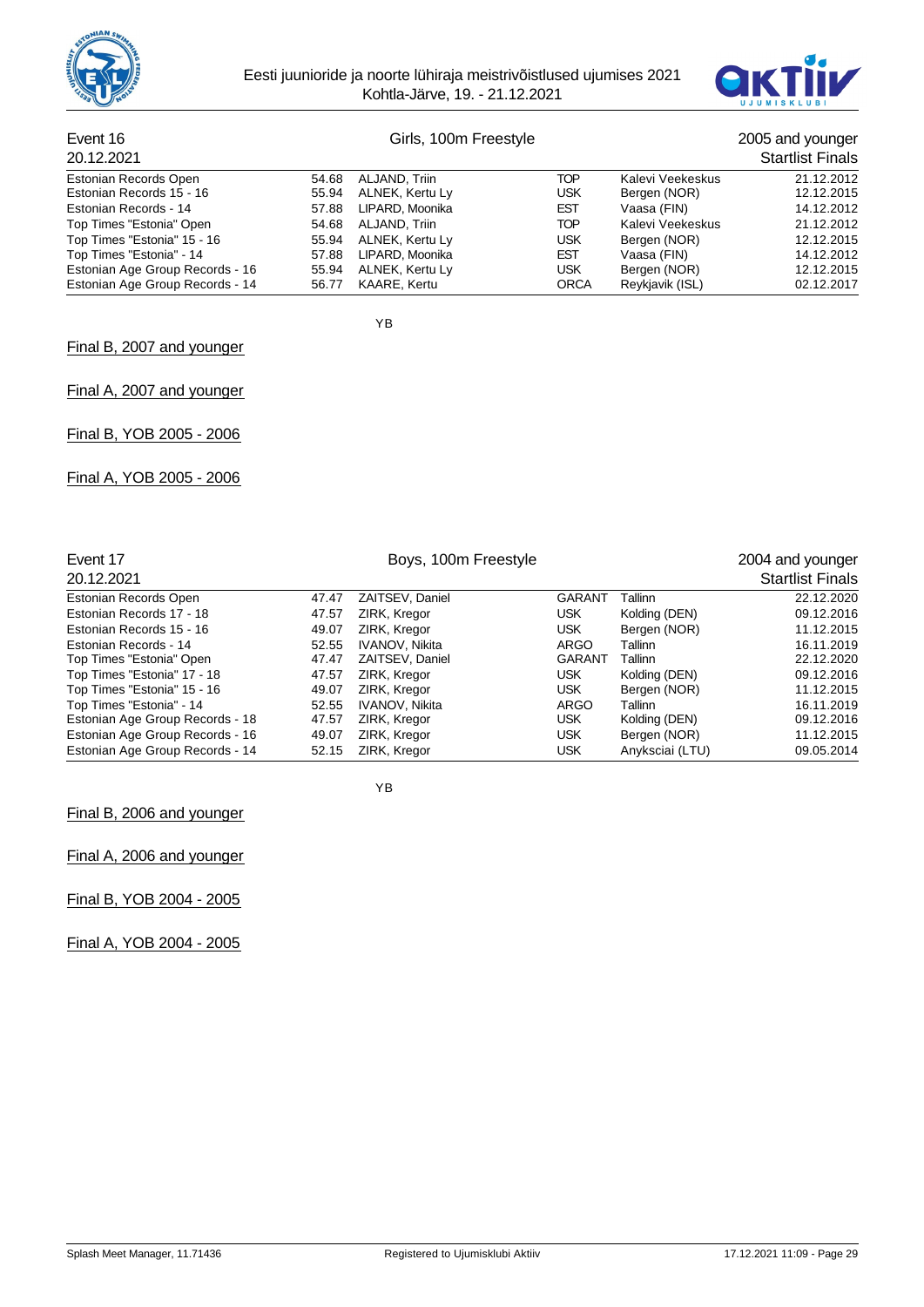



# Event 18 Girls, 50m Backstroke 2005 and younger

| 20.12.2021                      |       |                           |            |                 | <b>Startlist Finals</b> |
|---------------------------------|-------|---------------------------|------------|-----------------|-------------------------|
| Estonian Records Open           | 28.20 | ALJAND, Triin             | KEILA      | Trieste (ITA)   | 10.12.2005              |
| Estonian Records 15 - 16        | 28.81 | BOITSUK, Mariangela       | <b>KUK</b> | Tallinn         | 22.12.2020              |
| Estonian Records - 14           | 29.15 | VALDMAA, Laura-Liis       | TUK        | Oulu (FIN)      | 08.12.2018              |
| Top Times "Estonia" Open        | 28.20 | ALJAND. Triin             | KEILA      | Trieste (ITA)   | 10.12.2005              |
| Top Times "Estonia" 15 - 16     | 28.81 | BOITŠUK, Mariangela       | <b>KUK</b> | Tallinn         | 22.12.2020              |
| Top Times "Estonia" - 14        | 29.15 | VALDMAA, Laura-Liis       | TUK        | Oulu (FIN)      | 08.12.2018              |
| Estonian Age Group Records - 16 |       | 28.63 SEPP, Sigrid        | TOP        | Anyksciai (LTU) | 07.05.2015              |
| Estonian Age Group Records - 14 |       | 29.15 VALDMAA, Laura-Liis | TUK        | Oulu (FIN)      | 08.12.2018              |

YB

## Final B, 2007 and younger

Final A, 2007 and younger

Final B, YOB 2005 - 2006

Final A, YOB 2005 - 2006

| Event 19                        |       | 2004 and younger        |                         |               |            |
|---------------------------------|-------|-------------------------|-------------------------|---------------|------------|
| 20.12.2021                      |       |                         | <b>Startlist Finals</b> |               |            |
| Estonian Records Open           | 23.59 | <b>TRIBUNTSOV, Ralf</b> | AUD                     | Netanya (ISR) | 06.12.2015 |
| Estonian Records 17 - 18        | 24.30 | ZIRK, Kregor            | <b>USK</b>              | Kolding (DEN) | 10.12.2016 |
| Estonian Records 15 - 16        | 25.48 | SMOK, Alan              | <b>GARANT</b>           | Tallinn       | 12.11.2021 |
| Estonian Records - 14           | 26.79 | SMOK. Alan              | GARANT                  | Tallinn       | 21.12.2019 |
| Top Times "Estonia" Open        | 23.59 | <b>TRIBUNTSOV, Ralf</b> | AUD                     | Netanya (ISR) | 06.12.2015 |
| Top Times "Estonia" 17 - 18     | 24.30 | ZIRK, Kregor            | <b>USK</b>              | Kolding (DEN) | 10.12.2016 |
| Top Times "Estonia" 15 - 16     | 25.48 | SMOK, Alan              | GARANT                  | Tallinn       | 12.11.2021 |
| Top Times "Estonia" - 14        | 26.79 | SMOK, Alan              | GARANT                  | Tallinn       | 21.12.2019 |
| Estonian Age Group Records - 18 | 24.30 | ZIRK, Kregor            | <b>USK</b>              | Kolding (DEN) | 10.12.2016 |
| Estonian Age Group Records - 16 | 25.48 | SMOK, Alan              | GARANT                  | Tallinn       | 12.11.2021 |
| Estonian Age Group Records - 14 | 26.79 | SMOK, Alan              | <b>GARANT</b>           | Tallinn       | 21.12.2019 |

YB

Final B, 2006 and younger

Final A, 2006 and younger

Final B, YOB 2004 - 2005

Final A, YOB 2004 - 2005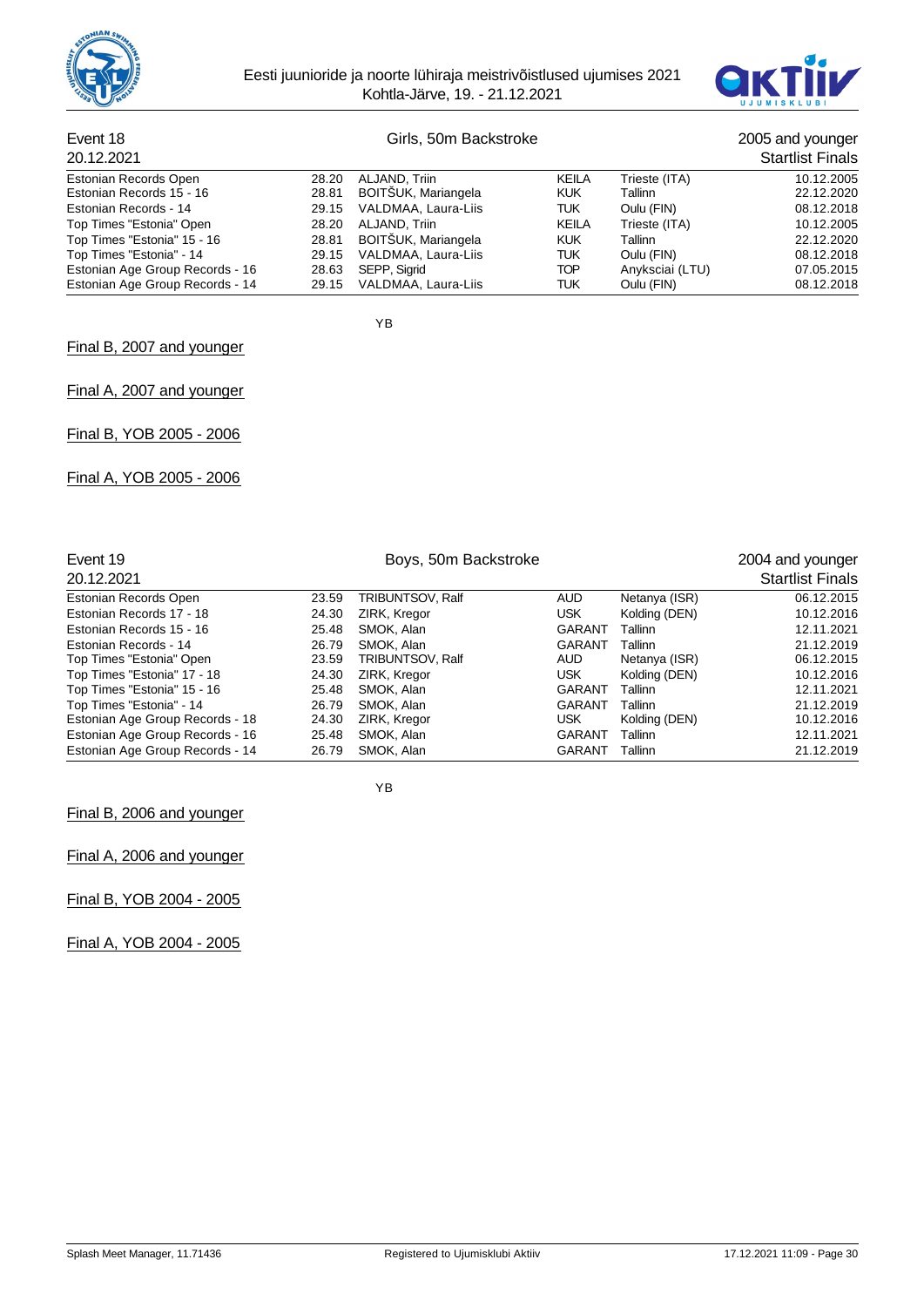



# Event 20<br>
Girls, 200m Breaststroke 2005 and younger<br>
2005 and younger<br>
2004<br>
2012 2021

| 20.12.2021                      |         |                 |            |              | <b>Startlist Finals</b> |
|---------------------------------|---------|-----------------|------------|--------------|-------------------------|
| Estonian Records Open           | 2:22.20 | JEFIMOVA, Eneli | <b>KUK</b> | Berlin (GER) | 01.10.2021              |
| Estonian Records 15 - 16        | 2:22.20 | JEFIMOVA, Eneli | <b>KUK</b> | Berlin (GER) | 01.10.2021              |
| Estonian Records - 14           | 2:24.19 | JEFIMOVA, Eneli | <b>KUK</b> | Tallinn      | 07.11.2020              |
| Top Times "Estonia" Open        | 2:22.20 | JEFIMOVA, Eneli | <b>KUK</b> | Berlin (GER) | 01.10.2021              |
| Top Times "Estonia" 15 - 16     | 2:22.20 | JEFIMOVA, Eneli | <b>KUK</b> | Berlin (GER) | 01.10.2021              |
| Top Times "Estonia" - 14        | 2:24.19 | JEFIMOVA, Eneli | <b>KUK</b> | Tallinn      | 07.11.2020              |
| Estonian Age Group Records - 16 | 2:22.20 | JEFIMOVA, Eneli | <b>KUK</b> | Berlin (GER) | 01.10.2021              |
| Estonian Age Group Records - 14 | 2:22.20 | JEFIMOVA, Eneli | <b>KUK</b> | Berlin (GER) | 01.10.2021              |

YB

## Final, 2007 and younger

## Final, YOB 2005 - 2006

| Event 21                        |         | 2004 and younger  |               |               |                         |
|---------------------------------|---------|-------------------|---------------|---------------|-------------------------|
| 20.12.2021                      |         |                   |               |               | <b>Startlist Finals</b> |
| Estonian Records Open           | 2:04.78 | ALLIKVEE, Martin  | <b>GARANT</b> | Glasgow (GBR) | 05.12.2019              |
| Estonian Records 17 - 18        | 2:11.32 | ALLIKVEE, Martin  | GARANT        | Tallinn       | 19.12.2013              |
| Estonian Records 15 - 16        | 2:16.26 | PISARENKO, Nikita | <b>KUK</b>    | Tallinn       | 21.12.2018              |
| Estonian Records - 14           | 2:23.56 | NOPPONEN, Jorven  | <b>VIM</b>    | Tallinn       | 16.11.2019              |
| Top Times "Estonia" Open        | 2:04.78 | ALLIKVEE, Martin  | <b>GARANT</b> | Glasgow (GBR) | 05.12.2019              |
| Top Times "Estonia" 17 - 18     | 2:11.32 | ALLIKVEE, Martin  | GARANT        | Tallinn       | 19.12.2013              |
| Top Times "Estonia" 15 - 16     | 2:16.26 | PISARENKO, Nikita | <b>KUK</b>    | Tallinn       | 21.12.2018              |
| Top Times "Estonia" - 14        | 2:23.56 | NOPPONEN, Jorven  | <b>VIM</b>    | Tallinn       | 16.11.2019              |
| Estonian Age Group Records - 18 | 2:11.32 | ALLIKVEE, Martin  | GARANT        | Tallinn       | 19.12.2013              |
| Estonian Age Group Records - 16 | 2:16.26 | PISARENKO, Nikita | <b>KUK</b>    | Tallinn       | 21.12.2018              |
| Estonian Age Group Records - 14 | 2.23.56 | NOPPONEN, Jorven  | VIM           | Tallinn       | 16.11.2019              |

# Final, YOB 2004 - 2005

Final, 2006 and younger

| Event 22<br>20.12.2021          | Girls, 200m Butterfly |                         |               |                 | 2005 and younger<br><b>Startlist Finals</b> |  |
|---------------------------------|-----------------------|-------------------------|---------------|-----------------|---------------------------------------------|--|
| Estonian Records Open           | 2:14.73               | PAK. Gerda              | <b>KEILA</b>  | Riccione (ITA)  | 02.12.2017                                  |  |
| Estonian Records 15 - 16        | 2:19.70               | MARKVARDT, Margaret     | <b>TOP</b>    | Kolding (DEN)   | 11.12.2016                                  |  |
| Estonian Records - 14           | 2:23.00               | MARKVARDT, Margaret     | <b>TOP</b>    | Tallinn         | 18.12.2014                                  |  |
| Top Times "Estonia" Open        | 2:14.73               | PAK. Gerda              | KEILA         | Riccione (ITA)  | 02.12.2017                                  |  |
| Top Times "Estonia" 15 - 16     | 2:19.70               | MARKVARDT, Margaret     | TOP           | Kolding (DEN)   | 11.12.2016                                  |  |
| Top Times "Estonia" - 14        | 2.23.00               | MARKVARDT, Margaret     | TOP           | Tallinn         | 18.12.2014                                  |  |
| Estonian Age Group Records - 16 | 2:18.04               | STEINMILLER, Anastassia | <b>GARANT</b> | Stockholm (SWE) | 18.01.2006                                  |  |
| Estonian Age Group Records - 14 | 2:23.00               | MARKVARDT, Margaret     | TOP           | Tallinn         | 18.12.2014                                  |  |

YB

YB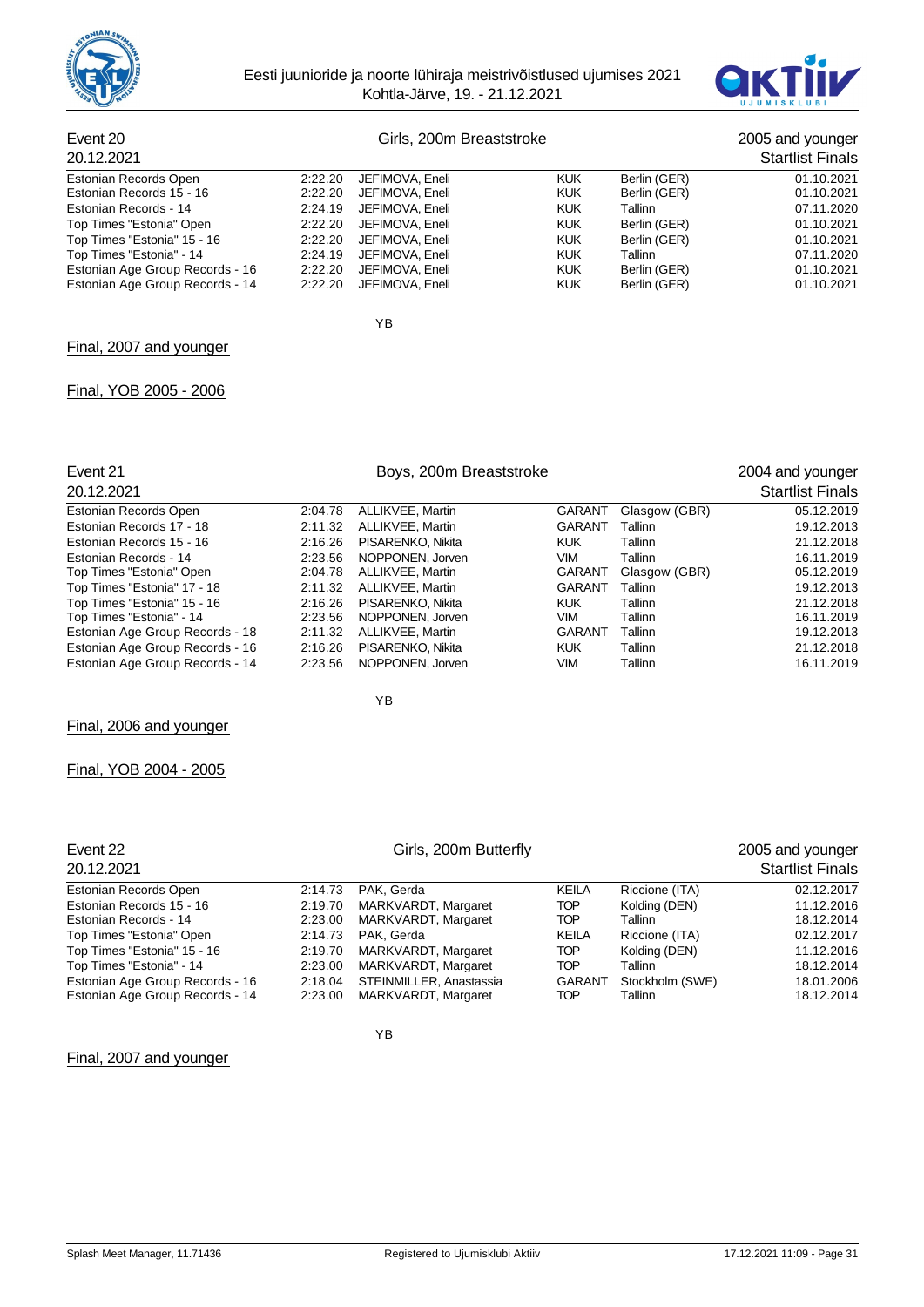



## Final, YOB 2005 - 2006

| Event 23                        | Boys, 200m Butterfly |              |            |                  | 2004 and younger        |  |
|---------------------------------|----------------------|--------------|------------|------------------|-------------------------|--|
| 20.12.2021                      |                      |              |            |                  | <b>Startlist Finals</b> |  |
| Estonian Records Open           | 1:52.25              | ZIRK, Kregor | <b>USK</b> | Budapest (HUN)   | 22.11.2020              |  |
| Estonian Records 17 - 18        | 1:53.58              | ZIRK. Kregor | <b>USK</b> | Copenhagen (DEN) | 17.12.2017              |  |
| Estonian Records 15 - 16        | 1:58.24              | ZIRK, Kregor | <b>USK</b> | Bergen (NOR)     | 13.12.2015              |  |
| Estonian Records - 14           | 2:09.48              | ZIRK, Kregor | <b>USK</b> | Tallinn          | 20.12.2013              |  |
| Top Times "Estonia" Open        | 1:52.25              | ZIRK. Kregor | <b>USK</b> | Budapest (HUN)   | 22.11.2020              |  |
| Top Times "Estonia" 17 - 18     | 1:53.58              | ZIRK, Kregor | <b>USK</b> | Copenhagen (DEN) | 17.12.2017              |  |
| Top Times "Estonia" 15 - 16     | 1:58.24              | ZIRK, Kregor | <b>USK</b> | Bergen (NOR)     | 13.12.2015              |  |
| Top Times "Estonia" - 14        | 2:09.48              | ZIRK, Kregor | <b>USK</b> | Tallinn          | 20.12.2013              |  |
| Estonian Age Group Records - 18 | 1:53.58              | ZIRK, Kregor | <b>USK</b> | Copenhagen (DEN) | 17.12.2017              |  |
| Estonian Age Group Records - 16 | 1:58.24              | ZIRK, Kregor | <b>USK</b> | Bergen (NOR)     | 13.12.2015              |  |
| Estonian Age Group Records - 14 | 2:09.48              | ZIRK, Kregor | <b>USK</b> | Tallinn          | 20.12.2013              |  |

Final, 2006 and younger

## Final, YOB 2004 - 2005

| Event 24<br>20.12.2021          |         | 2005 and younger<br><b>Startlist Finals</b> |            |                |            |
|---------------------------------|---------|---------------------------------------------|------------|----------------|------------|
| Estonian Records Open           | 59.33   | TREPP. Jane                                 | <b>KUK</b> | Istanbul (TUR) | 11.12.2009 |
| Estonian Records 15 - 16        | 1:02.44 | TREPP, Jane                                 | <b>KUK</b> | Dublin (IRL)   | 12.12.2003 |
| Estonian Records - 14           | 1:03.78 | JEFIMOVA, Eneli                             | <b>KUK</b> | Tallinn        | 07.11.2020 |
| Top Times "Estonia" Open        | 59.33   | TREPP, Jane                                 | <b>KUK</b> | Istanbul (TUR) | 11.12.2009 |
| Top Times "Estonia" 15 - 16     | 1:02.44 | TREPP, Jane                                 | <b>KUK</b> | Dublin (IRL)   | 12.12.2003 |
| Top Times "Estonia" - 14        | 1:03.78 | JEFIMOVA, Eneli                             | <b>KUK</b> | Tallinn        | 07.11.2020 |
| Estonian Age Group Records - 16 | 1:02.44 | TREPP, Jane                                 | <b>KUK</b> | Dublin (IRL)   | 12.12.2003 |
| Estonian Age Group Records - 14 | 1:03.78 | JEFIMOVA, Eneli                             | <b>KUK</b> | Tallinn        | 07.11.2020 |

YB

YB

Final B, 2007 and younger

Final A, 2007 and younger

Final B, YOB 2005 - 2006

Final A, YOB 2005 - 2006

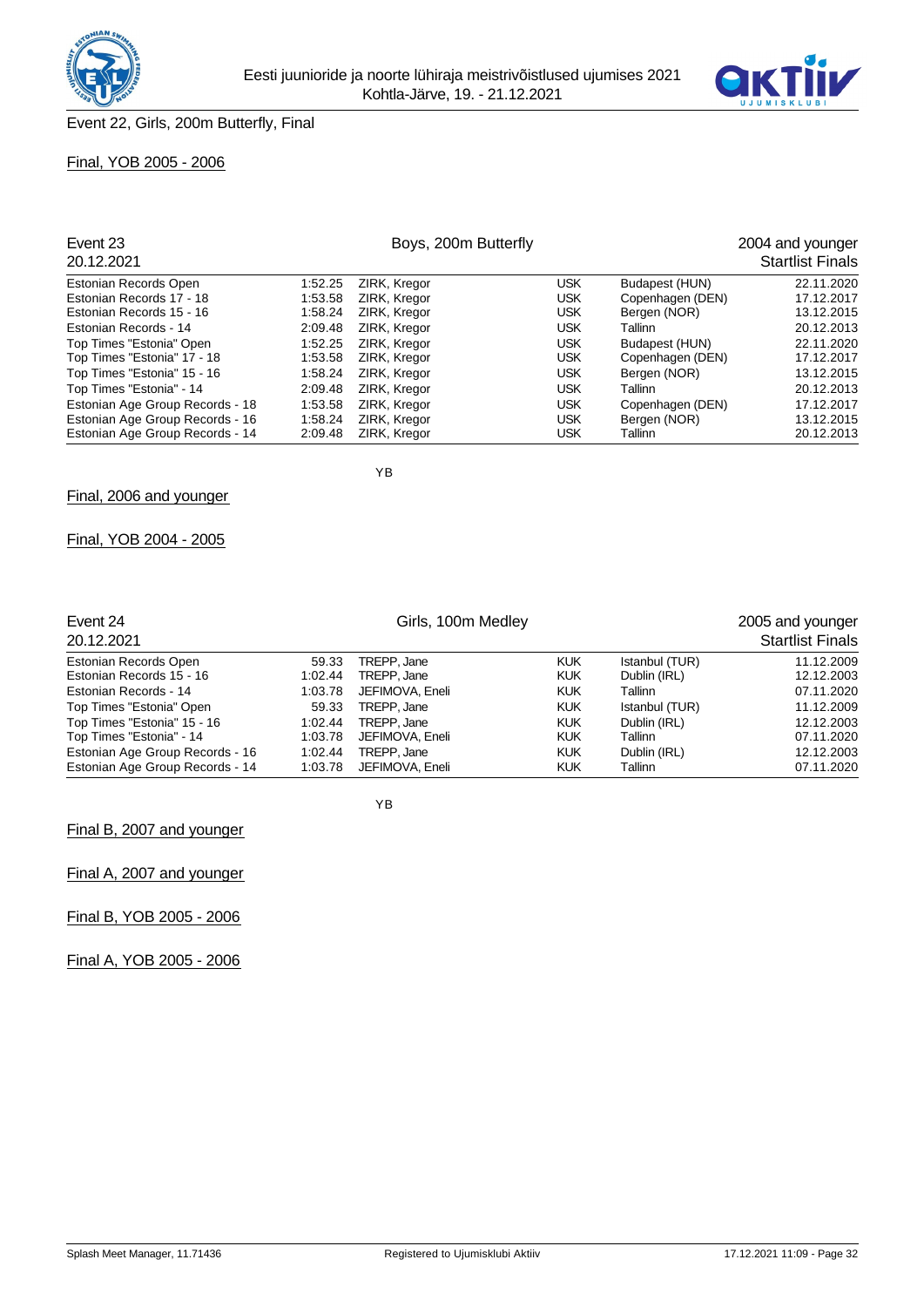



# Event 25 Boys, 100m Medley 2004 and younger<br>
2004 and younger<br>
2004 2004 2004

| 20.12.2021                      |       |                         |               |                | <b>Startlist Finals</b> |
|---------------------------------|-------|-------------------------|---------------|----------------|-------------------------|
| Estonian Records Open           | 52.92 | ALJAND, Martti          | TOP           | Chartres (FRA) | 25.11.2012              |
| Estonian Records 17 - 18        | 54.53 | ALJAND, Martti          | <b>EST</b>    | Trieste (ITA)  | 11.12.2005              |
| Estonian Records 15 - 16        | 56.31 | DROZDOV, Daniil         | <b>GARANT</b> | Tallinn        | 22.12.2020              |
| Estonian Records - 14           | 59.40 | <b>FORSEL, Marcus</b>   | <b>KEILA</b>  | Tallinn        | 23.12.2017              |
| Top Times "Estonia" Open        | 52.92 | ALJAND, Martti          | TOP           | Chartres (FRA) | 25.11.2012              |
| Top Times "Estonia" 17 - 18     | 54.53 | ALJAND, Martti          | <b>EST</b>    | Trieste (ITA)  | 11.12.2005              |
| Top Times "Estonia" 15 - 16     | 56.31 | DROZDOV, Daniil         | <b>GARANT</b> | Tallinn        | 22.12.2020              |
| Top Times "Estonia" - 14        | 59.40 | <b>FORSEL, Marcus</b>   | KEILA         | Tallinn        | 23.12.2017              |
| Estonian Age Group Records - 18 | 54.87 | <b>TRIBUNTSOV, Ralf</b> | AUD           | Bergen (NOR)   | 20.04.2013              |
| Estonian Age Group Records - 16 | 56.31 | DROZDOV, Daniil         | <b>GARANT</b> | Tallinn        | 22.12.2020              |
| Estonian Age Group Records - 14 | 59.40 | FORSEL, Marcus          | <b>KEILA</b>  | Tallinn        | 23.12.2017              |

YB

YB

Final B, 2006 and younger

Final A, 2006 and younger

Final B, YOB 2004 - 2005

Final A, YOB 2004 - 2005

| Event 28<br>20.12.2021          |          | 2004 and younger<br>Startlist |               |                  |            |
|---------------------------------|----------|-------------------------------|---------------|------------------|------------|
| Estonian Records Open           | 15:15.25 | NITSKI, Osvald                | <b>AKTIIV</b> | Sherbrooke (CAN) | 26.02.2017 |
| Estonian Records 17 - 18        | 15:34.49 | FILIPPOV, Georg               | <b>KUK</b>    | Tallinn          | 13.11.2021 |
| Estonian Records 15 - 16        | 15:33.56 | ZIRK, Kregor                  | <b>USK</b>    | Sillamae         | 14.02.2015 |
| Estonian Records - 14           | 16:00.03 | ZIRK, Kregor                  | <b>USK</b>    | Tallinn          | 21.12.2013 |
| Top Times "Estonia" Open        | 15:15.25 | NITSKI, Osvald                | <b>AKTIIV</b> | Sherbrooke (CAN) | 26.02.2017 |
| Top Times "Estonia" 17 - 18     | 15:34.49 | FILIPPOV, Georg               | <b>KUK</b>    | Tallinn          | 13.11.2021 |
| Top Times "Estonia" 15 - 16     | 15:33.56 | ZIRK, Kregor                  | <b>USK</b>    | Sillamae         | 14.02.2015 |
| Top Times "Estonia" - 14        | 16:00.03 | ZIRK, Kregor                  | <b>USK</b>    | Tallinn          | 21.12.2013 |
| Estonian Age Group Records - 18 | 15:33.56 | ZIRK, Kregor                  | <b>USK</b>    | Sillamae         | 14.02.2015 |
| Estonian Age Group Records - 16 | 15:33.56 | ZIRK, Kregor                  | <b>USK</b>    | Sillamae         | 14.02.2015 |
| Estonian Age Group Records - 14 | 16:00.03 | ZIRK, Kregor                  | <b>USK</b>    | Tallinn          | 21.12.2013 |

Heat 3 of 3

1 PETRIKOV, Andrei 2 RANNIK, Kristo 3 ULMAS, Artur 4 FILIPPOV, Georg 5 ILTSISIN, Mark 6 RASVA, Gregor 7 VASSILJEV, Jegor 8 TURILOV, Mark

| 06 | Narva SK/Energia    | 17:29.34 |
|----|---------------------|----------|
| 06 | Ujumise Spordiklubi | 17:04.93 |
| 04 | Kalevi Ujumiskool   | 16:57.03 |
| 04 | Kalevi Ujumiskool   | 15:34.49 |
| 06 | Kalevi Ujumiskool   | 16:22.93 |
| 05 | Kalevi Ujumiskool   | 16:59.50 |
| 05 | Narva SK/Energia    | 17:22.76 |
| 06 | Ujumisklubi Aktiiv  | 17:31.52 |
|    |                     |          |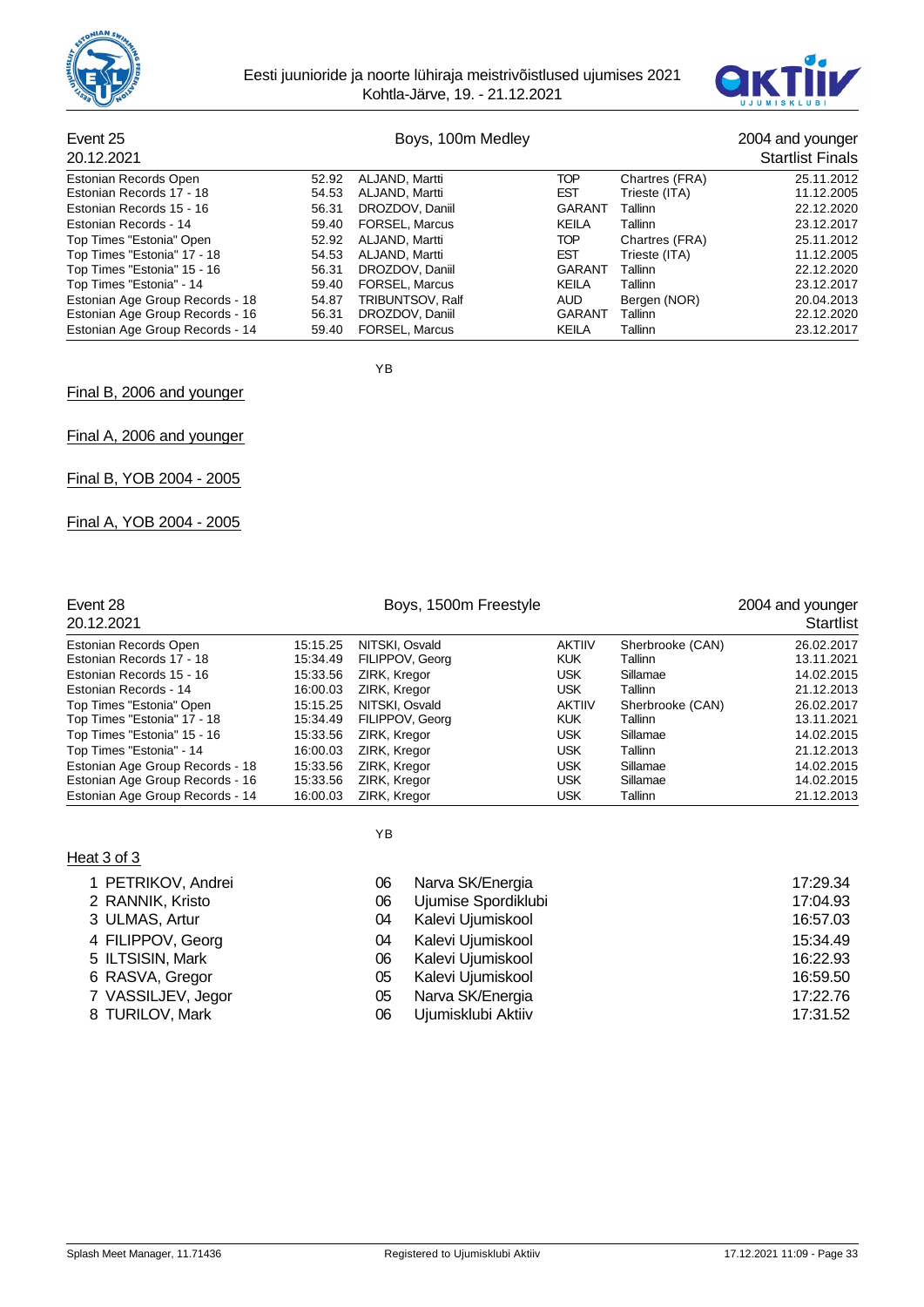



| Event 29<br>20.12.2021                                                                                                                                                                                                       | Girls, 4 x 100m Freestyle                                                                              |                                                                                      |                                                                                                                                                              |                                               | 2005 and younger<br>Startlist                                                            |                                                           |
|------------------------------------------------------------------------------------------------------------------------------------------------------------------------------------------------------------------------------|--------------------------------------------------------------------------------------------------------|--------------------------------------------------------------------------------------|--------------------------------------------------------------------------------------------------------------------------------------------------------------|-----------------------------------------------|------------------------------------------------------------------------------------------|-----------------------------------------------------------|
| <b>Estonian Records</b><br>Top Times "Estonia"<br>Estonian Age Group Records                                                                                                                                                 | 3:48.49<br>3:48.49<br>3:51.14                                                                          | Spordiklubi Garant<br>Spordiklubi Garant<br>Estonia                                  | GARANT<br>GARANT<br>EST                                                                                                                                      | Tallinn<br>Tallinn<br>Bergen (NOR)            |                                                                                          | 22.12.2020<br>22.12.2020<br>11.12.2015                    |
| Heat 1 of 3                                                                                                                                                                                                                  |                                                                                                        |                                                                                      | Heat 2 of 3                                                                                                                                                  |                                               |                                                                                          |                                                           |
| 1<br>$\overline{2}$<br>3 Paernu Spordikool 3<br>4 Wiru Swim 3<br>Keila Swimclub 2<br>5<br>6<br>$\boldsymbol{7}$<br>8                                                                                                         | <b>PSK</b><br><b>WIRU</b><br>KEILA                                                                     | NT<br>NΤ<br>NT                                                                       | 1<br>2 Audentese Spordiklubi 3<br>3 Ujumisklubi Briis 3<br>4 TOPi Ujumisklubi 2<br>5 Kalevi Ujumiskool 3<br>6 Yess 3<br>7 ARGO Ujumisklubi 3<br>8            |                                               | AUD<br><b>BRIIS</b><br><b>TOP</b><br><b>KUK</b><br><b>YESS</b><br><b>ARGO</b>            | NΤ<br>4:15.00<br>4:13.00<br>4:15.00<br>4:37.82<br>NΤ      |
| Heat 3 of 3<br>1 Ujumise Spordiklubi 2<br>2 Ujumise Spordiklubi 3<br>3 Spordiklubi Garant 2<br>4 Audentese Spordiklubi 2<br>5 Ujumisklubi Briis 2<br>6 TOPi Ujumisklubi 3<br>7 Kalevi Ujumiskool 2<br>8 Spordiklubi Garant 3 | <b>USK</b><br><b>USK</b><br>GARANT<br>AUD<br><b>BRIIS</b><br>TOP<br><b>KUK</b><br><b>GARANT</b>        | 4:10.00<br>4:07.00<br>4:06.00<br>4:04.00<br>4:06.00<br>4:06.00<br>4:10.00<br>4:11.50 |                                                                                                                                                              |                                               |                                                                                          |                                                           |
| Event 30<br>20.12.2021                                                                                                                                                                                                       |                                                                                                        | Boys, 4 x 100m Freestyle                                                             |                                                                                                                                                              |                                               |                                                                                          | 2004 and younger<br>Startlist                             |
| Estonian Records<br>Top Times "Estonia"<br>Estonian Age Group Records - 18<br>Estonian Age Group Records - 16                                                                                                                | 3:15.70<br>3:15.70<br>3:20.92<br>3:27.91                                                               | Audentese Spordiklubi<br>Audentese Spordiklubi<br>Estonia<br>Spordiklubi Garant      | <b>AUD</b><br><b>AUD</b><br><b>EST</b><br><b>GARANT</b>                                                                                                      | Tallinn<br>Tallinn<br>Bergen (NOR)<br>Tallinn |                                                                                          | 20.12.2015<br>20.12.2015<br>11.12.2015<br>21.12.2019      |
| Heat 1 of 3<br>1<br>$\overline{2}$<br>3 ARGO Ujumisklubi 3<br>Paernu Spordikool 3<br>4<br>Wiru Swim 3<br>5<br>6<br>7<br>8                                                                                                    | ARGO<br><b>PSK</b><br><b>WIRU</b>                                                                      | NT<br>NT<br>NT                                                                       | Heat 2 of 3<br>1<br>2 Yess 3<br>3 Ujumisklubi Briis 3<br>4 Kalevi Ujumiskool 3<br>5 Narva SK/Energia 3<br>6 TOPi Ujumisklubi 3<br>Keila Swimclub 3<br>7<br>8 |                                               | <b>YESS</b><br><b>BRIIS</b><br><b>KUK</b><br><b>SKENER</b><br><b>TOP</b><br><b>KEILA</b> | 4:16.68<br>3:51.00<br>3:45.00<br>3:48.00<br>3:57.00<br>NT |
| Heat 3 of 3<br>1 Ujumisklubi Briis 2<br>2 Paernu Spordikool 2<br>3 Spordiklubi Garant 2<br>4 TOPi Ujumisklubi 2<br>5 Kalevi Ujumiskool 2<br>6 Ujumise Spordiklubi 2<br>7 Ujumise Spordiklubi 3<br>8 Spordiklubi Garant 3     | <b>BRIIS</b><br><b>PSK</b><br>GARANT<br><b>TOP</b><br><b>KUK</b><br><b>USK</b><br><b>USK</b><br>GARANT | 3:40.00<br>3:38.00<br>3:31.50<br>3:30.00<br>3:30.00<br>3:38.00<br>3:40.00<br>3:41.50 |                                                                                                                                                              |                                               |                                                                                          |                                                           |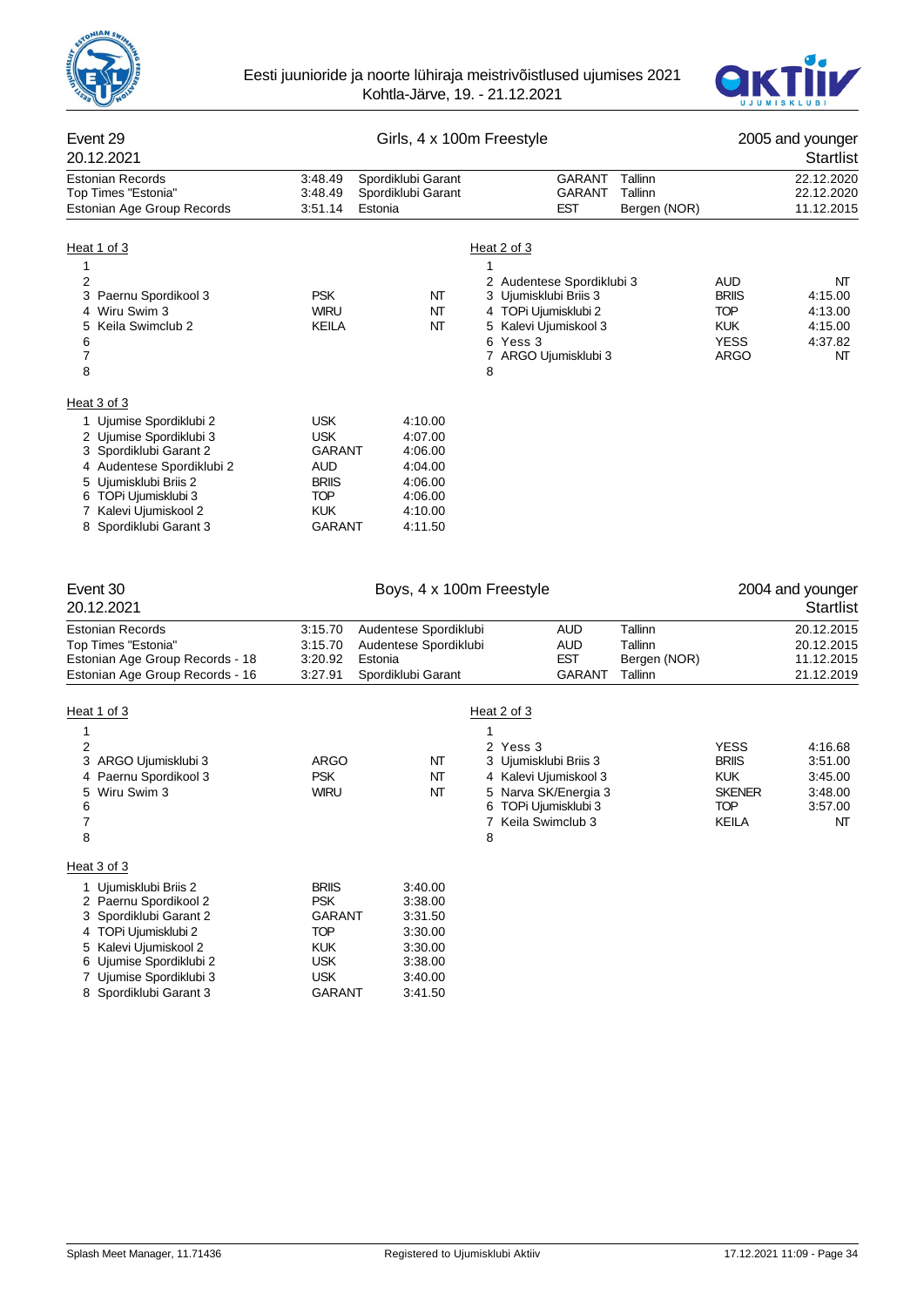



#### Event 31 Girls, 50m Butterfly 2005 and younger 21.12.2021 Startlist Prelim Estonian Records Open 25.44 ALJAND, Triin TOP Istanbul (TUR) 11.12.2009<br>Estonian Records 15 - 16 27.09 BOITŠUK, Mariangela KUK Tallinn 22.12.2020 Estonian Records 15 - 16 Estonian Records - 14 **27.64 VALDMAA, Laura-Liis** TUK Tallinn 25.11.2018<br>Estonian Age Group Records - 16 27.09 BOITŠUK, Mariangela KUK Tallinn 22.12.2020 Estonian Age Group Records - 16 Estonian Age Group Records - 14 27.64 VALDMAA, Laura-Liis TUK Tallinn 25.11.2018<br>
Top Times "Estonia" Open 25.44 ALJAND, Triin 2009 25.44 TOP Istanbul (TUR) 11.12.2009 Top Times "Estonia" Open 25.44 ALJAND, Triin TOP Istanbul (TUR) 11.12.2009 Top Times "Estonia" 15 - 16 27.09 BOITŠUK, Mariangela KUK Tallinn 22.12.2020 Top Times "Estonia" - 14 27.64 VALDMAA, Laura-Liis TUK Tallinn 25.11.2018 YB YB Heat 1 of 6 Heat 2 of 6 0 **D ERIK, Katre 19 CONSIDENT OF EXAMPLE 25 CONSIDER A CONSIDERT A ST 35.32 CONSIDERIES A ST 35.32** 1 1 KOPPEL, Kertu 09 KUK 34.93 2 2 VOLKOV, Linda 07 BRIIS 34.70 3 NO DE NRKKAL MARJAK ARJAKAS NAMAN, Marleen 1969 KUK 34.44<br>1999 NRKKAL 35.76 4 SILLAMAA, Mirjette 1969 ORCA 34.32 4 BAROSHNIKOVA Alisa 09 NRKKAL 35.76 4 5 SMIRNOVA, Maria 08 VIM 36.20 5 SEDJAKIN, Katri-Liis 07 PSK 34.39 6 6 KARLSON, Britta 09 KUK 34.63 REINARU, Birgit 8 8 **8 PORFEJEVETS, Anna** 1 08 SILUK 35.18 9 9 Heat 3 of 6 **Heat 4 of 6** Heat 4 of 6 0 NURMSALU, Karita 08 KEILA 33.91 0 KAEVATS, Teele 07 YESS 32.60 1 TAEL, Kaetriin 08 BRIIS 33.80 1 SIKK, Keiti Lii 09 YESS 31.49 2 KIVIMAEE, Emma 06 ORCA 33.67 2 SALU, Egle 07 WIRU 30.55 3 LUHT, Nora Lee 08 YESS 33.35 3 LIU YEUNG, Ute Viktoria 07 JOHVI 29.69 4 MALING, Helena 05 UKKS 32.91 4 DOMAN, Maia 06 MYFIT 29.26 5 PAAS, Eliisa 09 YESS 33.17 5 ROMANJUK, Darja 06 GARANT 29.50 07 UKKS 33.62 6 RANDMAA, Marleene 06 USK 30.36 7 TSERNUSHEVICH, Milena 07 NRKKAL 33.73 7 HAAVISTE, Maribel 06 YESS 30.93 8 NEIER, Emma Elise 09 USK 33.81 8 KARJA, Karolin 09 KEILA 31.77 9 ERIK, Rika 10 YESS 33.97 9 KUEPPER, Marika 08 ARGO 32.88 Heat 5 of 6 Heat 6 of 6 0 MILLER, Nora 06 BRIIS 32.07 0 KROTOVA, Darja 08 ARGO 31.95 1 HVOROSTINOV, Anna 08 KUK 31.43 1 ZAHOVAIKO, Anette 06 BRIIS 31.20 2 ANSON, Emilia 08 GARANT 30.51 2 KOOKMAA, Reelika 05 GARANT 30.49 3 JUERISOO, Miriam<br>05 JUM 28.57 4 MADAR Kirke 4 TIMOFEJEVA, Polina 05 VIM 28.57 4 MADAR, Kirke 07 KEILA 28.19 5 KANN, Kertu 06 BRIIS 29.48 5 RANDVAELI, Maari 09 AUD 29.30 6 VOLKOVA, Zlata 09 GARANT 29.83 6 MERIMAA, Mirtel 08 WIRU 29.79 7 MARDI, Martina 05 MYFIT 30.90 7 LUIK, Jette Riin 08 YESS 30.83 8 TEDER, Karolin **8 NAGEL 31.71** 8 NAGEL, March 31.71 9 VAISMA, Emili 08 PSK 32.67 9 KRYLOVA, Jana 07 SILUK 32.66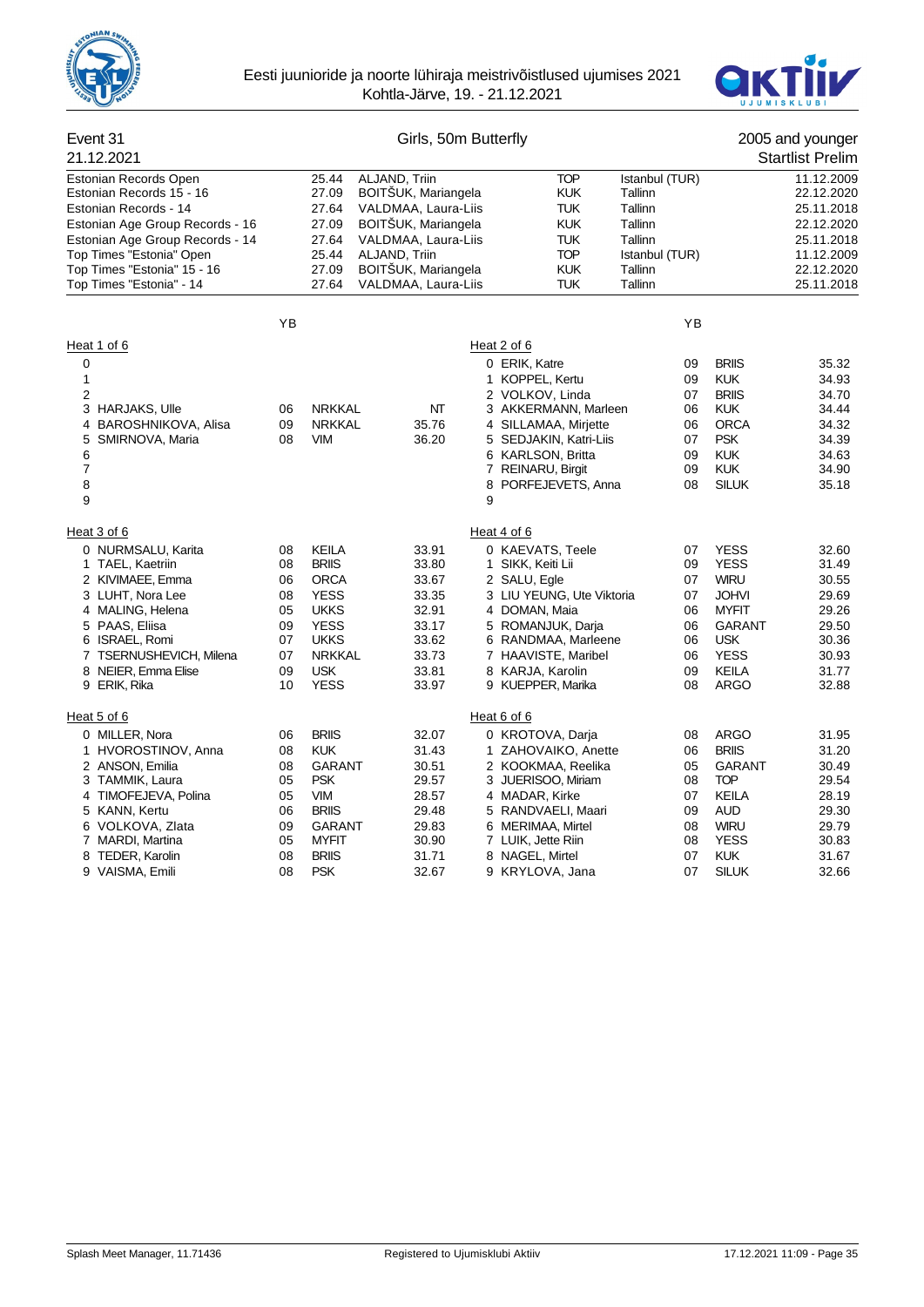



#### Event 32 Boys, 50m Butterfly 2004 and younger 21.12.2021 Startlist Prelim Estonian Records Open 22.39 ZAITSEV, Daniel GARANT Glasgow (GBR) 07.12.2019<br>Estonian Records 17 - 18 23.37 ZAITSEV, Daniel GARANT Netanya (ISR) 05.12.2015 Estonian Records 17 - 18 23.37 ZAITSEV, Daniel GARANT Netanya (ISR) 05.12.2015 Estonian Records 15 - 16 23.85 ZIRK, Kregor USK Bergen (NOR) 11.12.2015 Estonian Records - 14 25.50 ZIRK, Kregor USK Tallinn 21.12.2013 Top Times "Estonia" Open 22.39 ZAITSEV, Daniel GARANT Glasgow (GBR) 07.12.2019 Top Times "Estonia" 17 - 18 23.37 2AITSEV, Daniel GARANT Netanya (ISR) 65.12.2015<br>Top Times "Estonia" 15 - 16 23.85 ZIRK, Kregor CHR CUSK Bergen (NOR) 11.12.2015 Top Times "Estonia" 15 - 16 23.85 ZIRK, Kregor USK Bergen (NOR) 11.12.2015<br>Top Times "Estonia" - 14 25.50 ZIRK, Kregor USK Tallinn 21.12.2013 Top Times "Estonia" - 14 Estonian Age Group Records - 18 23.37 ZAITSEV, Daniel CARANT Netanya (ISR) 65.12.2015<br>Estonian Age Group Records - 16 23.72 ZAITSEV, Daniel GARANT Upplands Vaesby (SWE) 12.12.2014 Estonian Age Group Records - 16 Estonian Age Group Records - 14 25.02 ZIRK, Kregor COSK Anyksciai (LTU) 10.05.2014 YB YB Heat 1 of 7 **Heat 2 of 7** Heat 2 of 7 0 PERTMAN, Rauno 08 SKENER 32.43 0 SHALOV, Mihhail 09 ARGO 31.62 1 LAEAENESAAR, Aaron 07 AUD 32.30 1 2 ALLA, Jan Alex 06 AUD 32.23 2 SALK, Joonas 07 BRIIS 31.08 3 RAENDLA, Ralf 08 BRIIS 32.02 3 ROONI, Karl-Erik 06 BRIIS 30.98 4 HAIBA, Marc Trevor 06 WIRU 31.89 4 TAETTE, Markus 08 USK 30.76 5 MARRAN, Maert Lukas 08 BRIIS 31.91 5 SIRK, Kris 07 YESS 30.84 6 SUHAROV, Rudolf 09 KUK 32.09 6 HRJASTSJOV, Ilja 09 ARGO 31.05 7 KLEMMER, Kaspar 07 KEILA 32.24 7 TIIDUS, Jueri Robin 07 ORCA 31.16 8 KOLOSSOV, Matfei and D7 PSK 32.41 8 VOSOKOVSKI, Rene 05 FOR 31.43 9 9 ALLEKORS, Erik 07 KUK 31.68 Heat 3 of 7 Heat 4 of 7 0 ASEEV, Ustin **1988 COVER 128.69** 0 COVER 10 NIKITIN, Bogdan 1985 SKENER 128.69 1 BOYKOV, Mark 07 ARGO 30.23 1 SISOV, Danila 05 GARANT 28.26 2 ANDRESSON, Franz 06 TOP 29.80 2 ROONI, Ron 07 BRIIS 28.10 07 BRIIS 29.37 3 MOSKALENKO, Denis 05 PSK 28.01 4 LITONIN, Maksim 06 GARANT 28.88 4 DENISSOV, Aleksei 08 GARANT 27.89 5 OTS, Artur 07 MYFIT 29.10 5 ALIMOV, Ilja 06 GARANT 27.96 6 TARASSOV, Matvei 08 ARGO 29.79 6 KAZAREVSKI, Nikita 06 USK 28.04 7 LAURI, Silver 07 YESS 29.86 7 PRANS, Sten-Artti 05 YESS 28.19 8 VOSOKOVSKI, Timo  $08$  FOR 30.32 8 KREHOV, Ivan  $07$  KUK 28.43 9 FATEJEV, Roman 08 ARGO 30.64 9 KADAK, Sander 06 ORCA 28.82 Heat 5 of 7 Heat 6 of 7 0 MUIDRE, Mairo 05 BRIIS 27.59 0 VAINO, Georg 07 GARANT 27.56 1 AKSJONOV, Artjom 07 SKENER 27.28 27.36 1 AKSJONOV, Artjom 07 SKENER 27.28<br>12 ORCA 26.89 2 SAHPAZOV Artiom 04 AUD 26.88 2 VILLEMS, Glen Marcus 04 ORCA 26.89 2 SAHPAZOV, Artjom 04 AUD 26.88 3 VOOL, Mattias 05 YESS 26.32 3 GRITSOK, Aleks 05 GARANT 26.19 4 IVANOV, Nikita 05 ARGO 25.44 4 TOBLER, Artur 04 TOP 24.93 ORAV, Patrick 6 SHUVALOV, Danil 06 GARANT 26.81 6 TEDER, Karl Christopher 04 BRIIS 26.71 7 STERLIKOV, Deniss 05 JOHVI 27.15 7 PRITS, Ralf Erik 04 MYFIT 27.11 8 METSA, Aap Valter 05 USK 27.46 8 SILLASTE, Dmitri 07 PSK 27.45 9 REIMAND, Hannes Villem Heat 7 of 7 0 RUHNO, Roger 06 BRIIS 27.53 1 PENT, Mihkel 05 USK 27.17 2 KUZNETSOV, Maksim 3 TULTS, Carlos 04 KUK 26.14 4 DROZDOV, Daniil 04 GARANT 24.93 5 LUMI, Lennart Joosep 04 MYFIT 25.69 6 LILL, Robin 7 SERGEJEV, Nikita 05 SKENER 27.08 8 LIIV, Armin 04 KUK 27.43 9 BERG. Ron 06 GARANT 27.74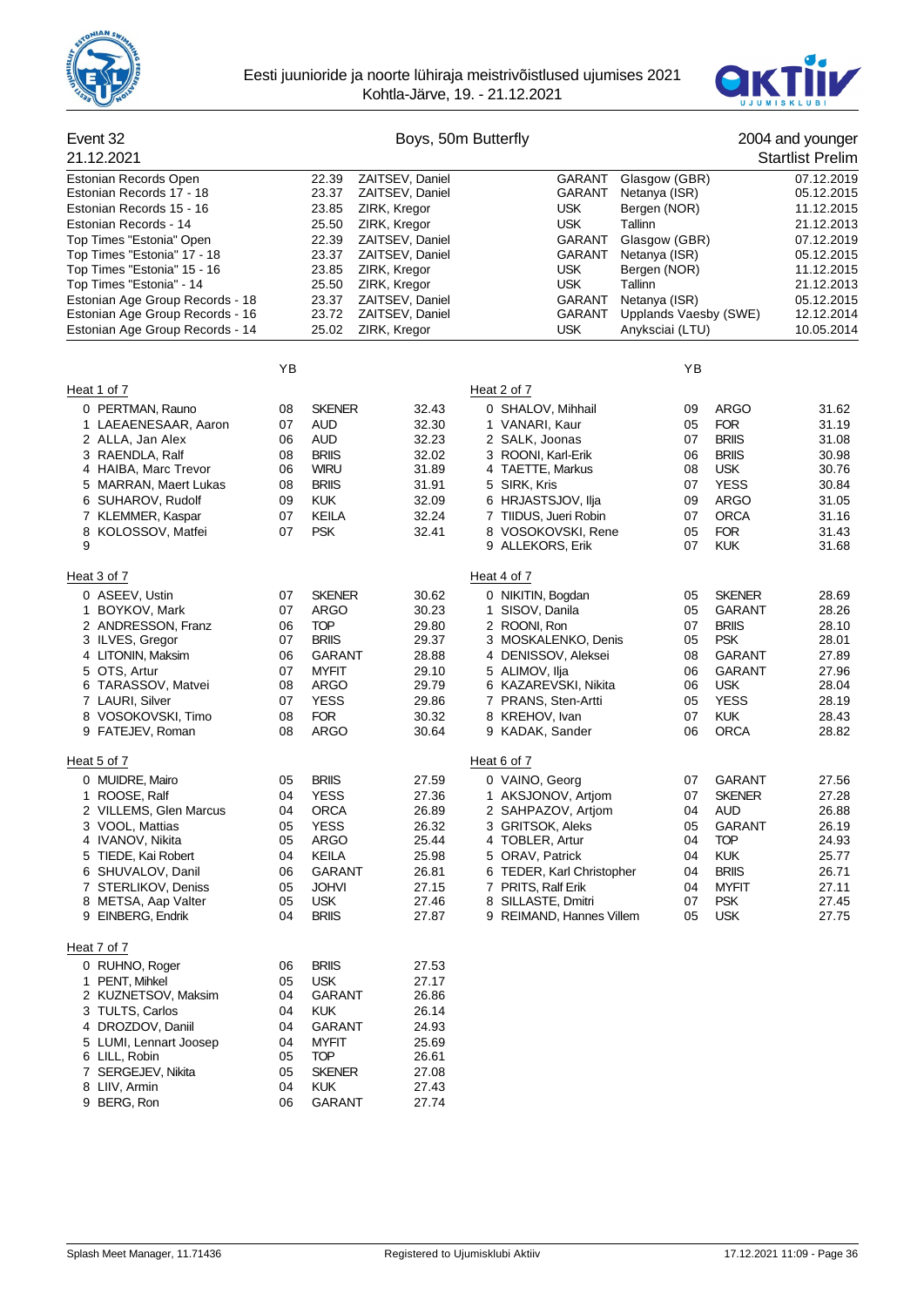



| Event 33<br>21.12.2021                                                                                                                                                                                       |                                                          |                                                                                                                                                     |                                                                                                            | Girls, 200m Freestyle                                                                                                                                                                                                                   |                                                                 |                                                                            |                                                                                                                                                    | 2005 and younger<br><b>Startlist Prelim</b>                                                                |
|--------------------------------------------------------------------------------------------------------------------------------------------------------------------------------------------------------------|----------------------------------------------------------|-----------------------------------------------------------------------------------------------------------------------------------------------------|------------------------------------------------------------------------------------------------------------|-----------------------------------------------------------------------------------------------------------------------------------------------------------------------------------------------------------------------------------------|-----------------------------------------------------------------|----------------------------------------------------------------------------|----------------------------------------------------------------------------------------------------------------------------------------------------|------------------------------------------------------------------------------------------------------------|
| <b>Estonian Records Open</b><br>Estonian Records 15 - 16<br>Estonian Records 15 - 16<br>Estonian Records - 14<br>Top Times "Estonia" Open                                                                    |                                                          | 1:58.07<br>2:02.56<br>2:02.56<br>2:06.45<br>1:58.07                                                                                                 | GOLD, Aleksa<br>PARTÖKA, Elina<br>LINT, Laurika<br>SAAR, Meribel<br>GOLD, Aleksa                           |                                                                                                                                                                                                                                         | <b>ORCA</b><br><b>KJSSK</b><br>AUD<br><b>TOP</b><br><b>ORCA</b> | Toronto (CAN)<br>Kohtla-Järve<br>Oulu (FIN)<br>Riga (LAT)<br>Toronto (CAN) |                                                                                                                                                    | 06.02.2020<br>22.05.1999<br>07.12.2018<br>01.11.2014<br>06.02.2020                                         |
| Top Times "Estonia" 15 - 16<br>Top Times "Estonia" 15 - 16<br>Top Times "Estonia" - 14<br>Estonian Age Group Records - 16                                                                                    |                                                          | 2:02.56<br>2:02.56<br>2:06.45<br>2:02.56                                                                                                            | PARTÖKA, Elina<br>LINT, Laurika<br>SAAR, Meribel<br>PARTÖKA, Elina                                         |                                                                                                                                                                                                                                         | <b>KJSSK</b><br>AUD<br><b>TOP</b><br><b>KJSSK</b>               | Kohtla-Järve<br>Oulu (FIN)<br>Riga (LAT)<br>Kohtla-Järve                   |                                                                                                                                                    | 22.05.1999<br>07.12.2018<br>01.11.2014<br>22.05.1999                                                       |
| Estonian Age Group Records - 16<br>Estonian Age Group Records - 14                                                                                                                                           |                                                          | 2:02.56<br>2:06.45                                                                                                                                  | LINT, Laurika<br>SAAR, Meribel                                                                             |                                                                                                                                                                                                                                         | AUD<br><b>TOP</b>                                               | Oulu (FIN)<br>Riga (LAT)                                                   |                                                                                                                                                    | 07.12.2018<br>01.11.2014                                                                                   |
|                                                                                                                                                                                                              | YB                                                       |                                                                                                                                                     |                                                                                                            |                                                                                                                                                                                                                                         |                                                                 | ΥB                                                                         |                                                                                                                                                    |                                                                                                            |
| Heat 1 of 6<br>0<br>1<br>2 KURS, Aleksandra<br>3<br>OJA, Angelina Veronica<br>4 VALGE, Victoria<br>5 OTS, Karolin<br>TRUUVELT, Tuuli<br>6<br>7<br>8<br>9<br>Heat 3 of 6                                      | 08<br>09<br>09<br>10<br>09                               | <b>ORCA</b><br><b>FOR</b><br><b>KUK</b><br><b>KUK</b><br><b>FOR</b>                                                                                 | 2:43.98<br>2:42.46<br>2:40.97<br>2:41.45<br>2:43.87                                                        | Heat 2 of 6<br>0 VOOL, Madleen<br>1 MAENDMA, Hella-Maria<br>2 FILIPIYA, Diana<br>3 MUIDRE, Marit<br>4 ANDERSON, Leeni<br>5 VASHSELKO, Sandra<br>6 AKKERMANN, Marleen<br>7 ASI, Saskia<br>8 LILLO, Anee<br>9 KIIKER, Anna<br>Heat 4 of 6 |                                                                 | 08<br>10<br>07<br>09<br>06<br>07<br>06<br>10<br>06<br>10                   | <b>YESS</b><br><b>PSK</b><br><b>SKENER</b><br><b>BRIIS</b><br><b>KUK</b><br><b>NRKKAL</b><br><b>KUK</b><br><b>KUK</b><br><b>TOP</b><br><b>YESS</b> | 2:39.46<br>2:36.53<br>2:34.05<br>2:33.95<br>2:32.32<br>2:32.51<br>2:34.01<br>2:34.37<br>2:37.66<br>2:40.83 |
| 0 VAIK, Adeele<br>1 SILLAMAA, Mirjette<br>2 FOKINA, Arina<br>3 LIIAS, Laura<br>4 PRIIVITS, Merilin<br>5 MYADELETS, Milena<br>6 SIKK, Keiti Lii<br>7 VUTT, Katarina<br>8 IVANOVA, Diana<br>9 VIINAPUU, Karola | 06<br>06<br>10<br>07<br>06<br>08<br>09<br>06<br>08<br>09 | <b>AUD</b><br><b>ORCA</b><br><b>GARANT</b><br><b>BRIIS</b><br><b>AUD</b><br><b>ARGO</b><br><b>YESS</b><br><b>TOP</b><br><b>AKTIIV</b><br><b>AUD</b> | 2:31.28<br>2:30.53<br>2:26.71<br>2:25.19<br>2:24.43<br>2:24.51<br>2:25.96<br>2:28.70<br>2:31.18<br>2:32.16 | 0 KUEPPER, Marika<br>1 KIKAS, Greete<br>2 LUIK, Jette Riin<br>3 MIKKER, Juuli-Marie<br>4 MADAR, Kirke<br>5 PAJO, Erika<br>6 HALJASTE, Heleriin<br>7 KARJA, Karolin<br>8 PAJU, Karola<br>9 LEEDE, Eliise Adeele                          |                                                                 | 08<br>07<br>08<br>07<br>07<br>06<br>07<br>09<br>08<br>07                   | <b>ARGO</b><br><b>TOP</b><br><b>YESS</b><br><b>YESS</b><br><b>KEILA</b><br><b>BRIIS</b><br><b>USK</b><br>KEILA<br><b>VIM</b><br><b>GARANT</b>      | 2:23.74<br>2:21.05<br>2:16.37<br>2:13.39<br>2:10.36<br>2:12.02<br>2:14.63<br>2:18.95<br>2:21.89<br>2:24.13 |
| Heat 5 of 6<br>0 SIBUL, Krete                                                                                                                                                                                | 09                                                       | <b>YESS</b>                                                                                                                                         | 2:23.39                                                                                                    | Heat 6 of 6<br>0 KESA, Miia                                                                                                                                                                                                             |                                                                 | 05                                                                         | <b>ORCA</b>                                                                                                                                        | 2:22.79                                                                                                    |
| 1 VOLKOVA, Zlata<br>2 RANDVAELI, Maari<br>3 TAENNA, Sandra<br>4 AABRAMS, Evalotta Victoria<br>5 RAUDSEPP, Britt<br>6 ELMI, Liise-Lotte<br>7 ZDANOVA, Angelina<br>8 ETVERK, Etriin                            | 09<br>09<br>05<br>05<br>07<br>05<br>07<br>07             | <b>GARANT</b><br><b>AUD</b><br><b>USK</b><br><b>BRIIS</b><br><b>AUD</b><br>KEILA<br><b>AKTIIV</b><br><b>WIRU</b>                                    | 2:20.73<br>2:15.69<br>2:12.97<br>2:07.43<br>2:10.57<br>2:14.44<br>2:18.36<br>2:21.62                       | 1 TIHHONOVA, Nikol<br>2 LOVI, Elli<br>3 TSAERO, Grete<br>4 KOTSAR, Karolin Victoria<br>5 SOKK, Laura<br>6 SIIMAR, Mirtel-Madlen<br>7 MARRAN, Mari Ann<br>8 ELVRE, Anna Linda                                                            |                                                                 | 06<br>08<br>06<br>05<br>05<br>07<br>05<br>06                               | <b>SILUK</b><br>AUD<br><b>USK</b><br><b>AUD</b><br><b>YESS</b><br><b>TOP</b><br><b>ORCA</b><br><b>KUK</b>                                          | 2:19.06<br>2:15.20<br>2:12.57<br>2:04.27<br>2:10.44<br>2:14.03<br>2:17.84<br>2:21.55                       |
| 9 ERIK, Rika                                                                                                                                                                                                 | 10                                                       | <b>YESS</b>                                                                                                                                         | 2:24.02                                                                                                    | 9 SOROKIN, Inessa                                                                                                                                                                                                                       |                                                                 | 08                                                                         | <b>ORCA</b>                                                                                                                                        | 2:23.83                                                                                                    |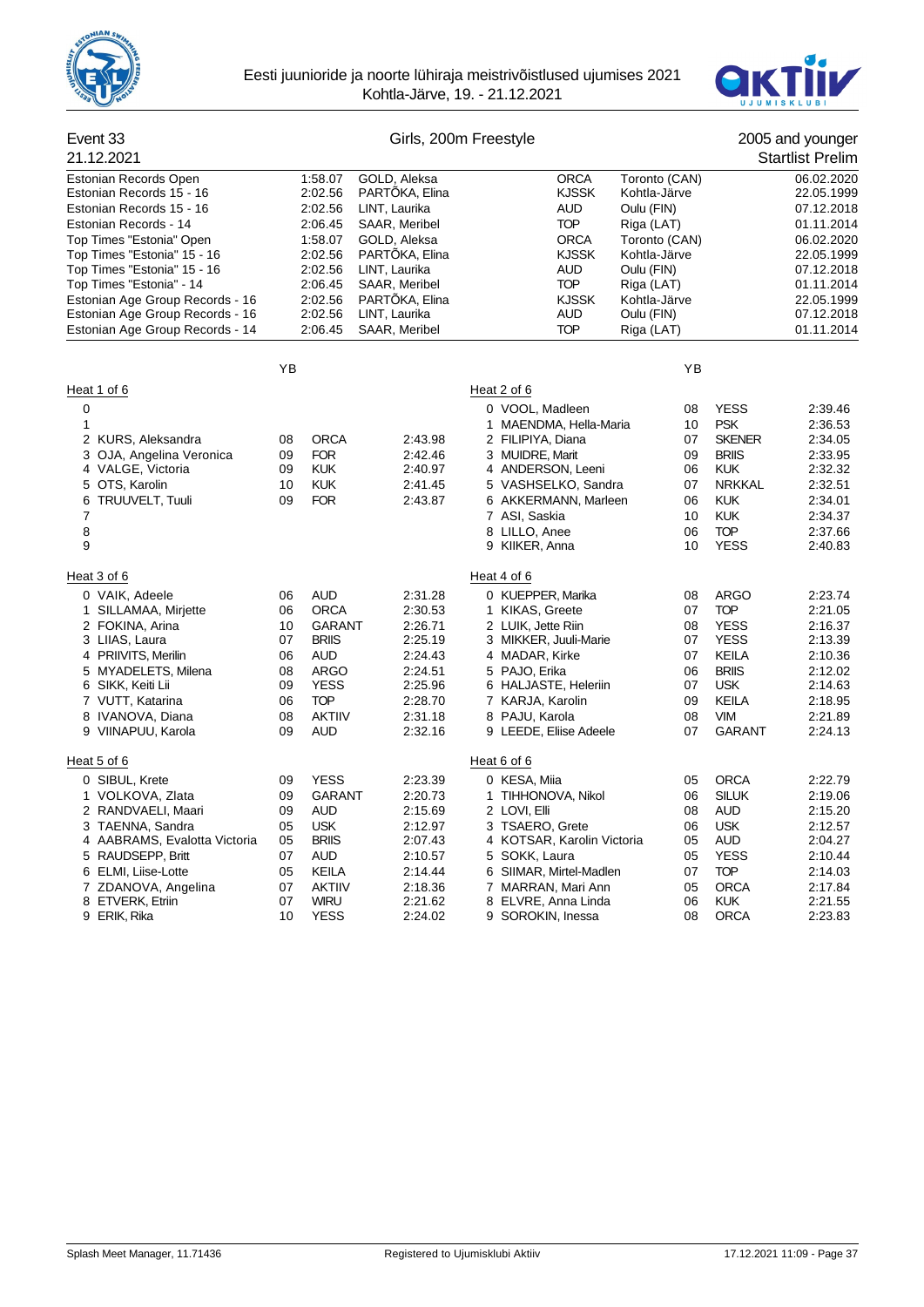



| Event 34                              |          |               | Boys, 200m Freestyle |                                     |                  |               | 2004 and younger        |
|---------------------------------------|----------|---------------|----------------------|-------------------------------------|------------------|---------------|-------------------------|
| 21.12.2021                            |          |               |                      |                                     |                  |               | <b>Startlist Prelim</b> |
| Estonian Records Open                 |          | 1:43.44       | ZIRK, Kregor         | <b>USK</b>                          | Budapest (HUN)   |               | 22.11.2020              |
| Estonian Records 17 - 18              |          | 1:43.84       | ZIRK, Kregor         | <b>USK</b>                          | Copenhagen (DEN) |               | 14.12.2017              |
| Estonian Records 15 - 16              |          | 1:46.48       | ZIRK, Kregor         | <b>USK</b>                          | Bergen (NOR)     |               | 11.12.2015              |
| Estonian Records - 14                 |          | 1:55.25       | ZIRK, Kregor         | <b>USK</b>                          | Tallinn          |               | 09.11.2013              |
| Top Times "Estonia" Open              |          | 1:43.44       | ZIRK, Kregor         | <b>USK</b>                          | Budapest (HUN)   |               | 22.11.2020              |
| Top Times "Estonia" 17 - 18           |          | 1:43.84       | ZIRK, Kregor         | <b>USK</b>                          | Copenhagen (DEN) |               | 14.12.2017              |
| Top Times "Estonia" 15 - 16           |          | 1:46.48       | ZIRK, Kregor         | <b>USK</b>                          | Bergen (NOR)     |               | 11.12.2015              |
| Top Times "Estonia" - 14              |          | 1:55.25       | ZIRK, Kregor         | <b>USK</b>                          | Tallinn          |               | 09.11.2013              |
| Estonian Age Group Records - 18       |          | 1:43.84       | ZIRK, Kregor         | <b>USK</b>                          | Copenhagen (DEN) |               | 14.12.2017              |
| Estonian Age Group Records - 16       |          | 1:46.48       | ZIRK, Kregor         | <b>USK</b>                          | Bergen (NOR)     |               | 11.12.2015              |
| Estonian Age Group Records - 14       |          | 1:55.25       | ZIRK, Kregor         | <b>USK</b>                          | Tallinn          |               | 09.11.2013              |
|                                       | YB       |               |                      |                                     | ΥB               |               |                         |
| Heat 1 of 8                           |          |               |                      | Heat 2 of 8                         |                  |               |                         |
| 0                                     |          |               |                      | 0 MARRAN, Maert Lukas               | 08               | <b>BRIIS</b>  | 2:23.97                 |
| 1                                     |          |               |                      | 1 TEETLOK, Jarek                    | 08               | <b>AKTIIV</b> | 2:23.49                 |
| 2 SKOLNOI, Artur                      | 05       | <b>KUK</b>    | NT                   | 2 BOSTAN, Dominik                   | 07               | <b>AKTIIV</b> | 2:23.34                 |
| 3 JUHANDI, Stever                     | 09       | <b>KUK</b>    | 2:26.57              | 3 PRIKS, Robin                      | 10               | <b>USK</b>    | 2:22.14                 |
| 4 METS, Rodion                        | 08       | ARGO          | 2:26.38              | 4 VAELK, Rasmus                     | 07               | <b>ORCA</b>   | 2:20.81                 |
| 5 ZIGADLO, Jegor                      | 08       | <b>AKTIIV</b> | 2:26.43              | 5 LESSING, Gerd Johan               | 09               | <b>USK</b>    | 2:21.38                 |
| 6 KOKKEL, Egor                        | 07       | <b>JOHVI</b>  | 2:26.59              | 6 KLEMMER, Kaspar                   | 07               | KEILA         | 2:23.02                 |
| 7 NAIRISMAEGI, Sigmar                 | 08       | <b>FOR</b>    | NT                   | 7 KALVET, Ragnar                    | 09               | <b>KUK</b>    | 2:23.40                 |
| 8                                     |          |               |                      | 8 LINDMA, Jakob Matthias            | 05               | <b>ORCA</b>   | 2:23.91                 |
| 9                                     |          |               |                      | 9 MAGDALENOKS, Artur                | 07               | ARGO          | 2:24.53                 |
| Heat 3 of 8                           |          |               |                      | Heat 4 of 8                         |                  |               |                         |
| 0 SELJUGIN, Nikita                    | 06       | <b>SKENER</b> | 2:20.15              | 0 ALE, Martin                       | 09               | <b>WIRU</b>   | 2:17.21                 |
| 1 AARELO, Ralf-lan                    | 06       | <b>KUK</b>    | 2:19.15              | 1 MALITSKI, Erik                    | 08               | <b>ARGO</b>   | 2:17.03                 |
| 2 ALLA, Jan Alex                      | 06       | <b>AUD</b>    | 2:18.67              | 2 POTSEPP, Martin                   | 09               | <b>TOP</b>    | 2:15.18                 |
| 3 SIRK, Kris                          | 07       | <b>YESS</b>   | 2:17.98              | 3 LAURI, Silver                     | 07               | <b>YESS</b>   | 2:13.30                 |
| 4 JERMAKOV, Ivan                      | 07       | <b>AKTIIV</b> | 2:17.47              | 4 KANEVSKI, Dmitri                  | 07               | <b>SKENER</b> | 2:13.06                 |
|                                       |          | <b>TOP</b>    |                      |                                     |                  | <b>ORCA</b>   |                         |
| 5 KOPJEV, Ernest<br>6 ROMANOV, Artjom | 08<br>06 | <b>NRKKAL</b> | 2:17.53<br>2:18.22   | 5 NOMM, Martin<br>6 PUHTEJEV, Pavel | 07<br>08         | <b>JOHVI</b>  | 2:13.26<br>2:14.25      |
|                                       |          |               |                      |                                     |                  | <b>YESS</b>   |                         |
| 7 KAEAER, Mathias                     | 05       | <b>ORCA</b>   | 2:19.01              | 7 HANSEN, Robin                     | 07               |               | 2:15.85                 |
| 8 EVSTIFEEV, Makar                    | 09       | <b>AKTIIV</b> | 2:19.59              | 8 VANARI, Kaur                      | 05               | <b>FOR</b>    | 2:17.15                 |
| 9 LAHT, Gregor                        | 09       | <b>YESS</b>   | 2:20.59              | 9 ANDRESSON, Frode                  | 08               | <b>TOP</b>    | 2:17.45                 |
| Heat 5 of 8                           |          |               |                      | Heat 6 of 8                         |                  |               |                         |
| 0 MALVA, Oskar                        | 06       | <b>PSK</b>    | 2:11.16              | 0 PETRIKOV, Andrei                  | 06               | <b>SKENER</b> | 2:05.05                 |
| 1 MAENNA, Oskar                       | 07       | <b>USK</b>    | 2:10.35              | 1 ALIMOV, Ilja                      | 06               | <b>GARANT</b> | 2:01.18                 |
| 2 HEINMAA, Arti                       | 06       | KEILA         | 2:09.20              | 2 KOPPEN, Joonas                    | 06               | <b>KUK</b>    | 1:59.55                 |
| 3 LOGINOV, Arseni                     | 07       | <b>YESS</b>   | 2:08.49              | 3 SOORM, Aleksandr                  | 05               | <b>USK</b>    | 1:58.07                 |
| 4 BOYKOV, Mark                        | 07       | <b>ARGO</b>   | 2:07.24              | 4 TAMMIS, Tristan                   | 04               | <b>KUK</b>    | 1:54.83                 |
| 5 BOISEN, Rasmus                      | 05       | <b>USK</b>    | 2:07.77              | 5 ANJA, Erik                        | 04               | <b>USK</b>    | 1:56.25                 |
| 6 REIVART, Kristjan                   | 06       | <b>YESS</b>   | 2:08.88              | 6 ULMAS, Artur                      | 04               | <b>KUK</b>    | 1:59.32                 |
| 7 KIRSIMAA, Mikk                      | 05       | <b>KEILA</b>  | 2:09.76              | 7 VAINIKK, Raido                    | 05               | <b>PSK</b>    | 1:59.69                 |
| 8 PILLER, Oliver                      | 06       | <b>MYFIT</b>  | 2:10.75              | 8 PAJULA, Airon                     | 07               | <b>KUK</b>    | 2:02.36                 |
| 9 VOSOKOVSKI, Timo                    | 08       | <b>FOR</b>    | 2:13.03              | 9 PUKK, Arti                        | 06               | <b>KUK</b>    | 2:07.24                 |
| Heat 7 of 8                           |          |               |                      | Heat 8 of 8                         |                  |               |                         |
| 0 VASSILJEV, Jegor                    | 05       | <b>SKENER</b> | 2:03.85              | 0 SERGEJEV, Nikita                  | 05               | <b>SKENER</b> | 2:02.54                 |
| 1 RANNIK, Kristo                      | 06       | <b>USK</b>    | 2:01.08              | 1 JOGIS, Kennert                    | 06               | <b>BRIIS</b>  | 2:00.03                 |
| 2 METSA, Aap Valter                   | 05       | <b>USK</b>    | 1:59.47              | 2 TIEDE, Kai Robert                 | 04               | KEILA         | 1:59.42                 |
| 3 VOOL, Mattias                       | 05       | <b>YESS</b>   | 1:57.77              | 3 ILTSISIN, Mark                    | 06               | <b>KUK</b>    | 1:57.17                 |
| 4 TAMMIK, Remi                        | 05       | <b>PSK</b>    | 1:54.78              | 4 FILIPPOV, Georg                   | 04               | <b>KUK</b>    | 1:49.90                 |
| 5 GOLDBERG, Georgi                    | 04       | <b>TOP</b>    | 1:55.79              | 5 KUULPAK, Hans-Mikk                | 04               | <b>TOP</b>    | 1:54.86                 |
| 6 KULJUS, Lars                        | 05       | <b>TOP</b>    | 1:58.56              | 6 KESKUELA, Siim                    | 07               | <b>USK</b>    | 1:58.51                 |
| 7 RASVA, Gregor                       | 05       | <b>KUK</b>    | 1:59.67              | 7 ALTEBERG, Artjom                  | 06               | <b>USK</b>    | 1:59.61                 |
| 8 VILSON, Karl                        | 08       | <b>KEILA</b>  | 2:02.11              | 8 HOKKANEN, Aleks                   | 04               | <b>KUK</b>    | 2:01.47                 |
| 9 KUULPAK, Oliver                     | 07       | <b>TOP</b>    | 2:06.49              | 9 MIHNUKEVICS, Daniel               | 06               | <b>SKENER</b> | 2:05.45                 |
|                                       |          |               |                      |                                     |                  |               |                         |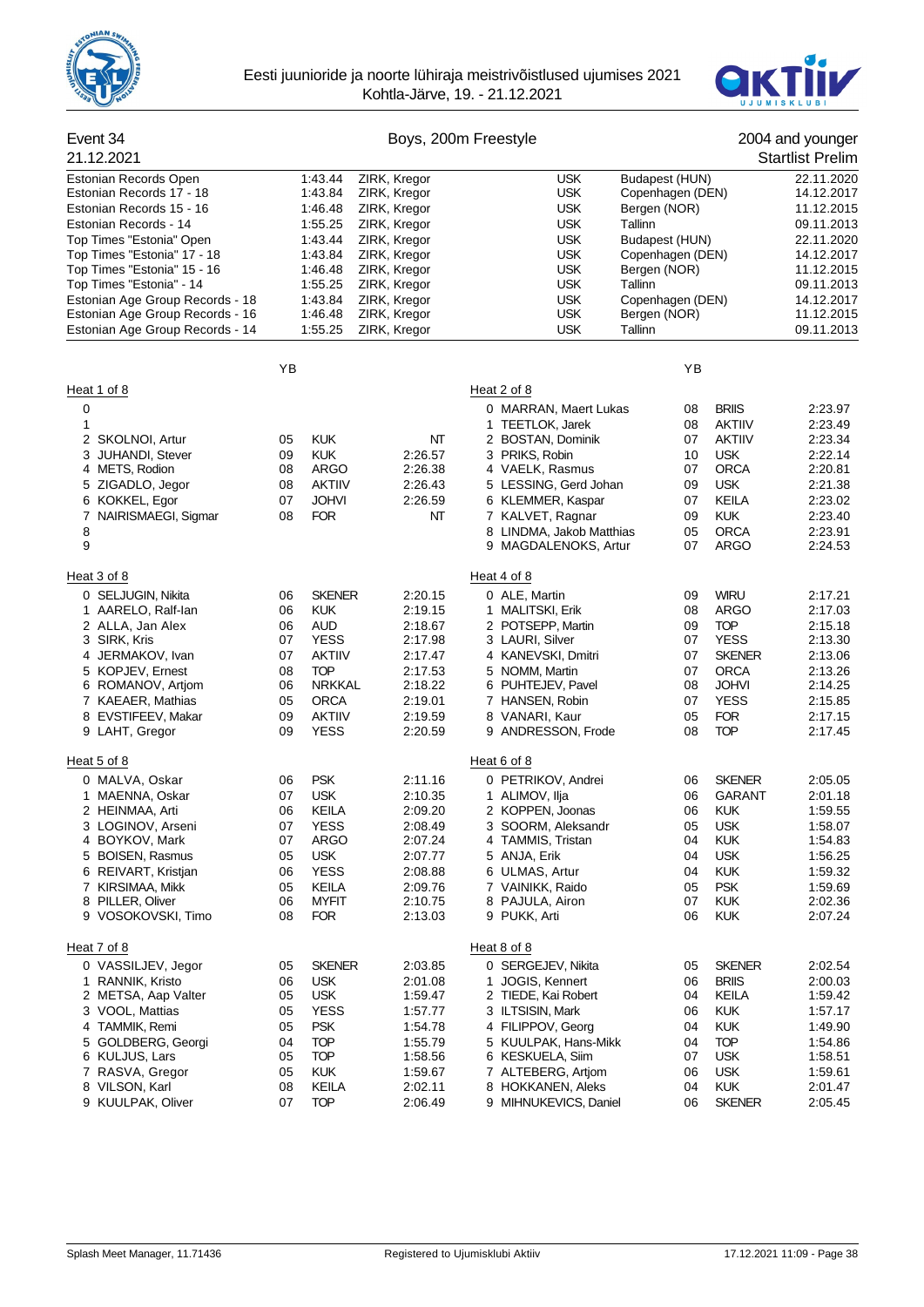



#### Event 35 Girls, 100m Backstroke 2005 and younger 21.12.2021 Startlist Prelim Estonian Records Open 59.87 GOLD, Aleksa CRCA Toronto (CAN) 07.02.2020<br>
Estonian Records 15 - 16 1:01.43 VALDMAA, Laura-Liis TUK Tallinn 17.11.2019 Estonian Records 15 - 16 1:01.43 VALDMAA, Laura-Liis TUK Tallinn Estonian Records - 14 1:02.63 VALDMAA, Laura-Liis TUK Tartu 1:02.11.2018<br>Top Times "Estonia" Open 199.87 GOLD, Aleksa 1986 CRCA Toronto (CAN) 607.02.2020 Top Times "Estonia" Open 59.87 Top Times "Estonia" 15 - 16 1:01.43 VALDMAA, Laura-Liis TUK Tallinn 17.11.2019 Top Times "Estonia" - 14 1:02.63 VALDMAA, Laura-Liis TUK Tartu 11:02.63 VALDMAA, Laura-Liis TUK Tartu 11:01.2018<br>Estonian Age Group Records - 16 1:01.43 VALDMAA, Laura-Liis TUK Tallinn 11:01.2019 Estonian Age Group Records - 16 1:01.43 VALDMAA, Laura-Liis TUK Tallinn 17.11.2019<br>Estonian Age Group Records - 14 1:02.63 VALDMAA Laura-Liis TUK Tartu 17.11.2018 Estonian Age Group Records - 14 YB YB Heat 1 of 6 Heat 2 of 6 0 DAVYDOVA, Aurora Alexandra08 KUK 1:22.00 0 MUIDRE, Marit 09 BRIIS 1:19.54 1 TAMMARU, Paula Simona 08 KUK 1:21.56 1 LEO, Marta 07 ORCA 1:19.28 2 VALGE, Victoria 09 KUK 1:20.98 2 SEDJAKIN, Katri-Liis 07 PSK 1:18.87 3 NOMM, Kertu 09 FOR 1:20.54 3 VASHSELKO, Sandra 07 NRKKAL 1:18.63 4 SEPP, Meribell 10 FOR 1:19.58 4 VOLKOV, Linda 07 BRIIS 1:18.17 5 MILLER, Sandra 08 BRIIS 1:20.05 5 KAARE, Sarah Maria 09 KUK 1:18.56 6 ZOLOTOVA, Viktoria 07 AKTIIV 1:20.63 6 OJA, Angelina Veronica 09 FOR 1:18.72 7 TILLEMANN, Emma Marie 07 BRIIS 1:21.22 7 KRAAS, Jasmiin 09 YESS 1:18.90 8 LEPASALU, Olivia 09 VIM 1:21.68 8 KIIKER, Anna 10 YESS 1:19.53 9 PALU, Isabel 10 UKKS 1:22.18 9 VOLL, Anni-Alice 08 AUD 1:19.57 Heat 3 of 6 **Heat 4 of 6** Heat 4 of 6 0 REINARU, Birgit 09 KUK 1:17.63 0 PLOVITS, Natali 07 AUD 1:13.21 1 MAENDMA, Hella-Maria 10 PSK 1:16.83 1 MILLER, Nora 06 BRIIS 1:11.90 2 SOROKIN, Inessa 08 ORCA 1:15.73 2 ROOP, Adele 09 USK 1:10.01 3 PAAS, Eliisa 09 YESS 1:15.19 3 HARJAKS, Ulle 06 NRKKAL 1:08.55 4 LAANE, Helis 08 KUK 1:14.36 4 ULP, Loreen 06 TOP 1:05.50 5 KUUSK, Gabriela 09 AUD 1:14.67 5 MERIMAA, Mirtel 08 WIRU 1:06.98 6 TAMM, Krisete-Elisabeth 08 VIM 1:15.70 6 RAIDMAEE, Margaret 07 YESS 1:09.34 7 ROASTO, Emma 09 BRIIS 1:16.17 7 JUERISOO, Miriam 08 TOP 1:10.36 8 KARLSON, Britta 09 KUK 1:17.09 8 SUEDA, Johanna 07 WIRU 1:12.67 09 FOR 1:18.03 9 MAKAROVA, Daria 608 GARANT 1:13.80 Heat 5 of 6 Heat 6 of 6 0 TEDER, Karolin 08 BRIIS 1:13.01 0 KIVIMAEE, Emma 06 ORCA 1:12.81 1 TANKLER, Sheril 08 USK 1:11.90 1 KRIVORUKOVA, Amalia 07 AKTIIV 1:10.43 2 JOENURM, Johanna Gertrud 06 KUK 1:09.67 2 ISRAEL, Romi 07 UKKS 1:09.46<br>2 1108.44 3 IRBE, Birgit 06 KUK 1:08.09 1:08.44 13 IRBE, Birgit 06 KUK 1:08.09 3 VAERK, Freia 06 AUD 1:08.44 3 IRBE, Birgit 06 KUK 1:08.09 4 KANN, Kertu 06 BRIIS 1:04.84 4 TIMOFEJEVA, Polina 05 VIM 1:04.09 5 SOVTSA, Polina 08 TOP 1:06.24 5 RAHAMAEGI, Karolin 05 KUK 1:05.87 6 RANDMAA, Marleene 06 USK 1:09.31 6 MOTSNIK, Kirke 07 TOP 1:08.89 7 LUHT, Nora Lee 08 YESS 1:10.30 7 VAISMA, Emili 08 PSK 1:10.16 8 MILSINA, Arina 06 GARANT 1:12.67 8 TAEL, Kaetriin 08 BRIIS 1:12.03 9 TAMMIK, Susanna Loviis 10 USK 1:13.27 9 MIHHALSKAJA, Leila 108 GARANT 1:13.24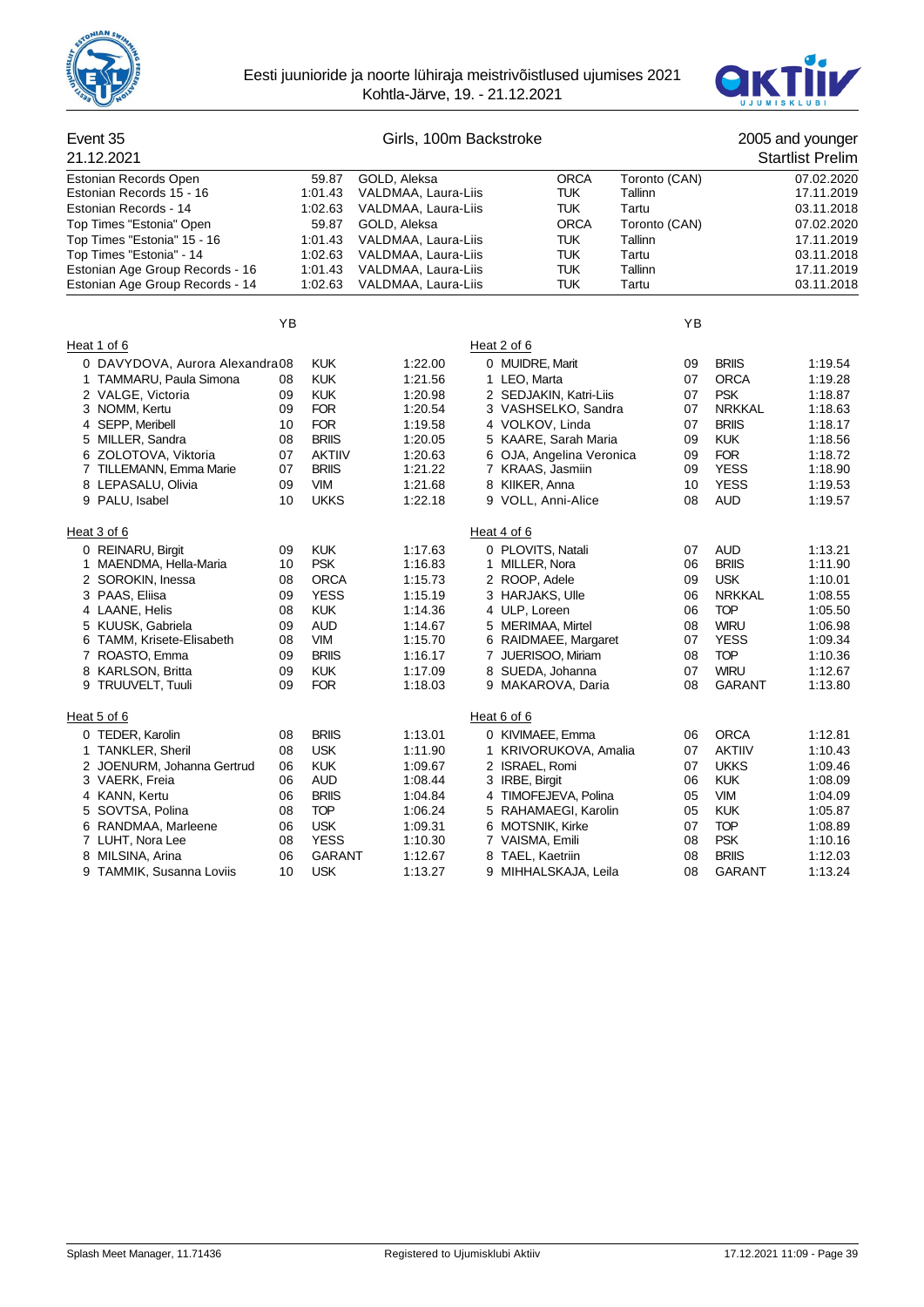



| Event 36                                                           |          |                            | Boys, 100m Backstroke    |                                      |                  |                  |                             | 2004 and younger         |
|--------------------------------------------------------------------|----------|----------------------------|--------------------------|--------------------------------------|------------------|------------------|-----------------------------|--------------------------|
| 21.12.2021                                                         |          |                            |                          |                                      |                  |                  |                             | <b>Startlist Prelim</b>  |
| Estonian Records Open                                              |          | 51.12                      | TRIBUNTSOV, Ralf         |                                      | <b>AUD</b>       | Netanya (ISR)    |                             | 03.12.2015               |
| Estonian Records 17 - 18                                           |          | 51.36                      | ZIRK, Kregor             |                                      | <b>USK</b>       | Kolding (DEN)    |                             | 09.12.2016               |
| Estonian Records 15 - 16                                           |          | 54.58                      | SMOK, Alan               |                                      | GARANT           | Tartu            |                             | 16.10.2021               |
| Estonian Records - 14                                              |          | 57.56                      | SMOK, Alan               |                                      | GARANT           | Tallinn          |                             | 22.12.2019               |
| Top Times "Estonia" Open                                           |          | 51.12                      | TRIBUNTSOV, Ralf         |                                      | aud              | Netanya (ISR)    |                             | 03.12.2015               |
| Top Times "Estonia" 17 - 18                                        |          | 51.36                      | ZIRK, Kregor             |                                      | <b>USK</b>       | Kolding (DEN)    |                             | 09.12.2016               |
| Top Times "Estonia" 15 - 16                                        |          | 54.58                      | SMOK, Alan               |                                      | GARANT           | Tartu            |                             | 16.10.2021               |
| Top Times "Estonia" - 14                                           |          | 57.56                      | SMOK, Alan               |                                      | GARANT           | Tallinn          |                             | 22.12.2019               |
| Estonian Age Group Records - 18                                    |          | 51.36                      | ZIRK, Kregor             |                                      | USK              | Kolding (DEN)    |                             | 09.12.2016               |
| Estonian Age Group Records - 16<br>Estonian Age Group Records - 14 |          | 54.58<br>57.56             | SMOK, Alan<br>SMOK, Alan |                                      | GARANT<br>GARANT | Tartu<br>Tallinn |                             | 16.10.2021<br>22.12.2019 |
|                                                                    |          |                            |                          |                                      |                  |                  |                             |                          |
|                                                                    | YB       |                            |                          |                                      |                  | YB               |                             |                          |
| Heat 1 of 6                                                        |          |                            |                          | Heat 2 of 6                          |                  |                  |                             |                          |
| 0                                                                  |          |                            |                          | $\mathbf 0$                          |                  |                  |                             |                          |
| $\mathbf{1}$                                                       |          |                            |                          | 1 LAHT, Gregor                       |                  | 09               | <b>YESS</b>                 | 1:12.14                  |
| $\overline{2}$                                                     |          |                            |                          | 2 HAUG, Hendrik Markus               |                  | 09               | <b>KUK</b>                  | 1:11.19                  |
| 3 UUENI, Teodor                                                    | 08       | <b>KUK</b>                 | NΤ                       | 3 ANDRESSON, Frode                   |                  | 08               | <b>TOP</b>                  | 1:10.94                  |
| 4 NOMM, Martin                                                     | 07       | <b>ORCA</b>                | 1:12.91                  | 4 ANDRESSON, Franz                   |                  | 06               | <b>TOP</b>                  | 1:10.48                  |
| 5<br><b>ALLEKORS, Erik</b>                                         | 07       | <b>KUK</b>                 | NΤ                       | 5 ALLIKA, Mattias                    |                  | 08               | <b>USK</b>                  | 1:10.86                  |
| 6                                                                  |          |                            |                          | 6 HANSEN, Robin                      |                  | 07               | <b>YESS</b>                 | 1:10.96                  |
| 7                                                                  |          |                            |                          | 7 ZIGADLO, Jegor                     |                  | 08               | <b>AKTIIV</b>               | 1:11.94                  |
| 8<br>9                                                             |          |                            |                          | 8 TAMMELEHT, Simon<br>9              |                  | 06               | <b>PSK</b>                  | 1:12.31                  |
| Heat 3 of 6                                                        |          |                            |                          | Heat 4 of 6                          |                  |                  |                             |                          |
|                                                                    |          |                            |                          |                                      |                  |                  |                             |                          |
| 0 SHALOV, Mihhail                                                  | 09       | <b>ARGO</b>                | 1:10.29                  | 0 HEINMAA, Arti                      |                  | 06               | <b>KEILA</b>                | 1:06.19                  |
| 1 ROMANOV, Artiom                                                  | 06       | <b>NRKKAL</b>              | 1:09.39                  | 1 TOODU, Rasmus                      |                  | 06               | <b>PSK</b>                  | 1:05.54                  |
| 2 KADAK, Sander                                                    | 06       | <b>ORCA</b>                | 1:08.87                  | 2 PASHENKOV, Anton                   |                  | 06               | <b>YESS</b>                 | 1:03.38                  |
| 3 KALMU, Villem<br>4 SUKK, Oliver                                  | 05<br>07 | <b>BRIIS</b><br><b>KUK</b> | 1:08.49                  | 3 TOMING, Jakob<br>4 BORISSOV, Pavel |                  | 07<br>05         | <b>WIRU</b><br><b>JOHVI</b> | 1:00.99                  |
| 5 PUHTEJEV, Pavel                                                  | 08       | <b>JOHVI</b>               | 1:07.98<br>1:08.16       | 5 TAMMIK, Remi                       |                  | 05               | <b>PSK</b>                  | 56.00<br>58.20           |
| 6 VOSOKOVSKI, Rene                                                 | 05       | <b>FOR</b>                 | 1:08.66                  | 6 JOGIS, Kennert                     |                  | 06               | <b>BRIIS</b>                | 1:01.77                  |
| 7 RAENDLA, Ralf                                                    | 08       | <b>BRIIS</b>               | 1:08.88                  | 7 PENT, Mihkel                       |                  | 05               | <b>USK</b>                  | 1:04.80                  |
| 8 ALE, Martin                                                      | 09       | <b>WIRU</b>                | 1:09.74                  | 8 KAEAER, Mathias                    |                  | 05               | <b>ORCA</b>                 | 1:05.68                  |
| 9 POTSEPP, Martin                                                  | 09       | <b>TOP</b>                 | 1:10.36                  | 9 TARASSOV, Matvei                   |                  | 08               | <b>ARGO</b>                 | 1:07.89                  |
| Heat 5 of 6                                                        |          |                            |                          | Heat 6 of 6                          |                  |                  |                             |                          |
| 0 NOVITSKI, Hans-Kristjan                                          | 08       | <b>VIM</b>                 | 1:06.13                  | 0 FATEJEV, Fjodor                    |                  | 05               | <b>KUK</b>                  | 1:06.09                  |
| 1 SAHPAZOV, Artjom                                                 | 04       | <b>AUD</b>                 | 1:05.48                  | 1 REIMAND, Hannes Villem             |                  | 05               | <b>USK</b>                  | 1:05.18                  |
| 2 OTT, Karl-Eric                                                   | 08       | <b>USK</b>                 | 1:02.90                  | 2 NOPPONEN, Jorven                   |                  | 05               | VIM                         | 1:02.72                  |
| 3 GRITSOK, Aleks                                                   | 05       | <b>GARANT</b>              | 59.43                    | 3 EINBERG, Endrik                    |                  | 04               | <b>BRIIS</b>                | 58.97                    |
| 4 MAENNIK, Hans Herman                                             | 05       | <b>BRIIS</b>               | 55.97                    | 4 SMOK, Alan                         |                  | 05               | <b>GARANT</b>               | 54.33                    |
| 5 KULJUS, Lars                                                     | 05       | <b>TOP</b>                 | 57.20                    | 5 TSOPP, Tristan                     |                  | 04               | <b>KUK</b>                  | 56.97                    |
| 6 SOOSAAR, Andreas                                                 | 06       | <b>USK</b>                 | 1:01.40                  | 6 AROLD, Kaspar                      |                  | 05               | <b>USK</b>                  | 1:01.19                  |
| 7 LOIKO, Lukas Baltazar                                            | 06       | <b>SKENER</b>              | 1:04.64                  | 7 KREHOV, Ivan                       |                  | 07               | <b>KUK</b>                  | 1:04.40                  |
| 8 TOMS, Sander                                                     | 05       | <b>KUK</b>                 | 1:05.67                  | 8 SAMMEL, Robert                     |                  | 06               | <b>WIRU</b>                 | 1:05.66                  |
| 9 PILLER, Oliver                                                   | 06       | <b>MYFIT</b>               | 1:06.54                  | 9 SALK, Joonas                       |                  | 07               | <b>BRIIS</b>                | 1:06.48                  |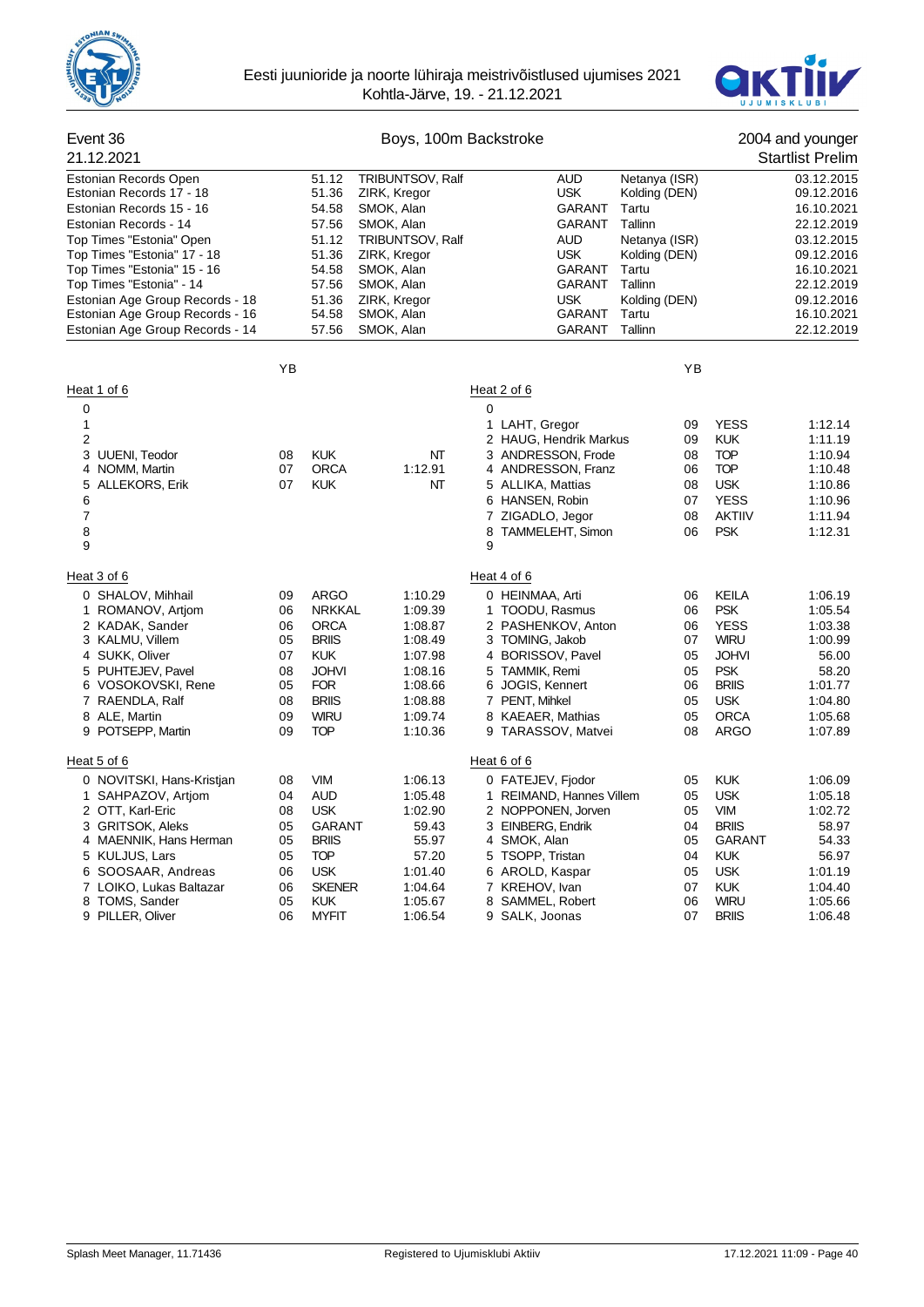



### Event 37 Girls, 400m Medley 2005 and younger 21.12.2021 Startlist Estonian Records Open **4:46.65 ROMANJUK, Maria** GARANT Tallinn 15.07.2021<br>Estonian Records 15 - 16 4:52.42 MARKVARDT, Margaret TOP Bergen (NOR) 12.12.2015 Estonian Records 15 - 16 4:52.42 MARKVARDT, Margaret TOP Bergen (NOR) 12.12.2015 Estonian Records - 14 **4:56.39 MARKVARDT, Margaret COLL COVIC UP** Upplands Vaesby (SWE) 13.12.2014<br>Top Times "Estonia" Open 15.07.2021 4:46.65 ROMANJUK, Maria **GARANT** Tallinn 15.07.2021 Top Times "Estonia" Open 11.46.65 ROMANJUK, Maria 15.07.2021 Top Times "Estonia" 15 - 16 <br>
Top Times "Estonia" - 14 11.56.39 MARKVARDT, Margaret TOP Upplands Vaesby (SWE) 13.12.2014 Top Times "Estonia" - 14 4:56.39 MARKVARDT, Margaret TOP Upplands Vaesby (SWE) 13.12.2014<br>Estonian Age Group Records - 16 4:52.42 MARKVARDT, Margaret TOP Bergen (NOR) 12.12.2015 Estonian Age Group Records - 16 4:52.42 MARKVARDT, Margaret TOP Bergen (NOR) 12.12.2015<br>Estonian Age Group Records - 14 4:54.92 ROMAN.IUK Maria GARANT Tallinn 12.12.2015 Estonian Age Group Records - 14 YB YB Heat 1 of 3 Heat 2 of 3 0 0 0 0 MALING, Helena 05 UKKS 5:55.09 1 1 IRBE, Birgit 06 KUK 5:40.33 2 2 HVOROSTINOV, Anna 08 KUK 5:35.98 3 PORFEJEVETS, Anna 08 SILUK 6:08.38 3 ROMANJUK, Darja 06 GARANT 5:26.08 4 TSERNUSHEVICH, Milena 07 NRKKAL 6:03.16 4 5 ROASTO, Emma 09 BRIIS 6:03.35 5 ZAIDENTSAL, Alessandra 08 JOHVI 5:25.87 6 KAEVATS, Teele 07 YESS 6:09.00 6 SOVTSA, Polina 08 TOP 5:30.14 FORTT, Camilla 607 KUK<br>1 7 MADDISON. Helena 609 USK 8 8 8 MADDISON, Helena 09 USK 5:49.35 9 9 ROOP, Adele 09 USK 6:01.59 Heat 3 scheduled in session 6 Event 38 **Boys, 400m Medley** 2004 and younger 21.12.2021 Startlist Estonian Records Open 4:12.15 LIIVAMÄGI, Martin KUK Istanbul (TUR) 11.12.2009 Estonian Records 17 - 18 4:19.83 ZIRK, Kregor USK Tallinn 19.12.2016 Estonian Records 15 - 16 4:21.47 ZIRK, Kregor USK Tallinn 21.12.2015 Estonian Records - 14 4:41.15 SEPP, Konrad Aleksander VIM Torshavn (FAR) 01.12.2019 Top Times "Estonia" Open 4:12.15 LIIVAMÄGI, Martin KUK Istanbul (TUR) 11.12.2009 Top Times "Estonia" 17 - 18 Top Times "Estonia" 15 - 16 4:21.47 ZIRK, Kregor USK Tallinn 21.12.2015 Top Times "Estonia" - 14 4:41.15 SEPP, Konrad Aleksander VIM Torshavn (FAR) 01.12.2019<br>Estonian Age Group Records - 18 4:19.83 ZIRK, Kregor USK Tallinn 19.12.2016 Estonian Age Group Records - 18 4:19.83 ZIRK, Kregor USK Tallinn 19.12.2016 Estonian Age Group Records - 16 Estonian Age Group Records - 14 4:40.04 GRITSÕK, Alan GARANT Keila 02.06.2018 YB YB Heat 1 of 3 Heat 2 of 3 0 0 MIHNUKEVICS, Daniel 06 SKENER 5:03.04 1 1 AKSJONOV, Artjom 07 SKENER 4:56.78 2 BERG, Ron 06 GARANT 5:24.66 2 TURILOV, Mark 06 AKTIIV 4:54.80 3 LOGINOV, Arseni 07 YESS 5:16.63 3 VAINIKK, Raido 05 PSK 4:53.68 4 RANNIK, Kristo 06 USK 5:03.83 4 ANTONIAK, Lars Sebastian 05 KUK 4:48.65 5 KUULPAK, Oliver 07 TOP 5:11.84 5 LILL, Robin 05 TOP 4:50.65 6 SAMMEL, Robert 06 WIRU 5:17.94 6 BORISSOV, Pavel 05 JOHVI 4:54.17 7 7 SUKK, Oliver 07 KUK 4:55.40 8 8 8 8 SILLASTE, Dmitri 07 PSK 5:01.55

9 9 DENISSOV, Aleksei 08 GARANT 5:03.41

Heat 3 scheduled in session 6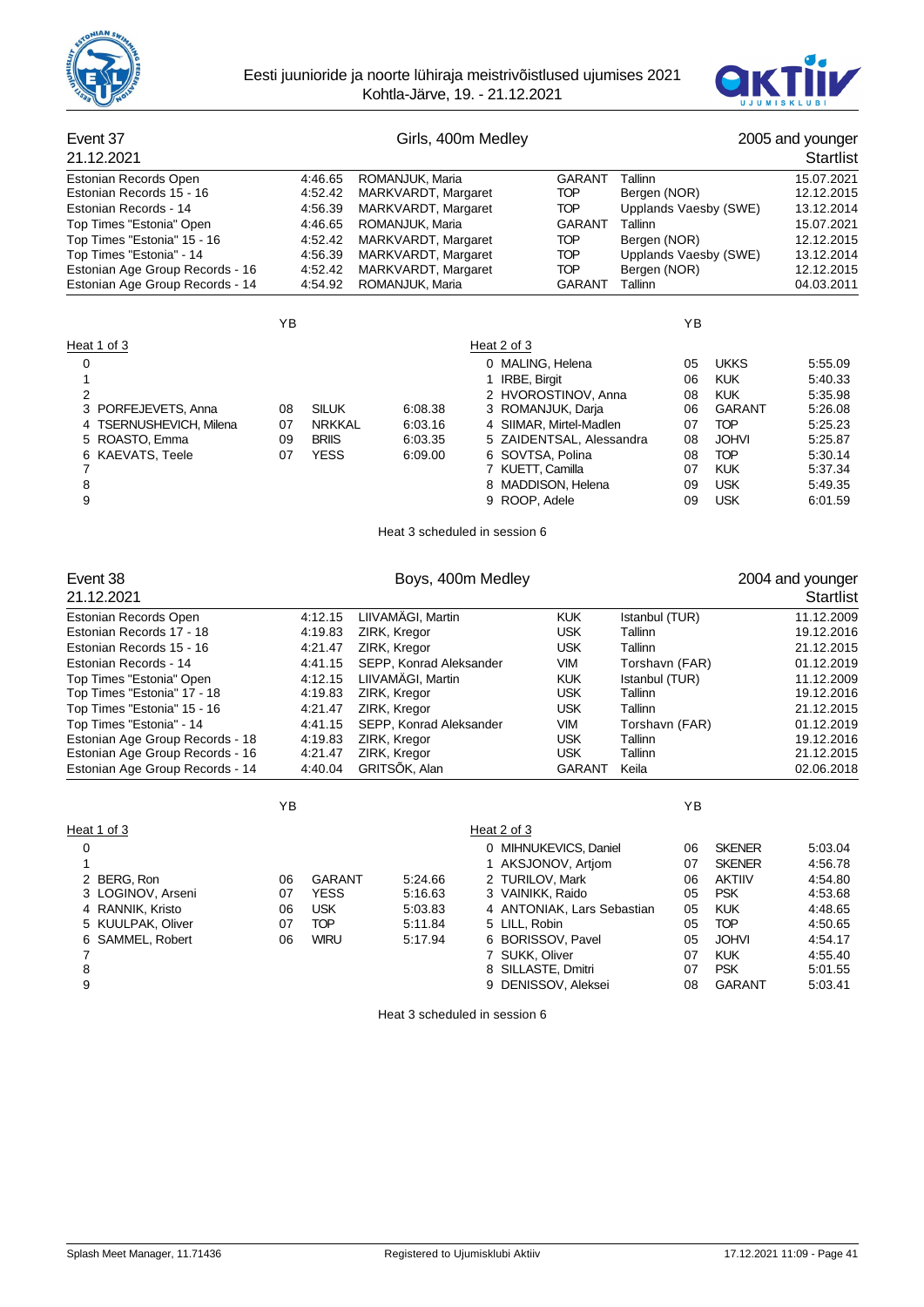



#### Event 39 Girls, 50m Breaststroke 2005 and younger 21.12.2021 Startlist Prelim Estonian Records Open 29.82 TREPP, Jane KUK Istanbul (TUR) 10.12.2009<br>Estonian Records 15 - 16 30.09 JEFIMOVA, Eneli KUK Kazan (RUS) 06.11.2021 Estonian Records 15 - 16 Estonian Records - 14 30.68 JEFIMOVA, Eneli KUK Tallinn 22.12.2020 Top Times "Estonia" Open 29.82 Top Times "Estonia" 15 - 16 30.09 JEFIMOVA, Eneli KUK Kazan (RUS) 66.11.2021<br>Top Times "Estonia" - 14 30.68 JEFIMOVA, Eneli KUK Tallinn 22.12.2020 Top Times "Estonia" - 14 30.68 JEFIMOVA, Eneli KUK Tallinn 22.12.2020 Estonian Age Group Records - 16 30.09 JEFIMOVA, Eneli KUK Kazan (RUS) 66.11.2021<br>Estonian Age Group Records - 14 30.09 JEFIMOVA, Eneli KUK Kazan (RUS) 66.11.2021 Estonian Age Group Records - 14 YB YB Heat 1 of 5 Heat 2 of 5 0 0 LEO, Marta 07 ORCA 40.91 1 LAANE, Helis 08 KUK NT 1 KONDRATIEVA, Ruslana 08 SILUK 40.50 2 LAANEMAA, Liisu 09 AUD 42.60 2 MAERTIN, Kerli 08 ORCA 39.82 3 KALJAS, Mirtel 09 KUK 41.99 3 REIDOLF, Kirke 07 BRIIS 39.48 4 ZAHOVAIKO, Anette 5 ERIK, Katre 09 BRIIS 41.88 5 VOLL, Anni-Alice 08 AUD 39.42 6 KROTOVA, Darja 08 ARGO 42.04 6 SEPP, Liisbet 06 PSK 39.57 ROOSIAAS, Nora 8 8 TAEL, Kaetriin 08 BRIIS 40.71 9 9 8 PEMMELGAS, Bianca 09 MYFIT 40.97 Heat 3 of 5 Heat 4 of 5 0 ASI, Saskia 10 KUK 38.99 0 LILLO, Anee 06 TOP 38.69 1 MATSKEVITS, Sofia 07 GARANT 37.73 1 TAMM, Krisete-Elisabeth 08 VIM 37.54 2 LUTS, Janeli 06 KEILA 35.89 2 HVOROSTINOV, Anna 08 KUK 35.80 3 MOTSNIK, Hanna-Marleen 06 TOP 34.93 3 PALAGINA, Alina 07 ARGO 34.77 4 MERIMAA, Mirtel 08 WIRU 33.91 4 SALU, Egle 07 WIRU 32.46 5 ANSON, Emilia 08 GARANT 34.69 5 VILLEMS, Mariette 05 USK 34.41 6 HAAVISTE, Maribel 06 YESS 35.63 6 BAZANOVA, Ksenia 09 YESS 35.52 7 LEETMAA, Elis 06 TOP 37.41 7 KRYLOVA, Jana 07 SILUK 36.75 8 MAENNIK, Melany 06 WIRU 38.48 8 KOPPEN, Johanna 08 KUK 38.42 09 FOR 39.32 9 SUEDA, Johanna 07 WIRU 39.25 Heat 5 of 5 0 TAMMARU, Paula Simona 08 KUK 38.55 1 PRIIVITS, Merilin 06 AUD 37.43 2 LINK, Maarja Katherine 06 KEILA 35.64 3 KIKAS, Luisa Miia 07 YESS 34.74 4 VORONTSOVA, Jekaterina 05 5 GUDOVSKAJA, Anita 05 AUD 34.16 6 ZAIDENTSAL, Alessandra 08 JOHVI 35.13 7 PLOVITS, Natali 07 AUD 36.01 8 BAROSHNIKOVA, Alisa 9 KUUSK, Gabriela 09 AUD 39.22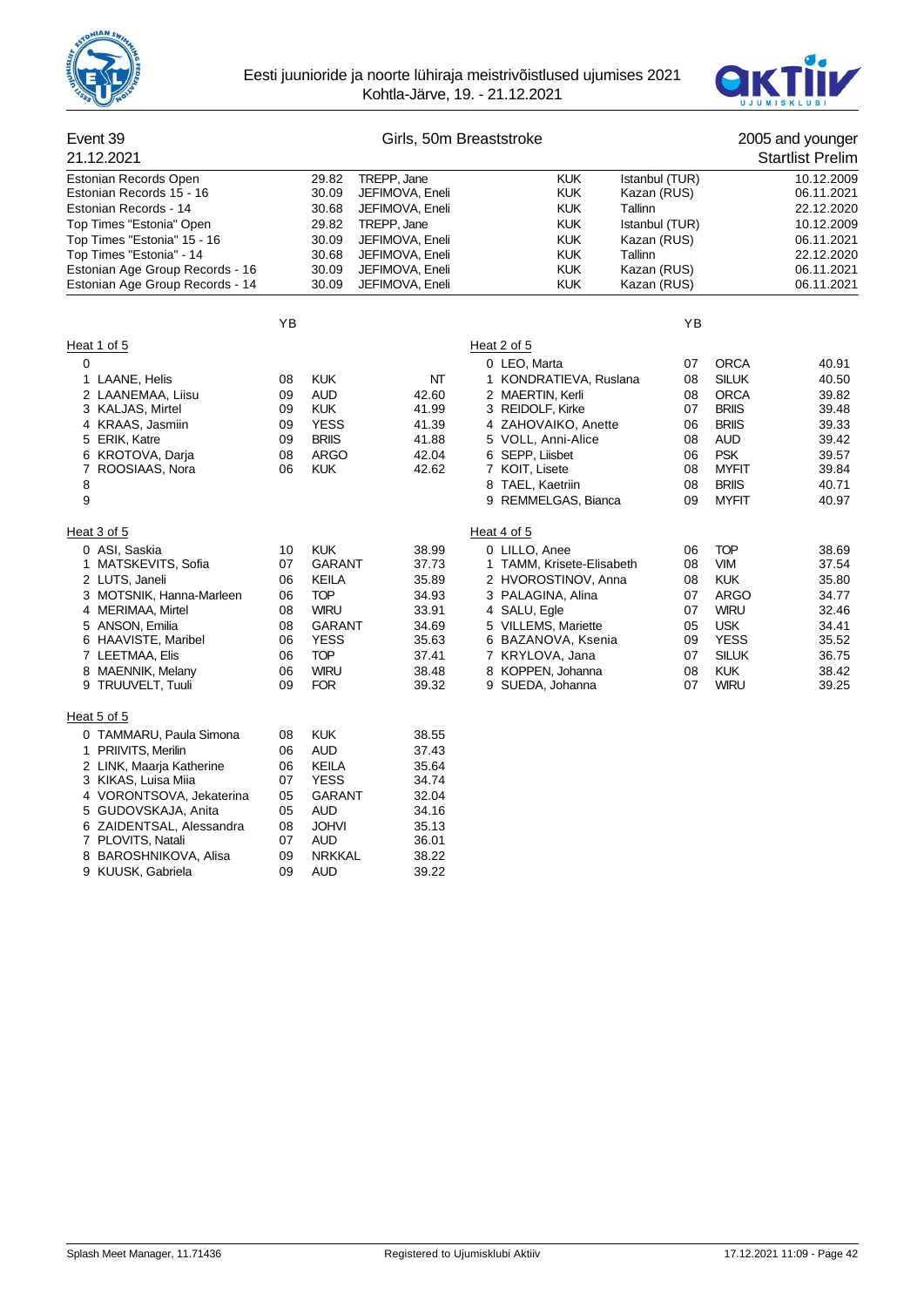



| Event 40                                                   |    |                | Boys, 50m Breaststroke                  |                                       |                    |    |               | 2004 and younger         |
|------------------------------------------------------------|----|----------------|-----------------------------------------|---------------------------------------|--------------------|----|---------------|--------------------------|
| 21.12.2021                                                 |    |                |                                         |                                       |                    |    |               | <b>Startlist Prelim</b>  |
| Estonian Records Open                                      |    | 26.68          | ALLIKVEE, Martin                        | <b>GARANT</b>                         | Glasgow (GBR)      |    |               | 04.12.2019               |
| Estonian Records 17 - 18                                   |    | 27.79          | ALLIKVEE, Martin                        | GARANT                                | Tallinn            |    |               | 21.12.2013               |
| Estonian Records 15 - 16                                   |    | 28.45          | KULLA, Werner-Erich                     | <b>KUK</b>                            | Tallinn            |    |               | 20.12.2013               |
| Estonian Records - 14                                      |    | 30.07          | PALVADRE, Christopher                   | <b>TOP</b>                            | Tallinn            |    |               | 22.12.2017               |
| Top Times "Estonia" Open                                   |    | 26.68          | ALLIKVEE, Martin                        | GARANT                                | Glasgow (GBR)      |    |               | 04.12.2019               |
| Top Times "Estonia" 17 - 18<br>Top Times "Estonia" 15 - 16 |    | 27.79<br>28.45 | ALLIKVEE, Martin<br>KULLA, Werner-Erich | <b>GARANT</b><br><b>KUK</b>           | Tallinn<br>Tallinn |    |               | 21.12.2013<br>20.12.2013 |
| Top Times "Estonia" - 14                                   |    | 30.07          | PALVADRE, Christopher                   | <b>TOP</b>                            | Tallinn            |    |               | 22.12.2017               |
| Estonian Age Group Records - 18                            |    | 27.64          | NIINE, Joonas                           | <b>AKTIIV</b>                         | Anyksciai (LTU)    |    |               | 02.05.2019               |
| Estonian Age Group Records - 16                            |    | 28.45          | KULLA, Werner-Erich                     | <b>KUK</b>                            | Tallinn            |    |               | 20.12.2013               |
| Estonian Age Group Records - 14                            |    | 30.07          | PALVADRE, Christopher                   | <b>TOP</b>                            | Tallinn            |    |               | 22.12.2017               |
|                                                            | ΥB |                |                                         |                                       |                    | ΥB |               |                          |
| Heat 1 of 6                                                |    |                |                                         | Heat 2 of 6                           |                    |    |               |                          |
|                                                            |    |                |                                         |                                       |                    | 08 | <b>FOR</b>    | 36.30                    |
| 0<br>1                                                     |    |                |                                         | 0 VOSOKOVSKI, Timo                    |                    | 09 | <b>AUD</b>    | 35.92                    |
| 2 HAUG, Hendrik Markus                                     | 09 | <b>KUK</b>     | 37.70                                   | 1 HANSALU, Tristan Scott              |                    | 07 | <b>PSK</b>    | 35.62                    |
| 3<br>JOGILA, Marten-Mattias                                | 08 | <b>AUD</b>     | 37.23                                   | 2 KOLOSSOV, Matfei<br>3 MAENNA, Oskar |                    | 07 | <b>USK</b>    | 34.89                    |
| 4 NAIRISMAEGI, Sigmar                                      | 08 | <b>FOR</b>     | 36.75                                   | 4 MALOSEV, Jegor                      |                    | 04 | <b>SKENER</b> | 34.68                    |
| 5 AARELO, Ralf-lan                                         | 06 | <b>KUK</b>     | 37.02                                   | 5 KOPJEV, Ernest                      |                    | 08 | <b>TOP</b>    | 34.81                    |
| 6 SUHAROV, Rudolf                                          | 09 | <b>KUK</b>     | 37.48                                   | 6 OFLJAN, Daniel                      |                    | 07 | <b>ARGO</b>   | 35.50                    |
| 7 SILLER, Marten                                           | 08 | <b>FOR</b>     | NT                                      | 7 MALITSKI, Erik                      |                    | 08 | <b>ARGO</b>   | 35.76                    |
| 8                                                          |    |                |                                         | 8 VAELK, Rasmus                       |                    | 07 | <b>ORCA</b>   | 36.15                    |
| 9                                                          |    |                |                                         | 9 RAENDLA, Ralf                       |                    | 08 | <b>BRIIS</b>  | 36.33                    |
| Heat 3 of 6                                                |    |                |                                         | Heat 4 of 6                           |                    |    |               |                          |
| 0 TAETTE, Markus                                           | 08 | <b>USK</b>     | 34.14                                   | 0 TIIDUS, Jueri Robin                 |                    | 07 | <b>ORCA</b>   | 32.70                    |
| 1 BOISEN, Rasmus                                           | 05 | <b>USK</b>     | 33.84                                   | 1 PAERTEL, Martin                     |                    | 08 | <b>GARANT</b> | 32.06                    |
| 2 ILVES, Gregor                                            | 07 | <b>BRIIS</b>   | 33.39                                   | 2 SOOVIK, Carl Robert                 |                    | 04 | <b>PSK</b>    | 31.02                    |
| 3 ROONI, Karl-Erik                                         | 06 | <b>BRIIS</b>   | 33.15                                   | 3 NOPPONEN, Jorven                    |                    | 05 | <b>VIM</b>    | 30.39                    |
| 4 VILSON, Karl                                             | 08 | KEILA          | 33.07                                   | 4 LUMI, Lennart Joosep                |                    | 04 | <b>MYFIT</b>  | 29.03                    |
| 5 KOZHENKOV, Edgar-Robin                                   | 07 | <b>GARANT</b>  | 33.09                                   | 5 ORAV, Patrick                       |                    | 04 | <b>KUK</b>    | 30.02                    |
| 6 REIVART, Kristjan                                        | 06 | <b>YESS</b>    | 33.28                                   | 6 STERLIKOV, Deniss                   |                    | 05 | <b>JOHVI</b>  | 30.89                    |
| 7 SAMMEL, Robert                                           | 06 | <b>WIRU</b>    | 33.64                                   | 7 PAJULA, Airon                       |                    | 07 | <b>KUK</b>    | 31.57                    |
| 8 OTS, Artur                                               | 07 | <b>MYFIT</b>   | 34.13                                   | 8 NIKITIN, Bogdan                     |                    | 05 | <b>SKENER</b> | 32.37                    |
| JERMAKOV, Ivan<br>9                                        | 07 | <b>AKTIIV</b>  | 34.27                                   | 9 SAULEP, Silver                      |                    | 06 | <b>PSK</b>    | 32.86                    |
| Heat 5 of 6                                                |    |                |                                         | Heat 6 of 6                           |                    |    |               |                          |
| 0 JARJOMENKO, Aleksander                                   | 06 | <b>GARANT</b>  | 32.67                                   | 0 SOOSAAR, Andreas                    |                    | 06 | <b>USK</b>    | 32.46                    |
| 1 LASIMER, Artur                                           | 04 | <b>SKENER</b>  | 31.81                                   | 1 SAHPAZOV, Artiom                    |                    | 04 | <b>AUD</b>    | 31.70                    |
| 2 KAZAREVSKI, Nikita                                       | 06 | <b>USK</b>     | 31.01                                   | 2 ALTEBERG, Artiom                    |                    | 06 | <b>USK</b>    | 30.96                    |
| 3 ANTONIAK, Lars Sebastian                                 | 05 | <b>KUK</b>     | 30.23                                   | 3 LINDMA, Jakob Matthias              |                    | 05 | <b>ORCA</b>   | 30.03                    |
| 4 VILLEMS, Glen Marcus                                     | 04 | <b>ORCA</b>    | 28.65                                   | 4 ROOSE, Ralf                         |                    | 04 | <b>YESS</b>   | 28.07                    |
| 5 TULTS, Carlos                                            | 04 | <b>KUK</b>     | 29.89                                   | 5 TEDER, Karl Christopher             |                    | 04 | <b>BRIIS</b>  | 29.48                    |
| MOSKALENKO, Denis<br>6                                     | 05 | <b>PSK</b>     | 30.78                                   | 6 KOPPEN, Joonas                      |                    | 06 | <b>KUK</b>    | 30.44                    |
| 7 TENNOKESE, Karl Markus                                   | 05 | <b>BRIIS</b>   | 31.50                                   | 7 KAALIK, Artjom                      |                    | 04 | <b>SKENER</b> | 31.06                    |
| SKOLNOI, Artur<br>8                                        | 05 | <b>KUK</b>     | 32.25                                   | 8 MILLER, Jarko                       |                    | 06 | <b>BRIIS</b>  | 32.20                    |
| 9 VIRUNURM, Cristo                                         | 04 | <b>WIRU</b>    | 32.83                                   | 9 RUHNO, Roger                        |                    | 06 | <b>BRIIS</b>  | 32.70                    |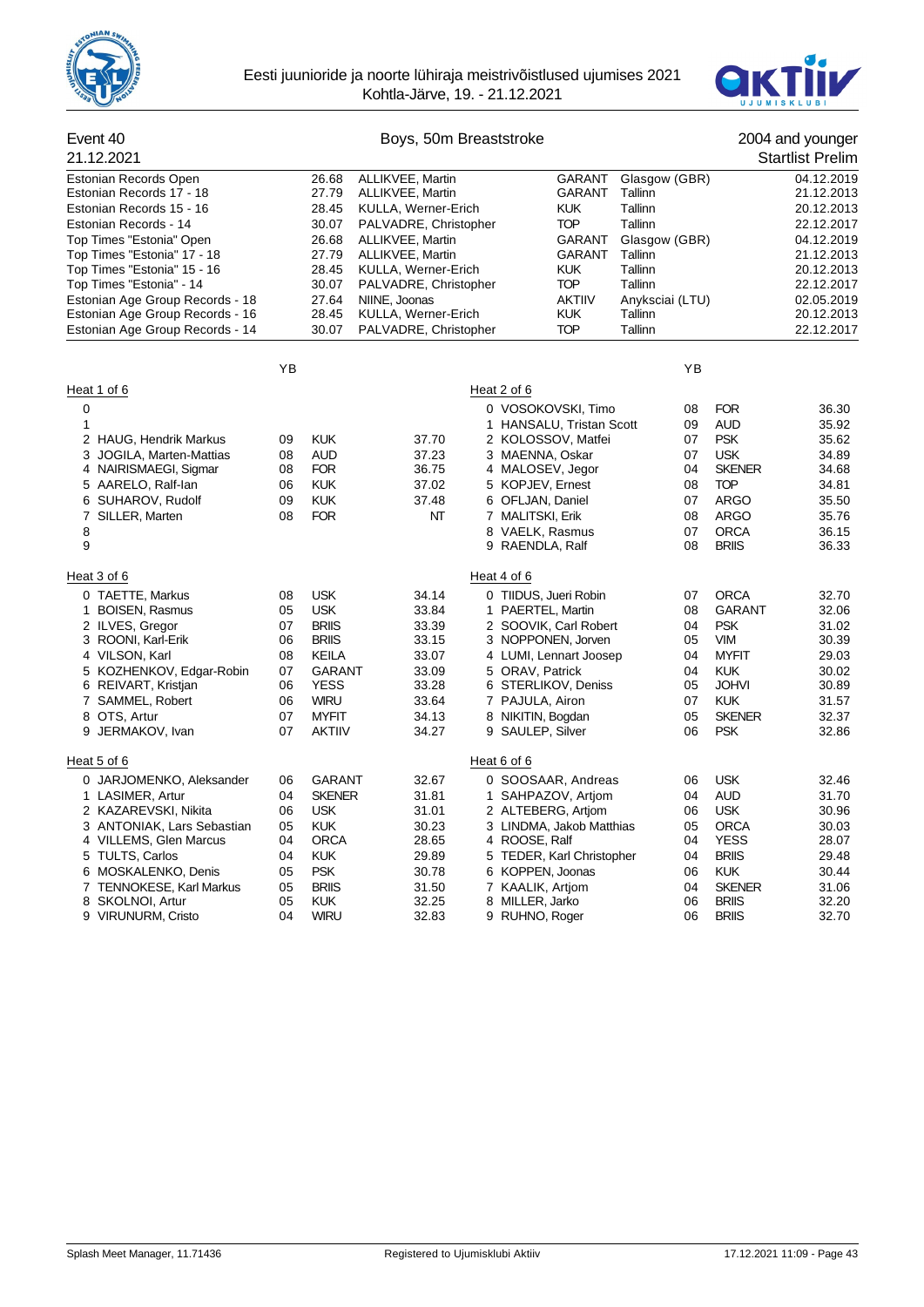



### Event 41 Girls, 4 x 50m Freestyle 2005 and younger 21.12.2021 Startlist Estonian Records 1:41.64 TOPi Ujumisklubi TOP Tallinn 20.12.2012 Top Times "Estonia" Estonian Age Group Records 1:46.79 Kalevi Ujumiskool KUK Tallinn 03.11.2019 Heat 1 of 3 Heat 2 of 3  $\overline{0}$ 1 1 NRK Kalev 2 NRK Kalev 2 NRK Kalev 2 NRK Kalev 2 NRK Kalev 2 NRK Kalev 2 NRK Kalev 2 NT 2 2 Viimsi Veeklubi/Bruno Ujumiskool 3 VIM 4:28.00 3 Paernu Spordikool 3 Communisties of March 2:00.00 NT 3 Kalevi Ujumiskool 3 Communisty 2:00.00 4 Keila Swimclub 2 **KEILA** NT 4 Kalevi Ujumiskool 2 KUK 1:58.00 5 Spordiklubi Fortuna 3 **FOR** NT 5 TOPi Ujumisklubi 2 TOP 1:59.00 6 Wiru Swim 3 WIRU NT 6 Ujumisklubi Briis 3 BRIIS 2:01.00 7 ARGO Ujumisklubi 3 ARGO ARGO NT 8 8 Audentese Spordiklubi 3 AUD NT 9 9 Heat 3 of 3  $\Omega$ 1 Ujumisklubi Briis 2 BRIIS 1:54.00 2 Ujumise Spordiklubi 3 USK 1:53.00 3 Yess 3 YESS 1:51.69 4 Audentese Spordiklubi 2 AUD 1:50.00 5 Spordiklubi Garant 2 GARANT 1:50.50 6 Spordiklubi Garant 3 GARANT 1:53.00 7 Ujumise Spordiklubi 2 USK 1:53.00 8 TOPi Ujumisklubi 3 9

#### Event 42 **Boys, 4 x 50m Freestyle** 2004 and younger 21.12.2021 Startlist Estonian Records 1:28.50 Audentese Spordiklubi AUD Tallinn 21.12.2015 Top Times "Estonia" 1:28.50 Audentese Spordiklubi AUD Tallinn 21.12.2015<br>11.11.2011 Estonian Age Group Records - 18 1:32.75 Estonia Pordiklubi CST Kalev 11.11.2011 Estonian Age Group Records - 18 1:32.75 Estonia 11.1200 EST Kalev Records - 18 1:32.75 Estonia 11.11.2011 EST Estonia Estonian Age Group Records - 16 1:32.96 Estonia EST Tallinn 25.11.2009 Heat 1 of 3 Heat 2 of 3  $\overline{0}$ 1 1 NRK Kalev 3 NRK Kalev 3 NRK Kalev 3 NRK Kalev 3 NRK Kalev 3 NRK Kalev 3 NRK Kalev 3 NRK Kalev 3 NT 2 2 Yess 3 YESS 1:44.00 3 Keila Swimclub 3 KEILA NT 3 Narva SK/Energia 3 SKENER 1:43.00 4 ARGO Ujumisklubi 3 ARGO NT 4 Ujumisklubi Briis 2 BRIIS 1:41.00 5 Wiru Swim 3 WIRU NT 5 Kalevi Ujumiskool 3 KUK 1:42.00 6 6 Ujumisklubi Briis 3 BRIIS 1:43.00 7 TOPi Ujumisklubi 3 8 8 Paernu Spordikool 3 Paernu Spordikool 3 PSK NT 9 9 Heat 3 of 3 0 1 Narva SK/Energia 2 SKENER 1:39.45 2 Spordiklubi Garant 3 GARANT 1:38.70 3 Spordiklubi Garant 2 GARANT 1:36.00<br>4 TOPi Uiumisklubi 2 TOP 1:34.00 TOPi Ujumisklubi 2 5 Kalevi Ujumiskool 2 KUK 1:35.00 6 Ujumise Spordiklubi 2 USK 1:38.00 7 Ujumise Spordiklubi 3 USK 1:39.00<br>8 Paernu Spordikool 2 PSK 1:40.00

9

Paernu Spordikool 2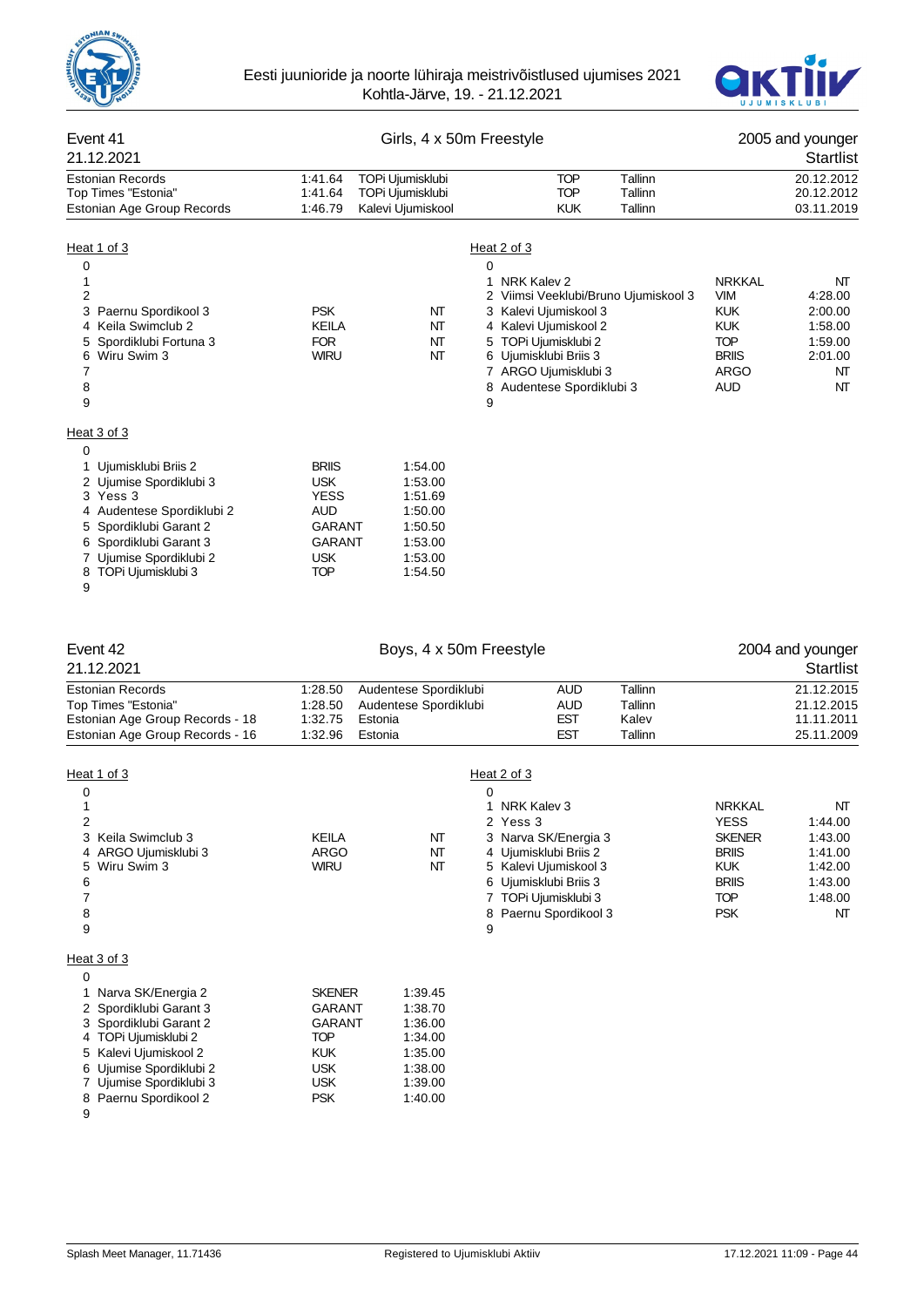



| Event 43                        |    |               | Girls, 800m Freestyle         |                  |                        |                |               | 2005 and younger        |
|---------------------------------|----|---------------|-------------------------------|------------------|------------------------|----------------|---------------|-------------------------|
| 21.12.2021                      |    |               |                               |                  |                        |                |               | Startlist               |
| Estonian Records Open           |    | 8:43.45       | PETROVA, Jelena               |                  | <b>GARANT</b>          | Keila          |               | 22.11.2005              |
| Estonian Records 15 - 16        |    | 8:43.45       | PETROVA, Jelena               |                  | <b>GARANT</b>          | Keila          |               | 22.11.2005              |
| Estonian Records - 14           |    | 8:59.27       | PETROVA, Jelena               |                  | <b>GARANT</b>          | Oslo (NOR)     |               | 01.12.2003              |
| Top Times "Estonia" Open        |    | 8:43.45       | PETROVA, Jelena               |                  | <b>GARANT</b>          | Keila          |               | 22.11.2005              |
| Top Times "Estonia" 15 - 16     |    | 8:43.45       | PETROVA, Jelena               |                  | <b>GARANT</b>          | Keila          |               | 22.11.2005              |
| Top Times "Estonia" - 14        |    | 8:59.27       | PETROVA, Jelena               |                  | <b>GARANT</b>          | Oslo (NOR)     |               | 01.12.2003              |
| Estonian Age Group Records - 16 |    | 8:43.45       | PETROVA, Jelena               |                  | <b>GARANT</b>          | Keila          |               | 22.11.2005              |
| Estonian Age Group Records - 14 |    | 8:57.66       | PETROVA, Jelena               |                  | <b>GARANT</b>          | Moscow (RUS)   |               | 21.01.2004              |
|                                 | YB |               |                               |                  |                        | ΥB             |               |                         |
| Heat 1 of 3                     |    |               |                               | Heat 2 of 3      |                        |                |               |                         |
| 0                               |    |               |                               | 0 FELDMAN, Ellen |                        | 07             | <b>GARANT</b> | 10:53.07                |
| KOPPEL, Kertu                   | 09 | <b>KUK</b>    | NT                            | 1 PAJU, Karola   |                        | 08             | <b>VIM</b>    | 10:30.22                |
| 2 KAARE, Sarah Maria            | 09 | <b>KUK</b>    | 11:41.90                      | 2 VOOL, Madleen  |                        | 08             | <b>YESS</b>   | 10:25.00                |
| 3 LIIAS, Laura                  | 07 | <b>BRIIS</b>  | 11:17.37                      | 3 ETVERK, Etriin |                        | 07             | <b>WIRU</b>   | 10:08.81                |
| 4 MAKAROVA, Daria               | 08 | <b>GARANT</b> | 10:57.42                      | 4 VAERK, Freia   |                        | 06             | <b>AUD</b>    | 9:58.25                 |
| TAMMIK, Susanna Loviis          | 10 | <b>USK</b>    | 11:08.45                      |                  | 5 RAHAMAEGI, Karolin   | 05             | <b>KUK</b>    | 10:07.62                |
| 6 ALEKSEITSIK, Diana            | 09 | <b>GARANT</b> | 11:20.99                      |                  | 6 LEEDE, Eliise Adeele | 07             | <b>GARANT</b> | 10:13.67                |
| NEIER, Emma Elise<br>7          | 09 | <b>USK</b>    | 11:42.60                      | 7 SIBUL, Krete   |                        | 09             | <b>YESS</b>   | 10:28.73                |
| 8                               |    |               |                               | 8 FOKINA, Arina  |                        | 10             | <b>GARANT</b> | 10:49.16                |
| 9                               |    |               |                               | 9 KESA, Miia     |                        | 05             | <b>ORCA</b>   | 10:56.63                |
|                                 |    |               | Heat 3 scheduled in session 6 |                  |                        |                |               |                         |
| Event 31                        |    |               | Girls, 50m Butterfly          |                  |                        |                |               | 2005 and younger        |
| 21.12.2021                      |    |               |                               |                  |                        |                |               | <b>Startlist Finals</b> |
| Estonian Records Open           |    | 25.44         | ALJAND, Triin                 |                  | <b>TOP</b>             | Istanbul (TUR) |               | 11.12.2009              |
| Estonian Records 15 - 16        |    | 27.09         | BOITŠUK, Mariangela           |                  | <b>KUK</b>             | <b>Tallinn</b> |               | 22.12.2020              |
| Estonian Records - 14           |    | 27.64         | VALDMAA, Laura-Liis           |                  | <b>TUK</b>             | Tallinn        |               | 25.11.2018              |

|                     | <b>KUK</b>                                                                                                                                                | Tallinn        | 22.12.2020 |
|---------------------|-----------------------------------------------------------------------------------------------------------------------------------------------------------|----------------|------------|
| VALDMAA, Laura-Liis | TUK                                                                                                                                                       | Tallinn        | 25.11.2018 |
|                     | TOP                                                                                                                                                       | Istanbul (TUR) | 11.12.2009 |
|                     | <b>KUK</b>                                                                                                                                                | Tallinn        | 22.12.2020 |
|                     | TUK                                                                                                                                                       | Tallinn        | 25.11.2018 |
|                     | <b>KUK</b>                                                                                                                                                | Tallinn        | 22.12.2020 |
| VALDMAA, Laura-Liis | TUK                                                                                                                                                       | Tallinn        | 25.11.2018 |
|                     | 27.09 BOITSUK, Mariangela<br>27.64<br>25.44 ALJAND, Triin<br>27.09 BOITŠUK, Mariangela<br>27.64 VALDMAA, Laura-Liis<br>27.09 BOITŠUK, Mariangela<br>27.64 |                |            |

YB

Final B, 2007 and younger

# Final A, 2007 and younger

Final B, YOB 2005 - 2006

Final A, YOB 2005 - 2006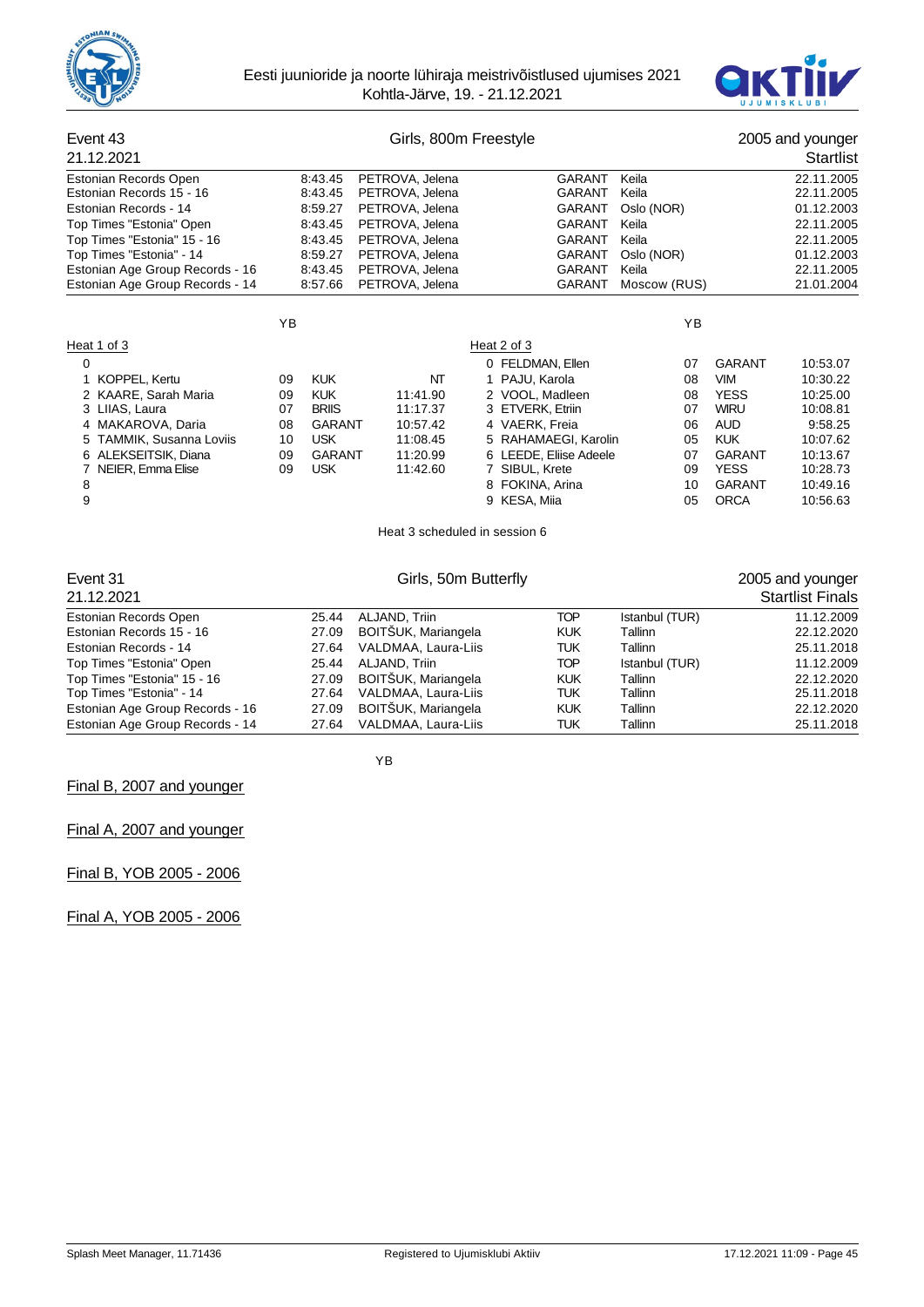



# Event 32 Boys, 50m Butterfly 2004 and younger<br>21.13.2021 Startlist Finals

| 21.12.2021                      |       |                 |               |                       | <b>Startlist Finals</b> |
|---------------------------------|-------|-----------------|---------------|-----------------------|-------------------------|
| Estonian Records Open           | 22.39 | ZAITSEV, Daniel | GARANT        | Glasgow (GBR)         | 07.12.2019              |
| Estonian Records 17 - 18        | 23.37 | ZAITSEV, Daniel | <b>GARANT</b> | Netanya (ISR)         | 05.12.2015              |
| Estonian Records 15 - 16        | 23.85 | ZIRK, Kregor    | USK.          | Bergen (NOR)          | 11.12.2015              |
| Estonian Records - 14           | 25.50 | ZIRK, Kregor    | <b>USK</b>    | Tallinn               | 21.12.2013              |
| Top Times "Estonia" Open        | 22.39 | ZAITSEV, Daniel | <b>GARANT</b> | Glasgow (GBR)         | 07.12.2019              |
| Top Times "Estonia" 17 - 18     | 23.37 | ZAITSEV. Daniel | <b>GARANT</b> | Netanya (ISR)         | 05.12.2015              |
| Top Times "Estonia" 15 - 16     | 23.85 | ZIRK, Kregor    | <b>USK</b>    | Bergen (NOR)          | 11.12.2015              |
| Top Times "Estonia" - 14        | 25.50 | ZIRK, Kregor    | USK.          | Tallinn               | 21.12.2013              |
| Estonian Age Group Records - 18 | 23.37 | ZAITSEV, Daniel | <b>GARANT</b> | Netanya (ISR)         | 05.12.2015              |
| Estonian Age Group Records - 16 | 23.72 | ZAITSEV, Daniel | <b>GARANT</b> | Upplands Vaesby (SWE) | 12.12.2014              |
| Estonian Age Group Records - 14 | 25.02 | ZIRK, Kregor    | USK.          | Anyksciai (LTU)       | 10.05.2014              |

YB

Final B, 2006 and younger

Final A, 2006 and younger

Final B, YOB 2004 - 2005

Final A, YOB 2004 - 2005

| Event 33<br>21.12.2021                                  |                    | 2005 and younger<br><b>Startlist Finals</b> |                             |                               |                          |
|---------------------------------------------------------|--------------------|---------------------------------------------|-----------------------------|-------------------------------|--------------------------|
| Estonian Records Open                                   | 1:58.07            | GOLD, Aleksa                                | <b>ORCA</b>                 | Toronto (CAN)                 | 06.02.2020               |
| Estonian Records 15 - 16                                | 2:02.56            | PARTOKA, Elina                              | <b>KJSSK</b>                | Kohtla-Järve                  | 22.05.1999               |
| Estonian Records 15 - 16                                | 2:02.56            | LINT, Laurika                               | <b>AUD</b>                  | Oulu (FIN)                    | 07.12.2018               |
| Estonian Records - 14                                   | 2:06.45            | SAAR, Meribel                               | <b>TOP</b>                  | Riga (LAT)                    | 01.11.2014               |
| Top Times "Estonia" Open<br>Top Times "Estonia" 15 - 16 | 1:58.07<br>2:02.56 | GOLD, Aleksa<br>PARTOKA, Elina              | <b>ORCA</b><br><b>KJSSK</b> | Toronto (CAN)<br>Kohtla-Järve | 06.02.2020<br>22.05.1999 |
| Top Times "Estonia" 15 - 16                             | 2:02.56            | LINT. Laurika                               | <b>AUD</b>                  | Oulu (FIN)                    | 07.12.2018               |
| Top Times "Estonia" - 14                                | 2:06.45            | SAAR, Meribel                               | TOP                         | Riga (LAT)                    | 01.11.2014               |
| Estonian Age Group Records - 16                         | 2:02.56            | PARTÖKA, Elina                              | <b>KJSSK</b>                | Kohtla-Järve                  | 22.05.1999               |
| Estonian Age Group Records - 16                         | 2:02.56            | LINT, Laurika                               | AUD                         | Oulu (FIN)                    | 07.12.2018               |
| Estonian Age Group Records - 14                         | 2:06.45            | SAAR, Meribel                               | <b>TOP</b>                  | Riga (LAT)                    | 01.11.2014               |

YB

Final, 2007 and younger

Final, YOB 2005 - 2006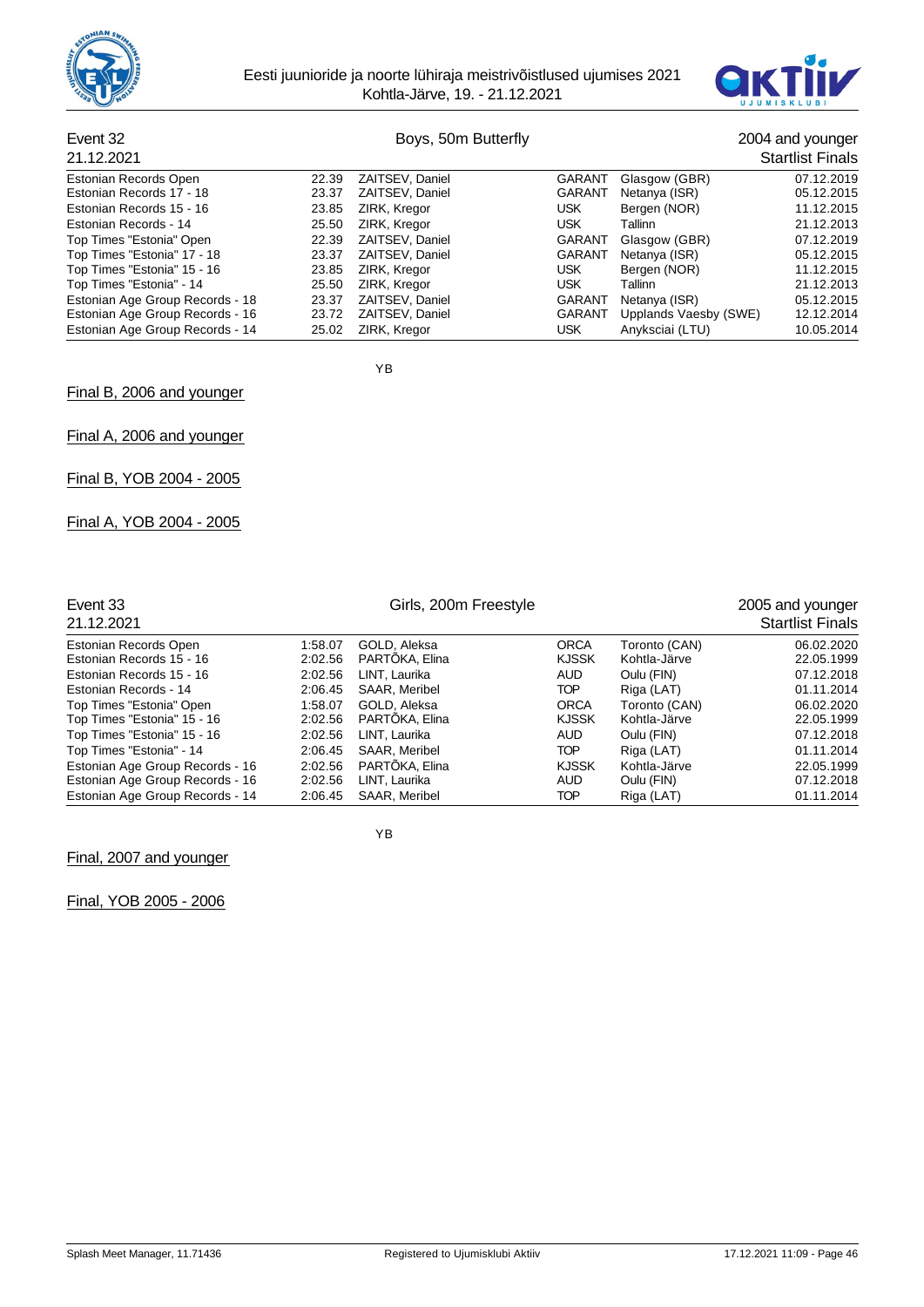



# Event 34 **Boys, 200m Freestyle** 2004 and younger

| 21.12.2021                      |         |              |            |                  | <b>Startlist Finals</b> |
|---------------------------------|---------|--------------|------------|------------------|-------------------------|
| Estonian Records Open           | 1:43.44 | ZIRK, Kregor | <b>USK</b> | Budapest (HUN)   | 22.11.2020              |
| Estonian Records 17 - 18        | 1:43.84 | ZIRK, Kregor | <b>USK</b> | Copenhagen (DEN) | 14.12.2017              |
| Estonian Records 15 - 16        | 1:46.48 | ZIRK, Kregor | <b>USK</b> | Bergen (NOR)     | 11.12.2015              |
| Estonian Records - 14           | 1:55.25 | ZIRK, Kregor | <b>USK</b> | Tallinn          | 09.11.2013              |
| Top Times "Estonia" Open        | 1:43.44 | ZIRK, Kregor | <b>USK</b> | Budapest (HUN)   | 22.11.2020              |
| Top Times "Estonia" 17 - 18     | 1:43.84 | ZIRK, Kregor | <b>USK</b> | Copenhagen (DEN) | 14.12.2017              |
| Top Times "Estonia" 15 - 16     | 1:46.48 | ZIRK, Kregor | <b>USK</b> | Bergen (NOR)     | 11.12.2015              |
| Top Times "Estonia" - 14        | 1:55.25 | ZIRK, Kregor | <b>USK</b> | Tallinn          | 09.11.2013              |
| Estonian Age Group Records - 18 | 1:43.84 | ZIRK, Kregor | <b>USK</b> | Copenhagen (DEN) | 14.12.2017              |
| Estonian Age Group Records - 16 | 1:46.48 | ZIRK, Kregor | <b>USK</b> | Bergen (NOR)     | 11.12.2015              |
| Estonian Age Group Records - 14 | 1:55.25 | ZIRK, Kregor | <b>USK</b> | Tallinn          | 09.11.2013              |

YB

# Final, 2006 and younger

## Final, YOB 2004 - 2005

| Event 35<br>21.12.2021          |         |                     | 2005 and younger<br><b>Startlist Finals</b> |               |            |
|---------------------------------|---------|---------------------|---------------------------------------------|---------------|------------|
| Estonian Records Open           | 59.87   | GOLD, Aleksa        | <b>ORCA</b>                                 | Toronto (CAN) | 07.02.2020 |
| Estonian Records 15 - 16        | 1:01.43 | VALDMAA, Laura-Liis | <b>TUK</b>                                  | Tallinn       | 17.11.2019 |
| Estonian Records - 14           | 1:02.63 | VALDMAA, Laura-Liis | TUK                                         | Tartu         | 03.11.2018 |
| Top Times "Estonia" Open        | 59.87   | GOLD, Aleksa        | <b>ORCA</b>                                 | Toronto (CAN) | 07.02.2020 |
| Top Times "Estonia" 15 - 16     | 1:01.43 | VALDMAA, Laura-Liis | <b>TUK</b>                                  | Tallinn       | 17.11.2019 |
| Top Times "Estonia" - 14        | 1:02.63 | VALDMAA, Laura-Liis | TUK                                         | Tartu         | 03.11.2018 |
| Estonian Age Group Records - 16 | 1:01.43 | VALDMAA, Laura-Liis | TUK                                         | Tallinn       | 17.11.2019 |
| Estonian Age Group Records - 14 | 1:02.63 | VALDMAA, Laura-Liis | TUK                                         | Tartu         | 03.11.2018 |

YB

Final B, 2007 and younger

Final A, 2007 and younger

Final B, YOB 2005 - 2006

Final A, YOB 2005 - 2006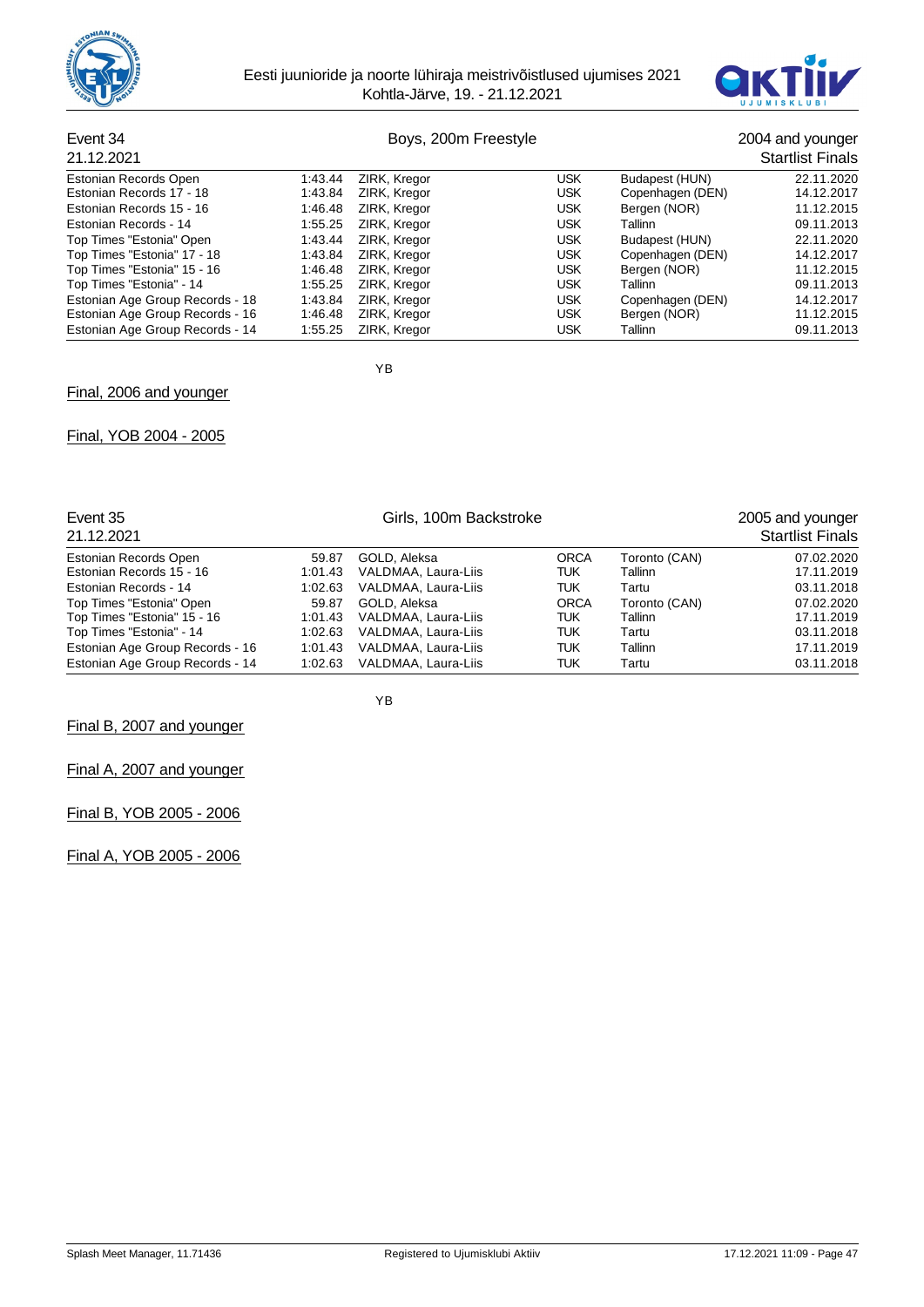



# Event 36 **Boys, 100m Backstroke Event 36** 2004 and younger

| 21.12.2021                      |       |                  |               |               | <b>Startlist Finals</b> |
|---------------------------------|-------|------------------|---------------|---------------|-------------------------|
| Estonian Records Open           | 51.12 | TRIBUNTSOV, Ralf | <b>AUD</b>    | Netanya (ISR) | 03.12.2015              |
| Estonian Records 17 - 18        | 51.36 | ZIRK, Kregor     | USK           | Kolding (DEN) | 09.12.2016              |
| Estonian Records 15 - 16        | 54.58 | SMOK, Alan       | <b>GARANT</b> | Tartu         | 16.10.2021              |
| Estonian Records - 14           | 57.56 | SMOK, Alan       | <b>GARANT</b> | Tallinn       | 22.12.2019              |
| Top Times "Estonia" Open        | 51.12 | TRIBUNTSOV, Ralf | AUD           | Netanya (ISR) | 03.12.2015              |
| Top Times "Estonia" 17 - 18     | 51.36 | ZIRK, Kregor     | <b>USK</b>    | Kolding (DEN) | 09.12.2016              |
| Top Times "Estonia" 15 - 16     | 54.58 | SMOK, Alan       | <b>GARANT</b> | Tartu         | 16.10.2021              |
| Top Times "Estonia" - 14        | 57.56 | SMOK, Alan       | <b>GARANT</b> | Tallinn       | 22.12.2019              |
| Estonian Age Group Records - 18 | 51.36 | ZIRK, Kregor     | USK.          | Kolding (DEN) | 09.12.2016              |
| Estonian Age Group Records - 16 | 54.58 | SMOK, Alan       | <b>GARANT</b> | Tartu         | 16.10.2021              |
| Estonian Age Group Records - 14 | 57.56 | SMOK, Alan       | <b>GARANT</b> | Tallinn       | 22.12.2019              |

YB

Final B, 2006 and younger

Final A, 2006 and younger

Final B, YOB 2004 - 2005

Final A, YOB 2004 - 2005

| Event 39<br>21.12.2021          |       |                 | 2005 and younger<br><b>Startlist Finals</b> |                |            |
|---------------------------------|-------|-----------------|---------------------------------------------|----------------|------------|
| Estonian Records Open           | 29.82 | TREPP, Jane     | <b>KUK</b>                                  | Istanbul (TUR) | 10.12.2009 |
| Estonian Records 15 - 16        | 30.09 | JEFIMOVA, Eneli | <b>KUK</b>                                  | Kazan (RUS)    | 06.11.2021 |
| Estonian Records - 14           | 30.68 | JEFIMOVA, Eneli | <b>KUK</b>                                  | Tallinn        | 22.12.2020 |
| Top Times "Estonia" Open        | 29.82 | TREPP, Jane     | <b>KUK</b>                                  | Istanbul (TUR) | 10.12.2009 |
| Top Times "Estonia" 15 - 16     | 30.09 | JEFIMOVA, Eneli | <b>KUK</b>                                  | Kazan (RUS)    | 06.11.2021 |
| Top Times "Estonia" - 14        | 30.68 | JEFIMOVA, Eneli | <b>KUK</b>                                  | Tallinn        | 22.12.2020 |
| Estonian Age Group Records - 16 | 30.09 | JEFIMOVA, Eneli | <b>KUK</b>                                  | Kazan (RUS)    | 06.11.2021 |
| Estonian Age Group Records - 14 | 30.09 | JEFIMOVA, Eneli | <b>KUK</b>                                  | Kazan (RUS)    | 06.11.2021 |

YB

Final B, 2007 and younger

Final A, 2007 and younger

Final B, YOB 2005 - 2006

Final A, YOB 2005 - 2006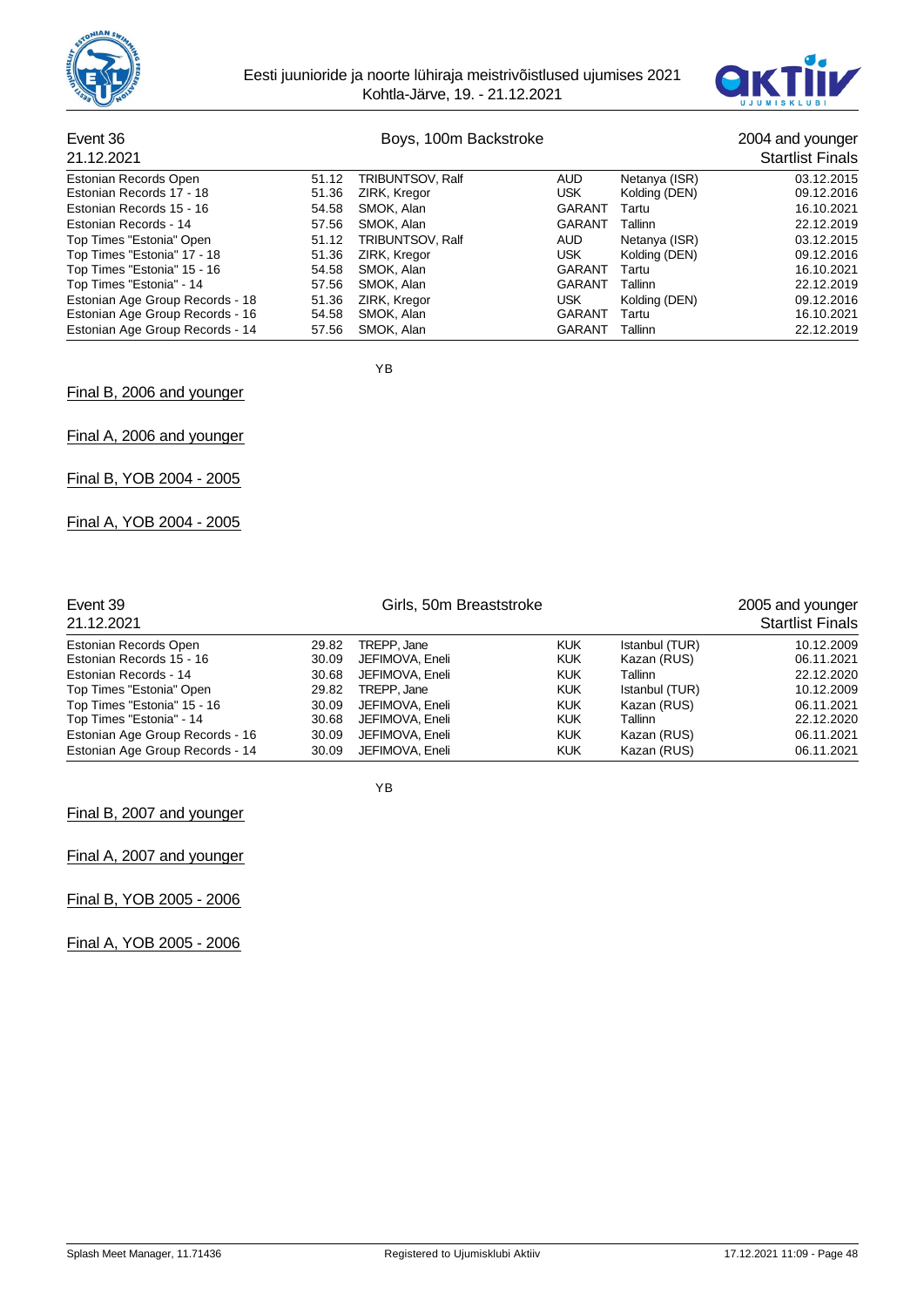



# Event 40 **Boys, 50m Breaststroke** 2004 and younger 2004 and younger 2004 and younger

| 21.12.2021                      |       |                       |               |                 | <b>Startlist Finals</b> |
|---------------------------------|-------|-----------------------|---------------|-----------------|-------------------------|
| Estonian Records Open           | 26.68 | ALLIKVEE, Martin      | <b>GARANT</b> | Glasgow (GBR)   | 04.12.2019              |
| Estonian Records 17 - 18        | 27.79 | ALLIKVEE, Martin      | <b>GARANT</b> | Tallinn         | 21.12.2013              |
| Estonian Records 15 - 16        | 28.45 | KULLA, Werner-Erich   | <b>KUK</b>    | Tallinn         | 20.12.2013              |
| Estonian Records - 14           | 30.07 | PALVADRE, Christopher | TOP           | Tallinn         | 22.12.2017              |
| Top Times "Estonia" Open        | 26.68 | ALLIKVEE, Martin      | <b>GARANT</b> | Glasgow (GBR)   | 04.12.2019              |
| Top Times "Estonia" 17 - 18     | 27.79 | ALLIKVEE, Martin      | <b>GARANT</b> | Tallinn         | 21.12.2013              |
| Top Times "Estonia" 15 - 16     | 28.45 | KULLA, Werner-Erich   | <b>KUK</b>    | Tallinn         | 20.12.2013              |
| Top Times "Estonia" - 14        | 30.07 | PALVADRE, Christopher | TOP           | Tallinn         | 22.12.2017              |
| Estonian Age Group Records - 18 | 27.64 | NIINE, Joonas         | <b>AKTIIV</b> | Anyksciai (LTU) | 02.05.2019              |
| Estonian Age Group Records - 16 | 28.45 | KULLA, Werner-Erich   | <b>KUK</b>    | Tallinn         | 20.12.2013              |
| Estonian Age Group Records - 14 | 30.07 | PALVADRE, Christopher | TOP           | Tallinn         | 22.12.2017              |

YB

YB

Final B, 2006 and younger

Final A, 2006 and younger

Final B, YOB 2004 - 2005

Final A, YOB 2004 - 2005

| Event 43<br>21.12.2021          | Girls, 800m Freestyle |                 |               |              | 2005 and younger<br><b>Startlist</b> |  |
|---------------------------------|-----------------------|-----------------|---------------|--------------|--------------------------------------|--|
|                                 |                       |                 |               |              |                                      |  |
| Estonian Records Open           | 8:43.45               | PETROVA, Jelena | <b>GARANT</b> | Keila        | 22.11.2005                           |  |
| Estonian Records 15 - 16        | 8:43.45               | PETROVA, Jelena | <b>GARANT</b> | Keila        | 22.11.2005                           |  |
| Estonian Records - 14           | 8:59.27               | PETROVA, Jelena | GARANT        | Oslo (NOR)   | 01.12.2003                           |  |
| Top Times "Estonia" Open        | 8:43.45               | PETROVA, Jelena | GARANT        | Keila        | 22.11.2005                           |  |
| Top Times "Estonia" 15 - 16     | 8:43.45               | PETROVA, Jelena | GARANT        | Keila        | 22.11.2005                           |  |
| Top Times "Estonia" - 14        | 8:59.27               | PETROVA, Jelena | <b>GARANT</b> | Oslo (NOR)   | 01.12.2003                           |  |
| Estonian Age Group Records - 16 | 8:43.45               | PETROVA, Jelena | GARANT        | Keila        | 22.11.2005                           |  |
| Estonian Age Group Records - 14 | 8:57.66               | PETROVA, Jelena | <b>GARANT</b> | Moscow (RUS) | 21.01.2004                           |  |

Heat 3 of 3

1 TSAERO, Grete 06 Ujumise Spordiklubi 9:45.28 2 LOVI, Elli 08 Audentese Spordiklubi 9:36.89 3 MIKKER, Juuli-Marie 07 4 RAUDSEPP, Britt 07 5 KOTSAR, Karolin Victoria  $105$ 

| 3 MIKKER, Juuli-Marie      | $\Omega$ | Yess                  | 9:24.39 |
|----------------------------|----------|-----------------------|---------|
| 4 RAUDSEPP, Britt          |          | Audentese Spordiklubi | 9:08.33 |
| 5 KOTSAR, Karolin Victoria | 05.      | Audentese Spordiklubi | 9:24.23 |
| 6 LINK, Maarja Katherine   | 06.      | Keila Swimclub        | 9:31.52 |
| 7 SIIMAR, Mirtel-Madlen    | 07       | TOPi Ujumisklubi      | 9:41.43 |
| 8 BAZANOVA, Ksenia         | 09       | Yess                  | 9:53.09 |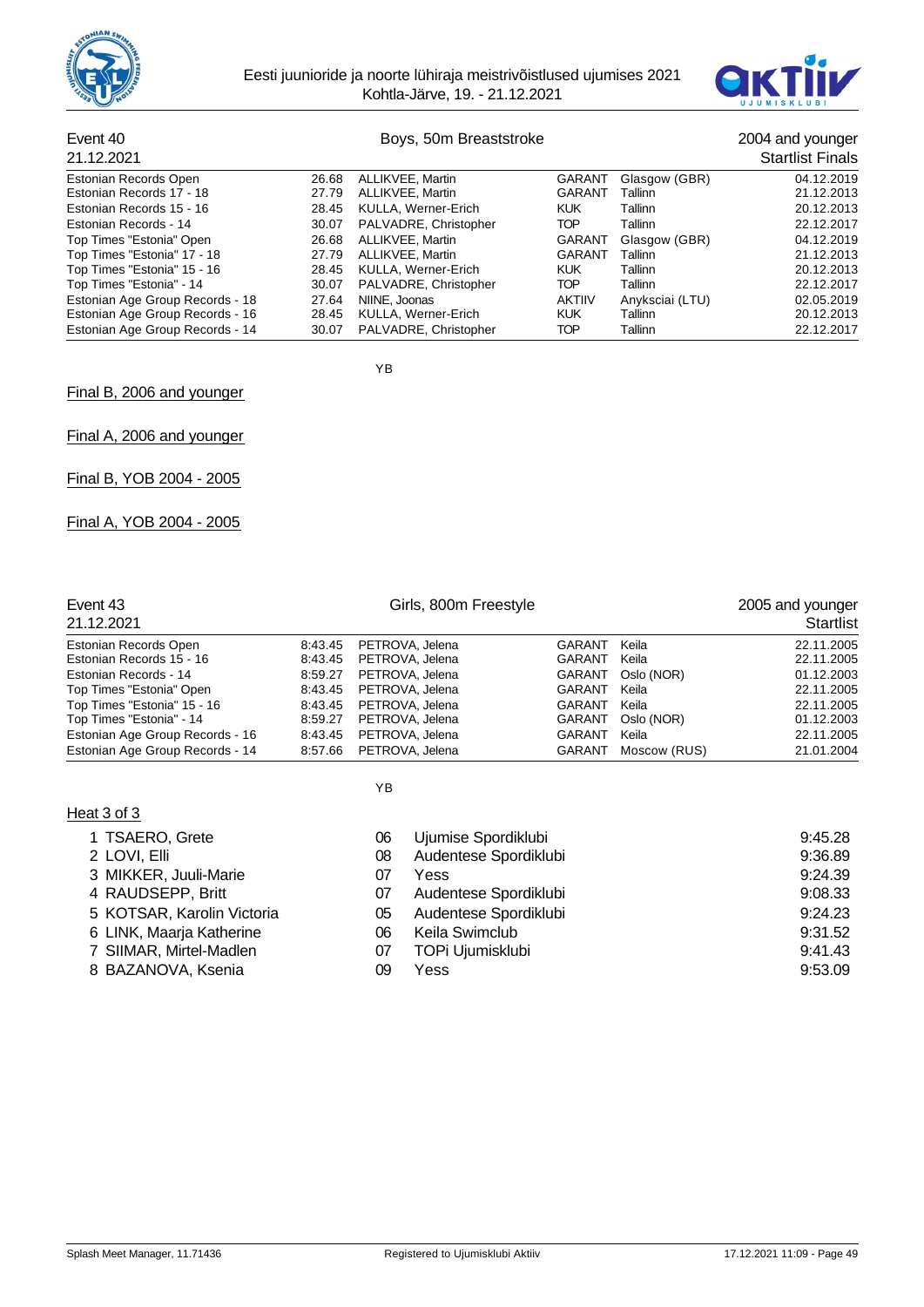



# Event 37 Girls, 400m Medley 2005 and younger 2005 and younger 21.12.2005

| 21.12.2021                      |         |                             |               |                       | Startlist  |
|---------------------------------|---------|-----------------------------|---------------|-----------------------|------------|
| Estonian Records Open           | 4:46.65 | ROMANJUK, Maria             | GARANT        | Tallinn               | 15.07.2021 |
| Estonian Records 15 - 16        | 4:52.42 | MARKVARDT, Margaret         | TOP           | Bergen (NOR)          | 12.12.2015 |
| Estonian Records - 14           | 4:56.39 | MARKVARDT, Margaret         | TOP.          | Upplands Vaesby (SWE) | 13.12.2014 |
| Top Times "Estonia" Open        |         | 4:46.65 ROMANJUK, Maria     | GARANT        | Tallinn               | 15.07.2021 |
| Top Times "Estonia" 15 - 16     |         | 4:52.42 MARKVARDT, Margaret | TOP           | Bergen (NOR)          | 12.12.2015 |
| Top Times "Estonia" - 14        | 4:56.39 | MARKVARDT, Margaret         | TOP           | Upplands Vaesby (SWE) | 13.12.2014 |
| Estonian Age Group Records - 16 | 4:52.42 | MARKVARDT, Margaret         | TOP           | Bergen (NOR)          | 12.12.2015 |
| Estonian Age Group Records - 14 | 4:54.92 | ROMANJUK, Maria             | <b>GARANT</b> | Tallinn               | 04.03.2011 |

YB

#### Heat 3 of 3

| 1 ULP, Loreen                                                                                                                                                                                                                                                                                                                                                                        | 06 | TOPi Ujumisklubi                 | 5:23.25 |
|--------------------------------------------------------------------------------------------------------------------------------------------------------------------------------------------------------------------------------------------------------------------------------------------------------------------------------------------------------------------------------------|----|----------------------------------|---------|
| 2 TIMOFEJEVA, Polina                                                                                                                                                                                                                                                                                                                                                                 | 05 | Viimsi Veeklubi/Bruno Ujumiskool | 5:13.13 |
| 3 LIU YEUNG, Ute Viktoria                                                                                                                                                                                                                                                                                                                                                            | 07 | Johvi Spordikool                 | 5:05.11 |
| 4 KOTSAR, Karolin Victoria                                                                                                                                                                                                                                                                                                                                                           | 05 | Audentese Spordiklubi            | 4:56.03 |
| 5 GURJANOVA, Violanta                                                                                                                                                                                                                                                                                                                                                                | 06 | Johvi Spordikool                 | 4:59.34 |
| 6 TAMMIK, Laura                                                                                                                                                                                                                                                                                                                                                                      | 05 | Paernu Spordikool                | 5:11.24 |
| $\overline{z}$ $\overline{z}$ $\overline{z}$ $\overline{z}$ $\overline{z}$ $\overline{z}$ $\overline{z}$ $\overline{z}$ $\overline{z}$ $\overline{z}$ $\overline{z}$ $\overline{z}$ $\overline{z}$ $\overline{z}$ $\overline{z}$ $\overline{z}$ $\overline{z}$ $\overline{z}$ $\overline{z}$ $\overline{z}$ $\overline{z}$ $\overline{z}$ $\overline{z}$ $\overline{z}$ $\overline{$ |    |                                  | $   -$  |

- 7 GUDOVSKAJA, Anita 05 Audentese Spordiklubi 5:22.44
- 8 TSISTJAKOVA, Veronika 08 Ujumisklubi Aktiiv 5:24.57

## Event 38 **Boys, 400m Medley Boys, 400m Medley** 2004 and younger

| 21.12.2021                      |         |                         |               |                | Startlist  |
|---------------------------------|---------|-------------------------|---------------|----------------|------------|
| Estonian Records Open           | 4:12.15 | LIIVAMÄGI, Martin       | <b>KUK</b>    | Istanbul (TUR) | 11.12.2009 |
| Estonian Records 17 - 18        | 4:19.83 | ZIRK, Kregor            | <b>USK</b>    | Tallinn        | 19.12.2016 |
| Estonian Records 15 - 16        | 4:21.47 | ZIRK, Kregor            | <b>USK</b>    | Tallinn        | 21.12.2015 |
| Estonian Records - 14           | 4:41.15 | SEPP, Konrad Aleksander | VIM           | Torshavn (FAR) | 01.12.2019 |
| Top Times "Estonia" Open        | 4:12.15 | LIIVAMÄGI, Martin       | <b>KUK</b>    | Istanbul (TUR) | 11.12.2009 |
| Top Times "Estonia" 17 - 18     | 4:19.83 | ZIRK, Kregor            | <b>USK</b>    | Tallinn        | 19.12.2016 |
| Top Times "Estonia" 15 - 16     | 4:21.47 | ZIRK, Kregor            | <b>USK</b>    | Tallinn        | 21.12.2015 |
| Top Times "Estonia" - 14        | 4:41.15 | SEPP, Konrad Aleksander | VIM           | Torshavn (FAR) | 01.12.2019 |
| Estonian Age Group Records - 18 | 4:19.83 | ZIRK, Kregor            | <b>USK</b>    | Tallinn        | 19.12.2016 |
| Estonian Age Group Records - 16 | 4:21.47 | ZIRK, Kregor            | <b>USK</b>    | Tallinn        | 21.12.2015 |
| Estonian Age Group Records - 14 | 4:40.04 | GRITSÖK, Alan           | <b>GARANT</b> | Keila          | 02.06.2018 |

### Heat 3 of 3

|  | <b>KUZNETSOV. Maksin</b> |
|--|--------------------------|
|  |                          |

- 2 TAMMIS, Tristan
- 3 SMOK, Alan
- 4 TOBLER, Artur
- 5 NOPPONEN, Jorven
- 6 ILTSISIN, Mark
- 7 ANJA, Erik
- 8 FILIPPOV, Georg

# YB

| 1 KUZNETSOV, Maksim | 04 | Spordiklubi Garant               | 4:44.29 |
|---------------------|----|----------------------------------|---------|
| 2 TAMMIS, Tristan   | 04 | Kalevi Ujumiskool                | 4:42.49 |
| 3 SMOK, Alan        | 05 | Spordiklubi Garant               | 4:40.75 |
| 4 TOBLER, Artur     | 04 | TOPi Ujumisklubi                 | 4:25.77 |
| 5 NOPPONEN, Jorven  | 05 | Viimsi Veeklubi/Bruno Ujumiskool | 4:34.69 |
| 6 ILTSISIN, Mark    | 06 | Kalevi Ujumiskool                | 4:41.23 |
| 7 ANJA. Erik        | 04 | Ujumise Spordiklubi              | 4:43.31 |
| 8 FILIPPOV, Georg   | 04 | Kalevi Ujumiskool                | 4:44.55 |
|                     |    |                                  |         |

06 Johvi Spordikool 4:59.34 6 TAMMIK, Laura 05 Paernu Spordikool 5:11.24